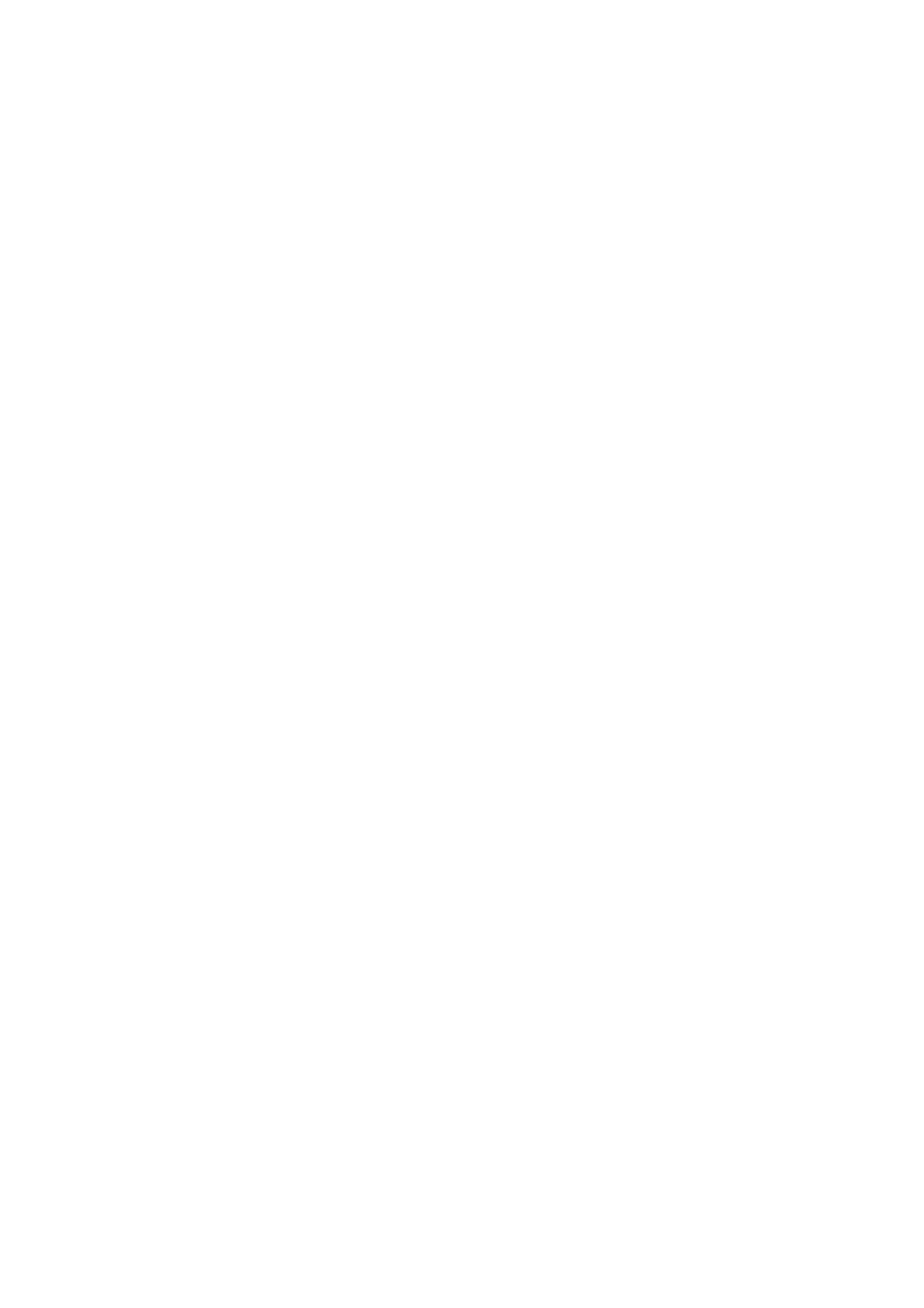For further information on the joint FAO/WHO activities on microbiological risk assessment, please contact:

Nutrition and Consumer Protection Division Food and Agriculture Organization of the United Nations Viale delle Terme di Caracalla 00153 Rome, Italy

Fax: +39 06 57054593

E-mail: jemra@fao.org

Web site: http://www.fao.org/ag/agn

or

Department of Food Safety, Zoonoses and Foodborne Disease World Health Organization 20, Avenue Appia CH-1211 Geneva 27 Switzerland

Fax: +41 22 7914807

E-mail: foodsafety@who.int

Web site: http://www.who.int/foodsafety

The designations employed and the presentation of material in this information product do not imply the expression of any opinion whatsoever on the part of the Food and Agriculture Organization of the United Nations (FAO) or of the World Health Organization (WHO) concerning the legal or development status of any country, territory, city or area or of its authorities, or concerning the delimitation of its frontiers or boundaries. The views expressed herein are those of the authors and do not necessarily represent those of FAO nor of WHO nor of their affiliated organization(s). All reasonable precautions have been taken by FAO and WHO to verify the information contained in this publication. However, the published material is being distributed without warranty of any kind, either expressed or implied. The responsibility for the interpretation and use of the material lies with the reader. In no event shall FAO or WHO be liable for damages arising from its use.

Recommended citation: FAO/WHO [Food and Agriculture Organization of the United Nations/World Health Organization]. 2008. Enterobacter sakazakii (Cronobacter spp.) in powdered follow-up formulae. Microbiological Risk Assessment Series No. 15. Rome. 90pp.

All rights reserved. Requests for permission to reproduce or translate the material contained in this publication – whether for sale or for non-commercial distribution – should be addressed to the Chief, Electronic Publishing Policy and Support Branch, Communication Division, Food and Agriculture Organization of the United Nations, Viale delle Terme di Caracalla, 00153 Rome, Italy, or by e-mail to copyright@fao.org or to Publications, Marketing and Dissemination, World Health Organization, 20 Avenue Appia, CH-1211 Geneva 27, Switzerland, or by facsimile to +41 22 7914806, or by e-mail to permissions@who.int.

© FAO and WHO 2008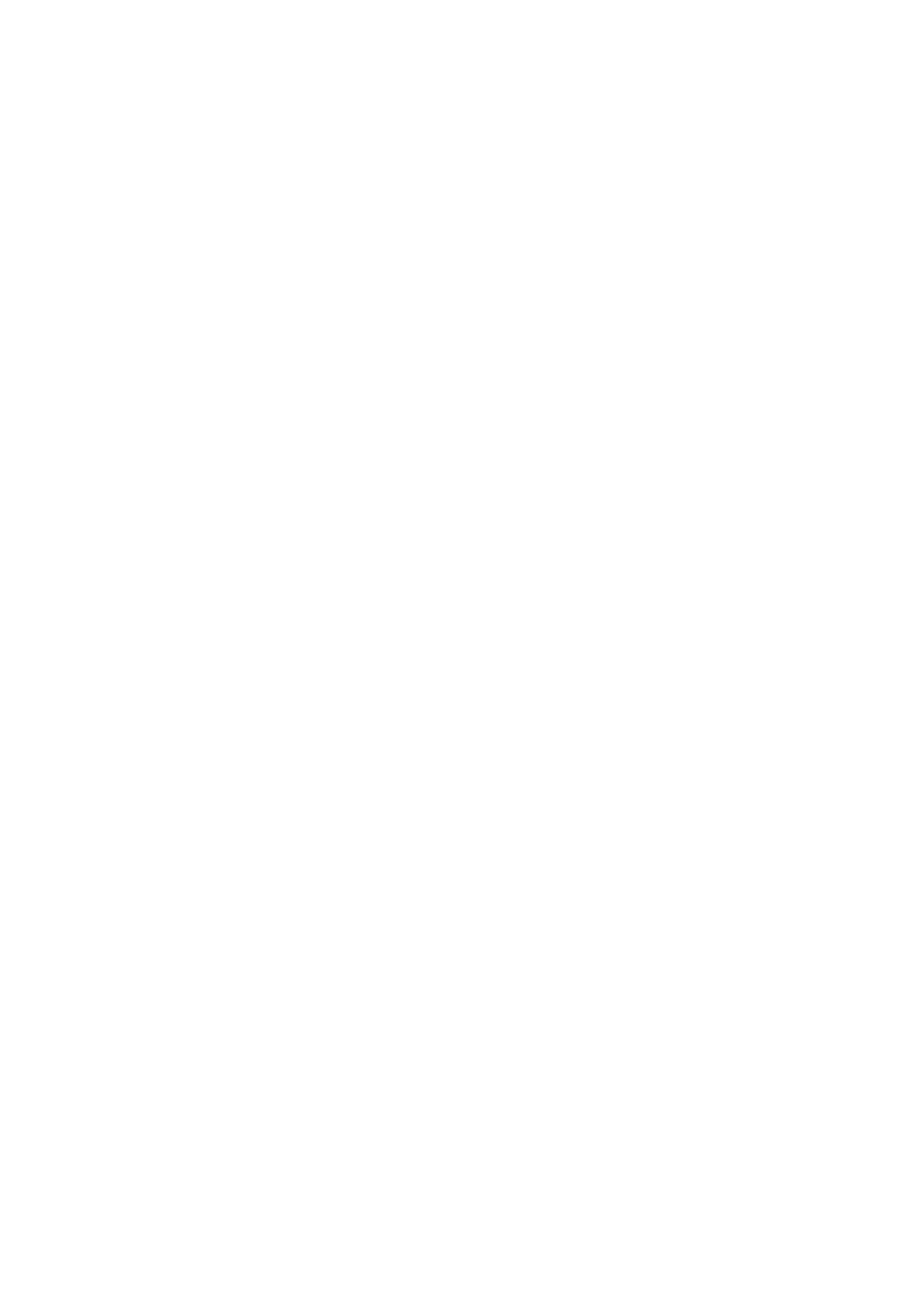## **Contents**

| Acknowledgements                                                       | v        |
|------------------------------------------------------------------------|----------|
| Contributors                                                           | vi       |
| Foreword                                                               | vii      |
| Abbreviations                                                          | ix       |
|                                                                        |          |
| <b>Executive Summary</b>                                               | хi       |
|                                                                        |          |
| 1. Introduction                                                        | ı        |
| 1.1 Background                                                         | 2        |
| 1.2 Scope                                                              | 4        |
| 1.3 Data sources and objectives                                        | 5        |
| 2. Update on microbiological aspects                                   | 7        |
| 2.1 Update on the taxonomy of Enterobacter sakazakii                   | 7        |
| 2.2 Virulence assessment of <i>Cronobacter</i> species                 | 8        |
| 2.3 Regulatory implications of taxonomic changes                       | 8        |
| 2.4 Isolation and identification                                       | 9        |
| 2.5 Conclusions                                                        | 9        |
| 3. Epidemiology and public health                                      | 11       |
| 3.1 Current data sources                                               | 11       |
| 3.2 Review of cases of E. sakazakii infections                         | 13       |
| 3.3. Numbers and incidence of infection                                | 14       |
| 3.3.1 Incidence of E. sakazakii (Cronobacter spp.) infection           | 19       |
| 3.4 Immune status of population of concern                             | 22       |
| 3.5 Conclusions                                                        | 23       |
| 4. Production of follow-up formula                                     | 27       |
| 4.1 Differences between production systems for powdered infant formula |          |
| and follow-up-formula<br>4.1.1 Introduction                            | 27<br>27 |
| 4.1.2 Processing technologies                                          | 27       |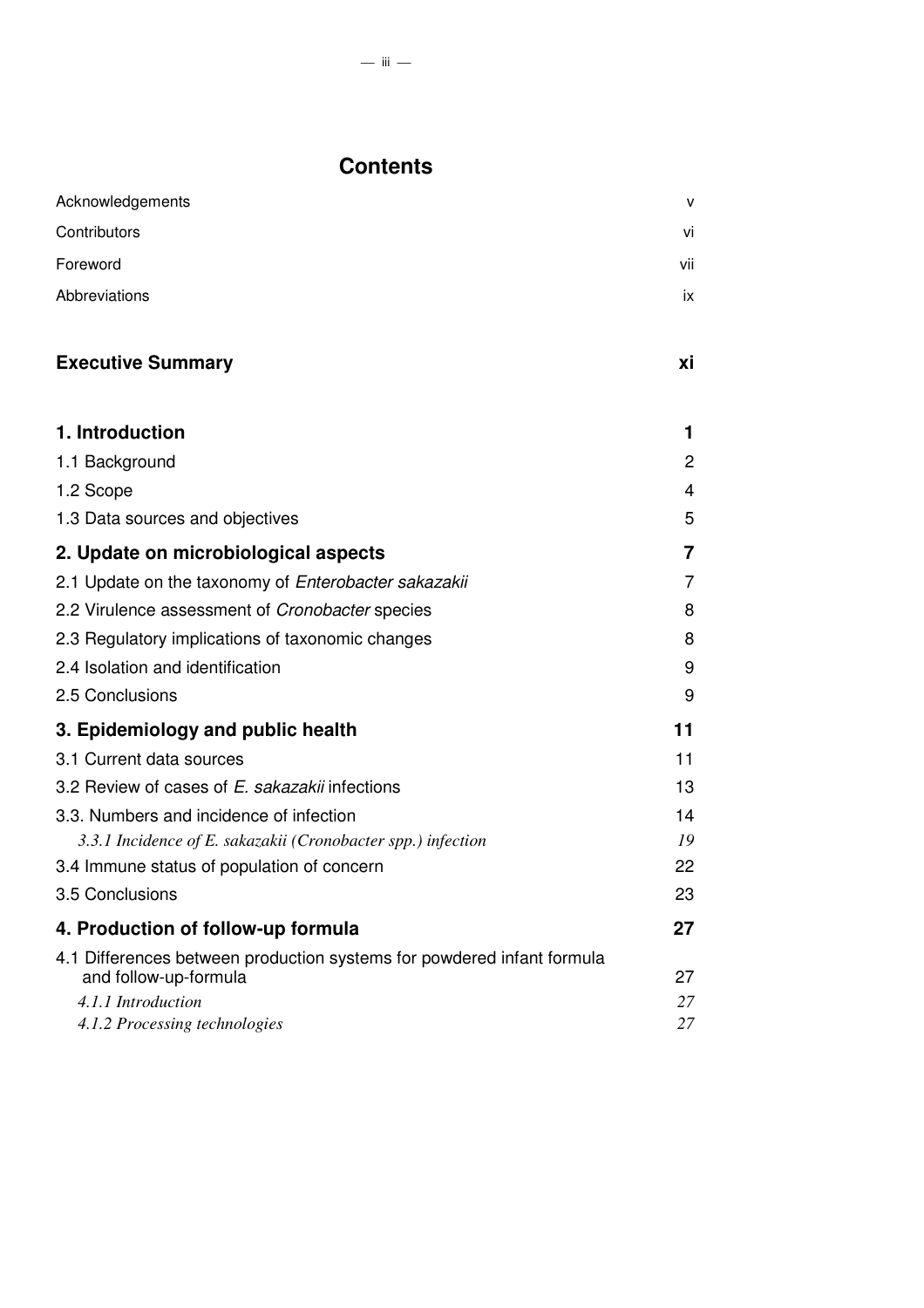| 4.1.3 Wet-mix processes                                                                                      | 27       |
|--------------------------------------------------------------------------------------------------------------|----------|
| 4.1.4 Dry-mix processes                                                                                      | 28       |
| 4.1.5 Product portfolio                                                                                      | 28       |
| 4.1.6 Hygiene control measures                                                                               | 29       |
| 4.2 Prevalence of E. sakazakii (Cronobacter spp.) in FUF                                                     | 29       |
| 4.3 Conclusions                                                                                              | 30       |
| 5. Consumption of follow-up formula                                                                          | 33       |
| 5.1 Data sources                                                                                             | 33       |
| 5.2 Consumption of FUF                                                                                       | 33       |
| 5.2.1 Consumption of FUF by age and region                                                                   | 33       |
| 5.2.2 Amount or volume of FUF consumed                                                                       | 38       |
| 5.2.3 Consumption of other foods                                                                             | 40       |
| 5.3 Consumer attitudes towards FUF                                                                           | 42       |
| 5.4 Feeding and handling practices                                                                           | 43       |
| 5.5 Conclusions                                                                                              | 45       |
| 6. Guidance for risk managers                                                                                | 47       |
| 6.1 Scope of the analysis                                                                                    | 47       |
| 6.2 Analysis of the evidence                                                                                 | 47       |
| 6.2.1 Review of documented cases and the strength of evidence that formula was<br>involved                   | 47       |
| 6.2.2 Relative prevalence of E. sakazakii (Cronobacter spp.) cases in 0-6                                    |          |
| versus 6–12 month age groups<br>6.2.3 Consumption of FUF by infants aged 0-6 months                          | 48<br>49 |
| 6.2.4 Similarity of production of PIF and FUF, and prevalence of E. sakazakii<br>(Cronobacter spp.) in $FUF$ | 49       |
| 6.2.5 Suitability of 6 months as a threshold to differentiate risk groups from a                             |          |
| food safety perspective                                                                                      | 50       |
| 6.2.6 General considerations                                                                                 | 51       |
| 6.3 Answers to CCFH questions                                                                                | 51       |
| 7. Summary and conclusions                                                                                   | 57       |
| 8. References                                                                                                | 61       |
| <b>Annex 1</b>                                                                                               | 65       |
| <b>Annex 2</b>                                                                                               | 85       |
|                                                                                                              |          |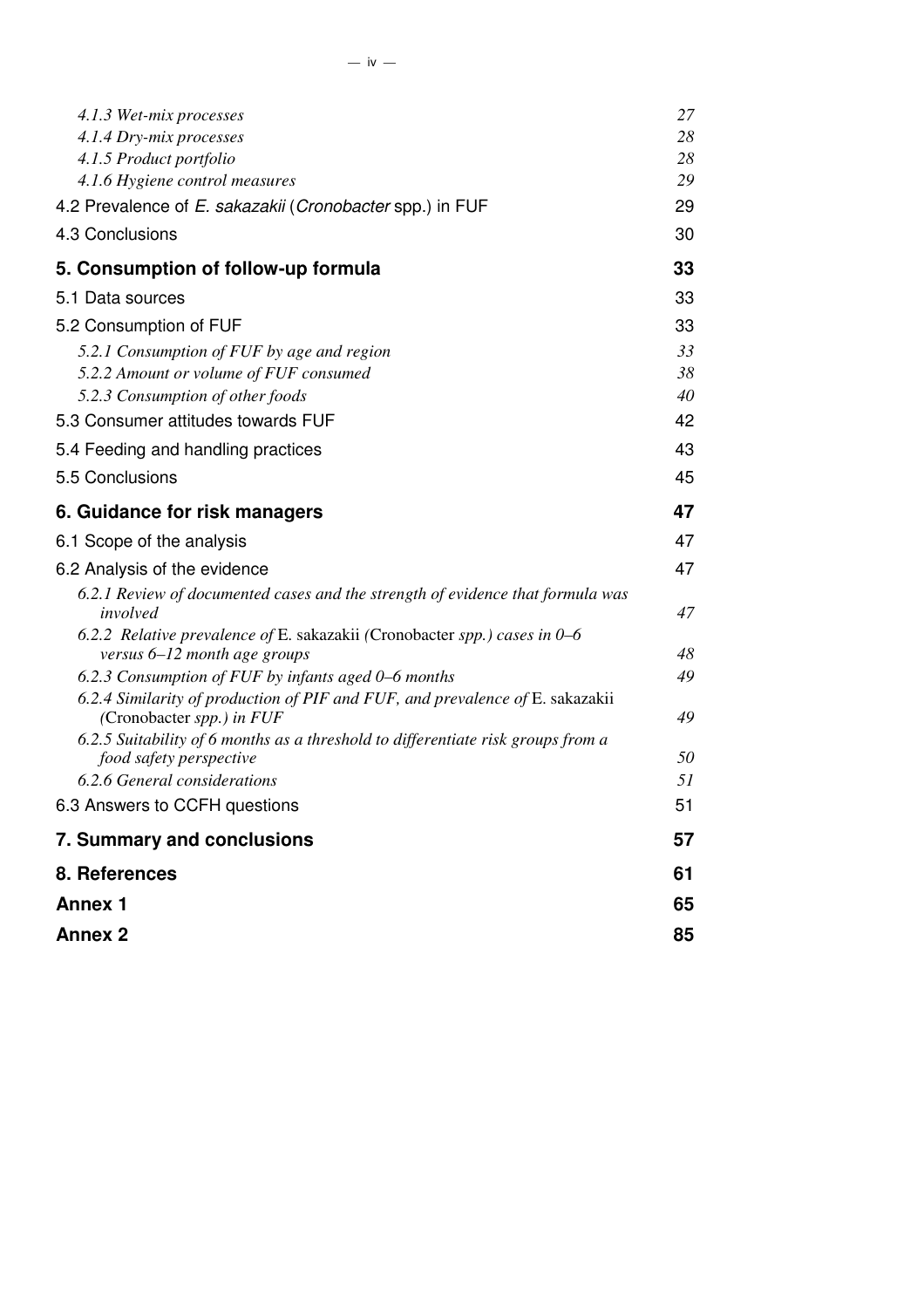## **Acknowledgements**

The Food and Agriculture Organization of the United Nations (FAO) and the World Health Organization (WHO) would like to express their appreciation to all those who contributed to the preparation of this report through the provision of their time, expertise, data and other relevant information.

 $-$  v  $-$ 

Appreciation is also extended to those who responded to the Call for Data that was issued by FAO and WHO and by the Codex Secretariat by means of a Circular Letter to all Codex Members, and in particular to those who followed up with the provision of more detailed information on request. FAO and WHO appreciate the information brought to their attention that is not readily available in the peer reviewed literature and official documentation.

The preparatory work and the expert meeting that led to this report were coordinated by the Joint FAO/WHO Secretariat on Risk Assessment of Microbiological Hazards in Foods, supporting the Joint FAO/WHO Expert Meetings on Microbiological Risk Assessment (JEMRA). This included Sarah Cahill and Maria de Lourdes Costarrica in FAO, and Peter Karim Ben Embarek in WHO. The secretariat was supported by Mary Friel and Kaye Wachsmuth, who assisted in the groundwork for the expert meeting, the review of data and the preparation of the final report. Final editing for language and style and preparation for publication was by Thorgeir Lawrence. The work was supported and funded by contributions from the United States Food and Drug Administration, and the Ministry of Health, Labour and Welfare, Japan. Appreciation is also extended to the Center for Food Safety and Applied Nutrition, United States Food and Drug Administration, for hosting the expert meeting.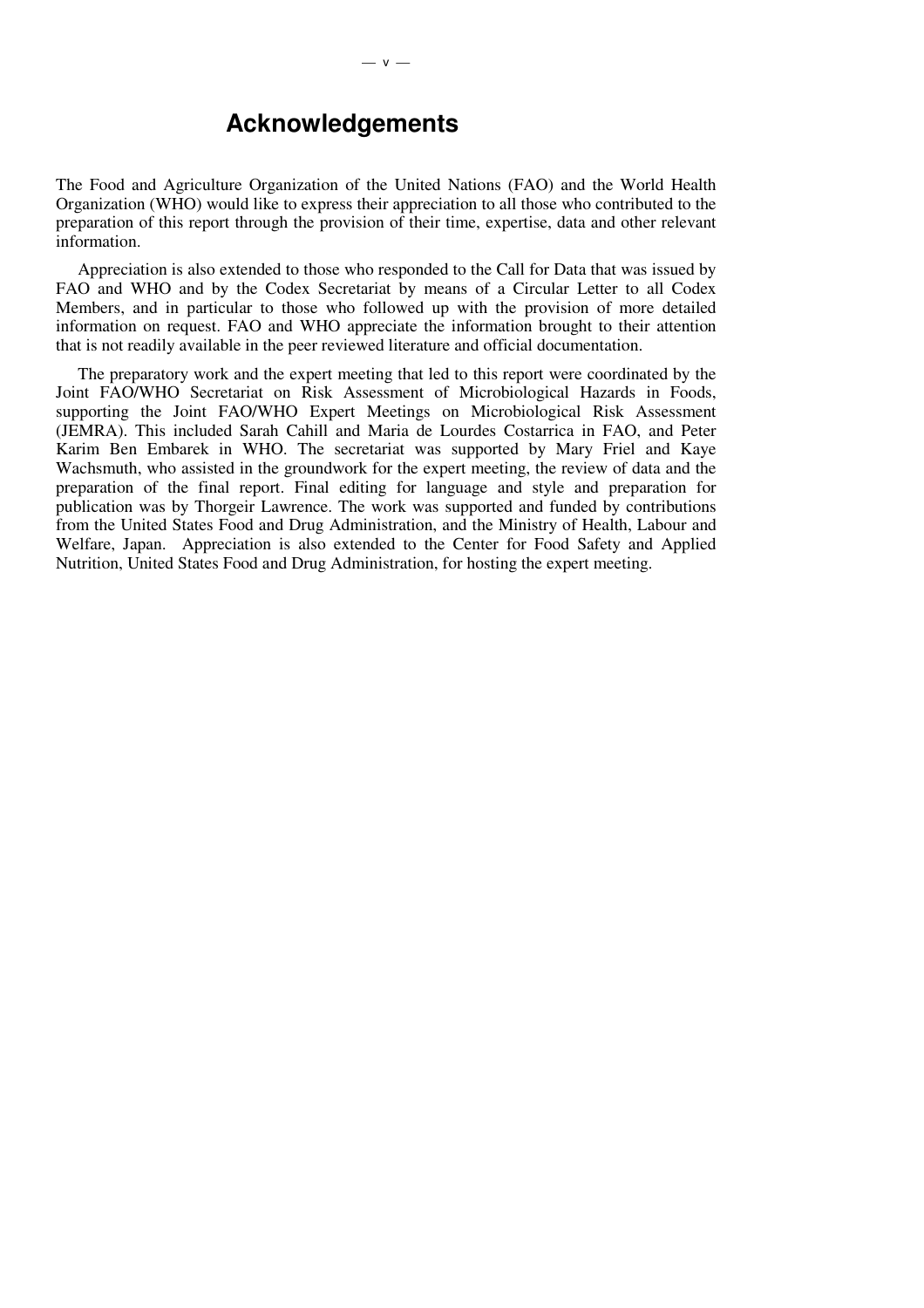## **Contributors**

#### **Experts**

| Anna BOWEN            | Centers for Disease Control and Prevention, United States of<br>America.                                            |
|-----------------------|---------------------------------------------------------------------------------------------------------------------|
| Paul COOK             | Food Standards Agency, United Kingdom.                                                                              |
| Donald CAMPBELL       | New Zealand Food Safety Authority, New Zealand.                                                                     |
| Jean-Louis CORDIER    | Nestlé, Switzerland.                                                                                                |
| Séamus FANNING        | University College Dublin, Ireland.                                                                                 |
| Jeffrey FARBER        | Health Canada, Canada.                                                                                              |
| Sara FEIN             | Center for Food Safety and Applied Nutrition (CFSAN), US Food<br>and Drug Administration, United States of America. |
| Stephen FORSYTHE      | Nottingham Trent University, United Kingdom.                                                                        |
| Greg PAOLI            | Decisionalysis Risk Consultants Inc., Canada                                                                        |
| Caroline SMITH DEWAAL | Center for Science in the Public Interest, United States of<br>America.                                             |
| Firdausi QADRI        | International Centre for Diarrhoel Disease Research, Bangladesh.                                                    |
| Juliana RUZANTE       | Public Health Agency of Canada, Canada.                                                                             |
| Donald ZINK           | Center for Food Safety and Applied Nutrition (CFSAN), US Food<br>and Drug Administration, United States of America. |

#### **Declarations of Interest**

Three of the 13 experts who participated in the meeting declared an interest in the topics under consideration:

**Jean-Louis Cordier:** He is an employee of a manufacturer of follow-up formula.

**Séamus Fanning:** He has an active research group in the area of *Enterobacter sakazakii* (*Cronobacter* spp.) and has received financial support from producers of follow-up formula and provided occasional diagnostic support to such producers.

**Stephen Forsythe**: He has an active research group in the area of *Enterobacter sakazakii* (*Cronobacter* spp.), which in the recent past received financial support from two companies producing follow-up formula.

#### **Resource persons**

| Jeronimas MASKELIUNAS | Joint FAO/WHO Food Standards Programme, Rome, Italy.            |
|-----------------------|-----------------------------------------------------------------|
| Kaye WACHSMUTH        | Public Health Microbiology Consultant, United States of America |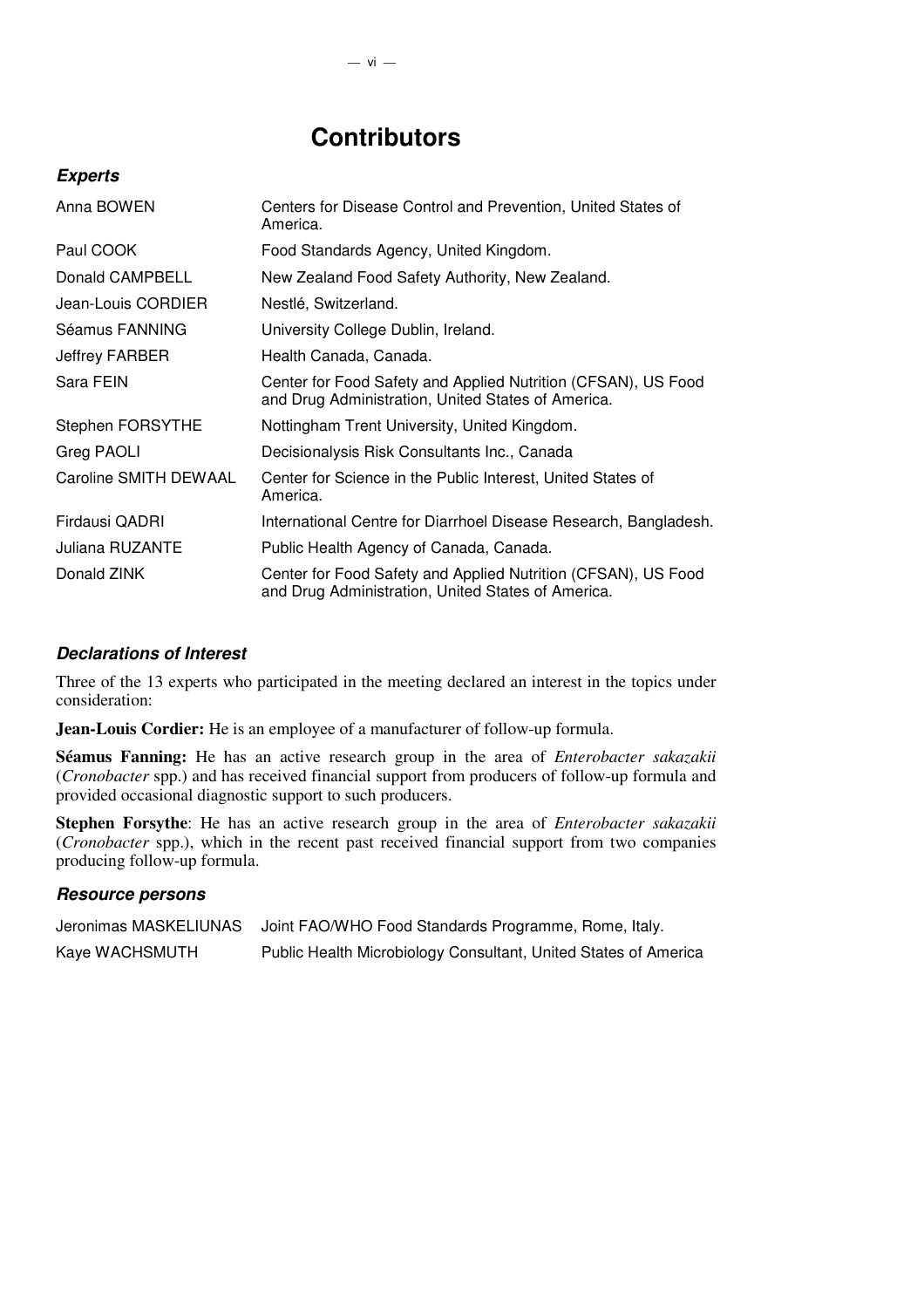## **Foreword**

Members of the Food and Agriculture Organization of the United Nations (FAO) and of the World Health Organization (WHO) have expressed concern regarding the level of safety of food at both national and international level. Increasing foodborne disease incidence over recent decades seems, in many countries, to be related to an increase in disease caused by microorganisms in food. This concern has been voiced in meetings of the Governing Bodies of both Organizations and in the Codex Alimentarius Commission. It is not easy to decide whether the suggested increase is real or an artefact of changes in other areas, such as improved disease surveillance or better detection methods for microorganisms in patients and/or foods. However, the important issue is whether new tools or revised and improved actions can contribute to our ability to lower the disease burden and provide safer food. Fortunately, new tools that can facilitate actions seem to be on their way.

Over the past decade, risk analysis—a process consisting of risk assessment, risk management and risk communication—has emerged as a structured model for improving our food control systems with the objectives of producing safer food, reducing the number of foodborne illnesses and facilitating domestic and international trade in food. Furthermore, we are moving towards a more holistic approach to food safety, where the entire food chain needs to be considered in efforts to produce safer food.

As with any model, tools are needed for the implementation of the risk analysis paradigm. Risk assessment is the science-based component of risk analysis. Science today provides us with in-depth information on life in the world we live in. It has allowed us to accumulate a wealth of knowledge on microscopic organisms, their growth, survival and death, even their genetic make-up. It has given us an understanding of food production, processing and preservation, and of the link between the microscopic and the macroscopic world, and how we can benefit as well as suffer from these microorganisms. Risk assessment provides us with a framework for organizing these data and information and gaining a better understanding of the interaction between microorganisms, foods and human illness. It provides us with the ability to estimate the risk to human health from specific microorganisms in foods and gives us a tool with which we can compare and evaluate different scenarios, as well as identify the types of data necessary for estimating and optimizing mitigating interventions.

Microbiological risk assessment (MRA) can be considered as a tool that can be used in the management of the risks posed by foodborne pathogens, including the elaboration of standards for food in international trade. However, undertaking an MRA, particularly quantitative MRA, is recognized as a resource-intensive task requiring a multidisciplinary approach. Nevertheless, foodborne illness is one of the most widespread public health problems, creating social and economic burdens as well as human suffering; it is a concern that all countries need to address. As risk assessment can also be used to justify the introduction of more stringent standards for imported foods, a knowledge of MRA is important for trade purposes, and there is a need to provide countries with the tools for understanding and, if possible, undertaking MRA. This need, combined with that of the Codex Alimentarius for risk-based scientific advice, led FAO and WHO to undertake a programme of activities on MRA at international level.

The Nutrition and Consumer Protection Division (FAO) and the Department of Food Safety, Zoonoses and Foodborne Diseases (WHO) are the lead units responsible for this initiative. The two groups have worked together to develop MRA at international level for application at both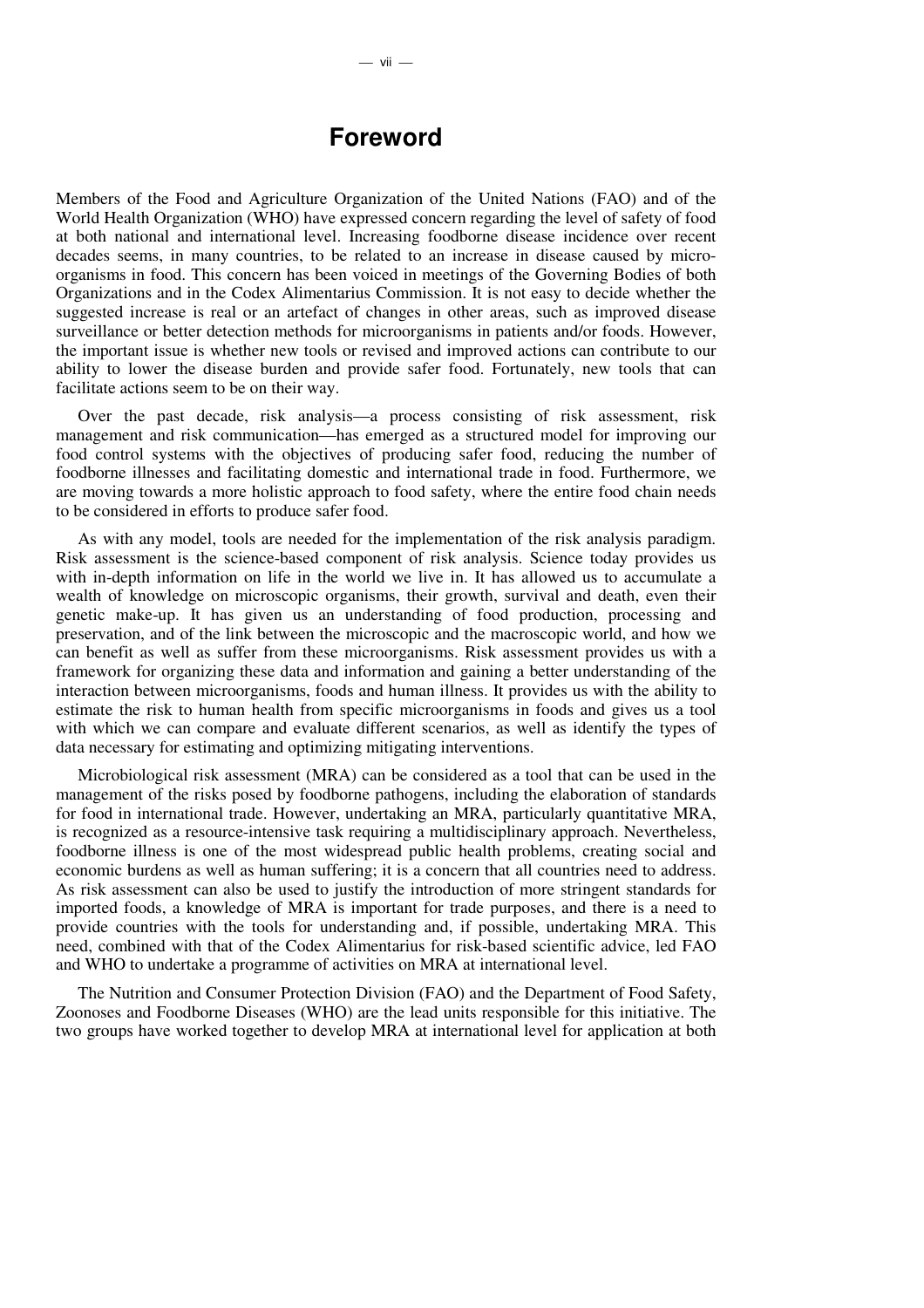national and international level. This work has been greatly facilitated by the contribution of people from around the world with expertise in microbiology, mathematical modelling, epidemiology and food technology, to name but a few.

This Microbiological Risk Assessment series provides a range of data and information to those who need to understand or undertake MRA. It comprises risk assessments of particular pathogen–commodity combinations, interpretative summaries of the risk assessments, guidelines for undertaking and using risk assessment, and reports addressing other pertinent aspects of MRA.

We hope that this series will provide a greater insight into MRA, how it is undertaken and how it can be used. We strongly believe that this is an area that should be developed in the international sphere, and the work to date clearly indicates that an international approach and early agreement in this area will strengthen the future potential for use of this tool in all parts of the world, as well as in international standard setting. We would welcome comments and feedback on any of the documents within this series so that we can endeavour to provide member countries, Codex Alimentarius and other users of this material with the information they need to use risk-based tools, with the ultimate objective of ensuring that safe food is available for all consumers.

| Ezzeddine Boutrif                             | Jørgen Schlundt                                               |
|-----------------------------------------------|---------------------------------------------------------------|
| Nutrition and Consumer Protection<br>Division | Department of Food Safety, Zoonoses<br>and Foodborne Diseases |
| <b>FAO</b>                                    | <b>WHO</b>                                                    |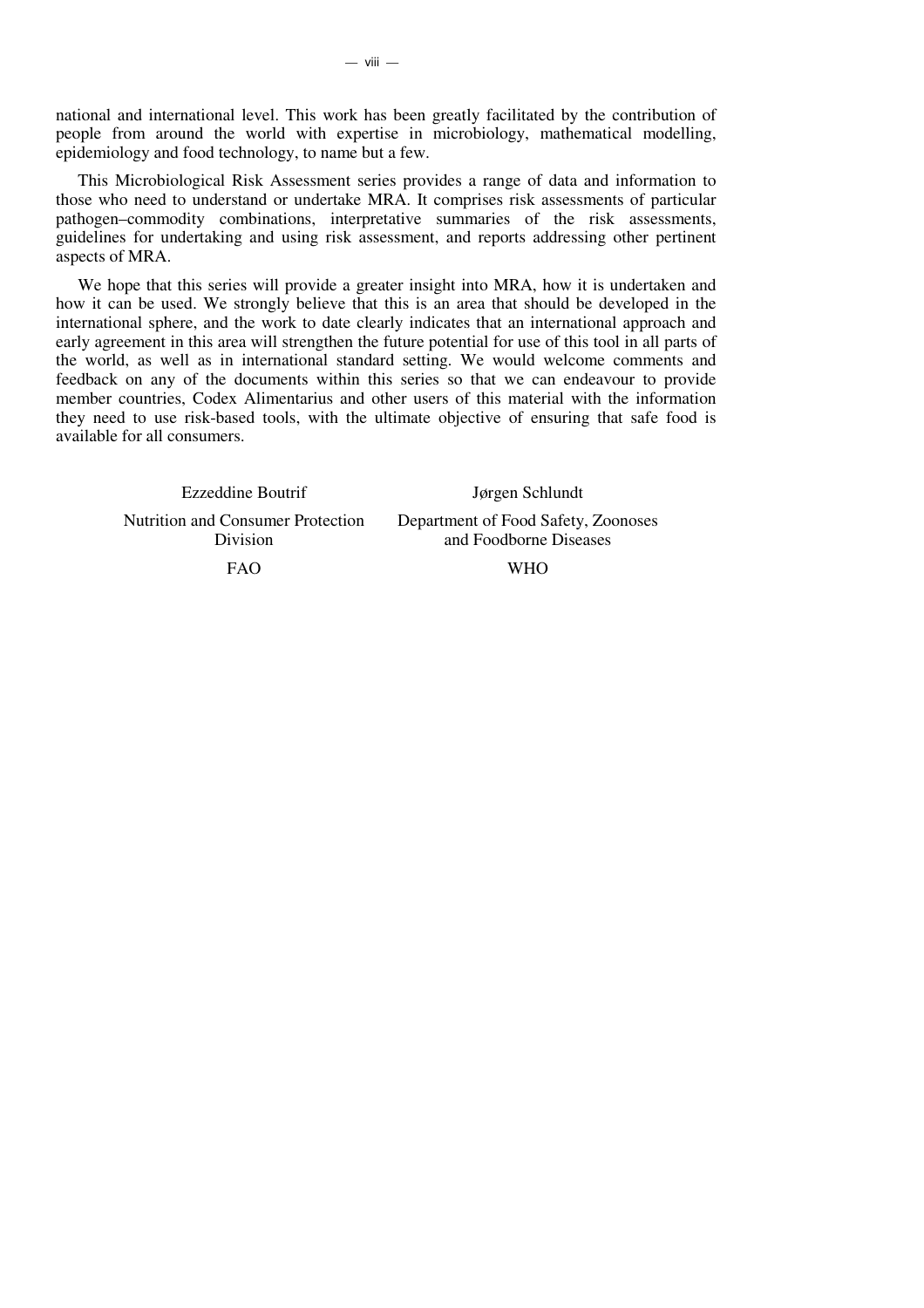## **Abbreviations**

| AOAC           | Association of Official Analytical Chemists                     |
|----------------|-----------------------------------------------------------------|
| CAC            | Codex Alimentarius Commission                                   |
| <b>CCFH</b>    | Codex Committee on Food Hygiene                                 |
| <b>CCNFSDU</b> | Codex Committee on Nutrition and Foods for Special Dietary Uses |
| <b>CCP</b>     | <b>Critical Control Point</b>                                   |
| <b>CDC</b>     | Centers for Disease Control and Prevention                      |
| <b>CSF</b>     | Cerebrospinal fluid                                             |
| <b>DHS</b>     | Demographic Health Surveys                                      |
| <b>DNA</b>     | Deoxyribonucleic acid                                           |
| f-AFLP         | Fluorescent-labelled Amplified Fragment Length Polymorphism     |
| <b>FAO</b>     | Food and Agriculture Organization of the United Nations         |
| <b>FDA</b>     | Food and Drug Administration [USA]                              |
| <b>FUF</b>     | Follow-up formula                                               |
| <b>GHP</b>     | Good Hygiene Practices                                          |
| <b>GMP</b>     | <b>Good Manufacturing Practices</b>                             |
| <b>HACCP</b>   | <b>Hazard Analysis Critical Control Point</b>                   |
| <b>HIV</b>     | Human Immunodeficiency Virus                                    |
| lgG            | Immunoglobulin G                                                |
| lgM            | Immunoglobulin M                                                |
| IL             | Interleukin                                                     |
| <b>ISO</b>     | International Organization for Standardization                  |
| <b>MRA</b>     | Microbiological Risk Assessment                                 |
| <b>NEC</b>     | Necrotizing enterocolitis                                       |
| <b>PCR</b>     | Polymerase Chain Reaction                                       |
| <b>PFGE</b>    | Pulsed-Field Gel Electrophoresis                                |
| PIF            | Powdered Infant Formula                                         |
| rRNA           | Ribosomal RNA (ribonucleic acid)                                |
| <b>WHA</b>     | World Health Assembly                                           |
| <b>WHO</b>     | World Health Organization                                       |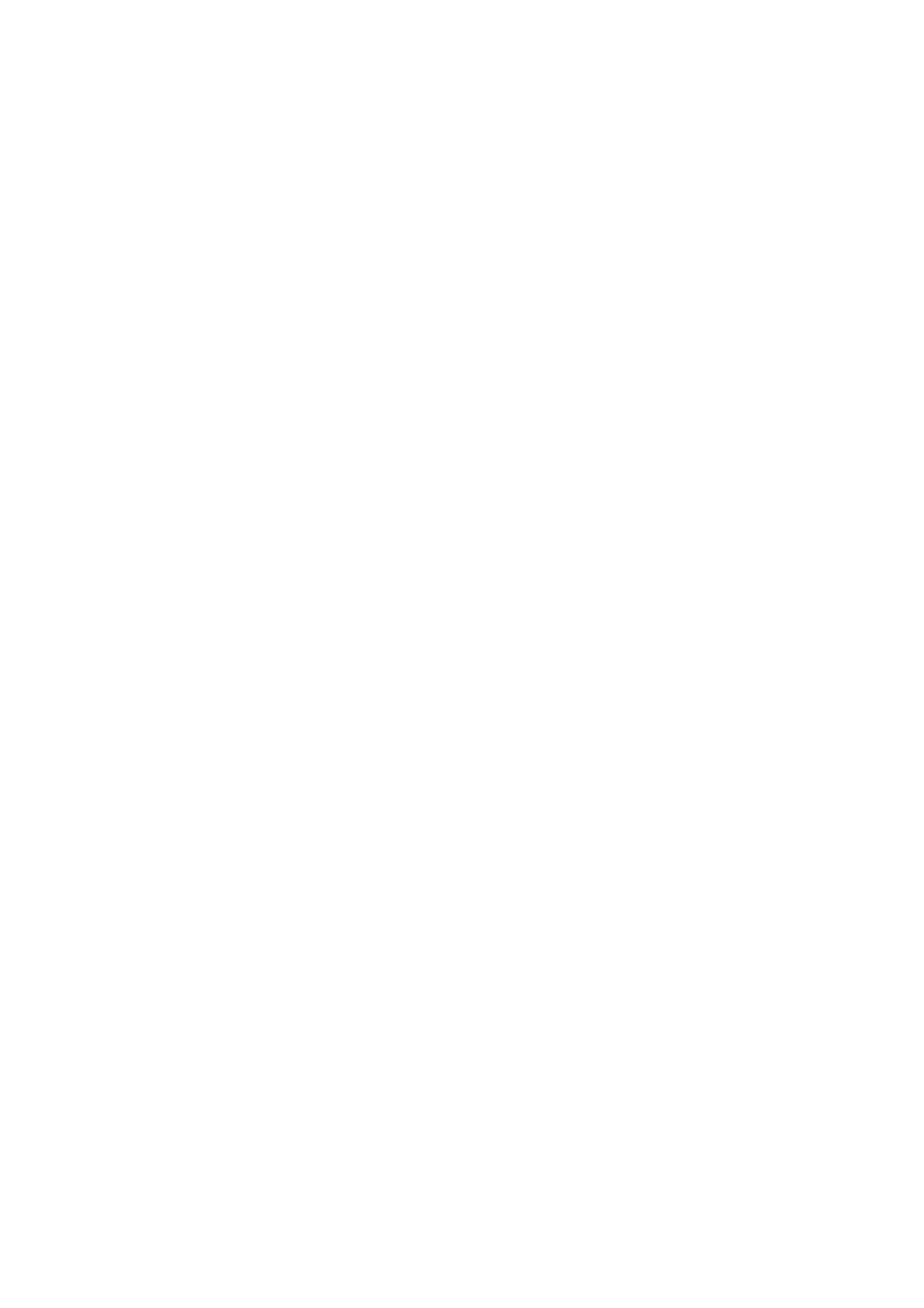### **Executive Summary**

The Codex Alimentarius '*Code of Hygienic Practice for Powdered Formulae for Infants and Young Children'* was adopted with Annex  $I^1$  and Annex  $III^2$  at the 31st Session of the Codex Alimentarius Commission (Geneva, 30 June–4 July 2008). To finalize Annex II of the code, which establishes microbiological criteria for follow-up formulae (FUF), the 39th Session of the Codex Committee of Food Hygiene (2007) requested additional scientific advice from the Food and Agriculture Organization of the United Nations (FAO) and the World Health Organization (WHO). Accordingly, a technical meeting was convened (Washington DC, USA, 15–18 July 2008) with the objective of providing the scientific information to inform the decision-making process on the development of a microbiological criterion for *Enterobacter sakazakii*  (*Cronobacter* spp.) for FUF intended for infants 6–12 months of age. This report documents the discussions and the outcome of that meeting. This was the third FAO/WHO meeting to address the issue of bacterial pathogens in powdered formula.

Recently, *E. sakazakii* has been reclassified as 6 species in a new genus, *Cronobacter* gen. nov. within the Enterobacteriaceae. The new species are *Cronobacter sakazakii; C. turicensis; C. malonaticus; C. muytjensii;* and *C. dublinensis;* with the sixth species indicated as genomospecies I, as currently it includes only two representative strains. All species have been linked retrospectively to clinical cases of infection in either infants or adults and therefore all species should be considered pathogenic. As the genus *Cronobacter* is synonymous with *Enterobacter sakazakii*, current identification schemes developed for *E. sakazakii* remain applicable for the *Cronobacter* genus. Furthermore, the reclassification does not require any change to the regulatory framework currently in place. To avoid any confusion arising from this taxonomic change, the designation *E. sakazakii* (*Cronobacter* spp.) is used throughout this report.

A review of documented *E. sakazakii* (*Cronobacter* spp.) infections worldwide has identified roughly 120 individually documented cases among infants and young children up to 3 years of age. Six of these cases are known to have occurred among infants 6–11 months and two cases among children in the 12–36 months age group. Of the 5 invasive (urine, blood, cerebrospinal fluid (CSF), brain tissue) cases in the 6–11 month age group, 3 had other active medical problems.

Globally, there appear to be very few surveillance data for *E. sakazakii* (*Cronobacter* spp.) related illnesses. Although a couple of passive surveillance systems exist, no active surveillance system for *E. sakazakii* (*Cronobacter* spp.) disease has been identified. The data submitted in response to the Call for Data did not enable a detailed breakdown of numbers of cases by month for infants under 12 months, the exception being that for England and Wales, where a laboratory surveillance system identified bacterial isolates from infants <1 month and 1–11 months for the period 1992–2007, and the Philippines, where a laboratory-based antimicrobial resistance

 $\overline{a}$ 

<sup>1</sup> Microbiological criteria for powdered infant formula, formula for special medical purposes and human milk fortifiers.

<sup>2</sup> Guidance for the establishment of monitoring programmes for *Salmonella*, *Enterobacter sakazakii*  (*Cronobacter* species) and other Enterobacteriaceae in high-hygiene processing areas and in powdered formula preparation units.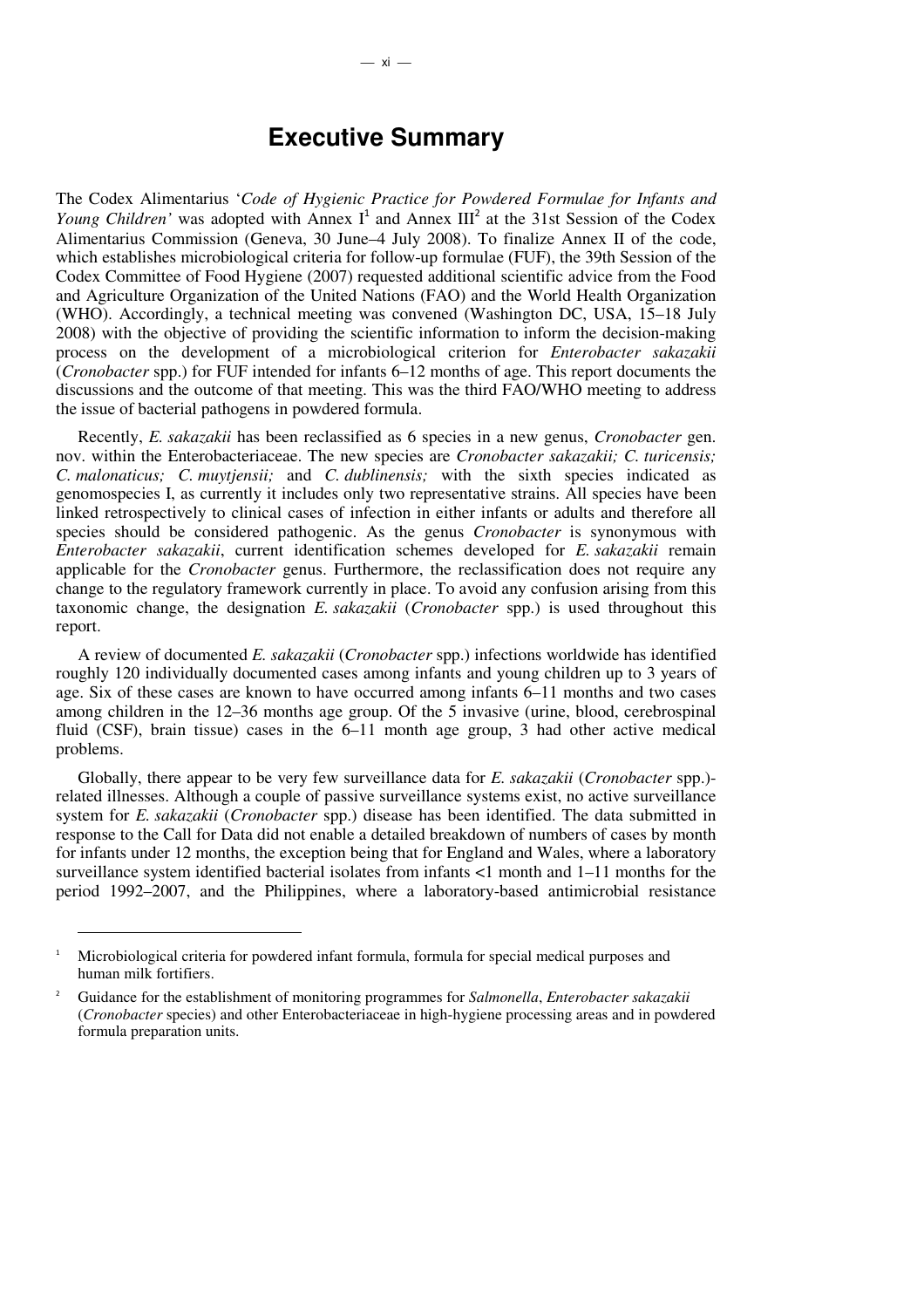surveillance system identified isolates from neonates and infants up to 12 months. These data reiterate the findings of the 2004 and 2006 meetings that amongst infants, neonates and infants less than 2 months of age are at the greatest risk of infection. While there is general agreement that immunocompromised infants are more susceptible to infection, the meeting was unable to identify a way of clearly defining the immune status of the population of concern. The meeting noted that a number of factors contribute to immune status, including the age of the infant, nutritional status, HIV status, other clinical conditions, pharmaceutical treatment, low birth weight and premature birth. The prevalence of such factors varies widely, and thus the meeting concluded that there will also be a wide variation in the prevalence of immunocompromised infants.

The meeting noted two main differences between the manufacturing processes for prepared infant formula (PIF) and follow-up formula (FUF). Firstly, due to the need for an increasingly diverse diet as infants get older, FUF may contain a wider variety of dry-mix ingredients (e.g. cocoa powder, fruit and vegetable powders or flakes, and flavours). Published data indicates that *E. sakazakii* (*Cronobacter* spp.) is likely to be present in a variety of dry ingredients unless appropriate control measures are implemented by suppliers. Such measures are essential, as there is no microbial reduction step in the FUF manufacturing process following the addition of these ingredients. Secondly, microbiological criteria, and therefore hygiene control measures, are more stringent for PIF. In some manufacturing facilities, production lines may be shared, i.e. used to manufacture both PIF and FUF. In these situations, the hygiene requirements necessary to ensure compliance with the microbiological criteria for PIF are also applied to FUF. However, in cases where FUF is produced on a dedicated line or on a line shared with other powdered products, the hygiene control measures may not be as stringent.

Very few data were available on the prevalence of *E. sakazakii* (*Cronobacter* spp.) in products categorized as FUF for infants between 6 and 11 months. The absence of such data is most likely due to the fact that there is no mandated requirement for testing FUF for *E. sakazakii* (*Cronobacter* spp.).

Although most countries reported that FUF is marketed for infants 6 months of age or older, the available data showed that FUF is consumed by infants less than 6 months of age in both developing and developed countries, and is sometimes consumed by infants less than 1 month. However, data available on the consumption of FUF was limited. In relation to handling practices for powdered formula, the meeting found that worldwide, it likely that many caregivers to infants fail to follow the formula preparation and feeding practices recommended to reduce the risk associated with microbiological contamination of these powdered products. Educational and socioeconomic factors appear to have an impact with regard to the appropriate use of FUF.

The meeting reviewed all the available information in the context of whether or not a microbiological criterion for *E. sakazakii* (*Cronobacter* spp.) should be established for FUF, and weighed the scientific evidence for and against. Although not making an explicit recommendation on this, by presenting the available evidence the meeting sought to highlight the currently available data and how it contributes to our knowledge base and facilitates risk management decisions. In addition, the limitations of that data, particularly in relation to the narrow spectrum of the global population which it represents, are provided. In this context the analysis should provide guidance to risk managers as to whether there is any value in establishing a microbiological criterion for FUF.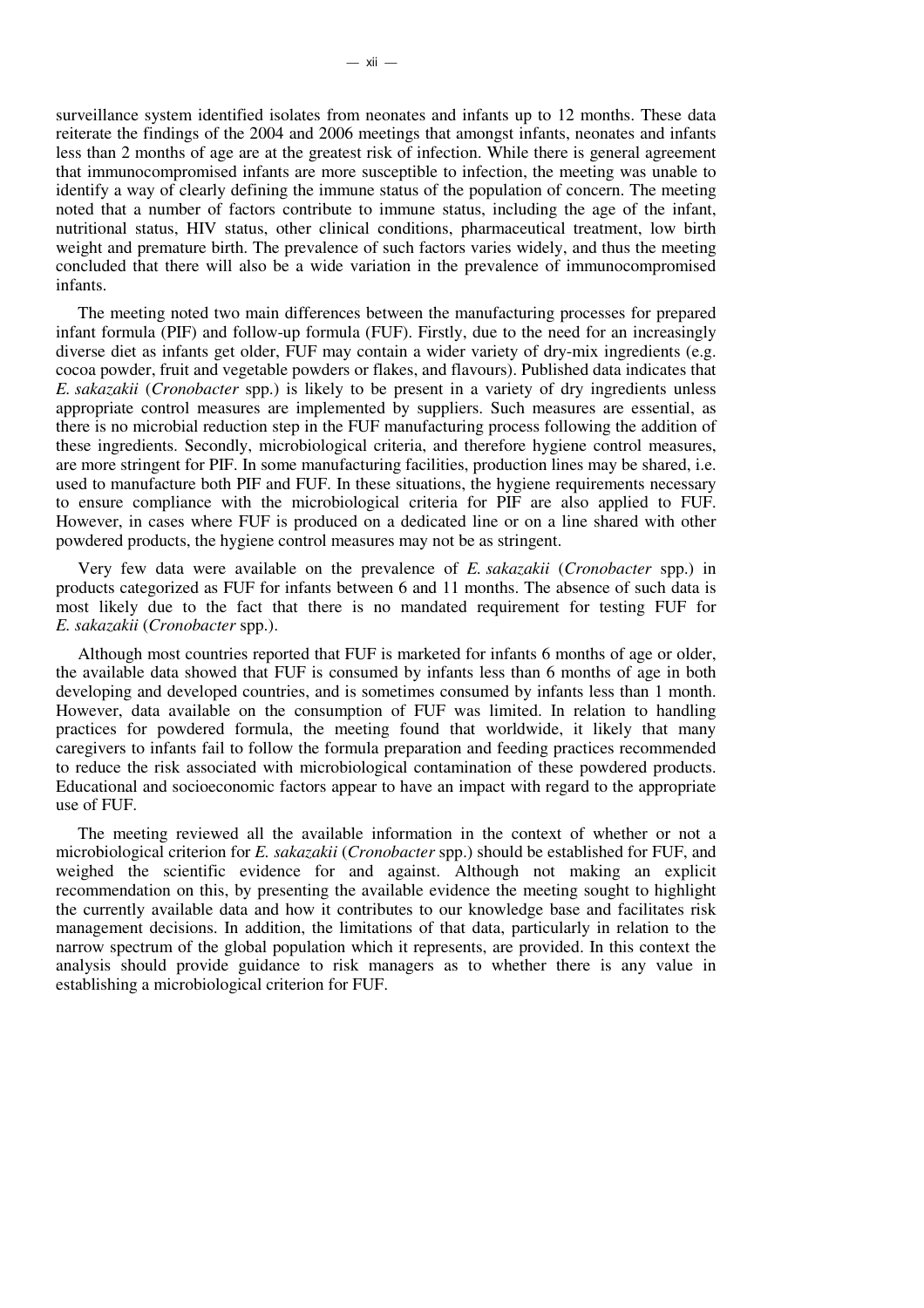# **MEETING REPORT**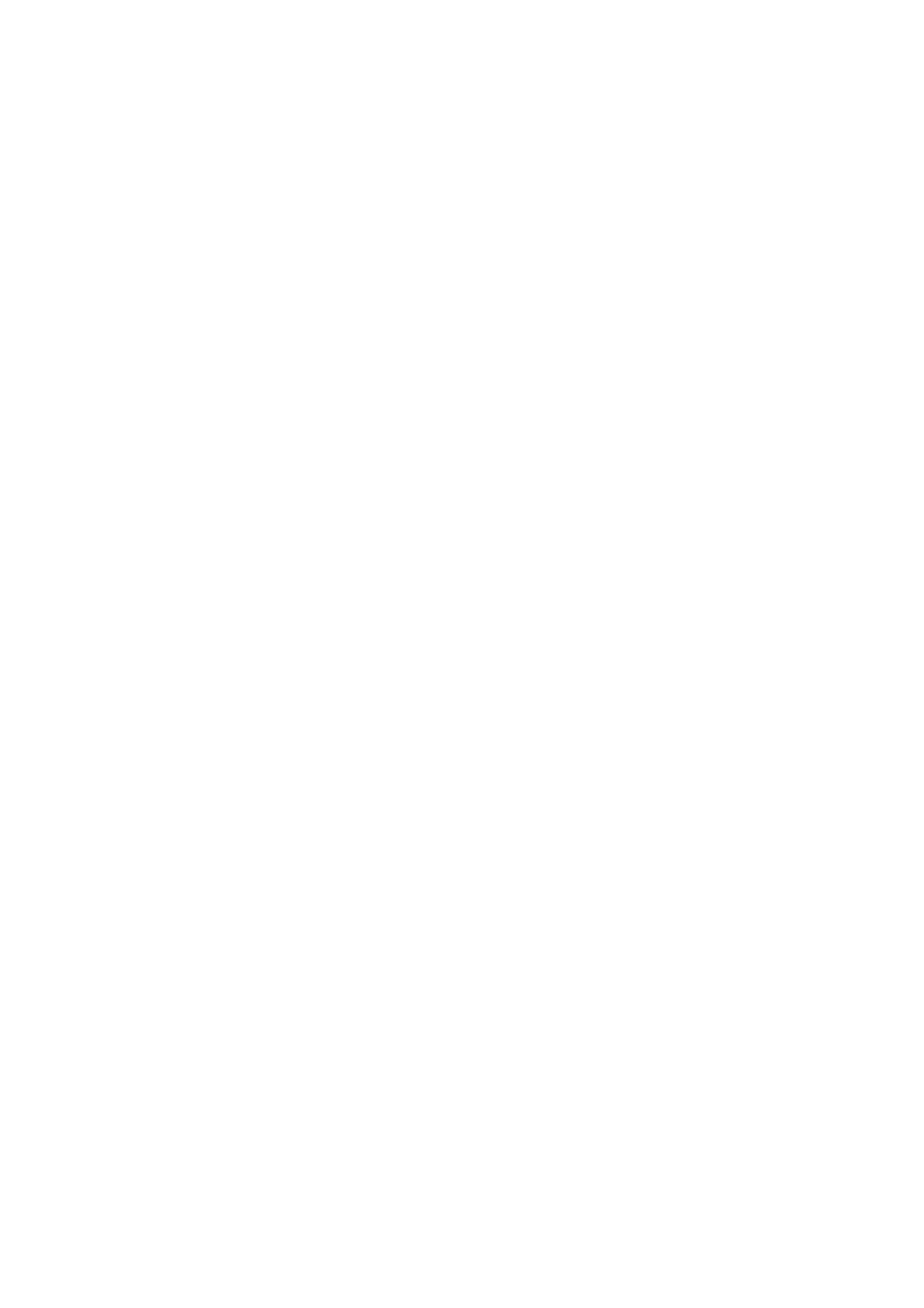## **1. Introduction**

International attention has been given to the safety of food for infants and young children and the prevention of potentially severe infections in infants. Since 2004, the Food and Agriculture Organization of the United Nations (FAO) and the World Health Organization (WHO) have addressed the issue of bacterial pathogens in powdered formula, including the presence of *Enterobacter sakazakii* (*Cronobacter* spp.), through convening two joint technical meetings, in 2004 and 2006, and the development of a risk assessment model. The output of that work provided advice and guidance on mitigation strategies aimed at reducing the risk of infection in infants from consumption of powdered infant formula (PIF). It has supported the work of the Codex Alimentarius Commission (CAC) Committee on Food Hygiene (CCFH), which is responsible for developing risk management guidance in the area of food safety at the international level.

*E. sakazakii* (*Cronobacter* spp.) is a Gram-negative, motile, peritrichous non-spore forming, facultative anaerobic bacterium. It is an opportunistic pathogen and has been linked with serious infections in infants (FAO/WHO, 2004, 2006; Mullane et al*.*, 2007a), notably following the consumption of PIF. Often described as an emerging pathogen, *E. sakazakii* (*Cronobacter* spp.) can cause bacteraemia and meningitis in infants and has also been isolated from infants in association with necrotizing enterocolitis (NEC). The first cases attributed to this organism occurred in 1958 in England (Urmenyi and Franklin, 1961). Since then and up to July 2008, the meeting has identified around 120 documented cases of *E. sakazakii* infection and at least 27 deaths from all parts of the world, in the published literature and in reports submitted by public health organizations and laboratories (Annex 1).

In 2007, CCFH requested additional scientific advice from FAO and WHO specifically on *E. sakazakii* (*Cronobacter* spp.) in follow-up formula (FUF) to inform the finalization of an annex to the new Codex Code of Hygienic Practice for Powdered Formulae for Infants and Young Children (CAC, 2008b). The purpose of this annex is to establish microbiological criteria for FUF, and CCFH needs to make a decision on whether or not to include a criterion for *E. sakazakii* (*Cronobacter* spp.) in FUF.

In response to this request, FAO and WHO convened a meeting in Washington DC, USA, from 15 to 18 July 2008, with the objective of providing the most up-to-date scientific information to inform the decision-making process on the development of a microbiological criterion for *E. sakazakii* (*Cronobacter* spp.) in FUF. The present report documents the discussions and the outcome of that meeting.

The meeting was chaired by Dr Jeffrey Farber, Health Canada. A group of 13 experts from 7 countries participated in the meeting in their independent capacities and not as representatives of their Government, employers or institutions. They included one expert from the powdered formula manufacturing industry and two academics whose research is partly being funded by the industry. While these experts participated in the general discussion and exchange of information, they did not participate in the final adoption of the conclusions and recommendations of the meeting.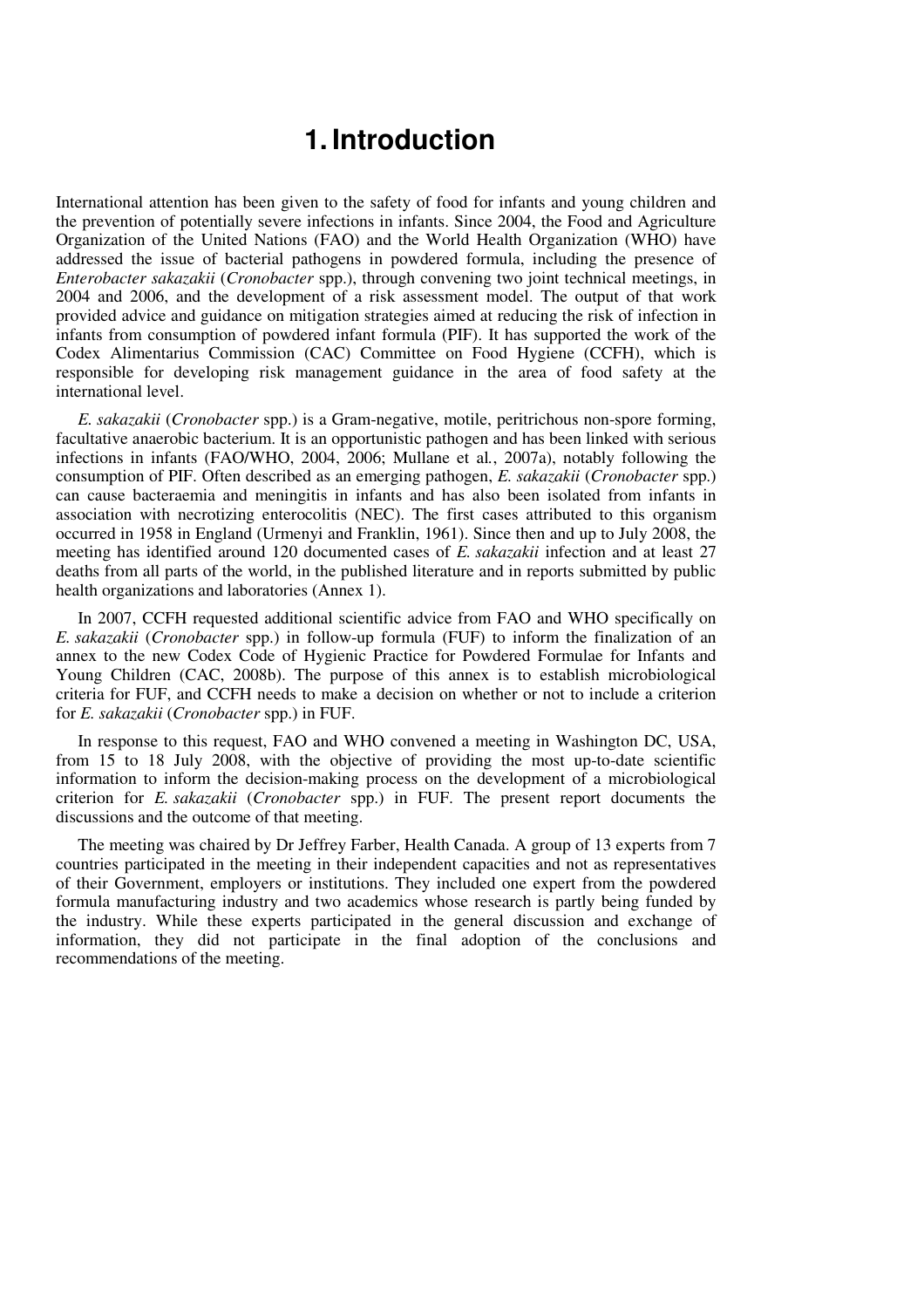#### **1.1 Background**

The issue of pathogens, and in particular *E. sakazakii* (*Cronobacter* spp.), in PIF was brought to the attention of the 35th session (2003) of the CCFH by the 24th session of the Codex Committee on Nutrition and Foods for Special Dietary Uses (CCNFSDU) (CAC, 2003a), and by the United States of America and Canada, who introduced a risk profile for *E. sakazakii (Cronobacter* spp*.)* in PIF for consideration by the Committee (CAC, 2004). As a result, the 35th Session of the CCFH initiated the revision of the existing CAC Code of Hygienic Practices for Foods for Infants and Children (CAC, 2003b) and requested FAO and WHO to convene an expert meeting on pathogens of concern in PIF at the earliest opportunity. In response to this request, FAO and WHO convened a meeting on *E. sakazakii (Cronobacter* spp*.)* and other microorganisms in PIF, in Geneva, in February 2004, the output of which has been published in the meeting report (FAO/WHO, 2004).

The 37th Session of the Codex Committee on Food Hygiene (2005) requested FAO/WHO to expand on the scientific advice provided at the 2004 meeting. Accordingly, a technical meeting was convened on *E. sakazakii* (*Cronobacter* spp.) and *Salmonella* in PIF (FAO, Rome, 16–20 January 2006) to consider any new scientific data and to evaluate and apply a quantitative risk assessment model for *E. sakazakii* (*Cronobacter* spp.) in PIF. While noting that *E. sakazakii* (*Cronobacter* spp.) has caused invasive infection in all age groups, the meeting reiterated the findings of the 2004 expert meeting that infants appear to be the group at particular risk, but also highlighted that neonates (<28 days) and infants under 2 months of age are at greatest risk (FAO/WHO, 2006).

That meeting also reviewed a risk assessment model that had been developed to describe the factors leading to *E. sakazakii* (*Cronobacter* spp.) infection in infants and to identify potential risk mitigation strategies. The risk assessment model enables this by facilitating the comparison of different levels of product contamination and of different preparation, handling and feeding scenarios. In addition, it provides the means to evaluate microbiological criteria and sampling plans in terms of the risk reductions achieved and the percentage of product lots rejected. The risk assessment model estimates the relative risk of illness from *E. sakazakii* (*Cronobacter* spp.) posed to infants from intrinsically contaminated PIF. It does not consider contamination or recontamination from the environment or other sources post-manufacture. The model can be accessed on the Web (See www.mramodels.org).

Using the risk assessment model, the 2006 meeting concluded that some of the current preparation instructions on PIF product labels and those recommended by health authorities may lead to an increased risk of *E. sakazakii* (*Cronobacter* spp*.*) illnesses, and that these should be reviewed in the light of the risk assessment results. The risk assessment model was also found to be a valuable tool to assess and compare a series of criteria and sampling plans and their impact on risk reduction and on the amount of product rejected compared to a situation where no sampling plan was implemented. The meeting concluded that this tool could be applied for *E. sakazakii* (*Cronobacter* spp*.*) by risk managers within Codex and FAO and WHO member countries (FAO/WHO, 2006).

The findings of the 2006 technical meeting provided input to the finalization of the Codex Code of Hygienic Practice for Powdered Formulae for Infants and Young Children, which was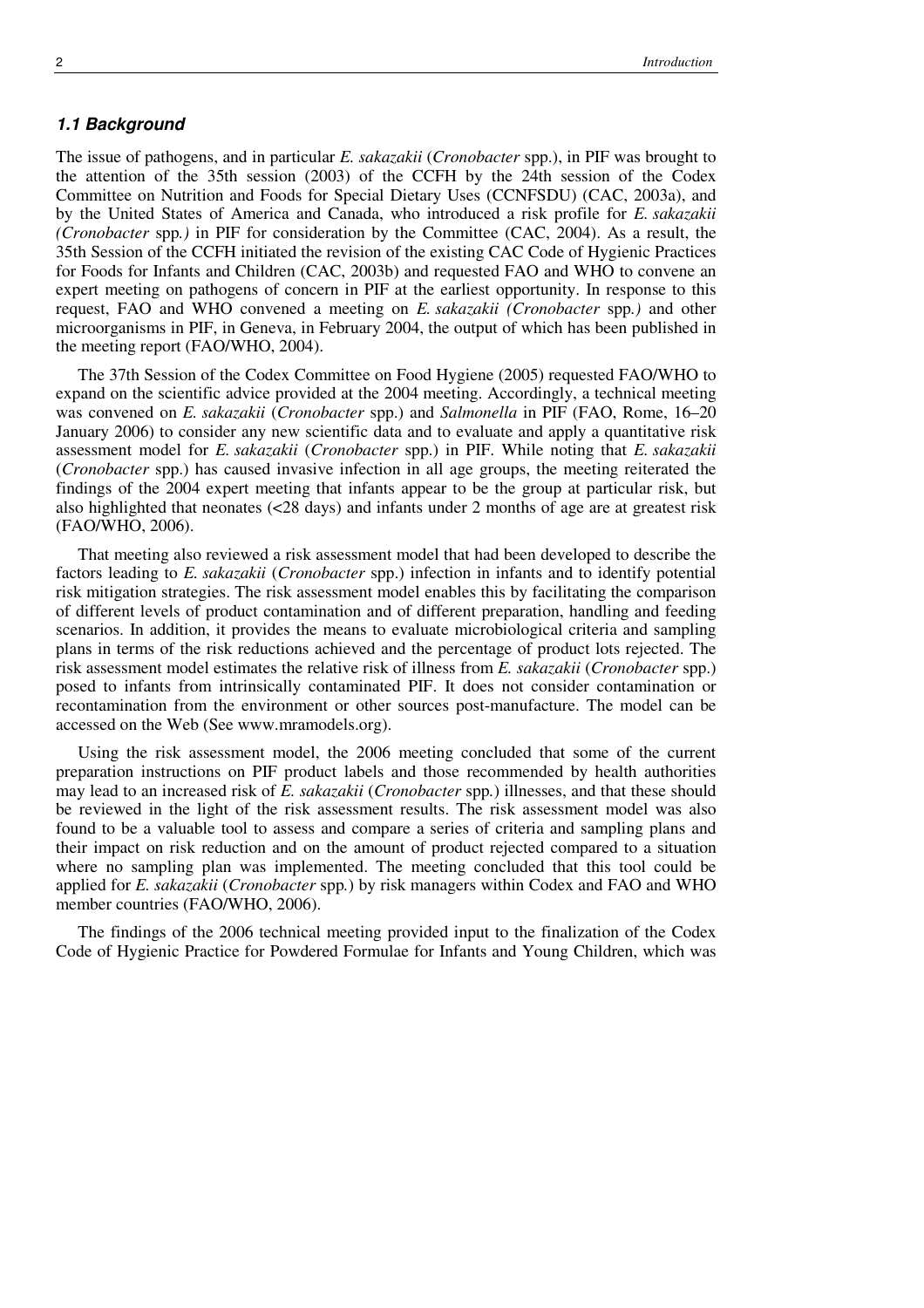adopted (together with Annex  $I^3$  and Annex  $III^4$ ) at the 31st Session of the Codex Alimentarius Commission in Geneva, Switzerland, 30 June–4 July 2008 (CAC, 2008a). The 39th session of CCFH agreed to continue the work on the development of Annex II of the Code, which specifically addresses microbiological criteria for FUF. The need to establish a microbiological criterion for *E. sakazakii* (*Cronobacter* spp*.*) in FUF intended for infants up to 12 months of age led to a lengthy discussion in the Committee, and positions on this were clearly divided. While several delegations expressed the opinion that there was no scientific justification for a criterion for *E. sakazakii* (*Cronobacter* spp*.*) in this type of product, others considered that such a criterion was necessary since *E. sakazakii* (*Cronobacter* spp.) infections have been reported in infants up to 12 months of age. In the course of the discussion it was clarified that, to date, in the elaboration of scientific advice on *E. sakazakii* (*Cronobacter* spp*.*) in PIF, FAO and WHO had not given separate consideration to PIF versus FUF, as this had not been identified as an issue for consideration in the initial requests for scientific advice.

One of the factors that contributed to the extensive discussion on the need for microbiological criteria for FUF is the differences that exist at national level regarding the definition of PIF. While some countries adhere to the Codex definition of FUF, others do not. For example, in the USA, powdered formula products marketed for infants from birth to 11 months of age are all subject to the same regulations. Currently in the European Union, FUF refers to products for particular nutritional use by infants over the age of 4 months (trade in these products is prohibited from 31 December 2009) or for infants over the age of 6 months (trade in these products has been permitted since 1 January 2008) and are subject to different regulations to infant formula<sup>5</sup>. For both FUF and infant formula, it is mandatory to provide a statement on the label regarding the suitable age for use.

Given the differences of opinion on this issue within the Committee, it was agreed to submit a specific request to FAO and WHO for scientific advice to facilitate the Committee's decision on whether or not to establish a microbiological criterion for *E. sakazakii* (*Cronobacter* spp*.*) for FUF intended for infants up to 12 months of age.

The output of the 2006 meeting and the risk assessment model were also used by WHO and FAO in the development of guidance on the preparation, use, handling and storage of PIF so as to minimize risks where infants cannot be or are not fed breast milk (FAO/WHO, 2007). The development of such guidance was requested by World Health Assembly (WHA) Resolution 58.32 in 2005. These guidelines and a report on their adoption and implementation at national level were presented to the WHA in May 2008. The WHA was encouraged by the work of FAO, WHO and CAC on this issue, and urged Member States to implement the WHO/FAO guidelines on the safe, preparation, storage and handling of PIF, and to take action, through the implementation and monitoring of food safety measures, to reduce the risk of contamination of PIF with *E. sakazakii* (*Cronobacter* spp.) and other pathogens during both manufacture and use.

 $\overline{a}$ 

<sup>3</sup> Microbiological criteria for powdered infant formula, formula for special medical purposes and human milk fortifiers.

<sup>4</sup> Guidance for the establishment of monitoring programmes for *Salmonella*, *Enterobacter sakazakii*  (*Cronobacter* species) and other *Enterobacteriaceae* in high-hygiene processing areas and in powdered formula preparation units.

<sup>5</sup> Commission Directive 2006/141/EC (OJ L401, p1, 30/12/2006) of 22 December 2006 on infant formulae and follow-on formulae and amending Directive 1999/21/EC. According to this Directive, from 31 December 2009 all labels of FUF must carry a statement to the effect that the product is suitable only for particular nutritional use by infants over the age of six months (Article 13.1b).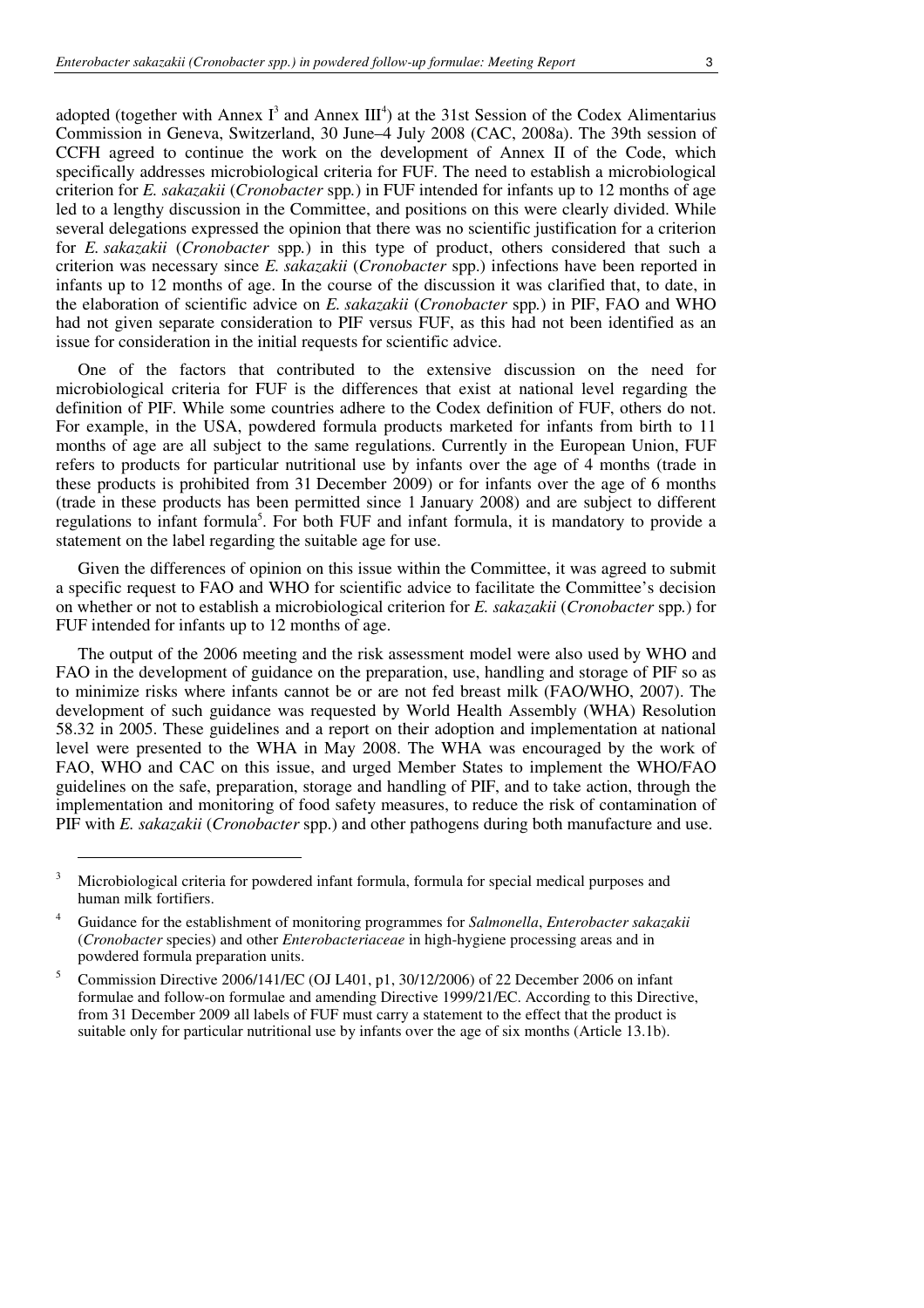#### **1.2 Scope**

 $\ddot{\phantom{a}}$ 

The scope of the work to be undertaken by FAO and WHO was defined by the series of questions that CCFH asked FAO and WHO to address. These were as follows:

- What is the number and incidence rate of confirmed *E. sakazakii* (*Cronobacter* spp*.*) infection in infants up to 12 months $<sup>6</sup>$  (i.e. 1–11 months), presented by month, as compared to the</sup> incidence rate in all other age groups, including young children (12–36 months), older children and adults?
- Critically review all documented cases of confirmed *E. sakazakii* (*Cronobacter* spp.) infections in infants between 6 and 12 months of age, and consider specifically (i) the clinical history and outcomes, as well as (ii) the strength of the descriptive, epidemiological and/or microbiological evidence concerning the origin or source of these infections.
- Estimate the relative risk of *E. sakazakii* (*Cronobacter* spp.) infections in infants 6–12 months of age, associated with the consumption of follow-up formula, as well as any other sources as identified in the previous question?
- What is the number and incidence rate of immunocompromised infants up to 12 months, presented by month, as compared to the number and incidence rate of immunocompromised in all other age groups, including young children (12–36 months), older children and adults, and does this vary regionally?
- Taking into consideration the information generated in the above four questions, and given the application of risk management options as advocated in the Code, what is the relative risk reduction achieved by the application of microbiological criteria, as proposed in Annex 1 of the Code, to follow-up formula?
- Identify and describe active and passive surveillance systems for *E. sakazakii* (*Cronobacter* spp.) in countries.
- What is the proportion of infants less than 6 months of age that consume follow-up formula, and does this vary regionally?

In addressing these questions, the starting point was the output of the previous two expert meetings, in 2004 and 2006 (FAO/WHO, 2004, 2006). This information was considered together with additional data collected and received in response to a Call for Data issued specifically to address the questions related to FUF. While the pathogen and product of concern were clearly defined, the work to be undertaken was broader than that addressed by previous meetings, as specific consideration also had to be given to surveillance systems and immunocompromised populations.

<sup>6</sup> Although the Codex questions refer to infants between 6 and 12 months and young children 12–36 months, these age descriptors are not uniformly used in this report. Epidemiologic data and data from laboratory surveillance studies more commonly use the terms x–11 months to describe infants less than 1 year. Similarly, the descriptor x–35 months is used to describe young children less than 3 years of age. Therefore, in order to accurately reflect the available data, the terms 0–11months, 6–11 months or 12–35 months are also used in this report.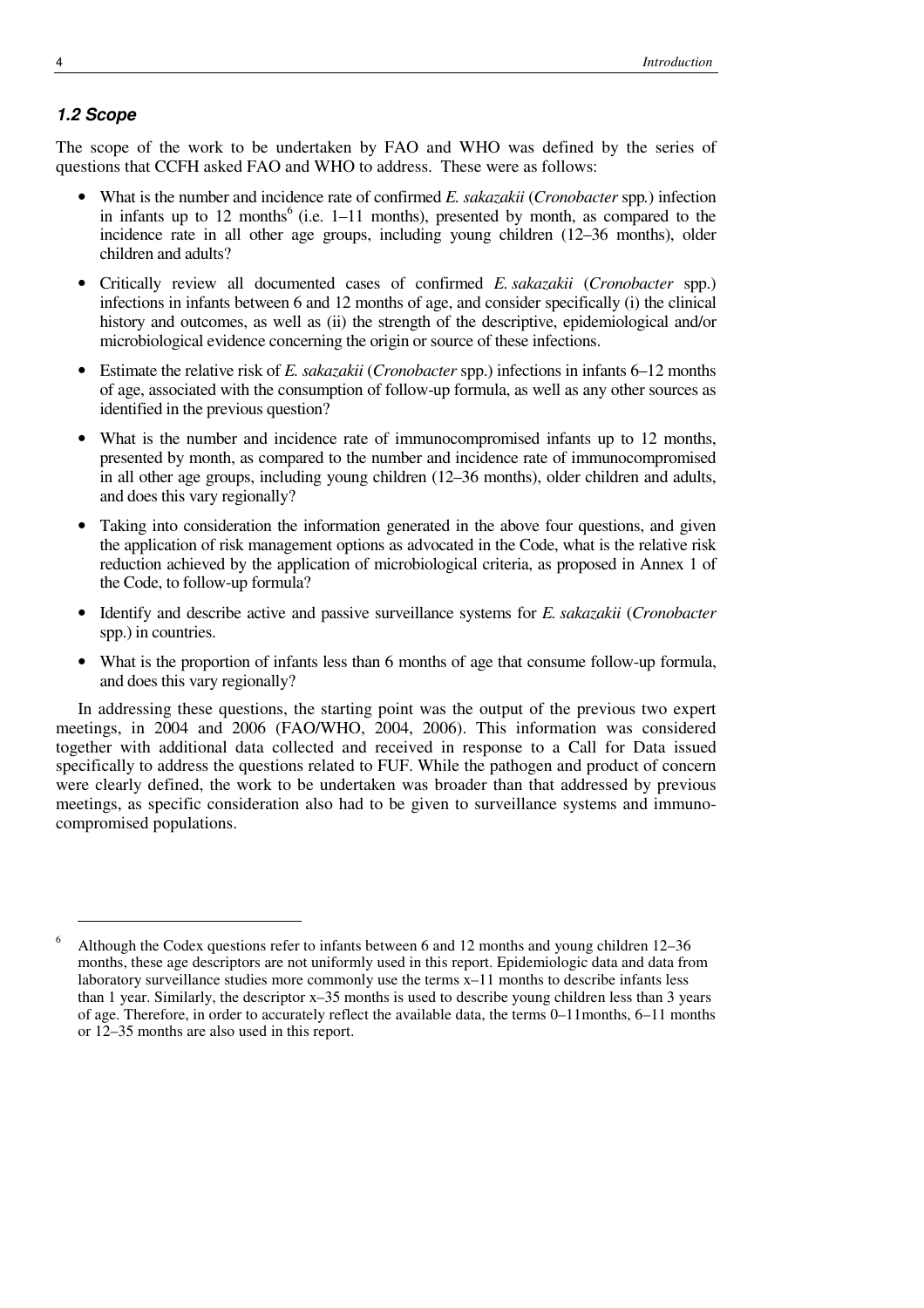#### **1.3 Data sources and objectives**

 $\ddot{\phantom{a}}$ 

To address these questions, FAO and WHO issued a call for relevant data via a number of different routes. Twenty-seven replies were received in response to the call. National authorities, non-governmental organizations, including academic institutions, consumer organizations and industry groups and manufacturers all submitted data and information (Submissions are listed in Annex 2). The meeting convened in July 2008 in Washington DC, USA, considered this new information, and aimed to:

- review any new epidemiological data with regard to the number and incidence rate of confirmed *E. sakazakii* (*Cronobacter* spp.) infection in infants as compared to the incidence rate in other age groups;
- review all documented cases of confirmed *E. sakazakii* (*Cronobacter* spp.) infections in infants between 6 and  $11<sup>7</sup>$  months of age;
- review the available data in order to characterize the age group of 6 to 11 months in relation to their relative risk of *E. sakazakii* (*Cronobacter* spp.) infections and estimate the incidence of immunocompromised infants in those age groups;
- review available data on consumption to gain a better understanding of the population exposed to FUF; and
- analyse the available evidence in terms of whether or not a microbiological criterion for *E. sakazakii* (*Cronobacter* spp.) would lead to a reduction in risk of infections from consumption of FUF.

<sup>7</sup> Although the Codex questions refer to infants between 6 and 12 months and young children 12–36 months, these age descriptors are not uniformly used in this report. Epidemiologic data and data from laboratory surveillance studies more commonly use the terms x–11 months to describe infants less than 1 year. Similarly, the descriptor x–35 months is used to describe young children less than 3 years of age. Therefore, in order to accurately reflect the available data, the terms 0–11months, 6–11 months or 12–35 months are also used in this report.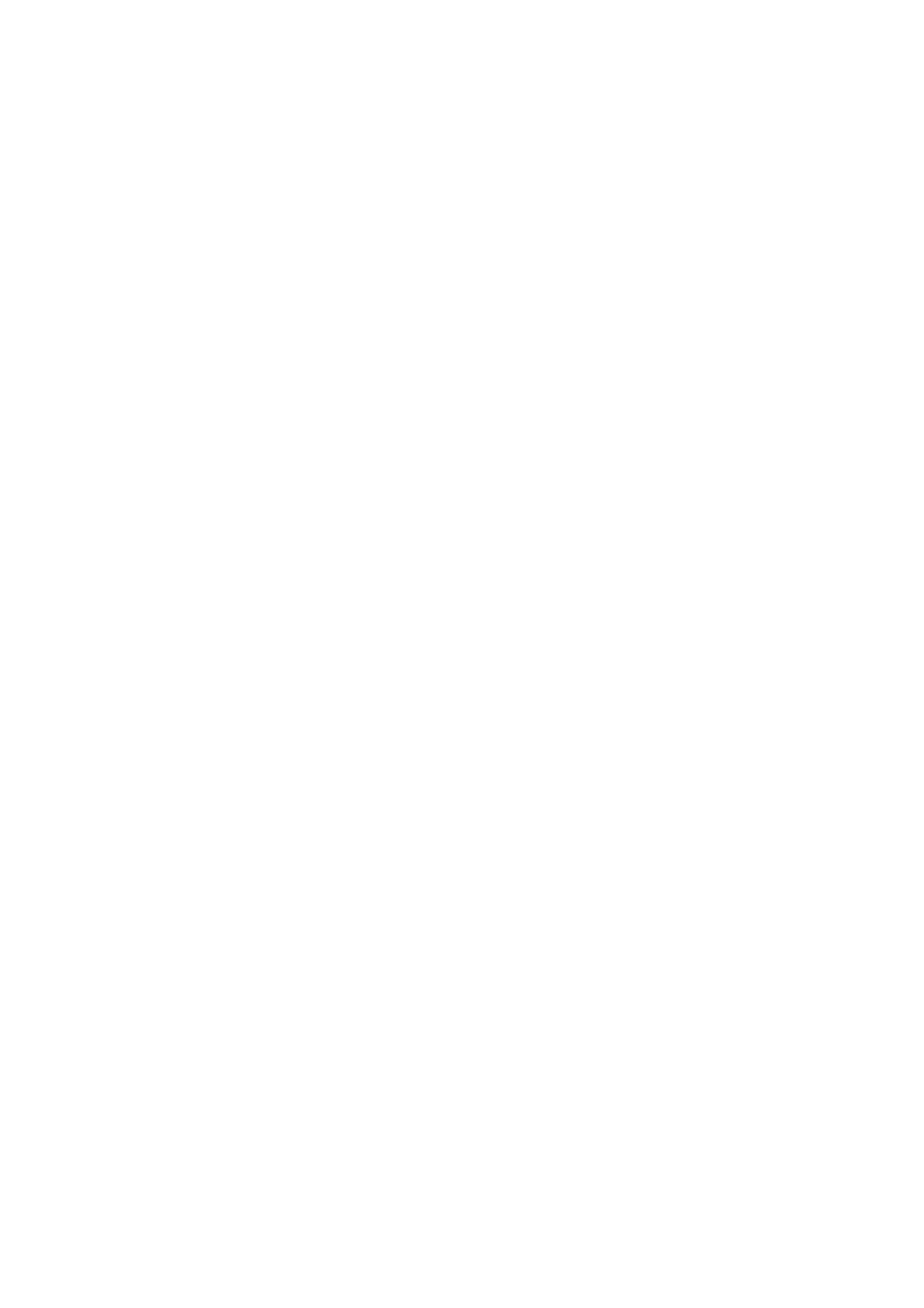## **2. Update on microbiological aspects**

#### **2.1 Update on the taxonomy of Enterobacter sakazakii**

*Enterobacter sakazakii* was originally defined as a novel species in 1980 (Farmer et al*.*, 1980). Using DNA:DNA hybridization and biochemical tests, 15 biogroups were defined, with the 16th being added more recently (Iversen et al*.*, 2006). Existence of these divergent geno- and biogroups suggested that *E. sakazakii* may represent multiple species.

Polyphasic taxonomic approaches, including full length 16S rRNA sequencing, fluorescentlabelled Amplified Fragment Length Polymorphism (f-AFLP) analysis, as well as ribotyping together with DNA:DNA hybridization, was applied to a large collection of *E. sakazakii* isolates representing all 16 defined biotypes (Iversen et al*.*, 2007). Based on these data, it was proposed to reclassify these strains into a new genus, *Cronobacter* gen. nov. (Iversen et al*.*, 2008).

*Cronobacter* spp. is contaxic (synonymous) with *E. sakazakii.* The new genus is composed of six species, each of which could be defined based on the methods indicated above. These new species are: *Cronobacter sakazakii; C. turicensis; C. malonaticus; C. muytjensii;* and *C. dublinensis.* A sixth species was indicated as genomospecies I, but it includes only two representative strains at the present time.

The division of species for the most part follows Farmer's original 15 biogroups. Biogroups 1–4, 7, 8, 11 and 13 represent *C. sakazakii;* groups 5, 9 and 14 include *C. malonaticus; C. muytjensii* is represented by biogroup 15; *C. turicensis* is included as biogroup 16 (with the exception of two strains that appear to be a separate genomospecies and are designated as *C.* genomospecies I); and biogroups 6, 10 and 12 account for *C. dublinensis.* The last-named species can be further sub-divided into three sub-species: *C. dublinensis* subsp. *dublinensis*  (biogroup 12), *C. dublinensis* subsp. *lausannensis* (biogroup 10) and *C. dublinensis* subsp. *lactardi* (biogroup 6).

Phenotypic profiling, using a range of biochemical reactions, is capable of identifying all six of the newly defined species, along with the three sub-species in the genus *Cronobacter*. These reactions include the utilization of dulcitol, lactulose, malitol, palatinose, putresine, melezitose, turanose, *myo-*inositol, *trans-*aconitate, *cis-*aconitate, 1-O-methyl α-D-glucopyranoside and 4 aminobutyrate, all as sole sources of carbon. Utilization of malonate was indicated following metabolism of malonate phenylalanine and the production of indole was determined following the addition of Kovac's reagent. In addition, analysis of the metabolic capacity of these strains was also determined with the Biotype 100 and the Biolog 'OmniLog' Phenotypic Microarray (Iversen et al*.*, 2008).

The reclassification of *E. sakazakii* to the new genus *Cronobacter* will not require the modification of dedicated culture-based laboratory isolation and detection protocols. All currently valid laboratory methods will continue to facilitate the recognition of all of the organisms defined within the new taxonomy. Furthermore, definition of the individual species can be achieved using the phenotypic markers described above (Iversen et al*.*, 2008).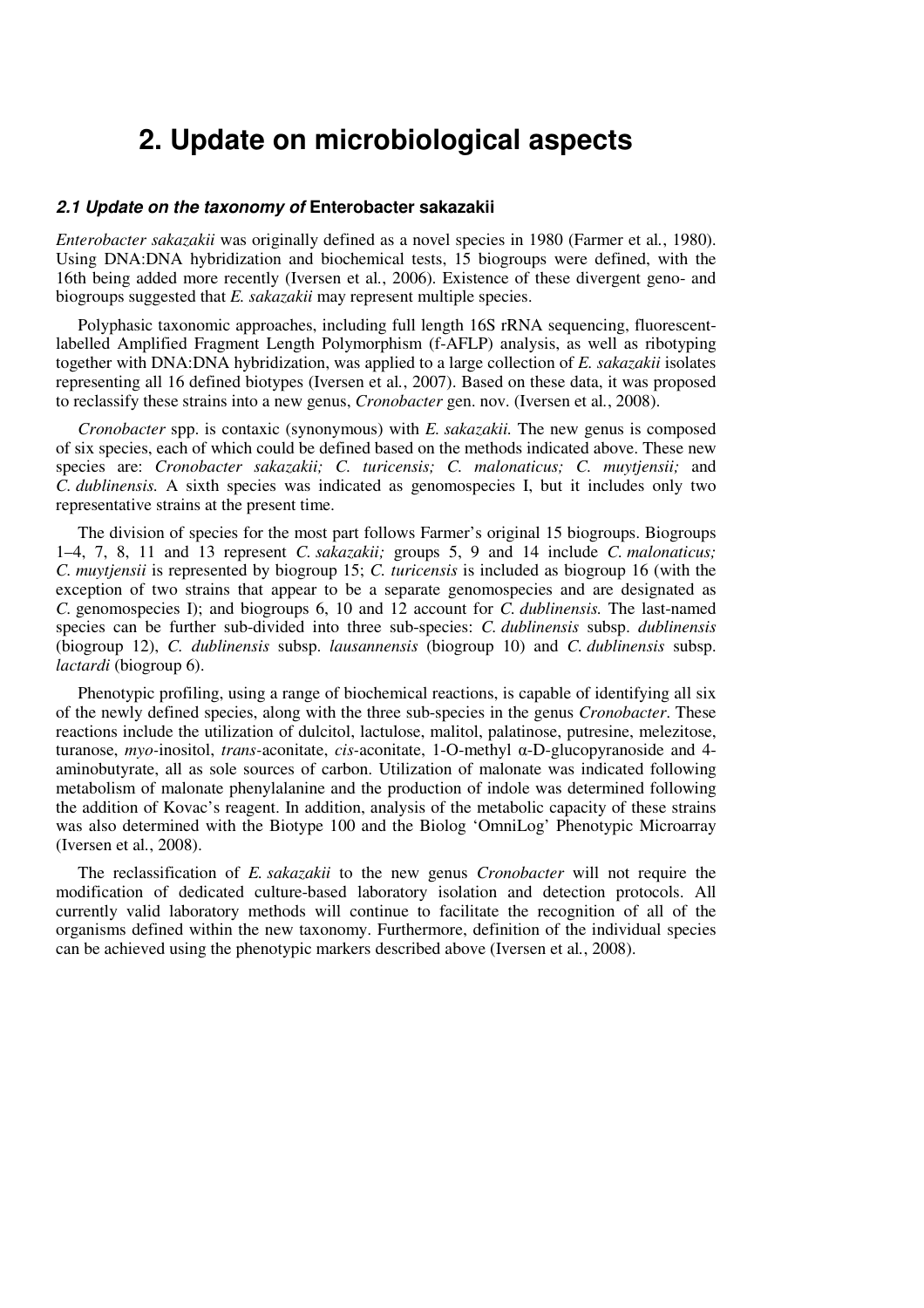#### **2.2 Virulence assessment of Cronobacter species**

Differences in the virulence of the *E. sakazakii* (*Cronobacter* spp*.*) species were noted in the previous expert meeting (FAO/WHO, 2006). Since then, further evaluation of this with respect to host inflammatory response, following intracranial inoculation of various *E. sakazakii* (*Cronobacter* spp.) strains into infant rats and rat capillary endothelial brain cells, has been undertaken (Townsend et al*.*, 2007; Townsend, Hurrell and Forsythe, 2008). This work indicated that *E. sakazakii* (*Cronobacter* spp*.*) strains persisted or replicated in macrophages and showed moderate attachment and invasion of human endothelial cells. *C. turicensis* differed from *C. sakazakii* with respect to lower attachment and invasion of endothelial cells, but maintained replication in macrophages and invasion of brain endothelial cells. *C. muytjensis*  strains showed moderate attachment and invasion of endothelial cells, but were less stable in macrophages and significantly less invasive of brain cells. *C. dublinensis* strains showed low attachment and high invasion of endothelial cells, and also showed significantly less brain capillary endothelial cell invasion. Further, the persistence in macrophages was only observed with *C. sakazakii* and *C. turicensis* strains. Macrophage uptake demonstrated that the ratio of the cytokines IL-10 and IL-12 secreted from macrophages is high after 24 h, suggesting a Type 2 immune response, which is inefficient in fighting intracellular infections. These findings may help explain the diversity of virulence traits among *E. sakazakii* (*Cronobacter* spp*.*) isolates, and an unsuccessful immune response would contribute to the opportunistic nature of this infection. Comparison of these virulence traits with known outbreak strains include high brain capillary endothelial cell invasion, macrophage replication, and most closely matches what is observed in other *E. sakazakii* (*Cronobacter* spp.) outbreak strains from Tennesse and France (Himelright et al*.*, 2002; Caubilla-Barron et al*.*, 2007; Townsend et al*.*, 2007; Townsend, Hurrell and Forsythe, 2008).

Health Canada has been evaluating various animal models with a view to gaining an understanding of the dose-response relationship and virulence differences between strains. This work indicates that the neonatal gerbil model appears to be very promising due to the observed invasion of multiple organs and the brain after oral dosing. Future work will focus on the interaction with the intestinal cells of the gerbil gut, possibly being supplemented by *in vitro* work using cell lines derived from intestinal cells. Further indicators of infection that may be useful in deciphering the pathogenic potential of strains (growth in liver, brain, time to death, etc.) will be investigated. The model will be used to investigate levels of inoculation and exposure to better address the dose-response relationship, an area of information that is currently lacking. The use of, for example, germ-free gerbils will also be addressed in future endeavours.

This work indicates that there appear to be differences in virulence amongst clinical, environmental and food isolates of *E. sakazakii* (*Cronobacter* spp.). Whether this variation is relevant in human infant infections is unclear. Nevertheless, despite these studies, no data currently shows that any one of these species is not a risk to neonatal and infant health. Therefore, all six species in the genus *Cronobacter* should be considered to be pathogenic, as each one has been linked retrospectively to clinical cases of infection in either infants or adults.

#### **2.3 Regulatory implications of taxonomic changes**

Creation of a new genus simplifies the inclusion of these pathogenic organisms in the current legislation. While it is important to be aware that multiple species of *E. sakazakii* (*Cronobacter*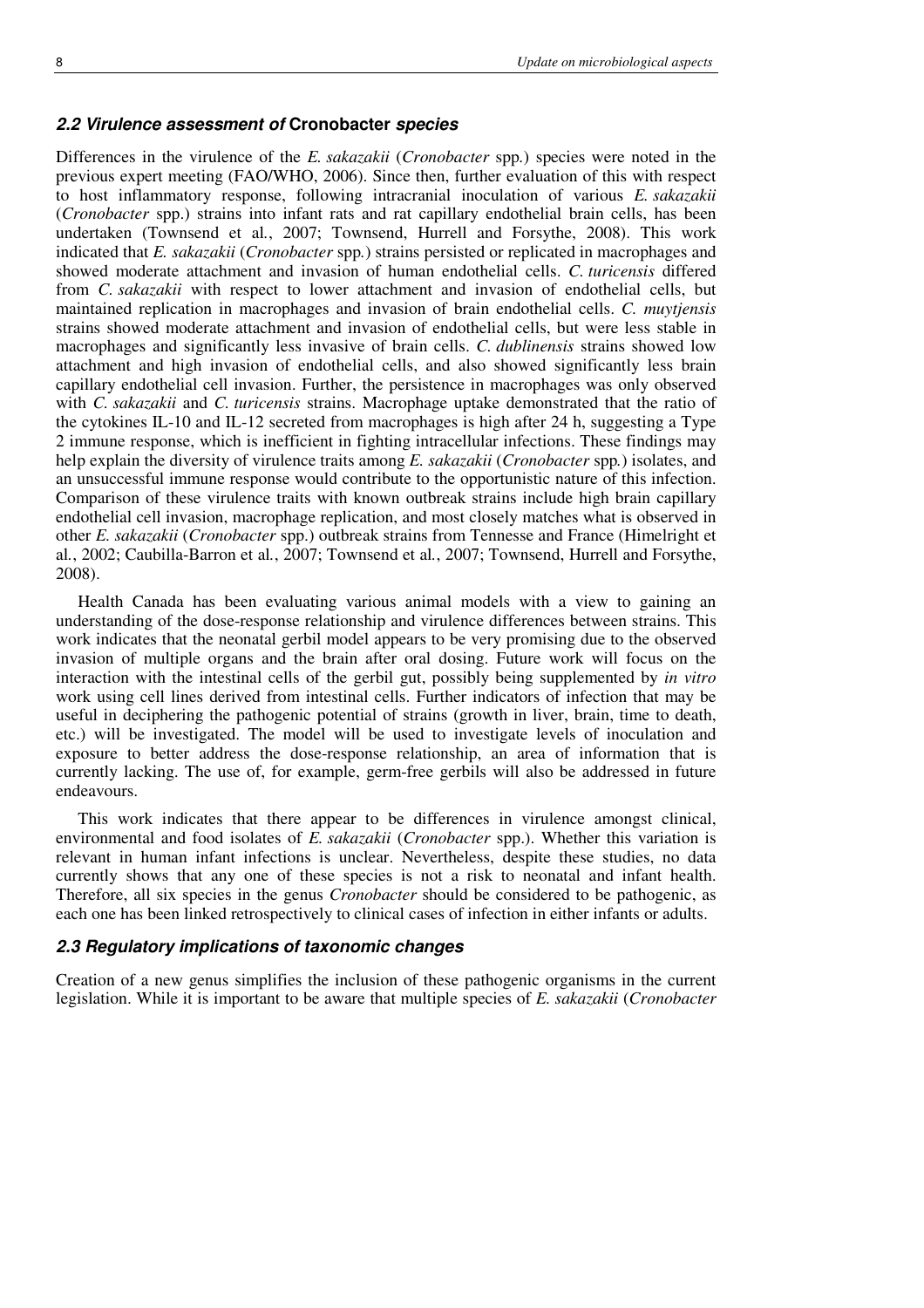spp.) exist, no changes are proposed at this time to the existing regulatory framework currently in operation.

#### **2.4 Isolation and identification**

The isolation of bacteria, such as *E. sakazakii* (*Cronobacter* spp.), from dried foods requires a series of steps to resuscitate stressed cells that would otherwise not be cultured, and therefore not be recorded. Methods for the specific detection of *E. sakazakii* (*Cronobacter* spp.) from powdered formula have improved in recent years, and are increasingly being used. This includes the Technical Standard ISO/TS 22964 (2006) method from the International Organization for Standardization (ISO). Therefore, our ability to monitor the bacterium is improving, compared with earlier studies that used methods with less specificity and selectivity. Methods available for monitoring *E. sakazakii* (*Cronobacter* spp.) have recently been reviewed by Fanning and Forsythe (2007). Culturing methods have improved with the development of chromogenic agars, which help to distinguish *E. sakazakii* (*Cronobacter* spp.) from other Enterobacteriaceae that may additionally be present in powdered formula. Confirmed identification is feasible with improved phenotyping databases, and DNA-sequence-based methods. International standardization of improved methods by the ISO and FDA-AOAC is currently underway, and the results are expected in the near future. As stated above (Section 2.1), all currently validated laboratory methods will continue to facilitate the recognition of all species defined within the new taxonomy.

The detection of bacteria from normally sterile sites (e.g. blood, CSF) is less complex than their detection and isolation from powdered formula, as the organisms would not be stressed, and are unlikely to be in a mixed population. Nevertheless, accurate clinical identification of isolates as *E. sakazakii* (*Cronobacter* spp.) has been restricted by the use of methods that have not been specifically validated for the organism.

Molecular sub-typing protocols for *E. sakazakii* (*Cronobacter* spp.) are also being developed and used to characterize the organism*.* (Block et al*.*, 2002; Drudy et al*.*, 2006; Mullane et al*.*, 2007b, 2008; Healy et al*.*, 2008). Such tools have numerous applications, such as in the analysis of clinical samples, in outbreak investigations and in environmental surveillance, and an increasing number of reports describe their application and utility as part of an overall hazard analysis critical control point (HACCP) programme. With regard to environmental surveillance, these approaches could provide valuable data, which could contribute to a better understanding of the microbial ecology of the local and general environment and facilitate the definition of 'hot-spots' of contamination and transmission routes (Mullane et al*.,* 2007a,b, 2008).

PFGE is regarded as a 'gold-standard' sub-typing protocol. However, currently, no standardized method exists for sub-typing *E. sakazakii* (*Cronobacter* spp.). An *ad hoc* group within the PulseNet system, consisting of five internationally recognized laboratories, is currently working on the development of a standardized PFGE protocol to sub-type *E. sakazakii*  (*Cronobacter* spp.).

#### **2.5 Conclusions**

Since 2006, significant work has been undertaken to further our understanding of *E. sakazakii* (*Cronobacter* spp.). One of the outcomes has been the reclassification of *E. sakazakii* strains into a new genus, *Cronobacter* gen. nov., with six species. *Cronobacter* spp. is synonymous with *E. sakazakii* and throughout this report the term *E. sakazakii* (*Cronobacter* spp.) will be used in recognition of this reclassification.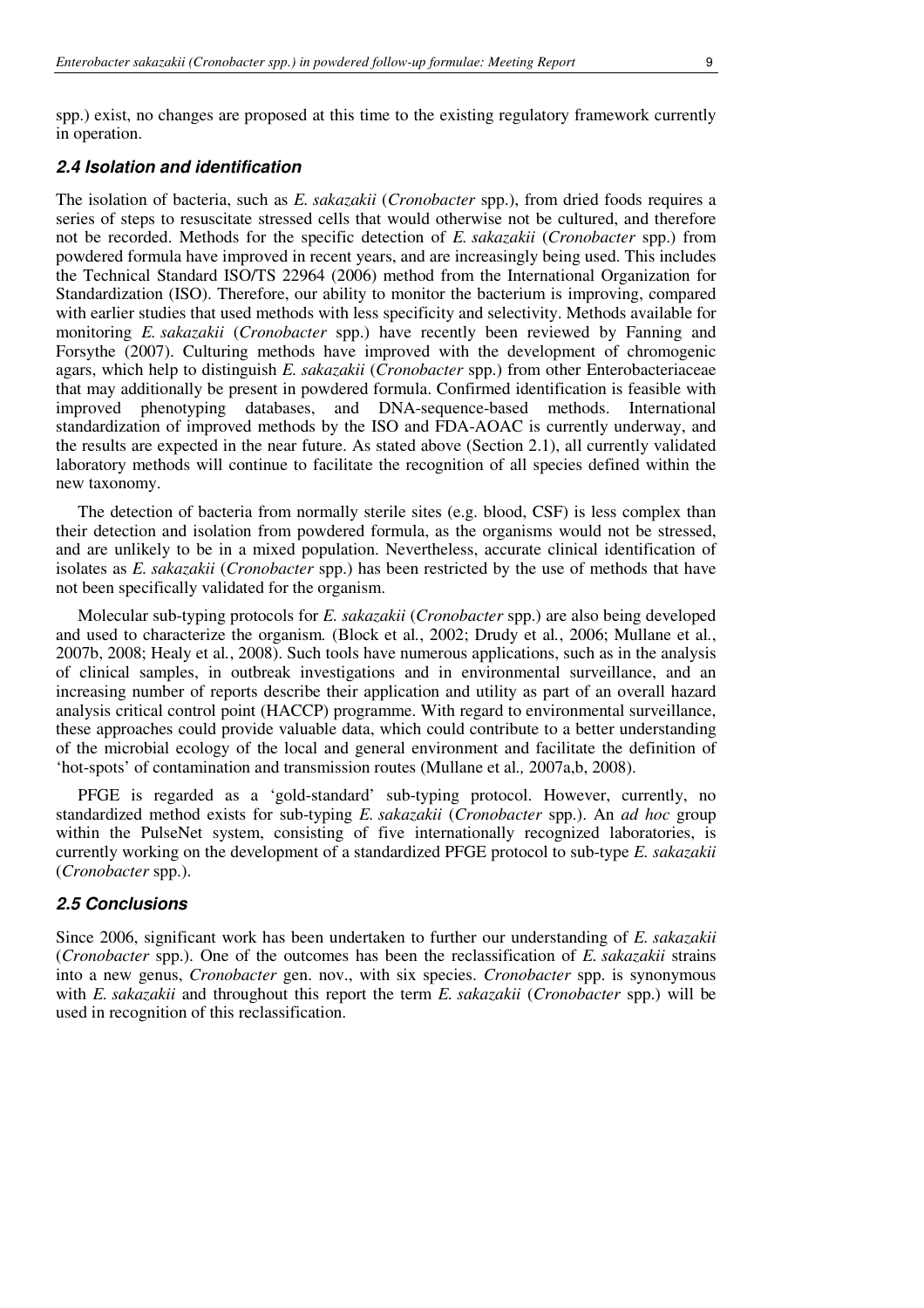Work has also progressed on the virulence of these organisms, and recent studies indicate that there appear to be differences in virulence amongst clinical, environmental and food isolates of *E. sakazakii* (*Cronobacter* spp.) but there is no indication that any one of these species is not a risk to neonatal and infant health. Therefore, all six species in the genus *Cronobacter* should be considered to be pathogenic. However, further research will be needed before a dose-response relationship can be established for these organisms.

The ability to monitor powdered formula for *E. sakazakii* (*Cronobacter* spp.) has improved in recent years. However, analysis of clinical samples does not seem to have progressed at the same rate. The reclassification of the organism will not require the modification of dedicated culture-based laboratory isolation and detection protocols and currently valid laboratory methods will continue to facilitate the recognition of all of the organisms defined within the new taxonomy. International standardization of improved methods is also currently underway and should contribute to more comparable data sets in the future. Molecular sub-typing protocols are also being developed for *E. sakazakii* (*Cronobacter* spp.), and are considered to have an application in environmental surveillance and outbreak investigations. However, currently, no standardized method exists for sub-typing *E. sakazakii* (*Cronobacter* spp.), although a number of laboratories are working on this.

Finally, while the meeting noted that it was important to be aware that multiple species of *E. sakazakii* (*Cronobacter* spp.) exist, the new taxonomy was not considered to affect the existing regulatory framework, and concluded that the current Codex microbiological criteria for *E. sakazakii* (*Cronobacter* spp.) remain a valid means to support efforts to reduce the risk to neonatal and infant health.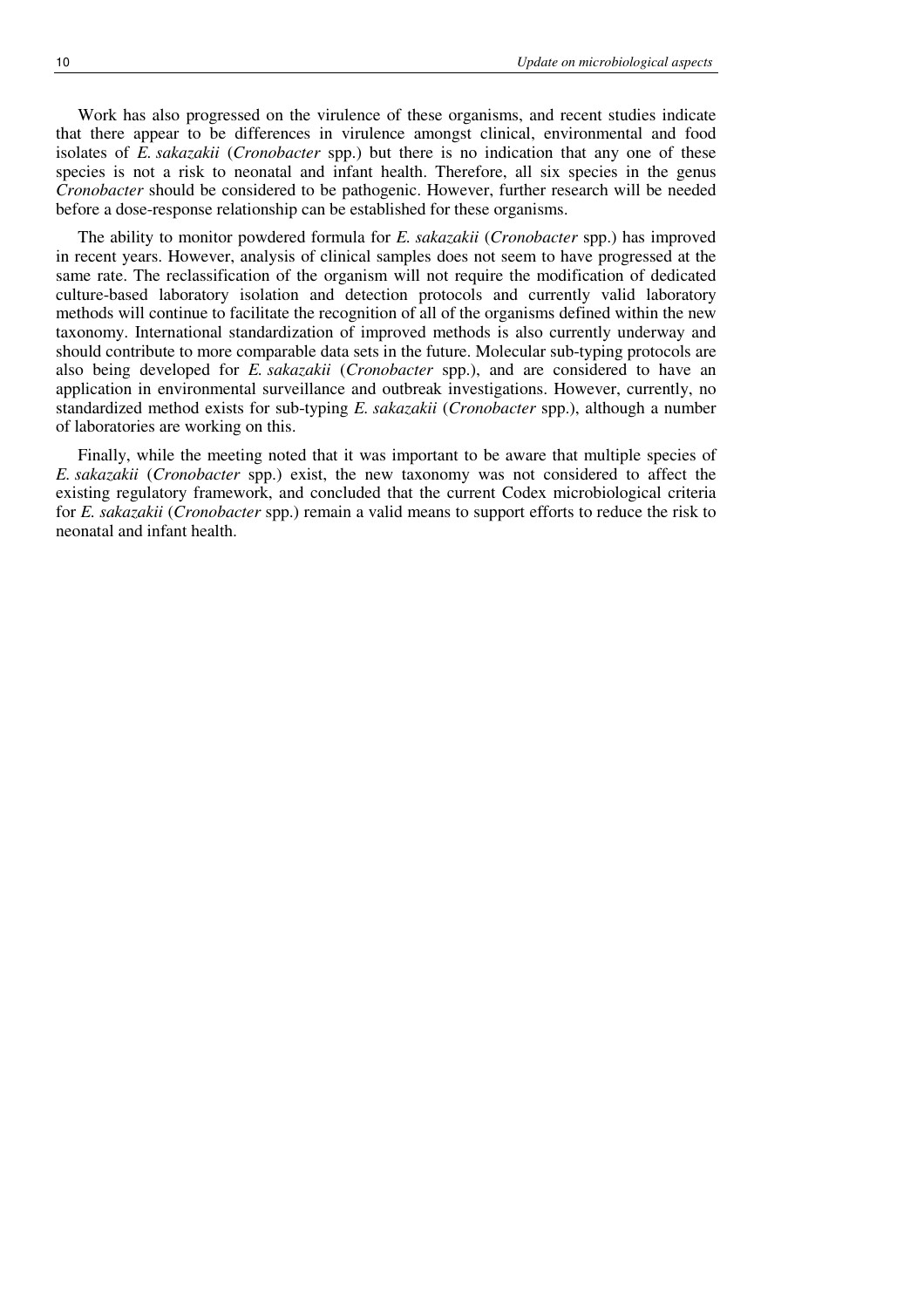## **3. Epidemiology and public health**

#### **3.1 Current data sources**

The burden-of-illness pyramid is a model for understanding disease reporting. This shows the chain of events that must occur for an episode of illness in the population to be registered in surveillance. The bottom of the pyramid (Figure 1) depicts a portion of the general population that is exposed to an organism. Some of these may become ill, and some of these may seek medical care. A specimen for laboratory analysis may be obtained from some of those who seek medical care. The laboratory seeks to detect and identify the causative organism and thereby confirm the case. It is this laboratory-confirmed case that is reported to a public health agency.



**Figure 1**.Burden-of-illness pyramid.

Surveillance systems for communicable diseases can be based upon one or more reporting mechanisms. Active surveillance systems involve public health authorities soliciting information at regular intervals from sources such as community or hospital laboratories or clinicians. It is the most sensitive type of surveillance and therefore produces the most accurate case counts and rates. Active surveillance systems are rare because of their resource demands. An alternative is passive surveillance, which can be either mandatory or voluntary. In mandatory passive surveillance systems, clinical laboratories, clinicians or other professionals are required by statute to report cases to public health authorities. In general, this type of surveillance is used for 'reportable' or 'notifiable' infections. Based on studies in several countries on a range of diseases, it is accepted that this type of reporting is less complete than active surveillance. Voluntary passive surveillance does not require sources to report cases and typically does not involve formal channels for reporting illnesses. Instead, voluntary passive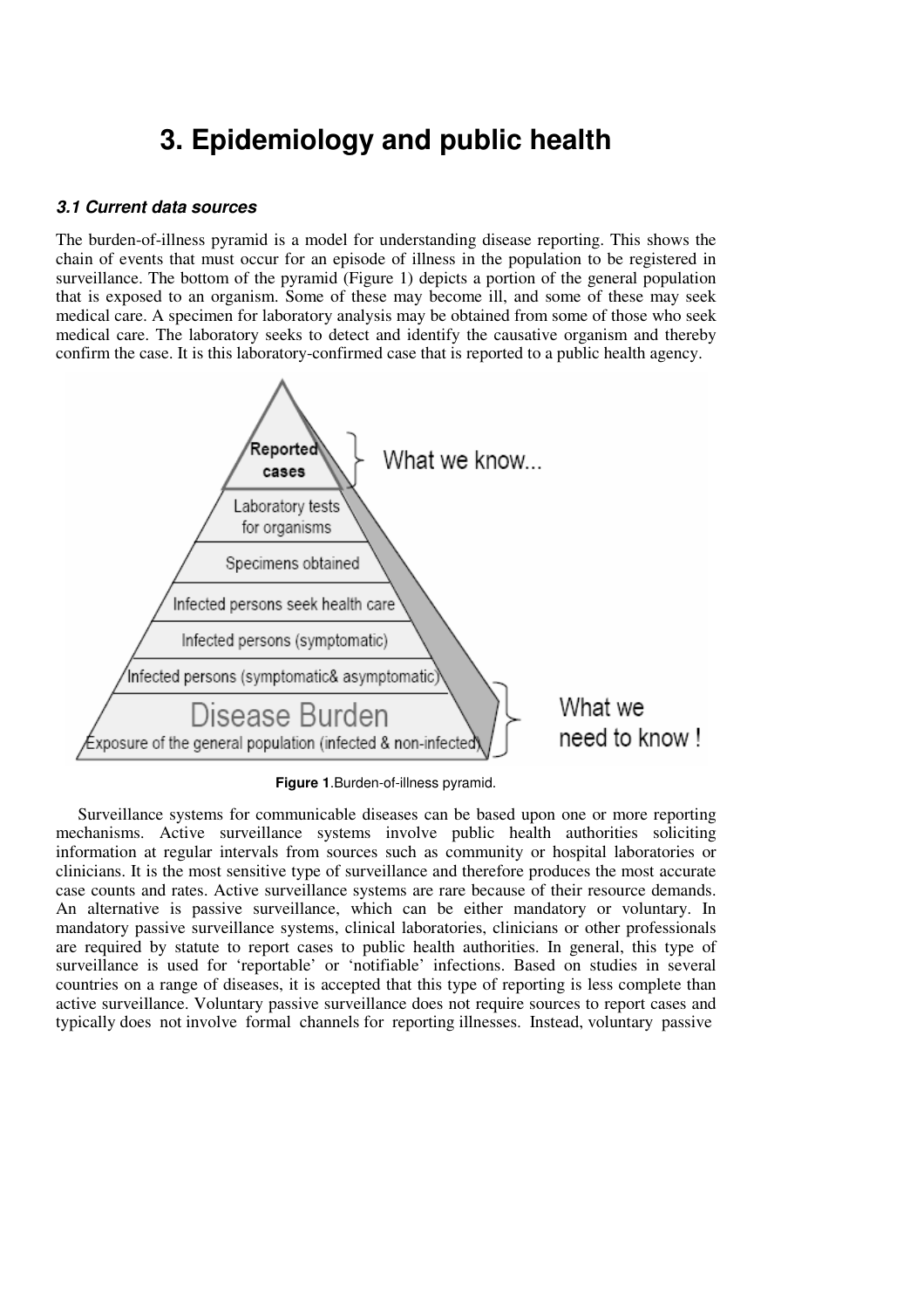reporting relies upon the initiative of the treating clinician, laboratory, patient or advocate, to relay information about a case to public health authorities. This type of surveillance is the least sensitive. Although it can be useful in indicating trends, it cannot be used to calculate accurate rates of illness

No active surveillance system for *E. sakazakii* (*Cronobacter* spp.) disease has been identified based on the available information on surveillance systems. *E. sakazakii* (*Cronobacter* spp.) infection was identified as a notifiable condition in Brazil and Hungary. Invasive *E. sakazakii* (*Cronobacter* spp.) disease, based on clinical and laboratory criteria, is also notifiable in New Zealand. In the United States of America, invasive infection among children less than 12 months of age has been notifiable using a mandatory, passive system in one state only, Minnesota, since 2005. Because *E. sakazakii* (*Cronobacter* spp.) disease is rare and there are relatively small populations in most of the places where *E. sakazakii* (*Cronobacter* spp.) disease is now notifiable (less than 5 million people in each of New Zealand and Minnesota, less than 10 million in Hungary) many years of surveillance will be required to establish a reliable estimate of incidence for these populations. Further, it is unknown how their incidences compare with that in other jurisdictions.

Most countries reported having a foodborne disease surveillance system and/or an outbreak reporting system that would encompass *E. sakazakii* (*Cronobacter* spp.) infection. However, it is noteworthy that instances were reported where cases were identified by outbreak or voluntary passive reporting, but not by the national foodborne disease reporting system. Unpublished *E. sakazakii* (*Cronobacter* spp.) cases have been identified through voluntary passive reporting. This type of case ascertainment is used by jurisdictions for *E. sakazakii* (*Cronobacter* spp.) infection; cases reported may represent an indeterminate fraction of actual cases. Further, with voluntary reporting, it is possible that deaths or severe disease such as meningitis are more commonly reported than milder disease. Existing data suggest that very young infants are at a greater risk of severe disease and death from infection with this organism; it might be that a differential proportion of cases among this age group are reported through the voluntary system than for those cases among older infants and toddlers. Some countries have laboratory-based surveillance systems focusing on, for example, nosocomial infections, bacteraemias or antimicrobial resistance, which include *E. sakazakii* (*Cronobacter* spp.) in the organisms under surveillance. However, these data are rarely sufficient to examine exposure factors.

Additionally, outbreaks of any disease are easiest to detect when cases cluster both geographically and temporally. Outbreaks of *E. sakazakii* (*Cronobacter* spp.) disease have been detected most commonly among newborn and very young infants in hospital nurseries and neonatal intensive care units. In these settings, relatively large numbers of infants are at risk of exposure to a common disease vehicle, and clinicians quickly notice when more than one infant develops infection due to the same pathogen. These factors—relatively large numbers of both exposed and unexposed, and ill and well infants—simplify cluster investigation and epidemiologic implication of a source. Groups of older infants are rarely housed together in the same facility or exposed to a common *E. sakazakii* (*Cronobacter* spp.) source (for example fed from the same can of powdered formula). Therefore, because exposure is believed to be rare and reporting is voluntary, community-based outbreaks among older infants are less likely to be detected than hospital-based outbreaks among very young infants.

No estimates have been made of the 'multipliers' that could be applied at the various stages in the *E. sakazakii* (*Cronobacter* spp.) burden-of-illness pyramid to estimate the actual burden of disease, or indeed for comparable diseases, such as listeriosis. Such estimates are likely to be country specific. It is also possible that the number of case reports of *E. sakazakii* (*Cronobacter*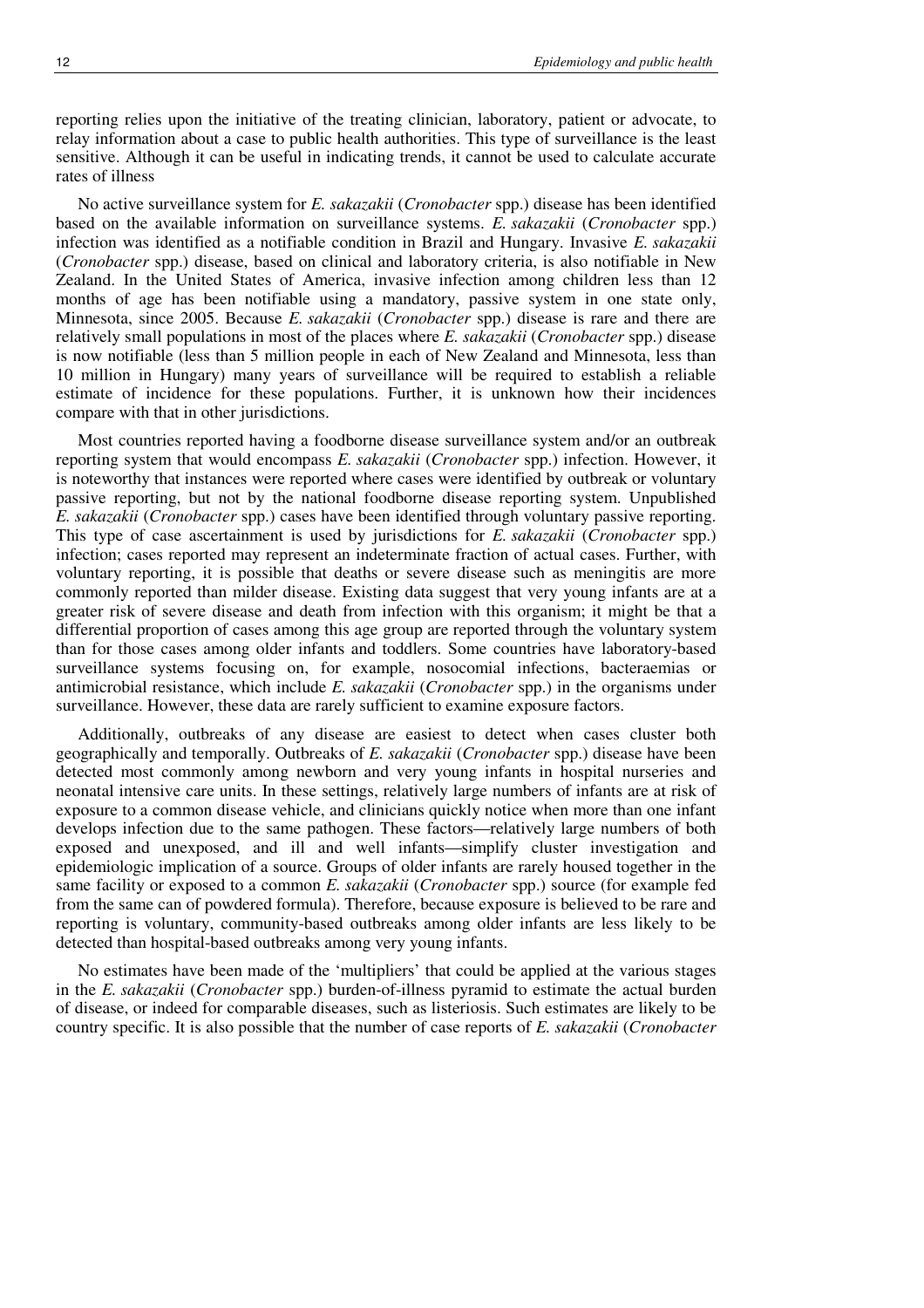spp.) published in the literature will decrease when it is no longer considered an emerging infection.

A limiting factor in the diagnosis of *E. sakazakii* (*Cronobacter* spp.) infections and their sources is the ability or capacity of clinical, food and environmental laboratories to identify the organism. Although good progress has been made with the methodology, as is the case with most emerging pathogens there is a need for increased awareness and capacity building.

#### **3.2 Review of cases of E. sakazakii infections**

 $\ddot{\phantom{a}}$ 

Documented (not necessarily published) cases of *E. sakazakii* (*Cronobacter* spp.) infection in infants and young children from 1961 to 2008 have been collated and tabulated by various authors and groups (Data submissions from France, International Formula Council (IFC), International Dietary Foods Industries (ISDI), Nestlé, UCD, USA (CDC), Iversen and Forsyth, 2003). This information has been collated and an overview of all cases is presented in Annex 1. Collectively, there are approximately 120 of these recorded cases among infants and young children less than 3 years of age. Eight cases are known to have occurred among children 6–35 months old (Table 1). Laboratory surveillance data from two countries, the UK and the Philippines, indicate an additional 85 infections among infants and young children in these two countries alone.

Six cases occurred among infants 6–11 months old. Of these, 5 cases were invasive (isolated from blood, CSF, brain tissue or urine<sup>8</sup>). Three of the 5 case-patients had other active medical problems (one received feeds via continuous infusion through a gastrostomy tube; one had severe combined immunodeficiency syndrome; one had recently undergone surgical correction for vesico-ureteral reflux). Of the remaining two infants with invasive disease onset between 6– 11 months of age, one had a history of premature birth (33 weeks estimated gestational age) and the other had no known medical problems. Outcomes are known for 3 of the 5 patients with invasive disease: all survived. All 5 of the case-patients with invasive disease consumed PIF, and PIF associated with 3 of these case-patients was tested. PIF associated with one case did not yield *E. sakazakii* (*Cronobacter* spp.), but both the prepared formula within the hospital and the blender used to prepare the formula yielded *E. sakazakii* (*Cronobacter* spp.). Approximately 100 g of PIF associated with the second case was available for testing; this did not yield *E. sakazakii* (*Cronobacter* spp.). Investigators of the third case were not certain they had obtained the correct lot of powdered formula; however, the lot they tested did not yield *E. sakazakii* (*Cronobacter* spp.). No other source of *E. sakazakii* (*Cronobacter* spp.) was identified for any of the 5 cases with invasive disease in this age group<sup>9</sup>.

Two cases occurred among toddlers 12–35 months old. Both cases were invasive. Both casepatients had ongoing medical problems. One had a posterior fossa dermoid cyst, which also

<sup>8</sup> A trustworthy culture of urine (e.g. from a suprapubic aspiration or a catheterization performed by an expert) was considered to be technically indicative of invasive disease, since urine is supposed to be sterile while it remains inside the body. While recognizing that urine isolates are not always considered to be indicative of invasive disease (e.g due to poorly performed cultures), they were included here as there was adequate information about where or how the cultures were performed in the documented cases to indicate a high likelihood that they were performed correctly. Also, in contrast to other age groups except the elderly, urinary tract infections are a serious infection and major source of bloodstream infections in infants.

<sup>9</sup> These five cases all occurred in the USA, where FUF is not marketed for infants. Thus, all cases had consumed PIF.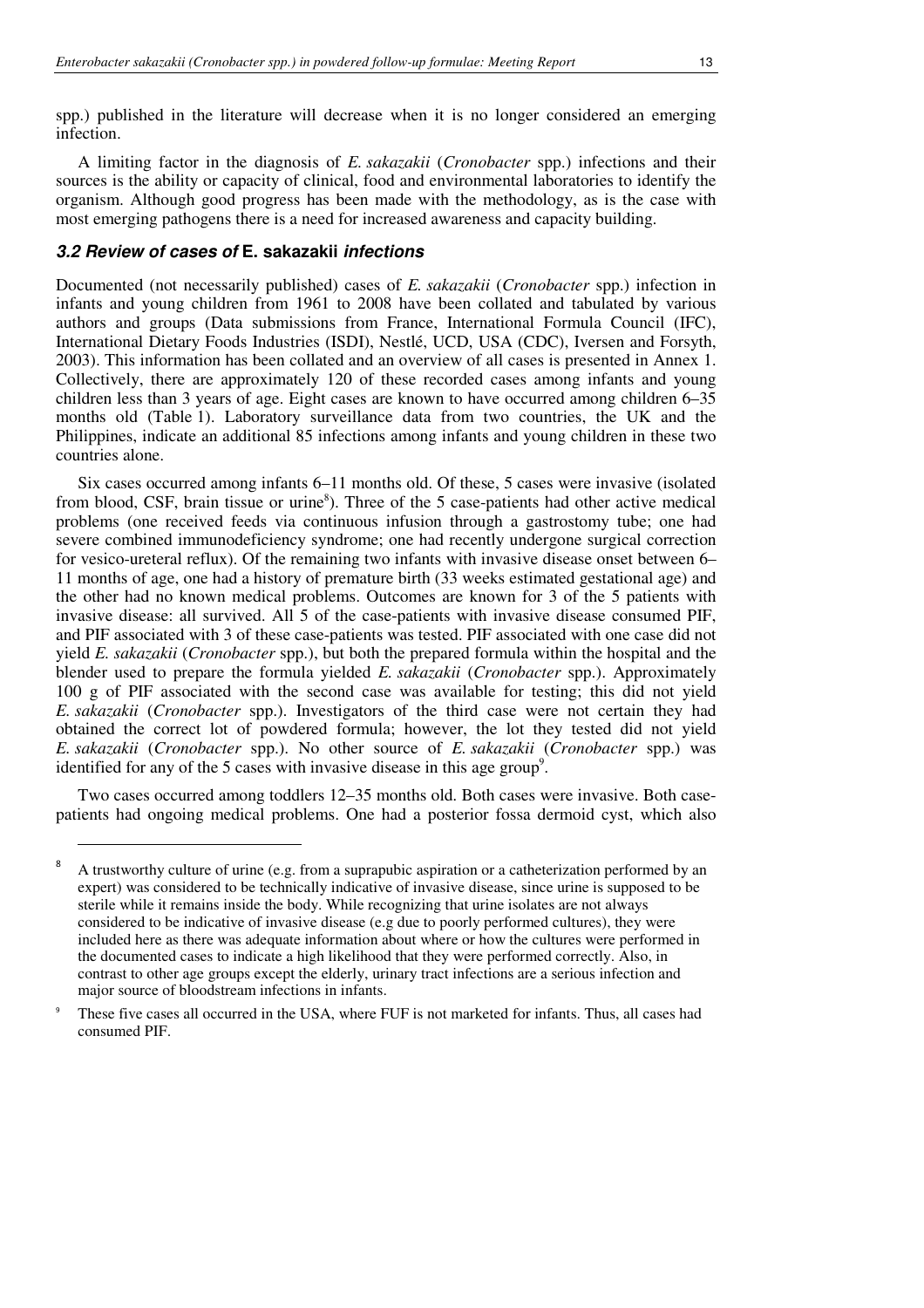yielded *Corynebacterium aquaticum* and *Enterobacter cloacae*, and the other had Kasabach-Merrit syndrome and had recently received chemotherapy. The outcome is known for one casepatient; this child survived. One of the case-patients consumed powdered formula marketed for infants 9–24 months old. The opened can of powdered formula associated with this case yielded *E. sakazakii* (*Cronobacter* spp.) with a PFGE pattern indistinguishable from the clinical isolate. Sealed cans of powdered formula and environmental samples from the case-patient's home and childcare setting did not yield *E. sakazakii* (*Cronobacter* spp.). The other case-patient is not known to have consumed powdered formula products, and no source of infection was identified for this patient.

Given that all well described cases among children 6–35 months old have occurred sporadically rather than as part of an outbreak, epidemiological methods could not be used to implicate a source of infection. Instead, investigators were required to rely on microbiological testing of suspect vehicles. Such testing is predicated on the retention by the infant's caretakers of possible vehicles, in sufficient quantities to enable valid testing, under appropriate storage conditions. Frequently, by the time cases come to the attention of investigators, items the child was exposed to have been cleaned, used up, or thrown away. When powdered formula is suspected as a vehicle, the product lot number must also be known and investigators must be able to access large quantities of factory-sealed product to enable testing sufficient for investigative purposes. Further, the organism may occur in clumps rather than as an evenly distributed contaminant within powdered formula products. Therefore, results of tests of product other than that already consumed by the ill child might not reflect contamination of the product the ill child was exposed to. All of these factors combine to make identification of the infection vehicle extremely difficult among sporadic cases. Indeed, even among very large outbreaks of other foodborne disease, implication of a vehicle through microbiological methods is infrequently successful.

#### **3.3. Numbers and incidence of infection**

The number of well documented cases of *E. sakazakii* (*Cronobacter* spp.) infections in infants worldwide has increased in recent years but remains very low compared to many other infectious diseases. Although there are reports in the literature of *E. sakazakii* (*Cronobacter* spp.) infections in older age groups, including adults, these have been less well documented in the literature than infections in infants, and no systematic review of cases in children and adults appears to have been undertaken.

The response to the Call for Data revealed a very mixed picture in terms of the extent of surveillance for *E. sakazakii* (*Cronobacter* spp.) infections and the numbers and incidence of infections in neonates, other infants, children and adults. Overall, there are too few data sets available to give a definitive picture of the likely number of infections attributable to this organism, or variation in incidence from country to country or between regions. The difficulty in drawing conclusions from passive surveillance data has already been discussed in Section 3.1.

Data available for bacteraemia due to *Enterobacter* spp. in England and Wales and Northern Ireland include data for *E. sakazakii* (*Cronobacter* spp.). *E. sakazakii* (*Cronobacter* spp.) comprised 2.4% of bacteraemia reports for *Enterobacter* spp. between 2003 and 2007 (HPA, 2007). Although there are caveats on the interpretation of data from the laboratory (see Section 3.1) the bacteraemia dataset does provide a basis for a more detailed investigation of the information collected on *E. sakazakii* (*Cronobacter* spp.).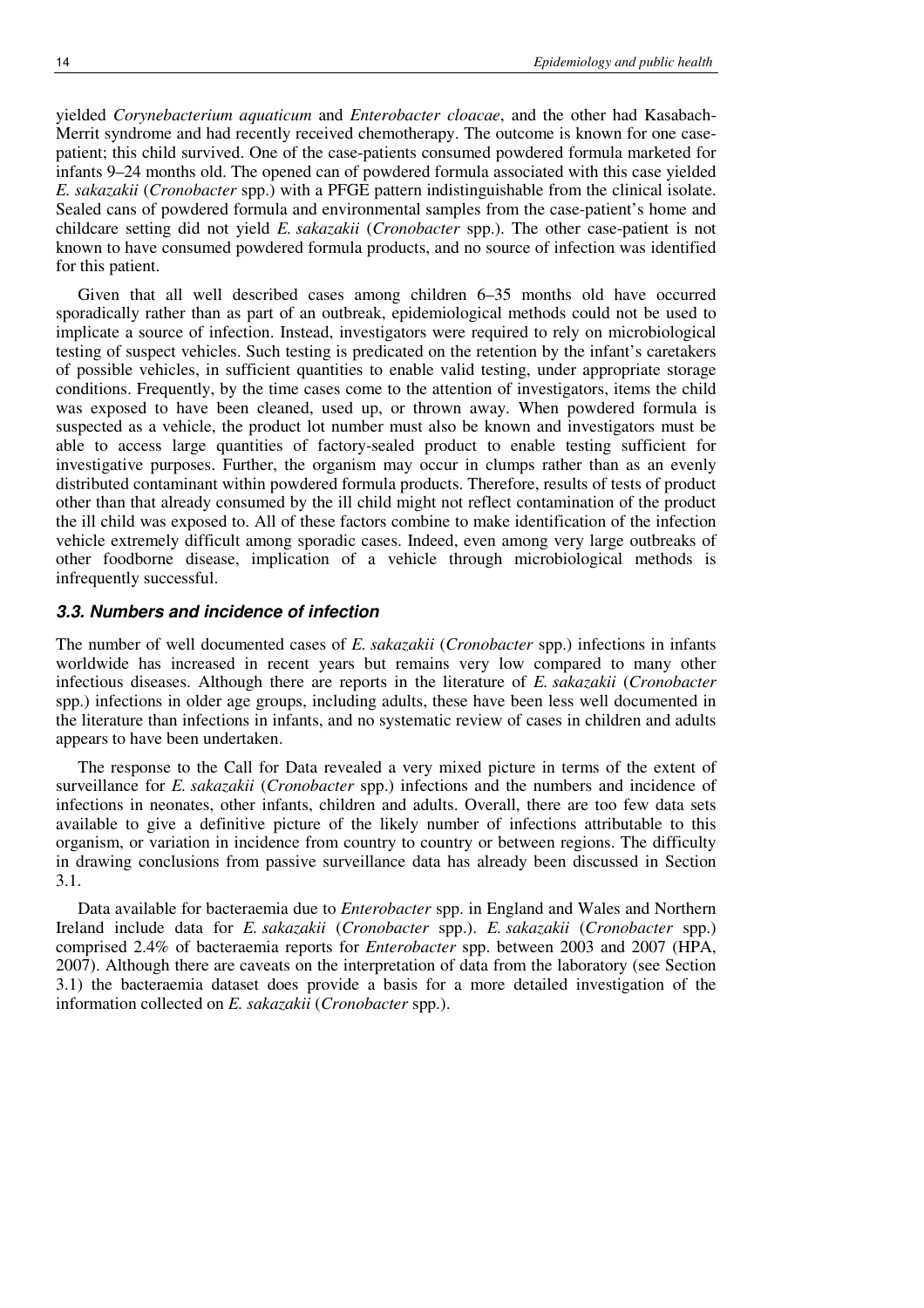Table 2 shows the laboratory reports for *Enterobacter sakazakii* (*Cronobacter* spp.) infections in the UK 1999–2007 according to different age groups. Clinical or epidemiological data are not routinely collected as part of the surveillance system. Of the 570 laboratoryreported infections in this period, 15 were from infants (<1 year) and 16 from children aged 1–4 years. The data from England and Wales between 1992 and 2007 (Table 3) includes laboratory reports of isolations from neonates (13 reports) and from infants aged 1–11 months (18 reports). No distinct trend over time is seen for any of the age groups.

From the data submitted by other countries, Hungary indicated that *E. sakazakii* (*Cronobacter* spp.) has been isolated from human samples 25–29 times between 2002 and 2006, with 5 reports in children <1 year and 1 in those aged  $6-12$  months in 2003. Tunisia reported 26 *E. sakazakii* (*Cronobacter* spp.) isolates for 2006 and 2007, although the ages of these cases were not specified. Furthermore, in these datasets no clinical history was provided. It is unclear whether the isolations were from bacteraemias (indicative of invasive infection) and there are indications in some cases suggesting colonization of other sites (e.g. sores, secretions). This makes it difficult to compare themwith the data from bacteraemias in the UK, notwithstanding the differences in surveillance systems operating in different countries.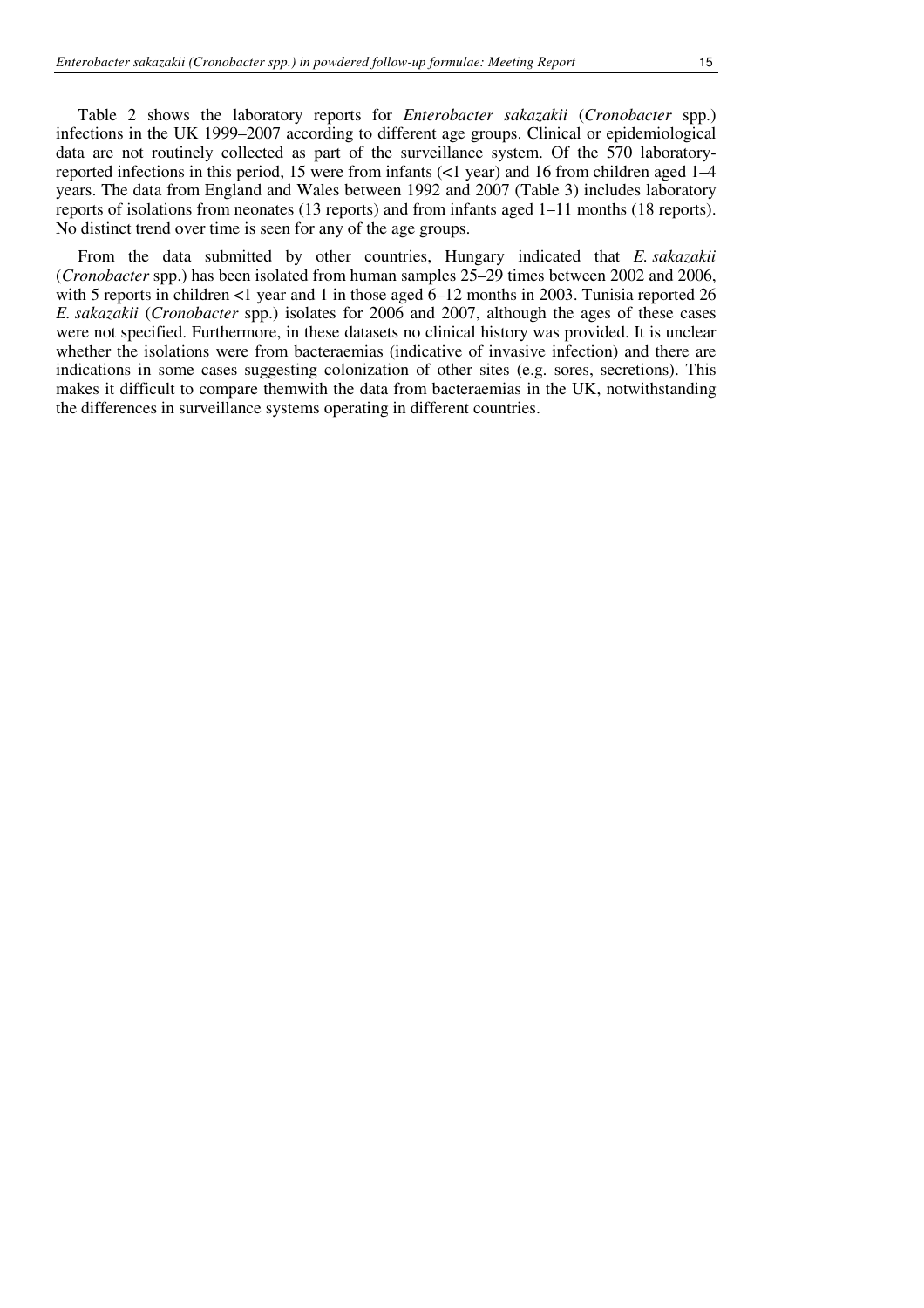| Age<br>months | Year | location<br>m<br>Location<br>positive<br>Patient<br>onset<br>yezeyes<br>ğ<br>ă |                |                                                      |                                                                                                                           | conditions<br>medical<br>culture |           | Outcome<br>outbreak<br>Known<br>Other                                     |                                                                                                                                                                                                              | powdered<br>Received<br>formula                                        | powdered<br>iormula<br>testing<br>about<br><b>Notes</b>                                                    | mation<br>Other<br>infor- | Reference |
|---------------|------|--------------------------------------------------------------------------------|----------------|------------------------------------------------------|---------------------------------------------------------------------------------------------------------------------------|----------------------------------|-----------|---------------------------------------------------------------------------|--------------------------------------------------------------------------------------------------------------------------------------------------------------------------------------------------------------|------------------------------------------------------------------------|------------------------------------------------------------------------------------------------------------|---------------------------|-----------|
| 6             | 1990 | <b>USA</b><br>$(MD^*)$                                                         | Hospital       | <b>Blood</b>                                         | Jejunal atresia<br>corrected in<br>neonatal period;<br>gastrostomy (fed<br>by continuous<br>infusion via enteric<br>tube) | Recov-<br>ered                   | <b>No</b> | Yes (type of<br>product un-<br>known)                                     | Dry powdered formula did<br>not yield E. sakazakii;<br>formula prepared within<br>hospital and blender used<br>to prepare formula yielded<br>E. sakazakii                                                    | Had<br>concomitant<br>Leuconostoc<br>mesenteroides<br>bacteraemia      | Noriega et al.,<br>1990                                                                                    |                           |           |
| 6             | 2003 | Hungary                                                                        | Un-<br>known   | "gastric,<br>sore<br>and<br>nasal<br>se-<br>cretion" | Unknown                                                                                                                   | Unknown No                       |           | Unknown                                                                   |                                                                                                                                                                                                              |                                                                        | Julia Cseh,<br>Hungarian<br><b>Food Safety</b><br>Office<br>(submitted in<br>response to<br>Call for Data) |                           |           |
| 8             | 2003 | <b>USA</b><br>$(CA^*)$                                                         | Com-<br>munity | <b>Blood</b>                                         | none                                                                                                                      | Recov-<br>ered                   | <b>No</b> | Yes<br>(PIF with iron)                                                    | Family submitted $\sim$ 100 g of<br>PIF from open can; this<br>sample did not yield<br>E. sakazakii. CDC does not<br>have information about<br>whether FDA tested product<br>from sealed cans of same<br>lot | Environmental<br>samples from<br>home did not<br>yield<br>E. sakazakii | Bowen and<br>Braden, 2006                                                                                  |                           |           |
| 8             | 2005 | <b>USA</b>                                                                     | $Un-$          | Urine                                                | Undisclosed                                                                                                               | Unknown no                       |           | Yes                                                                       | Unknown                                                                                                                                                                                                      |                                                                        | CDC.                                                                                                       |                           |           |
|               |      | $(MN^*)$                                                                       | known          |                                                      | anomaly of<br>chromosome 17;<br>vesicoureteral<br>reflux surgically<br>repaired at 8<br>months of age                     |                                  |           | (PIF with DHA<br>and ARA**)                                               |                                                                                                                                                                                                              |                                                                        | unpublished<br>data                                                                                        |                           |           |
| 10            | 2003 | <b>USA</b><br>$(MN^*)$                                                         | $Un-$<br>known | Blood                                                | Premature (33 wk)<br>EGA)                                                                                                 | Unknown No                       |           | Yes (PIF<br>designed for<br>pre-mature or<br>low birth<br>weight infants) | Unknown                                                                                                                                                                                                      |                                                                        | CDC,<br>unpublished<br>data                                                                                |                           |           |

**Table 1.** Details on recorded cases of E. sakazakii (Cronobacter spp.) isolated from any source among children aged 6–35 months old.

 $\overline{5}$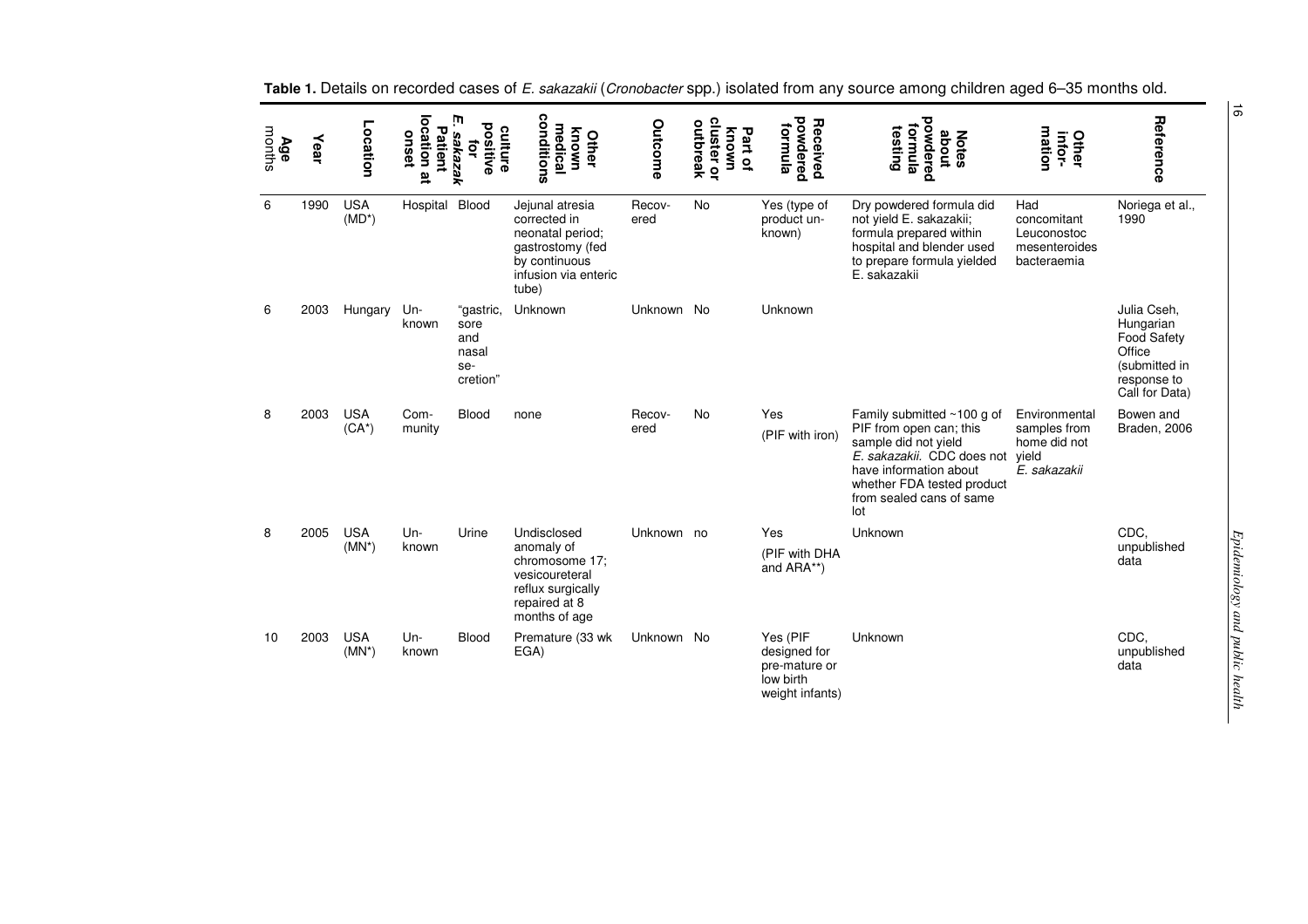| months<br>Age | Year | m<br>ocation<br>Location<br>positive<br>culture<br>Patient<br>onset<br>үеzеуе<br>ਕੁ<br>तैं |                                                      | conditions<br>medical<br>Known<br>Other | Outcome                                             | cluster or<br>outbreak<br>known<br>Part of | powdered<br>Received<br>formula | owdered<br>iormula<br>testing<br><b>Notes</b><br>about                                              | mation<br>infor-<br>Other                                                                                                                                                                                                                    | Reference                                                                                                 |                             |
|---------------|------|--------------------------------------------------------------------------------------------|------------------------------------------------------|-----------------------------------------|-----------------------------------------------------|--------------------------------------------|---------------------------------|-----------------------------------------------------------------------------------------------------|----------------------------------------------------------------------------------------------------------------------------------------------------------------------------------------------------------------------------------------------|-----------------------------------------------------------------------------------------------------------|-----------------------------|
| 10            | 2004 | <b>USA</b><br>$(UT^*)$                                                                     | Long-<br>term<br>care<br>facility<br>for<br>children | Blood                                   | severe combined<br>immunodeficiency<br>disorder     | Recov-<br>ered                             | <b>No</b>                       | Yes<br>(PIF for<br>infants and<br>young children<br>especially for<br>those with<br>food allergies) | Opened can being used at<br>time fevers developed was<br>tested at CDC and did not<br>yield E. sakazakii. CDC<br>does not have information<br>about whether product from<br>sealed cans of same lot<br>were tested by<br>manufacturer or FDA | Infant was fed<br>powdered infant<br>formula<br>exclusively                                               | Bowen and<br>Braden, 2006   |
| 13            | 2007 | <b>USA</b><br>$(MI^*)$                                                                     | Comm-<br>unity                                       | <b>Blood</b>                            | Kasabach-Merrit<br>syndrome; recent<br>chemotherapy | Unknown No                                 |                                 | Yes<br>(PIF designed<br>for infants and<br>toddlers of 9-<br>24 months)                             | Opened can yielded<br>E. sakazakii isolate<br>powdered formulaGE<br>pattern indistinguishable<br>from patient isolate. FDA<br>tested 2 lots associated<br>with patient and did not find<br>E. sakazakii                                      | Environmental<br>samples from<br>patient home<br>and daycare<br>provider did not<br>yield<br>E. sakazakii | CDC.<br>unpublished<br>data |
| 20            | 1996 | Canada                                                                                     | Com-<br>munity                                       | <b>Brain</b><br>tissue                  | Posterior fossa<br>dermoid cyst                     | Recov-<br>ered                             | No                              | No                                                                                                  |                                                                                                                                                                                                                                              | Brain abscess<br>tissue also<br>yielded Coryne-<br>bacterium.<br>aquaticum and<br>Enterobacter<br>cloacae | Tekkok et al<br>1996        |

\*Key to USA States: CA = California; MI = Michigan; MD = Maryland; MN = Minnesota; UT = Utah. Notes: ‡ wk = week; EGA = estimated gestational age. \*\* DHA = docosahexaenoic acid; ARA = arachidonic acid.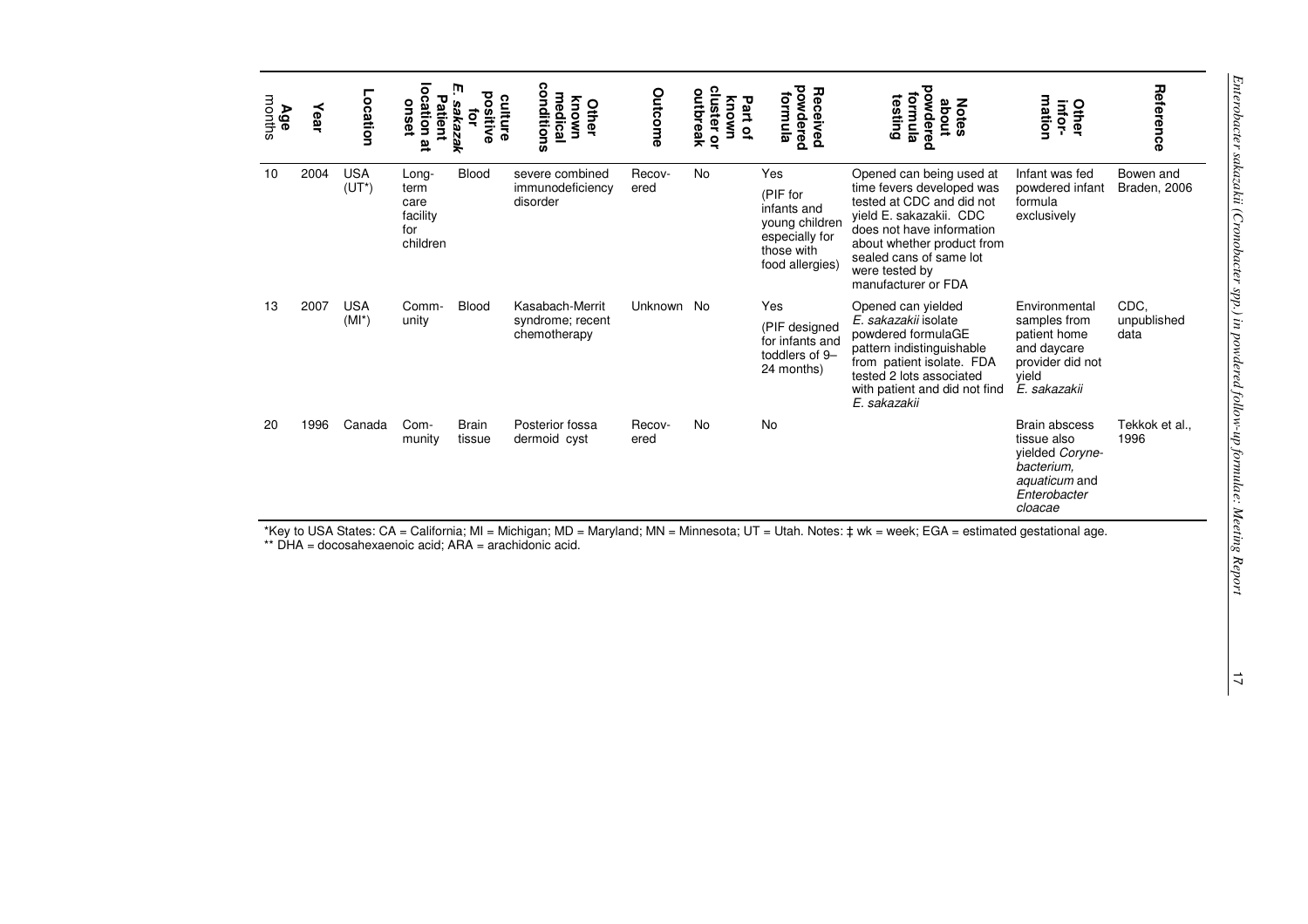| Age Group               | 1999 | 2000 | 2001 | 2002 | 2003 | 2004 | 2005 | 2006           | 2007        | Total |  |
|-------------------------|------|------|------|------|------|------|------|----------------|-------------|-------|--|
| $<$ 1 year <sup>*</sup> | 0    | 0    |      | 3    | 5    |      | 3    | $\overline{2}$ | $\mathbf 0$ | 15    |  |
| 14 years                | 2    | 3    | 4    | 2    |      | 0    | 0    | 3              |             | 16    |  |
| 59 years                |      |      | 0    | 0    | 2    | 0    | 0    | 0              | 0           | 4     |  |
| 1014 years              |      | 2    | 0    |      | 0    | 2    |      | $\Omega$       | 0           |       |  |
| 1544 years              | 8    | 9    | 7    | 6    | 13   | 10   | 10   | 10             | 6           | 79    |  |
| 4564 years              | 9    | 17   | 16   | 27   | 22   | 19   | 13   | 29             | 11          | 163   |  |
| 6574 years              | 11   | 13   | 13   | 12   | 23   | 21   | 6    | 9              | 11          | 119   |  |
| 75+ years               | 16   | 5    | 19   | 14   | 15   | 23   | 23   | 22             | 15          | 152   |  |
| <b>Unknown</b>          |      |      | 6    | 4    | 2    | 0    | $1*$ | 0              | 0           | 15    |  |
| Total                   | 49   | 51   | 66   | 69   | 83   | 76   | 57   | 75             | 44          | 570   |  |

**Table 2.** Enterobacter sakazakii (Cronobacter spp.) laboratory-confirmed reports by age group, United Kingdom (England, Scotland, Wales and Northern Ireland) 1999–2007.

NOTES: \* Includes data for infant less than 1 month old.

DATA SOURCES: Health Protection Agency (HPA); Health Protection Scotland (HPS); Communicable Disease Surveillance Centre Northern Ireland (CDSC(NI).

**Table 3.** Enterobacter sakazakii (Cronobacter spp.) laboratory-confirmed reports by age group for England and Wales 1999–2007

| <b>Age Group</b> | ္တ<br>စ္       | 993<br>↽       | 994<br>↽ | 995<br>↽       | 996<br>↽       | 997<br>$\mathbf$ | 998<br>$\overline{\phantom{0}}$ | 1999           | 2000           | 2001        | 2002           | 2003 | 2004           | 2005        | 2006           | 2007 | Total |
|------------------|----------------|----------------|----------|----------------|----------------|------------------|---------------------------------|----------------|----------------|-------------|----------------|------|----------------|-------------|----------------|------|-------|
| $<$ 1 month      | 0              | 3              | 0        | 1              | $\overline{c}$ | 3                | 0                               | 0              | 0              |             |                | 0    | 0              | 3           | 0              | 0    | 14    |
| $1-11$ months    |                |                |          | 3              | 2              | $\overline{c}$   |                                 | 0              | 0              | 0           | 2              | 2    |                | $\Omega$    | $\overline{c}$ | 0    | 18    |
| 1-4 years        | 0              | $\overline{2}$ | 4        | $\overline{2}$ | 2              | 3                | 2                               | $\overline{c}$ | $\overline{c}$ | 3           | $\overline{c}$ | 0    | $\Omega$       | $\Omega$    | $\overline{c}$ | 1    | 27    |
| 5-9 years        | 0              | 0              |          | $\mathbf 0$    | 3              | 3                | $\mathbf 0$                     |                | 1              | $\mathbf 0$ | 0              | 2    | 0              | $\mathbf 0$ | 0              | 0    | 11    |
| $10-14$ years    | 0              | 0              | 0        | $\mathbf 0$    | 0              | 0                |                                 |                | $\overline{2}$ | $\mathbf 0$ |                | 0    | $\overline{2}$ |             | 0              | 0    | 8     |
| $15-44$ years    | 5              | 1              | 4        | 5              | 6              | 15               | 6                               | 7              | 6              | 7           | 5              | 12   | 10             | 9           | 10             | 6    | 114   |
| 45-64 years      | 4              | 1              | 8        | 15             | 8              | 26               | 21                              | 8              | 16             | 14          | 20             | 20   | 17             | 10          | 25             | 9    | 222   |
| $65 - 74$ years  |                | 6              | 17       | 8              | 20             | 18               | 14                              | 8              | 11             | 9           | 9              | 17   | 20             | 6           | 7              | 8    | 179   |
| $75+ years$      | 5              | 6              | 7        | 6              | 15             | 19               | 12                              | 14             | 4              | 17          | 10             | 14   | 21             | 20          | 20             | 12   | 202   |
| Unknown          | $\overline{2}$ | $\overline{2}$ | 0        | $\mathbf 0$    | 2              | $\overline{c}$   | 3                               |                | 1              | 5           | 4              | 2    | $\Omega$       | 0           | 0              | 0    | 22    |
| Total            | 18             | 22             | 42       | 40             | 60             | 91               | 60                              | 42             | 43             | 56          | 54             | 69   | 71             | 49          | 66             | 36   | 819   |

SOURCE: Labbase 2–11/03/2008: Health Protection Agency Centre for Infections Environmental and Enteric Diseases Department. Note that the database is dynamic and, as such, data are subject to change.

The Philippines reported information collected from the Research Institute of Tropical Medicine's Antimicrobial Resistance Surveillance Program within the Department of Health between 1998 and 2007. This dataset indicated a total of 237 cases in the period 1998 to 2007 (Table 4) and provides information on the site of isolation and the age of the patient (Table 5). Of these cases, 18 were in infants less than 1 month old and 5 in infants 1–2 months old. Very few cases were reported for older infants. However, 9 cases were reported in young children 12–35 months (Table 5). As with the UK data, as these come from a laboratory-based surveillance system there is no information available on the symptoms, outcome or whether or not the infants and young children had consumed PIF or FUF.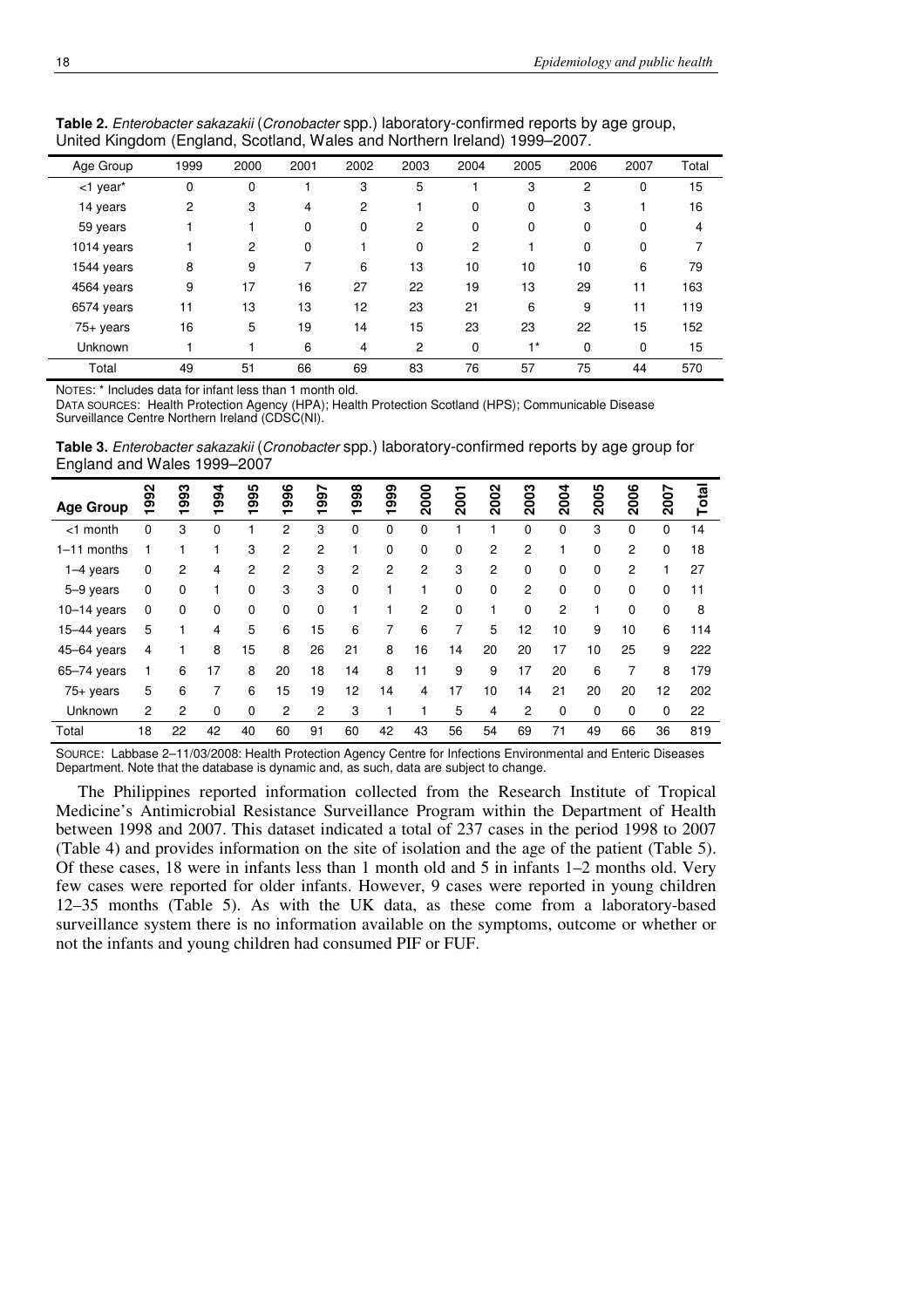| Age Group    | 1998 | 1999     | 2000     | 2001           | 2002     | 2003     | 2004 | 2005 | 2006 | 2007 | Total |
|--------------|------|----------|----------|----------------|----------|----------|------|------|------|------|-------|
| $<$ 1 month  |      |          | 4        | 3              | 2        | 2        | 2    | 3    | 0    | 0    | 18    |
| $1-2$ months | 0    |          |          | 0              | 0        | 0        |      | 2    | 0    | 0    | 5     |
| 3-4 months   | 0    | 0        | 0        |                | 0        | 0        | 0    | 0    | 0    | 0    |       |
| 5-6 months   | 0    | 0        | $\Omega$ | 0              | 0        |          | 0    | 0    | 0    | 0    |       |
| 7-8 months   | 0    | $\Omega$ | 0        |                | 0        | $\Omega$ | 0    | 0    | 0    | 0    |       |
| 9-10 months  | 0    | $\Omega$ | $\Omega$ | 0              | 0        | $\Omega$ | 0    | 0    | 0    | 0    | ი     |
| 11-12 months | 0    | 0        | 0        | 0              | 0        | 0        | 0    | 0    |      | 0    |       |
| $1-4$ years  | 0    | 0        | 0        |                | 2        |          | 0    | 3    | 3    |      | 11    |
| 5-10 years   | 0    | 0        | $\Omega$ | $\overline{c}$ | $\Omega$ | 2        |      | 6    | 0    | 0    | 11    |
| >10 years    | 0    |          | 5        | 29             | 18       | 34       | 23   | 19   | 17   | 17   | 163   |
| Unknown      | 0    | 0        | 0        | 5              |          | 3        | 8    | 3    | 3    | 2    | 25    |
| Total        |      | 3        | 10       | 42             | 23       | 43       | 35   | 36   | 24   | 20   | 237   |

**Table 4.** Enterobacter sakazakii (Cronobacter spp.) laboratory-confirmed isolates by age group for 11 regions in the Philippines.

**Table 5.** Site of isolation of Enterobacter sakazakii (Cronobacter spp.) in infants and young children up to 3 years of age in the Philippines

| Age Group      | 1998  | 1999 | 2000                 | 2001          | 2002          | 2003         | 2004 | 2005                 | 2006         | 2007 | Total |
|----------------|-------|------|----------------------|---------------|---------------|--------------|------|----------------------|--------------|------|-------|
| $<$ 1 month    | UC(1) | U(1) | W(2)<br>B(1)<br>O(1) | B(2)<br>UC(1) | UC(1)<br>W(1) | S(1)<br>B(1) | B(2) | B(3)                 |              |      | 18    |
| $1-2$ months   |       | E(1) | B(1)                 |               |               |              | B(1) | B(2)                 |              |      | 5     |
| 3-4 months     |       |      |                      | B(1)          |               |              |      |                      |              |      |       |
| 5-6 months     |       |      |                      | 0             |               | U(1)         |      |                      |              |      |       |
| 7-8 months     |       |      |                      | W(1)          |               |              |      |                      |              |      |       |
| 9-10 months    |       |      |                      |               |               |              |      |                      |              |      |       |
| $11-12$ months |       |      |                      |               |               |              |      |                      | W(1)         |      |       |
| 13-35 months   |       |      |                      |               | U(1)          | U(1)         |      | B(1)<br>W(1)<br>E(1) | B(2)<br>U(1) | U(1) | 9     |

KEY to site of isolation:  $B =$  Blood;  $E = Ear$ ; O = Other; S = Sputum; U = Urine; UC = Umbilical cord; W = Wound.

#### 3.3.1 Incidence of E. sakazakii (Cronobacter spp.) infection

The only data available to make any estimation of incidence of *E. sakazakii* (*Cronobacter* spp. infection is that of England and Wales and the Philippines. While these data were used to provide some figures on incidence, there are a number of a caveats of which one must be aware, and which, as noted in Section 3.1, reduces the accuracy of such estimates. Thus, it is important to remember that the incidence data presented below are based on laboratory isolations. While it has been confirmed that the figures available relate to individual cases, there may be more cases than these. For example, in providing data the Philippines noted that this may not be representative of all *E. sakazakii* (*Cronobacter* spp.) cases as only sentinel hospitals provide data to the laboratory surveillance programme. Furthermore, there are not sentinel hospitals in all regions of the country. In addition the data from England and Wales represents bacteraemia cases only, while that from the Philippines represents a range of *E. sakazakii* (*Cronobacter* spp.) infections, thus making comparisons difficult.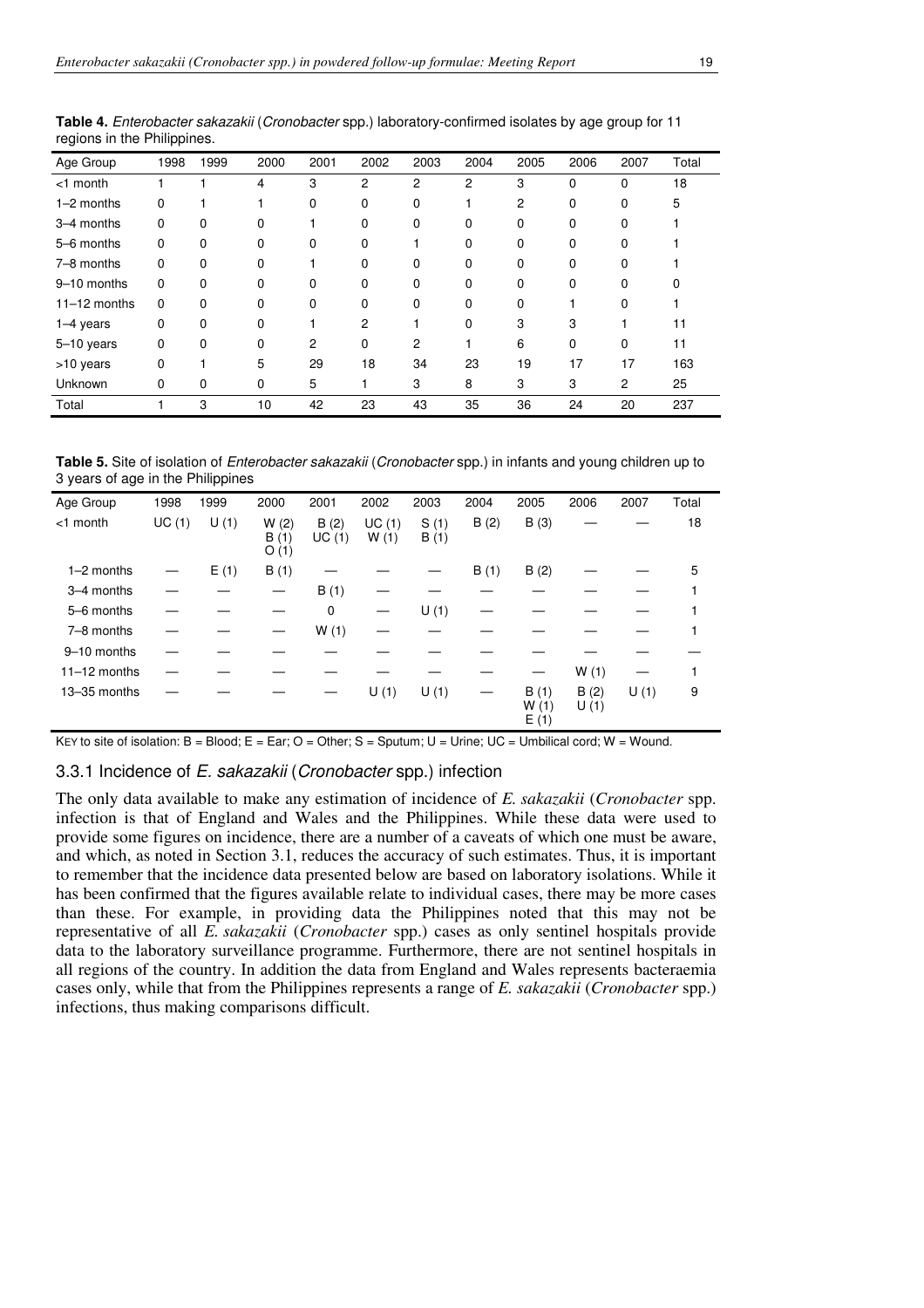Data from England and Wales are available for infants under 1 month and from 1–11 months for 1992–2007. Based on these data, an estimated annual incidence rate for neonates was 17.60 per million population over the period 1992–2007. For infants aged 1–11 months, the estimated incidence rate was 2.06 per million population, among children 1–4 years it was 0.70 per million, and for those 5–9 years it was 0.22 per million population (Figure 2).

Taken together, the data for infants and young children from England and Wales 1992–2007 is indicative of a decreasing incidence rate with age. This is by a factor of 8.5 between  $\langle$ 1 month and 1–11 months; by a factor of about 3 between 1–11 months and 1–4 years; and by a factor of 3 between 1–4 years and 5–9 years. The trend is illustrated in Figure 2.

Data from the Philippines were obtained from 11 sentinel hospitals serving approximately 63% of the country, and include isolates from any human source between 1998 and 2007. Because regional age-stratified data were not available during the writing of this report, we used population data from the entire 2000 census to estimate incidence rates by age. These estimates are likely to underestimate the actual incidence of *E. sakazakii* isolation in this population by 37% or more. However, using these data, the annual incidence rate in the Philippines between 1998 and 2007 of *E. sakazakii* isolation from any site for infants less than 12 months was 1.4 per million population; among children 12–23 months it was 0.05 per million population; among children 24–35 months it was 0.25 per million; among children 36–48 months it was 0.16 per million; and among children 5–9 years it was 0.11 per million.

A similar pattern is seen in data from the Philippines 1998–2007 (Figure 3) to that from England and Wales. Although the caveats about incidence estimation described above apply, the degree of underestimation should be similar across age groups and, therefore, comparisons of rates between age groups should be meaningful. Thus, the incidence of isolation of *E. sakazakii* from any site decreased by a factor of 10 between infants and children 1–4 years old, and did not substantially decrease further among children 5–9 years old. More detailed information about isolation site was available for children <48 months old. Using these data, the incidence of invasive cases (blood or urine isolates; no CSF isolates were reported) decreased by a factor of 4 between infants <1 year and children 24–35 months old, and decreased minimally between 24–35 months and 36–48 months. No invasive cases were reported in the 12–23 month age group for this period.

Infections with *Salmonella* and *Campylobacter* have also been reported to show a decrease in incidence rates between infants and young children (Acheson and Lubin, 2008; Koehler et al*.,* 2006). The incidence rate for *Salmonella* infections in young children (1–4 years) in FoodNet 1996–1998 was threefold lower than that for infants (Koehler et al*.,* 2006).

Considering the UK data as a whole for 1999–2007, and with neonates included in the infant category, then the highest incidence rate was in those aged 75 years or more (3.75 per million population), followed by the 65–74 years age group (2.65 per million population). For infants  $\overline{c}$  (<12 months) the rate was 2.45 and for young children (1–4 years) it was 0.65.

Two special studies used to estimate incidence of invasive *E. sakazakii* (*Cronobacter* spp.) disease were presented in the previous meeting report (FAO/WHO, 2006). CDC queried FoodNet sites within the USA for invasive cases among infants in 2002. They identified 4 cases for an estimated incidence of 1 invasive case among 100 000 infants per year. Stoll et al*.* (2004) looked for cases among a network of 19 neonatal intensive care units in the USA, and estimated 9.4 invasive cases per 100 000 very-low-birth-weight infants during the study period.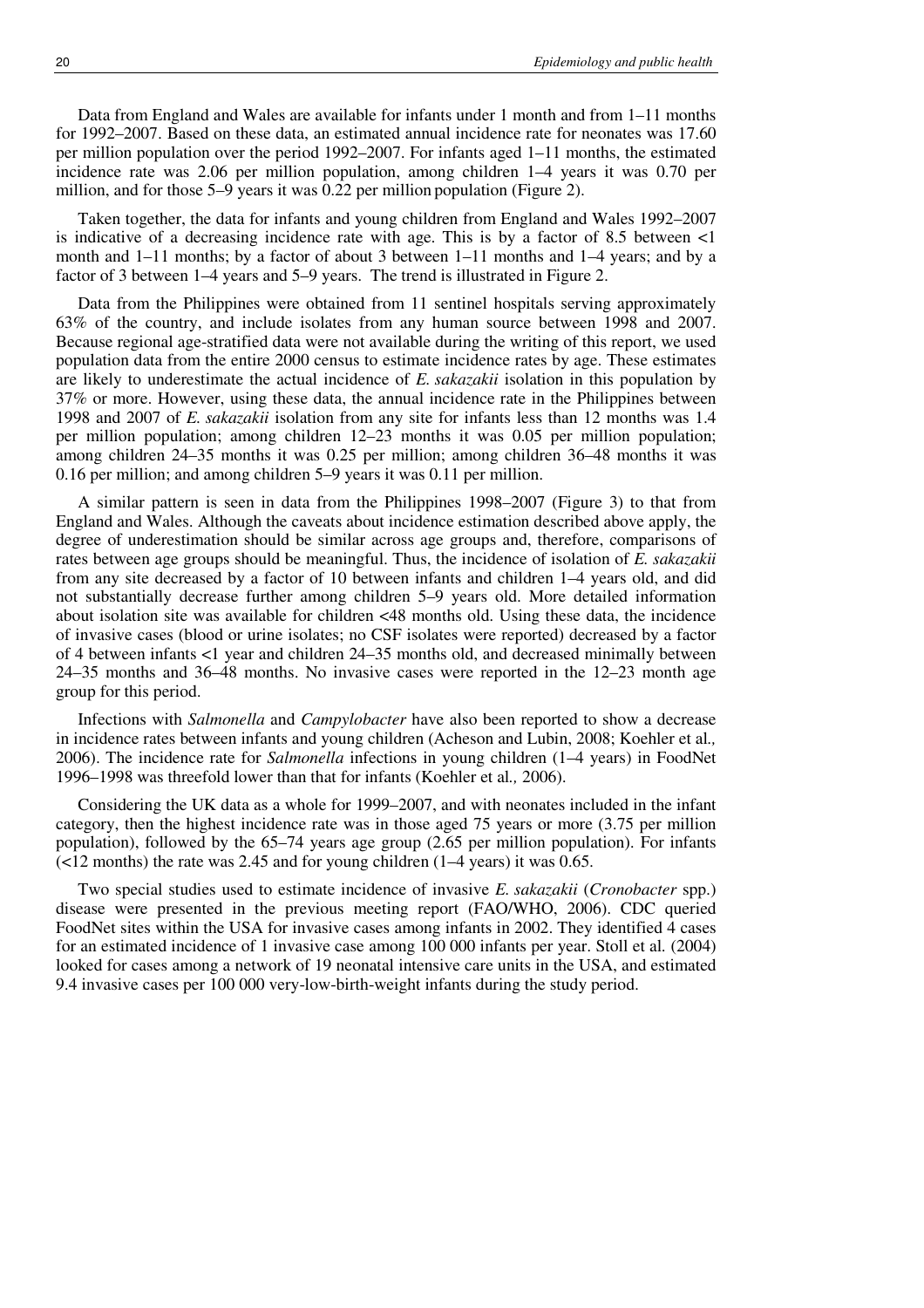

Figure 2. Crude annual incidence rate per million population for E. sakazakii (Cronobacter spp.) infections by age group in England and Wales 1992–2007.





Figure 3. Crude annual incidence rate per million population for E. sakazakii (Cronobacter spp.) infections by age group in the Philippines 1998–2007.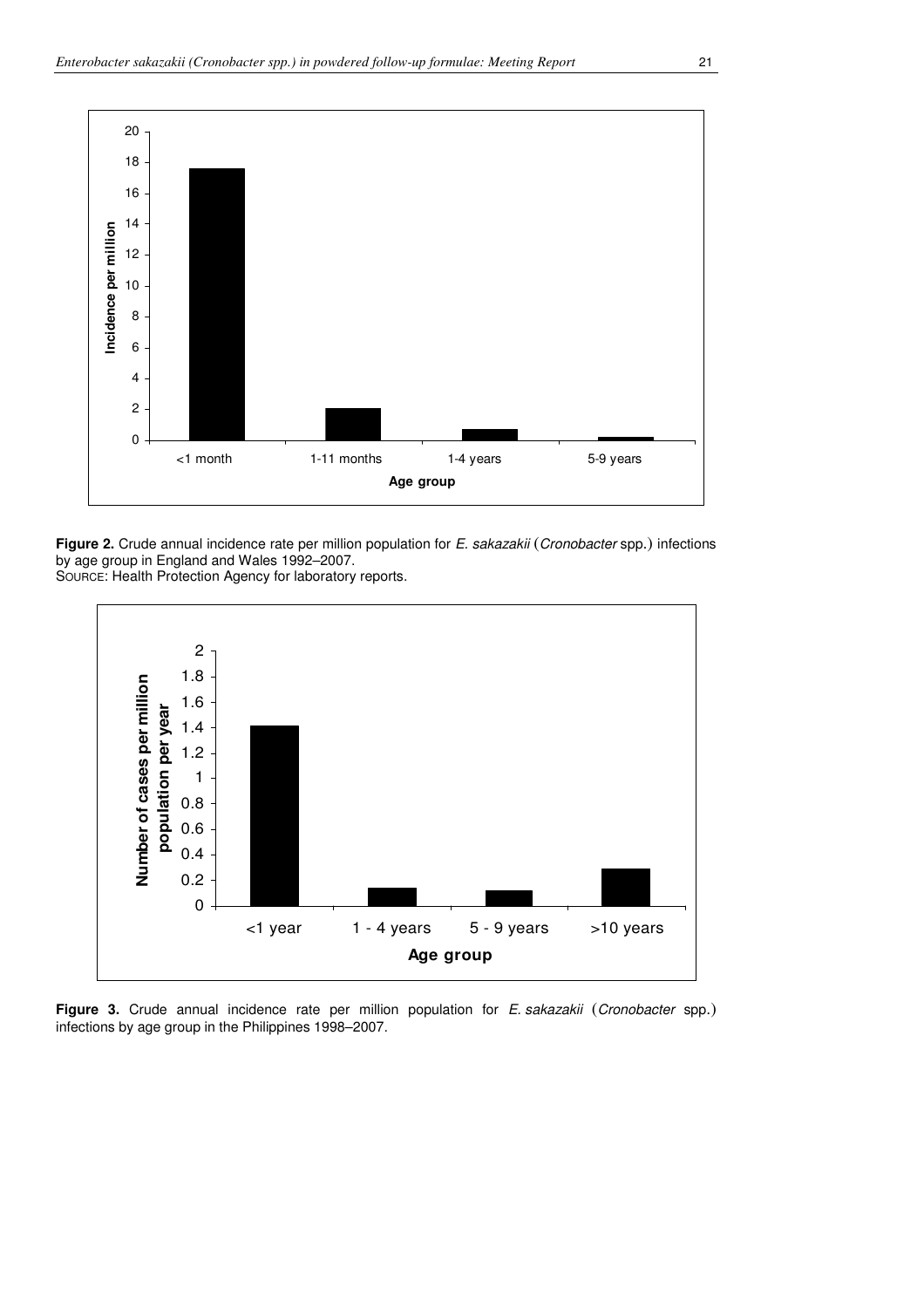# **3.4 Immune status of population of concern**

The meeting was unable to identify a way of clearly defining the immune status of the population of concern and this was also reflected in the lack of data provided in response to the Call for Data. There does not seem to be a commonly understood definition for the term "immunocompromised", which can be due to the effects of disease, pharmaceutical treatment or diet, among other factors.

In developed countries, individuals may have an underlying condition that suppresses their T-cell mediated immunity, thereby potentially increasing their susceptibility to a range of diseases, including opportunistic infections. In the USA, 4% of the entire population is considered immunocompromised (defined as transplant patients, people who are HIV positive, those receiving chemotherapy or other immunosuppressive treatments, or people with chronic diseases) (FDA, 2007). Further, an unclear proportion of infants and toddlers may be temporarily immunocompromised at any time due to the effects of acute illness, injury, stress or pharmaceutical treatments, such as steroids for asthma exacerbations. In addition, there has been a significant increase in the prescription of gastric acid-suppressing medications for gastrooesophageal reflux in infants and toddlers in industrialized settings (Khoshoo et al*.,* 2007; Savino and Castagno, 2008). While not traditionally considered immuno-suppressing, such medications impair one of the first lines of defence humans have against ingested pathogens. Infants, in addition, are considered to have lower levels of gastric acid, making them more vulnerable to infections.

Age is an important factor in relation to immune status of infants. Neonates and young infants have a transitory immunodeficiency affecting a broad number of immune functions, and that increases the risk of infection. Reduced bactericidal properties, developmental immaturity, decreased proliferative responses and dysregulation of cytokine networks are all contributing factors. Neonatal innate immunity exhibits reduced production of mucus, acid, immunoglobulin and gut motility necessary for adequate responses to pathogenic material and to prevent bacterial adherence. Infants between 2 and 6 months of age become IgG deficient due to catabolism of maternal IgG. IgM expression is genetically constrained until 2 months of age. Further, developmental regulation of carbohydrate expression on cell surfaces may account for certain pathogen tissue tropisms and age specificity influencing host susceptibility. Macrophages' chemotaxic, phagocytic and bacteriocidal activities are reduced. Diminished antigen presentation and cytokine production may be attributed to a decrease in T-cell production in the neonate. Neonatal bone-marrow-derived neutrophiles are quickly depleted during infection and several bacteriocidal deficiencies in both production and function have been well documented. Studies have shown that intracellular survival contributes to disease pathogenesis in neonatal animal models. Several meningitic pathogens, including *E. sakazakii* (*Cronobacter* spp.) have been shown to persist and replicate within macrophages (Townsend et al*.* 2007, 2008). Neonates also show a bias toward Th2 immune responses that are less active against bacterial intracellular infections, demonstrate a weak response toward lipopolysaccharide, and preclude the induction of an appropriate Th1 response. This could contribute to the significant increase in sepsis observed in very-low-birth-weight and premature infants.

In data from the United Kingdom, of the 88 cases of *E. sakazakii* (*Cronobacter* spp.) infection reported in Scotland between 1998 and 2007 (age <1 to 90 years), 8 (9%) were known to be immunocompromised (1 pancreatic cancer, 1 ovarian cancer, 3 liver cancer, 2 chronic renal failure, 1 post-operative coronary bypass graft). The immune status of the infants <1 year old was not known.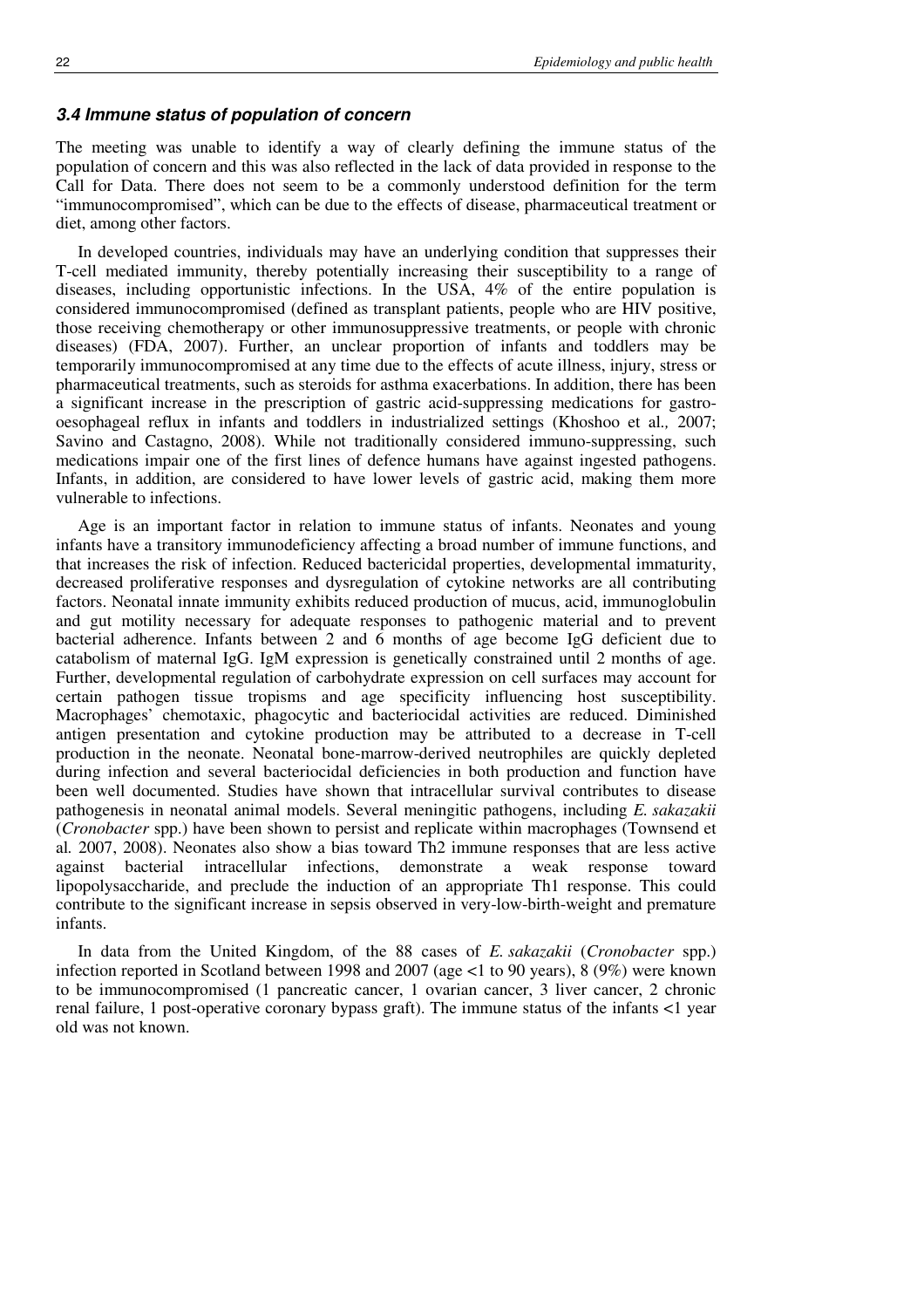In 2006, an estimated 1 514 086 pregnant women were infected with HIV in all low- and middle-income countries (UNICEF, 2007). Without treatment, approximately 35% of the infants resulting from these pregnancies would become infected with HIV. As part of the strategy to prevent transmission of HIV from mother to child, when replacement feeding is acceptable, feasible, affordable, sustainable and safe, WHO recommends avoidance of all breastfeeding by HIV-infected women (WHO, 2006). In most industrialized countries, women with HIV are encouraged to feed their children infant formula rather than breast milk. Programmes for the prevention of mother-to-child transmission of HIV in some developing countries, such as Botswana, where 37% of pregnant women are infected with HIV (CDC, 2008), have begun supplying PIF to mothers with HIV. The expansion of such programmes could have a significant impact on the proportions of vulnerable children fed powdered formula products early in life.

Relatively little data is available on immunocompromised infants and children in the under three year age group or in older age groups from countries in the developing world. However, a high burden of infections, including major illnesses, both enteric and respiratory in nature, result in a cycle of infection and malnutrition leading to impaired immune function (Figure 4). These factors result in children being underweight, stunted or wasted (Table 5). Up to about 30% of children in developing countries can be of low birth weight, with a less than optimal thymic function resulting in a lowered T-cell function, the effects of which are seen in later life.

Malnutrition is the major cause of immunodeficiency leading to immunocompromised infants and children. Weight is one indicator of malnourishment, and data from the State of the World's Children 2008 (UNICEF, 2008) shows that approximately 25% of the worlds underfives are moderately or severely underweight (Table 6). Malnutrition related to micronutrient deficiency, e.g. zinc deficiency, can aggravate the situation, leading to a state of acquired secondary immunodeficiency. The large burden of infections at the mucosal surfaces of the gut can lead to intestinal enteropathy, making children more susceptible to diseases. A reduction of the innate and adaptive responses can occur. These factors have a major impact on children, but also affect adults, especially the elderly, who can be as susceptible as children to malnutrition and micronutrient deficiency leading to an immunocompromised state. Table 5 presents some of the parameters that can be used as indicators of immune status in infants and young children, and their prevalence in different regions of the world.

There was little information available on consumption of powdered formula among the malnourished populations. Data from some countries indicates that, among such populations, powdered formula is not an economically feasible option. Thus, as with HIV, exposure to such products may be the result of an intervention programme.

#### **3.5 Conclusions**

There are no active surveillance systems for *E. sakazakii* (*Cronobacter* spp.) disease, based on the information reviewed and considered by the meeting. *E. sakazakii* (*Cronobacter* spp.) infection is a notifiable condition in two countries, and invasive *E. sakazakii* (*Cronobacter* spp.) disease is notifiable using a mandatory, passive system in another country and one state in the USA. Such a limited number of systems cannot be expected to provide an overview of *E. sakazakii* (*Cronobacter* spp.) disease from the global perspective. Given the limited scope and recent implementation of such systems, many years of surveillance will be required to establish a reliable estimate of incidence for these populations. Although national foodborne disease surveillance systems exist in many countries they have not identified cases of *E. sakazakii* (*Cronobacter* spp.) infections to date. Most *E. sakazakii* (*Cronobacter* spp.)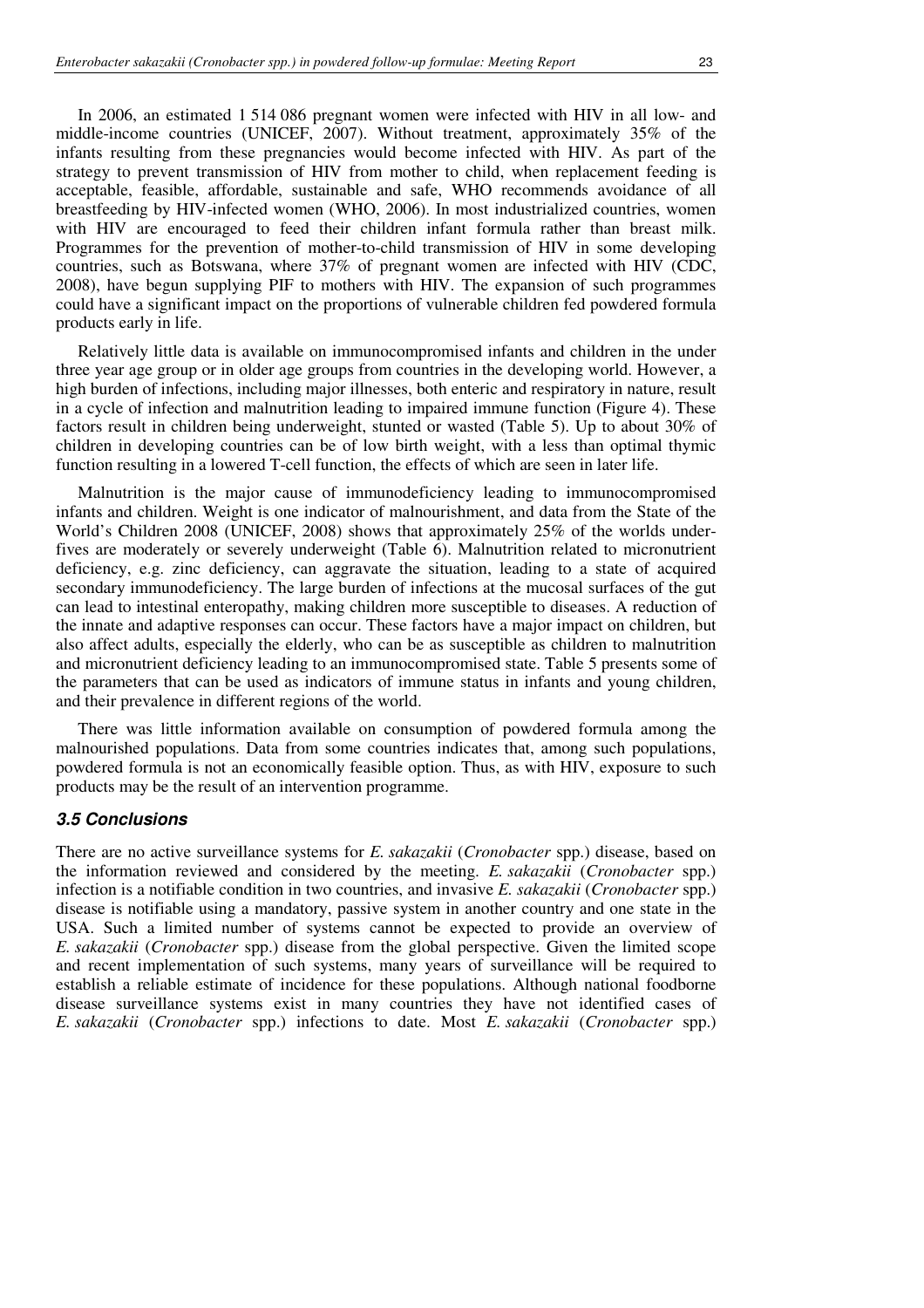infections were identified by hospital outbreak investigations or voluntary passive reporting. Thus, it can be concluded that existing surveillance systems may not be capturing potential cases.

Only a small number of documented cases were found for the 6–11-month age group, and even less for the 12–35-month age group. A number of the case patients had underlying medical conditions. This indicates that *E. sakazakii* (*Cronobacter* spp.) infections can occur in older infants and young children. However, it is more difficult to address the extent to which it can occur and the source of the infection. All well described cases among children 6–35 months old were identified as sporadic cases rather than part of a point-source hospital outbreak. Thus, epidemiological methods could not be used to implicate a source of infection, and investigators were required to rely on microbiological testing of suspect vehicles. Testing may not be a sensitive approach, even within the setting of a large foodborne outbreak, especially when lowlevel, sporadic contamination is suspected.

Data from laboratory surveillance seems to suggest a decrease in *E. sakazakii* (*Cronobacter* spp.) with increasing age. However, such a system provides very little information about the case patient. Voluntary reporting systems, in general, may have a bias toward the more severe infections and may only capture those data. It is considered plausible that older infants experience a milder disease, further reducing the potential of capturing those cases through one of the existing surveillance systems. The meeting did use available information to estimate the incidence of *E sakazakii* (*Cronobacter* spp.) infection in two countries. Although these calculations may provide useful information on trends, the meeting acknowledged the severe limitations of the data.

The immune status of a population is not easy to assess, and the apparent lack of a universally agreed definition complicated discussion of this issue. Nevertheless, the meeting identified a range of factors contributing to immunodeficiency and noted the broad prevalence of some of these factors. The prevalence of immunocompromising conditions may be relatively low in developed countries (e.g. 4% in the USA), but the picture seems very different in developing countries, where the prevalence of such factors can be up to 40%. This indicates the prevalence of immunocompromised infants and children could also vary accordingly, and highlights the need for caution in the extrapolation of data from developed countries to developing countries.



**Figure 4.** Infection and malnutrition cycle leading to impaired immune function.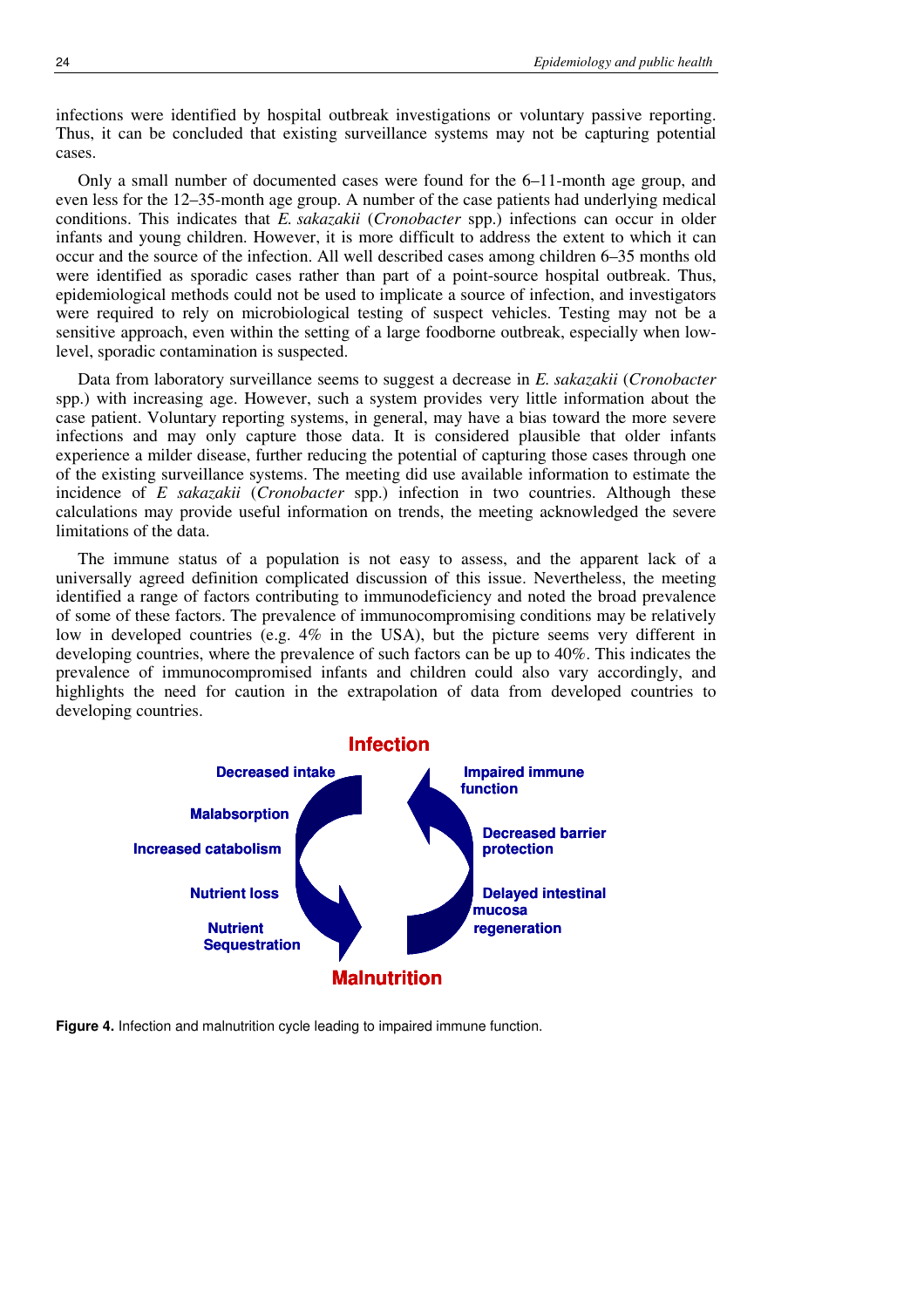| <b>Country groupings</b>                                                                        | Sub-<br><b>Saharan</b><br><b>Africa</b> | <b>Eastern</b><br>and<br><b>Southern</b><br><b>Africa</b> | West<br>and<br>Central<br><b>Africa</b> | <b>Middle</b><br><b>East and</b><br><b>North</b><br><b>Africa</b> | <b>South</b><br>Asia | East<br>Asia and<br><b>Pacific</b> | Latin<br><b>America</b><br>and<br><b>Caribbean</b> | CEE /<br><b>CIS</b> | <b>Industrialize</b><br>d countries | World               |
|-------------------------------------------------------------------------------------------------|-----------------------------------------|-----------------------------------------------------------|-----------------------------------------|-------------------------------------------------------------------|----------------------|------------------------------------|----------------------------------------------------|---------------------|-------------------------------------|---------------------|
| % of infants with low birth weight*                                                             | 14                                      | 14                                                        | 14                                      | 16                                                                | 29                   | 6                                  | 9                                                  | 6                   | 7                                   | 15                  |
| % exclusively breastfed (<6 months)*                                                            | 30                                      | 39                                                        | 21                                      | 28                                                                | 45                   | 43                                 |                                                    | 19                  |                                     | 38                  |
| % breastfed with complimentary food (6-9<br>months)*                                            | 67                                      | 71                                                        | 63                                      | 57                                                                | 55                   | 45                                 |                                                    | 44                  |                                     | 56                  |
| % of under-fives suffering from<br>underweight*                                                 | 28                                      | 28                                                        | 28                                      | 17                                                                | 42                   | 14                                 | 7                                                  | 5                   |                                     | 25                  |
| % of under-fives suffering from wasting*                                                        | 9                                       | $\overline{7}$                                            | 10                                      | 8                                                                 | 18                   | $\overline{\phantom{a}}$           | 2                                                  | 2                   |                                     | 11                  |
| % of under-fives suffering from stunting*                                                       | 38                                      | 41                                                        | 36                                      | 25                                                                | 46                   | 16                                 | 16                                                 | 12                  |                                     | 31                  |
| HIV prevalence among pregnant women<br>(15-24 years) in capital city (thousands) <sup>*#</sup>  | 9.7                                     | 13.5                                                      | 4                                       |                                                                   |                      |                                    |                                                    |                     |                                     |                     |
| Estimated no of children (0-14 years)<br>living with HIV, 2005 (thousands)*                     | 2000                                    | 1400                                                      | 650                                     | 33                                                                | 130                  | 50                                 | 54                                                 | 9                   | 13                                  | 2300                |
| % under-fives with suspected pneumonia<br>taken to an appropriate health care<br>provider*#     | 40                                      | 44                                                        | 36                                      | 66                                                                | 62                   | 64 (excl.<br>China)                |                                                    | 57                  |                                     | 56 (excl.<br>China) |
| % under-fives with diarrhoea receiving oral<br>rehydration treatment and continued<br>feeding*# | 30                                      | 32                                                        | 29                                      | 38                                                                | 35                   | 61 (excl.<br>China)                |                                                    |                     |                                     | 38 (excl.<br>China) |
| % Pre-school-age children with anaemia**                                                        |                                         | 64.6                                                      |                                         |                                                                   |                      | 47.7 (Asia)<br>28 (Oceania)        | 39.5                                               |                     | 6 (N. America)<br>1.5 (Europe)      | 47.4                |

NOTES: \* Data taken from Statistical Tables 2, 3 and 4 of the State of the World's Children 2008 (UNICEF, 2008) (countries included in the above groupings are listed on page 148 of that report).

\*\* Data taken from Worldwide prevalence of anaemia 1993–2005; WHO Global database on anaemia (WHO, 2008)<br># Data for HIV, pneumonia and diarrhoea included as markers of disease burden due to different infections that may le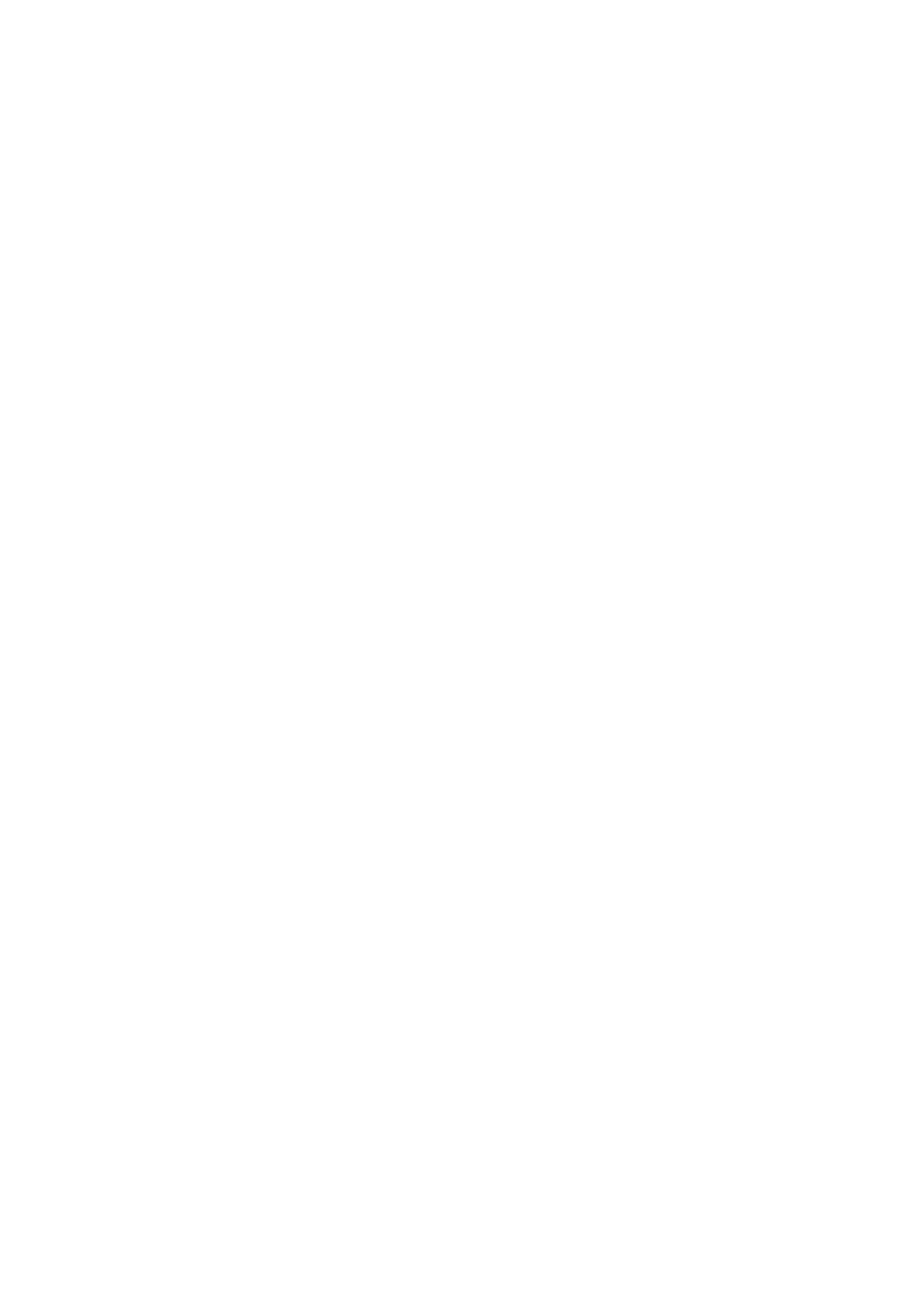# **4. Production of follow-up formula**

# **4.1 Differences between production systems for powdered infant formula and follow-up-formula**

#### 4.1.1 Introduction

The manufacture of PIF has been described and discussed in the reports of the first two FAO/WHO expert meetings on *E. sakazakii* and other pathogens in PIF (FAO/WHO, 2004, 2006). Additional details on the manufacturing processes can be found in Cordier (2007).

Codex Alimentarius defines follow-up formula as "a food intended for use as a liquid part of the weaning diet for the infant from the 6th month on and for young children", with infants defined as "a person not more than 12 months of age" and young children as "persons from the age of more than 12 months up to the age of three years (36 months)" (CAC, 2008b). FUF is further defined as a "food prepared from the milk of cows or other animals and/or other constituents of animal and/or plant origin, which have proved to be suitable for infants from the 6th month on and for young children" (CAC, 1987). Thus FUF are products consumed by infants between 6 and 12 months and young children between 12 and 36 months. However, as noted in the introduction to this report, national or regional authorities may adhere to this definition or may define FUF differently.

FUF are manufactured in many countries throughout the world. The annual production quantities of FUF are summarized in Table 7.

|                                | ~ |  |       |       |       |       |       |
|--------------------------------|---|--|-------|-------|-------|-------|-------|
| Year                           |   |  | 2003  | 2004  | 2005  | 2006  | 2007* |
| World production (×1000 tonne) |   |  | 257.9 | 269.8 | 285.4 | 305.7 | 329.0 |

Table 7. Annual global production quantities of FUF (×1000 tonne) 2003–2006.

Notes: \*extrapolated from mid-year estimates.

SOURCE: Packaged food data, Euromonitor International 2008 (Copyright and Database right)

#### 4.1.2 Processing technologies

FUF are manufactured using processes that are almost identical to those used for PIF, as well as any other type of powdered dairy products for consumers >36 months of age, such as dairybased beverages, fortified milk powders, and products used in medical nutrition. These processes can be classified into: (1) Wet-mix processes; (2) Dry-mix processes; or (3) combined processes, and are described in more detail in Cordier (2007). Important aspects of the wet-mix and dry-mix processes are briefly considered below.

### 4.1.3 Wet-mix processes

A heat-treatment step is applied to the wet-mix. This is equivalent to the heat process applied to other infant formula and is managed as a critical control point (CCP) in the manufacturing process. Processing conditions may vary slightly depending on the manufacturer and the particular product, but these differences are insignificant with respect to the inactivation of bacterial pathogens such as *Salmonella* and *E. sakazakii* (*Cronobacter* spp.). These heat treatments are validated to ensure the safety of the final products and achieve a minimum 10-log unit reduction for vegetative microorganisms, including *Salmonella*, *E. sakazakii* (*Cronobacter*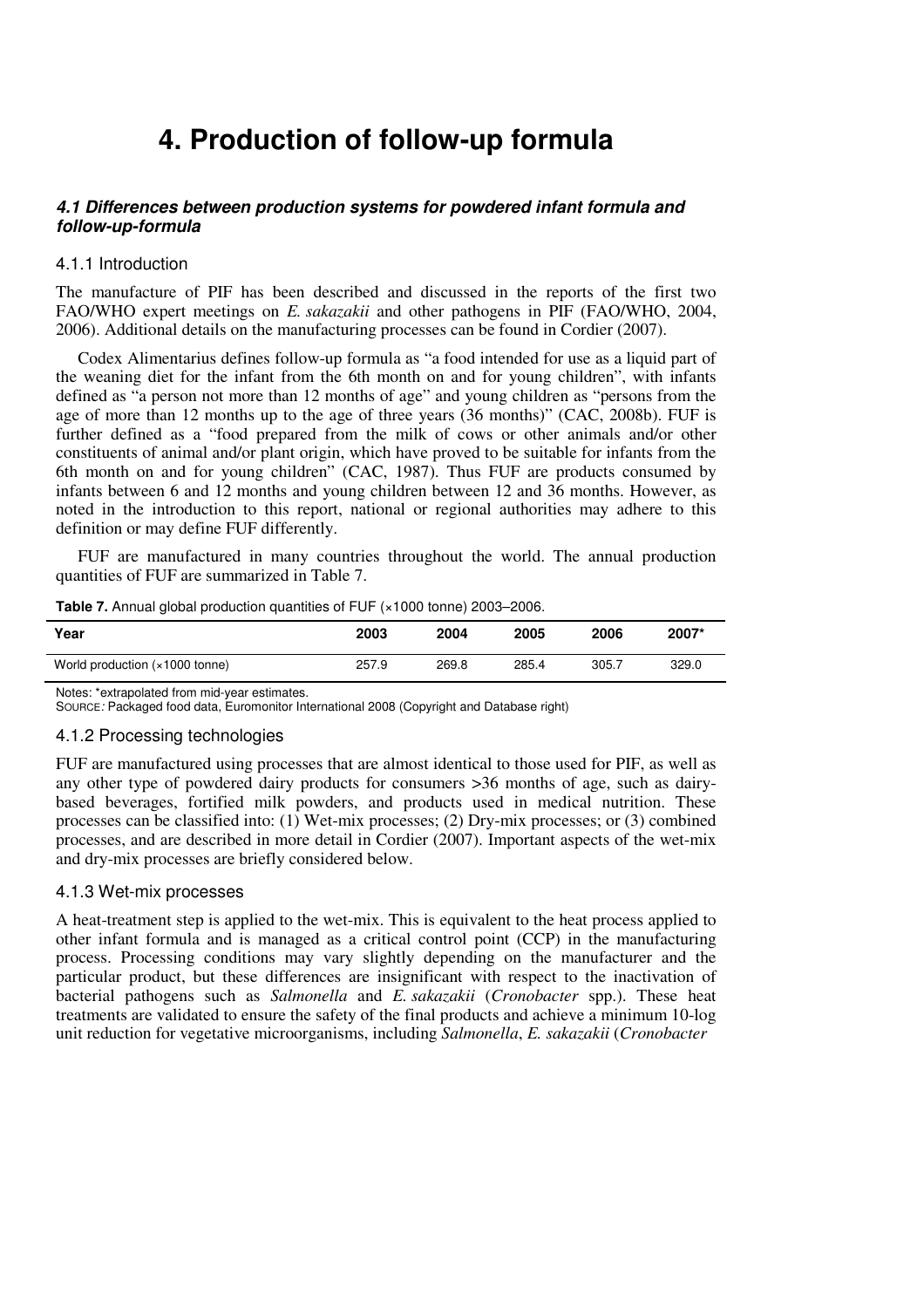spp.) and other Enterobacteriaceae. It is not uncommon for these processes to be capable of a theoretical 50–80 log unit reduction for these vegetative microorganisms.

Other processing steps, either before or after the heat-treatment, are equivalent for both PIF and FUF. Details are discussed in the reports of the first two FAO/WHO expert meetings (FAO/WHO, 2004, 2006).

## 4.1.4 Dry-mix processes

As with the wet-mix process described above, there are no significant differences for dry-mix processes between the manufacture of PIF or FUF. All processing steps are unit operations that are common and widely applied in the manufacture of any type of powdered dairy-based product.

The addition of dry-mix ingredients is performed either continuously or on a single batch basis after the heat-treatment. The microbiological quality of these ingredients is critical, because no further killing step is applied in the manufacturing process. Dry-mix ingredients must therefore strictly meet the same microbiological requirements as the finished products to ensure that the finished product complies with existing microbiological criteria for both safety and hygiene.

The most significant difference between PIF and FUF lies in the fact that FUF may contain a wider variety of dry-mix ingredients. This is a consequence of the need for a more diversified diet for infants aged 6 to 11 months, and particularly for young children (12–35 months). Such dry-mix ingredients include, but are not limited to, cocoa powder, fruit and vegetable powders or flakes, and flavours. These ingredients are not normally used in PIF.

A number of these ingredients are manufactured using completely different food processing technologies and, as a consequence, using different hygiene control measures. The microbiological quality of these ingredients may not necessarily meet the most stringent requirements typically applied to infant formula. As can be seen from different peer-reviewed publications (Friedemann, 2007; Iversen and Forsythe, 2004; Kandhai et al*.*, 2004), *E. sakazakii* (*Cronobacter* spp.) is a ubiquitous microorganism that can occasionally be found in such ingredients. In general, more stringent hygiene control measures would be required to reduce the risk of contamination by this pathogen if these ingredients were required to meet the microbiological criteria for PIF. No new data on the prevalence and levels of *E. sakazakii* (*Cronobacter* spp.) in raw materials are available on dry-mix ingredients used for the manufacture of infant formula since the previous FAO/WHO expert meetings. However, published data indicates that *E. sakazakii* (*Cronobacter* spp.) is likely to be present in a variety of dry ingredients unless appropriate measures, as outlined in FAO/WHO (2004, 2006) are implemented at the supplier level.

## 4.1.5 Product portfolio

Because the manufacturing processes for PIF and FUF are nearly identical, production lines may be used to manufacture any type of product falling within the scope of the Codex Alimentarius Recommended Code of Practice General Principles of Hygiene (CAC, 2004b), or even other powdered dairy products for consumers beyond 36 months.

Depending on the design of the manufacturing facility and the product portfolio, the production lines may be dedicated, i.e. used to manufacture a single category of product (PIF or FUF), or shared, i.e. used to manufacture multiple products that may have different microbiological requirements (PIF and FUF).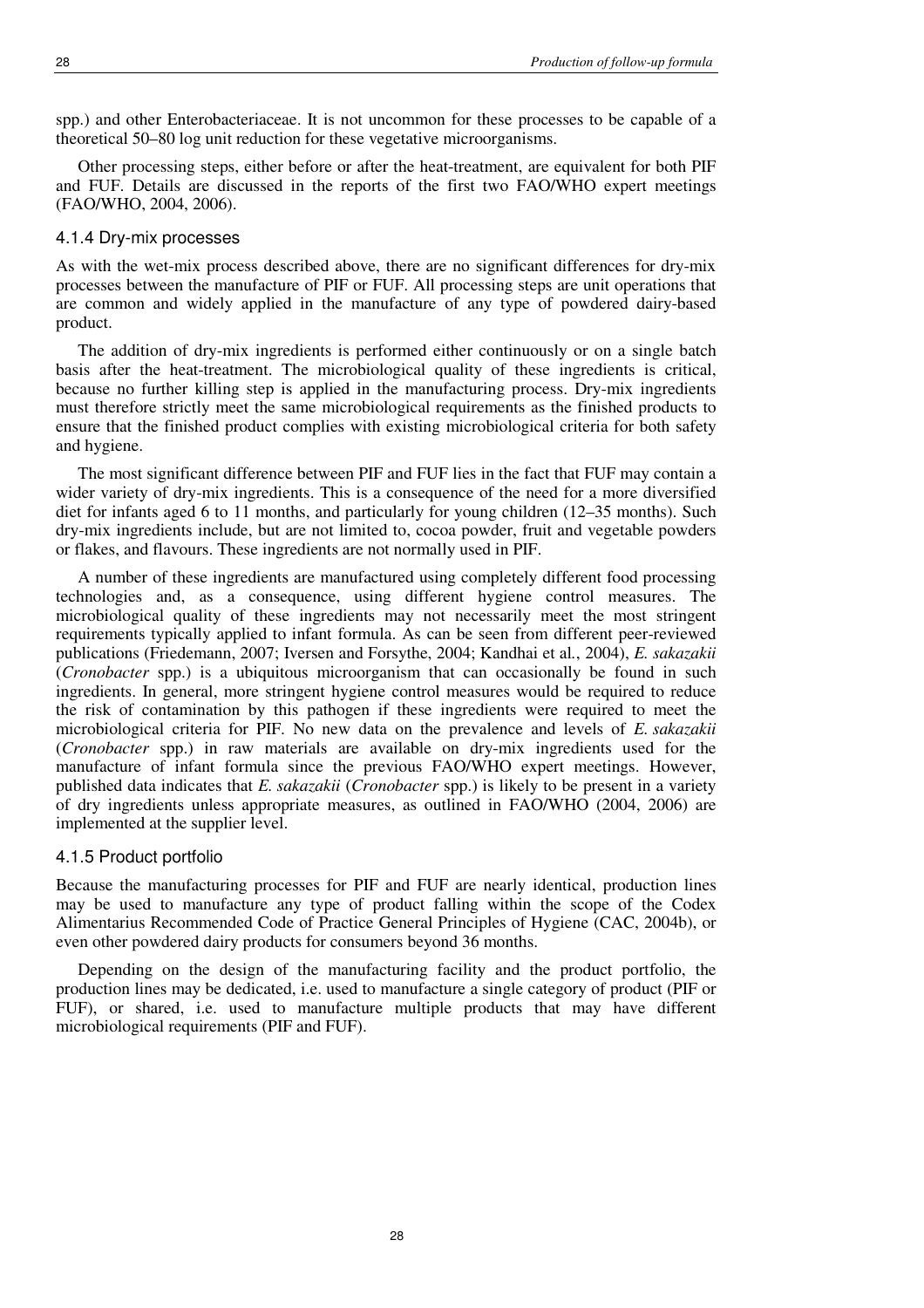#### 4.1.6 Hygiene control measures

The concepts and approach of the hygiene control measures (GHP/GMP and HACCP) in the manufacture of these categories of products are outlined in the previous FAO/WHO reports (2004 and 2006) and also discussed in detail by Cordier (2007).

The stringency of the hygiene control measures required for a particular processing line will depend on the microbiological criteria for products manufactured on that line. The current Codex criteria for PIF require the absence of *E. sakazakii* (*Cronobacter* spp.) in each of 30 samples of 10 g of PIF (i.e. 2-class plan with n=30, m=absence in 10 g, c=0), while there are currently no criteria for *E. sakazakii* (*Cronobacter* spp.) in FUF. In the case of a dedicated line, the requirements are obvious. In the case of a shared line, the product with the most stringent criteria will determine the overall hygiene control measures required, as well as the verification procedures for the processing environment and processing lines (see Annex III of the Code of Hygienic Practices (CAC, 2008b). While examples of different scenarios are provided below, others also exist:

- A. **Dedicated line**. Manufacture of PIF for consumption by infants 0 to 12 months of age.
- B. **Shared line**. Manufacture of FUF on lines on which PIF is also manufactured.

For scenario A, stringent hygiene requirements are applied to ensure the compliance of PIF with end product criteria for pathogenic microorganisms (i.e. *E. sakazakii* (*Cronobacter* spp.) and *Salmonella* spp.) and hygiene indicators (i.e. Enterobacteriaceae and mesophilic aerobic bacteria) as laid down in Annex I of the revised Code of Hygienic Practices (CAC, 2008b). Such requirements have already been adopted in a number of countries.

For scenario B, the most stringent hygiene requirements are applied, i.e. those which ensure compliance of PIF with the end-product criteria as outlined above. Testing of environmental samples, line samples as well as raw materials is performed to ensure that these hygiene measures are effective and consistently met, thus ensuring that the line is able, at all times, to deliver infant formula complying with established criteria. However, the FUF may not be tested for *E. sakazakii* (*Cronobacter* spp.) if criteria for this pathogen have not been considered in existing regulations.

#### **4.2 Prevalence of E. sakazakii (Cronobacter spp.) in FUF**

Data are scarce on the p revalence of *E. sakazakii* (*Cronobacter* spp.) in products categorized as FUF for infants between 6 and 11 months. The absence of such data is probably due to the fact that few regulatory authorities have established criteria for *E. sakazakii* (*Cronobacter* spp.) for these products, and hence the absence of specific testing. From the data submitted in response to the FAO/WHO Call for Data, two countries provided information on analytical data on products tested. Estonia reported isolation of *E. sakazakii* (*Cronobacter* spp.) from two batches of FUF (each batch was about 6000 kg). The powder was tested using the ISO:TS 22964 (ISO, 2006) method and one of 30 ten-gram samples tested positive in one batch and two samples tested positive in the other batch. Information on the total number of batches tested was not available. Japan indicated that one manufacturer reported a contamination rate of 3% for powdered formula (no age range defined) in 2007. In Japan, FUF is marketed for infants 9 months and older.

Two recent surveys for *E. sakazakii* (*Cronobacter* spp.) in FUF have been undertaken: one by University College Dublin (UCD, Ireland) and the other by Nottingham Trent University in the United Kingdom, and the results were provided in response to the FAO/WHO Call for Data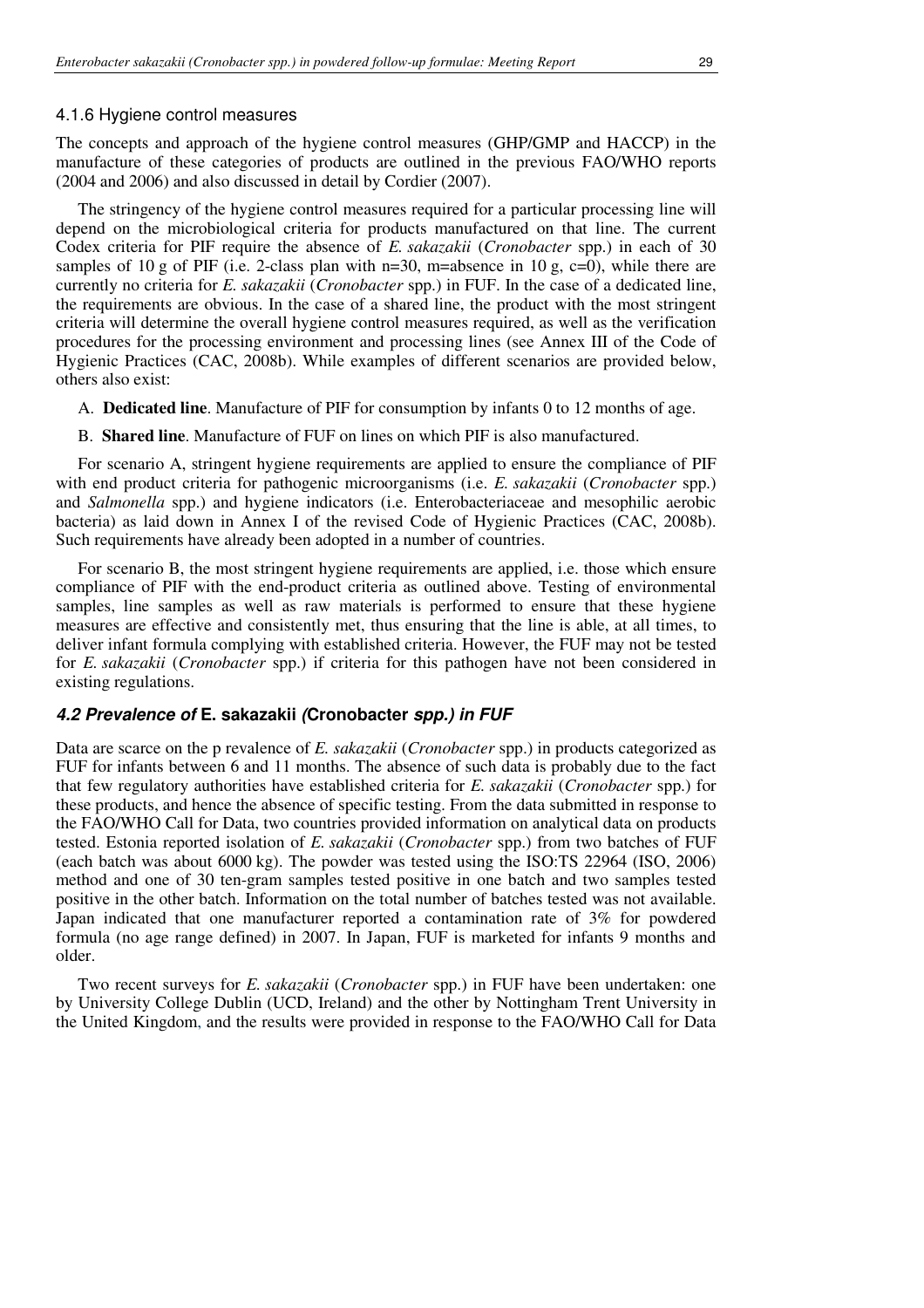(Annex 2). The survey undertaken by UCD focused on 31 different infant food products covering 18 brands from 7 manufacturers, and including milk-based (n=22) and soy-based FUF (n=1). No *E. sakazakii* (*Cronobacter* spp.) were found in any of the 23 milk- or soy-based FUF. The international survey for *E. sakazakii* (*Cronobacter* spp.) in FUF organized by Nottingham Trent University involved laboratories in Brazil, UK, Portugal, Malaysia, Indonesia and Republic of Korea, and analysed FUF purchased from local markets. *E. sakazakii* (*Cronobacter* spp.) was isolated from 1/106 (about 1%) of the FUF brands tested. Other Enterobacteriaceae and *Acinetobacter,* which correspond with Category B organisms ('organisms causality plausible, but not yet demonstrated') based on the output of the previous FAO/WHO expert meetings (FAO/WHO, 2004, 2006) were also isolated from FUF.

When more stringent hygiene requirements are implemented in PIF manufacturing lines to control Enterobacteriaceae, there is a significant reduction in the prevalence of these organisms over a period of time. Although there is no direct mathematical correlation between a reduction in Enterobacteriaceae and a reduction in *E. sakazakii* (*Cronobacter* spp.), the implementation of such measures nevertheless contributes to a reduction in *E. sakazakii* (*Cronobacter* spp.). Reductions of *E. sakazakii* (*Cronobacter* spp.) ranging from about  $10^{-4}$  to  $10^{-6}$  cfu/g have been calculated for some factories based on data from 2004 (Cordier, 2007). These calculations have been made using the same approach as outlined in the 2006 FAO/WHO report, considering the total number of positive batches over one year (positive batches were not released for sale or consumption). Although there are few data for *E. sakazakii* (*Cronobacter* spp.) in FUF, similar reductions might be expected for FUF manufactured on lines shared with PIF, or for FUF manufactured on dedicated lines if similar stringent hygiene requirements are applied. Such requirements are reflected by the existence of stringent criteria for Enterobacteriaceae in the finished product (absence in 10 g samples), as is already implemented by the EC.

In the case of production lines where more lenient or no specific hygiene requirements exist with respect to Enterobacteriaceae, such as on lines that are shared between FUF for infants  $>6$ months and FUF for young children >12 months, the mean prevalence and level of *E. sakazakii* (*Cronobacter* spp.) in the product can be expected to be higher. The mean level of organisms in contaminated product may be of the order of  $10^{-3}$  as presented in the FAO/WHO report (2006) or illustrated by data gathered from different factories in 2002 before the implementation of stringent hygiene measures (Cordier, 2007).

#### **4.3 Conclusions**

PIF and FUF are powdered products manufactured in an almost identical manner. One difference relates to the broader range of ingredients used in FUF, reflecting the increasingly diverse diet with the increasing age of infants and young children. These ingredients are produced using different technologies and under different hygiene control measures, and therefore with varying levels of microbial contamination. Thus, one of the challenges for manufactures of FUF is ensuring that these diverse ingredients that are used in the manufacture of FUF meet the same hygiene and microbiological standards as those required for the finished product. A second difference is that the stringency of hygiene control measures and microbiological criteria applied to the manufacture of PIF may be different from those for FUF. These requirements are determined by the particular processing line and are the same only when PIF and FUF are produced on the same line.

Little information is available of the prevalence and concentration of *E. sakazkaii*  (*Cronobacter* spp.) in FUF. While two surveys of FUF in the market place have been undertaken, the lack of data from more long-term studies seems to reflect the absence of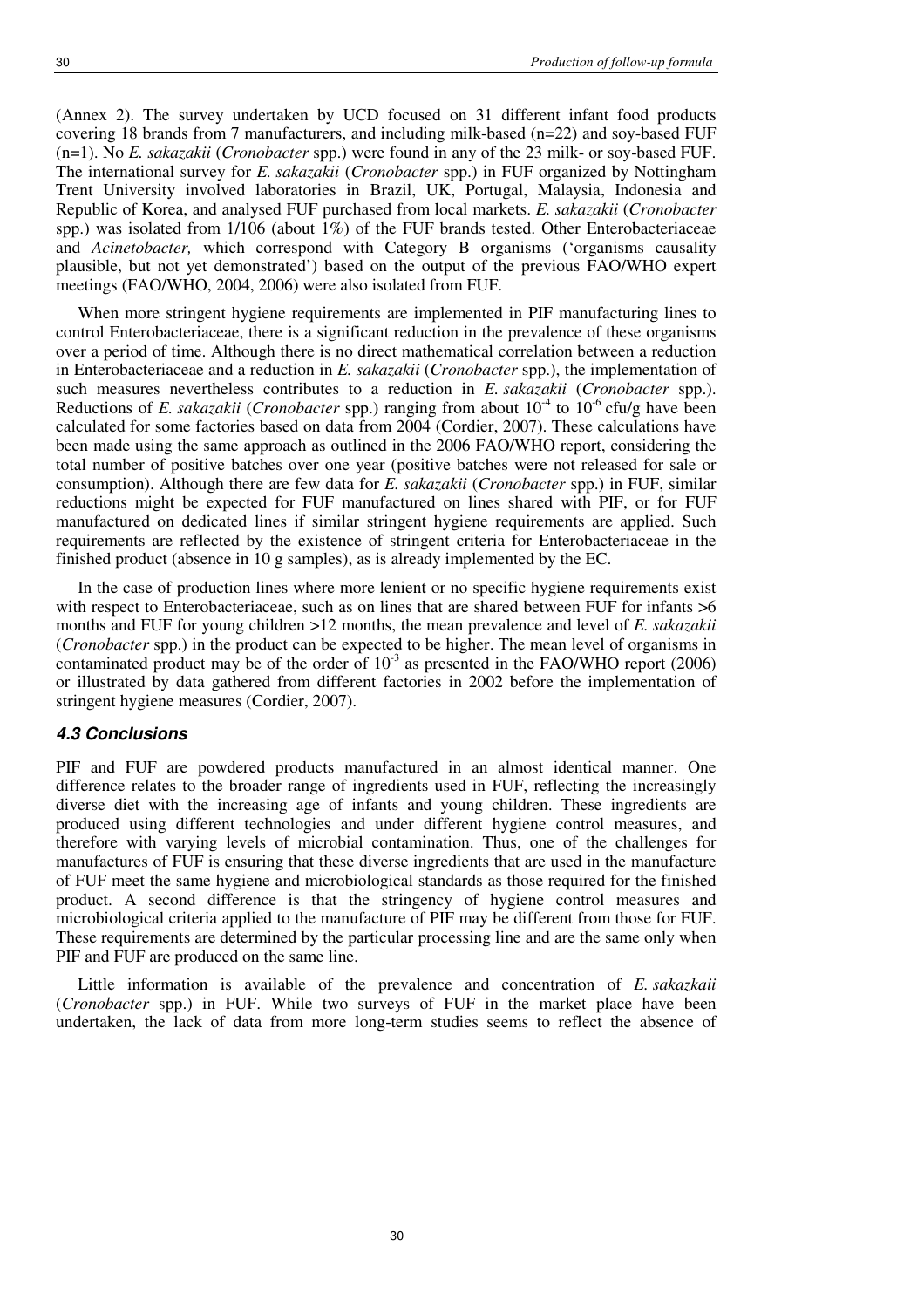requirements to test FUF for *E. sakazkaii* (*Cronobacter* spp.). Thus, in reality, there is not adequate data available to make a comparison between PIF and FUF in terms of microbiological quality. This ultimately means that any assessment of the impact of microbiological criteria on the prevalence of contaminated FUF in the market place, and thus ultimately the risk of illness associated with this product, is going to be based on a set of assumptions regarding the levels of contamination.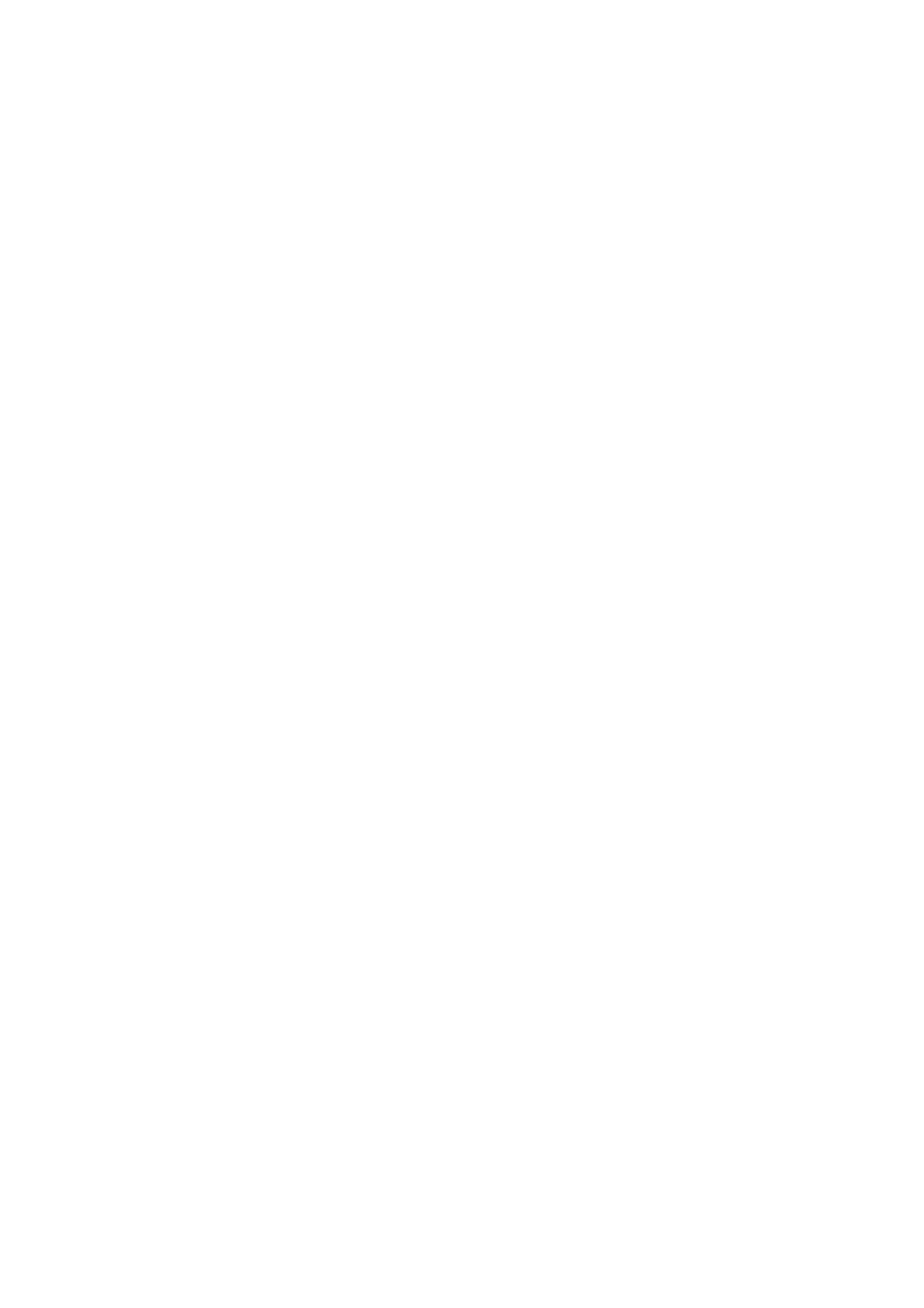# **5. Consumption of follow-up formula**

# **5.1 Data sources**

The availability, preparation and use of FUF were assessed primarily using data submitted in response to the FAO/WHO Call for Data. A summary of these data is provided in Table 8. While this included data from countries in different geographical regions and at different stages of development, the database still covers relatively few countries. It is also important to recognize other limitations with these data:

- A number of submissions were based on survey data; however, some of these surveys were not representative of the overall population in that country. For example, Ghana surveyed 60 working mothers from Ministries of Education, Communications, Health, Road and Transport, and Trade, Industry and President's special initiative. This sample may be biased towards middle to upper socio- economic classes. Likewise in Guatemala, 300 mothers from the capital of the country were surveyed. This is not an accurate representation of the country, as consumption of FUF in rural areas is reported to be minimal due to economic constraints.
- Data could not be compared between countries because of the way it was reported, as some countries reported consumption of FUF for infants less than or equal to 6 months, while others reported consumption at 6 months.

As this database covers relatively few countries, the meeting also considered other data sources, such as the Demographic and Health Surveys (DHS) (http://www.measuredhs.com). One particular survey addressed the types of foods received by infants and children in different age groups. However, the surveys refer only to infant formula, and it is not clear whether there was any distinction made between PIF and FUF or powdered and liquid formulas. Nevertheless it was considered that this type of data could contribute to our knowledge on the potential number of infants that consume FUF. An advantage of the DHS surveys is that they were designed to be nationally and regionally representative of the countries.

# **5.2 Consumption of FUF**

 $\overline{a}$ 

## 5.2.1 Consumption of FUF by age and region

Most countries reported that FUF is marketed for infants 6 months of age or older. This is in line with the Codex Alimentarius definition of FUF, namely a food intended for use as a liquid part of the weaning diet from the 6th month on and for young children. However, as noted earlier, national or regional authorities may adhere to this definition or may define FUF differently. In the EU, PIF and FUF have been regulated since 1991. Recently, this legislation has been updated to change the introductory age from 4 months to 6 months onwards<sup>10</sup>. Trade in FUF complying with the new Directive (from 6 months onwards) has been permitted since 1 January 2008, while the trade in FUF complying with the old Directive (i.e. from 4 months) is

<sup>&</sup>lt;sup>10</sup> Commission Directive 2006/141/EC (OJ L401, p1, 30/12/2006) of 22 December 2006 on infant formulae and follow-on formulae and amending Directive 1999/21/EC. According to this Directive, from 31 December 2009 all labels of FUF must carry a statement to the effect that the product is suitable only for particular nutritional use by infants over the age of six months (Article 13.1b).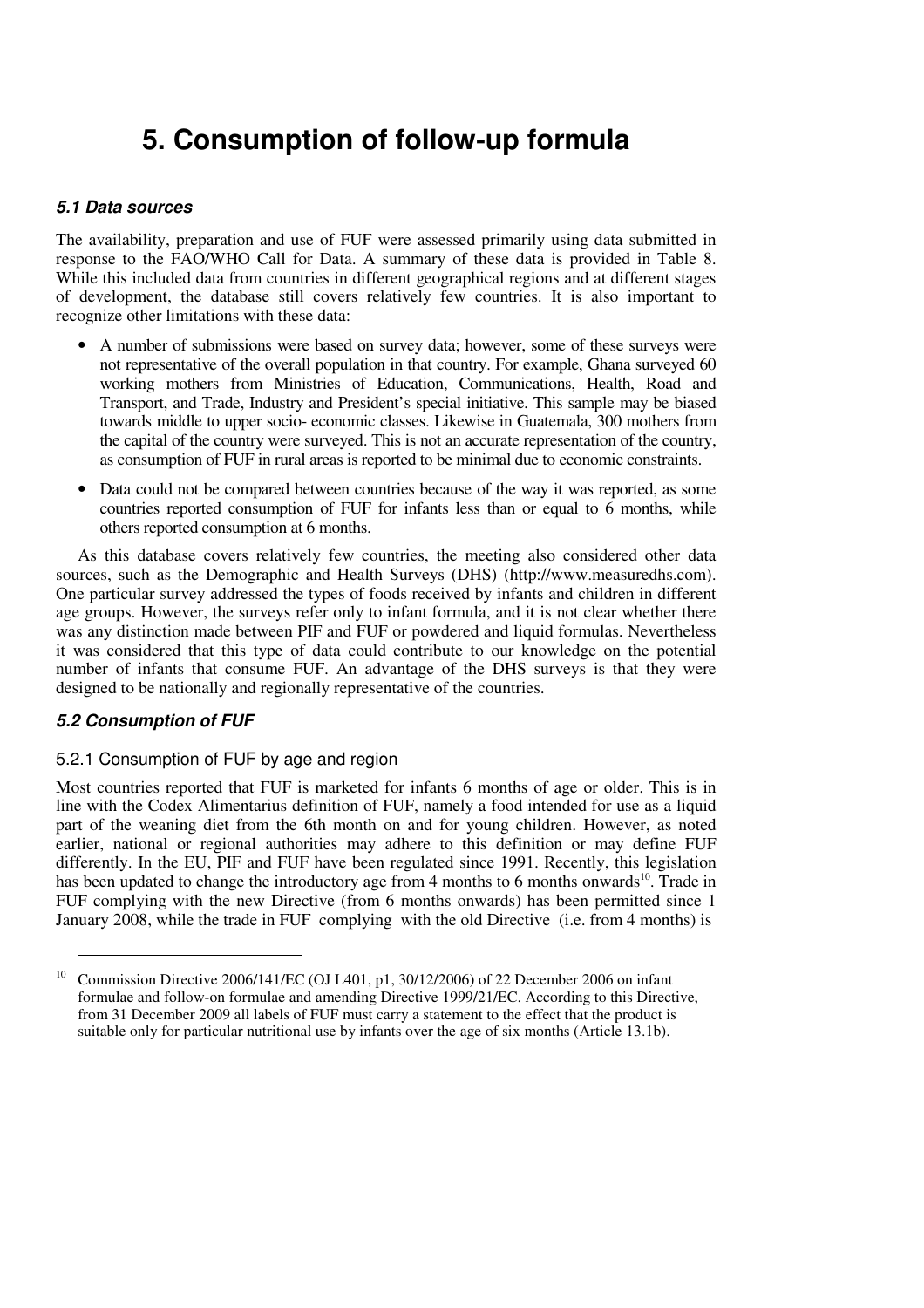|                |                                                                                      |                                                                        | <b>Consumption</b>                         |                                          |             |                                                                                                                                                                                                                                                                                                 |  |
|----------------|--------------------------------------------------------------------------------------|------------------------------------------------------------------------|--------------------------------------------|------------------------------------------|-------------|-------------------------------------------------------------------------------------------------------------------------------------------------------------------------------------------------------------------------------------------------------------------------------------------------|--|
|                | Age group for                                                                        | Age at                                                                 | <b>Proportion of infants consuming FUF</b> |                                          |             |                                                                                                                                                                                                                                                                                                 |  |
| <b>Country</b> | which FUF is<br>marketed<br>$(m = months)$                                           | which<br>consumptio<br>n of FUF<br>actually<br>begins<br>$(m=$ months) | $<$ 6 months                               | $6-12$ months                            | $1-3$ years | <b>Notes</b>                                                                                                                                                                                                                                                                                    |  |
| Argentina      | 2 age groups:<br>Infants: $6-12$ m<br>Young children:<br>$12 - 36$ m                 | <b>NA</b>                                                              | <b>NA</b>                                  | <b>NA</b>                                | <b>NA</b>   |                                                                                                                                                                                                                                                                                                 |  |
| Austria        | Not stated                                                                           | 10% of infants<br>at $3m$<br>consume FUF                               | 60.4% of infants at 6 m<br>consume FUF     | 48.9% of infants at<br>12 m consume FUF. | <b>NA</b>   | Data taken from an Austrian Report "Infant<br>nutrition today: 2006: The quality of<br>infrastructure and counselling services at<br>birth clinics in Austria: Infant Nutrition in the<br>first year of life"                                                                                   |  |
| <b>Brazil</b>  | 2 age groups:<br>Infants: $6-12$ m<br>Young children:<br>$12 - 36$ m                 | 6 months<br>(as<br>established by<br>national<br>legislation)          | <b>NA</b>                                  | <b>NA</b>                                | <b>NA</b>   |                                                                                                                                                                                                                                                                                                 |  |
| Estonia        | 2 age groups:<br>$0 - 12$ m<br>$6 - 12$ m                                            | <b>NA</b>                                                              | <b>NA</b>                                  | <b>NA</b>                                | <b>NA</b>   |                                                                                                                                                                                                                                                                                                 |  |
| France         | According to<br>Codex<br>recommendation<br>s (i.e. from the<br>6th month<br>onwards) | $<$ 4 m $*$                                                            | <b>NA</b>                                  | <b>NA</b>                                | <b>NA</b>   | Data was not provided on the proportion of<br>infants consuming FUF; however, data was<br>provided in graphical format on the<br>contribution of different types of baby foods<br>to the total calorific intake of infants and<br>young children 0-36 months of age<br>(presented in Figure 8). |  |

**Table 8.** Summary of consumption data submitted in response to the FAO/WHO Call for Data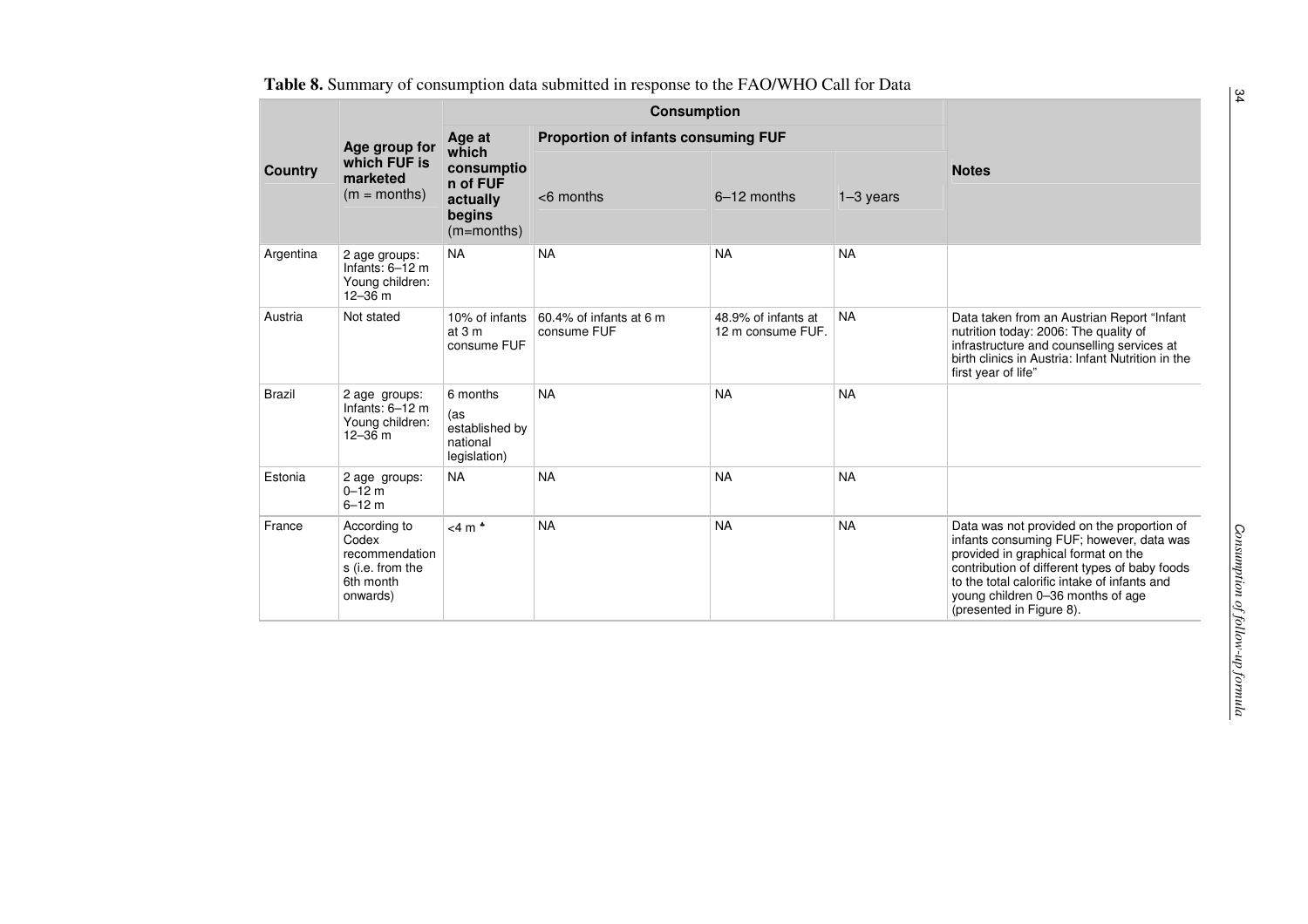|                    |                          |                                                                                                             | <b>Consumption</b>                                                                                                         |                                                                                                               |                                                                                                  |                                                                                                                                                                                                                                                                                                                                                                                                                            |
|--------------------|--------------------------|-------------------------------------------------------------------------------------------------------------|----------------------------------------------------------------------------------------------------------------------------|---------------------------------------------------------------------------------------------------------------|--------------------------------------------------------------------------------------------------|----------------------------------------------------------------------------------------------------------------------------------------------------------------------------------------------------------------------------------------------------------------------------------------------------------------------------------------------------------------------------------------------------------------------------|
|                    | Age group for            | Age at                                                                                                      | <b>Proportion of infants consuming FUF</b>                                                                                 |                                                                                                               |                                                                                                  |                                                                                                                                                                                                                                                                                                                                                                                                                            |
| <b>Country</b>     | which FUF is<br>marketed | which<br>consumptio<br>n of FUF                                                                             |                                                                                                                            |                                                                                                               |                                                                                                  | <b>Notes</b>                                                                                                                                                                                                                                                                                                                                                                                                               |
|                    | $(m = months)$           | actually<br>begins<br>$(m=$ months)                                                                         | $<$ 6 months                                                                                                               | 6-12 months                                                                                                   | $1-3$ years                                                                                      |                                                                                                                                                                                                                                                                                                                                                                                                                            |
| Ghana              | 6 m and older            | 4 months<br>$(3.3%$ of<br>survey<br>respondents<br>who fed their<br>children FUF<br>started at 4<br>months) | 33.3% (33.3% of survey<br>respondents who fed their<br>children FUF started at or<br>before 6 months)                      | 16.7% (16.7% of<br>survey respondents<br>who fed their<br>children FUF started<br>between 7 and 12<br>months) | 1.7% (1.7% of<br>survey<br>respondents who<br>fed their children<br>FUF started at 14<br>months) | Data presented are from a survey of 60<br>working mothers from Ministries of<br>Education, Communications, Health, Road<br>and Transport, and Trade, Industry and<br>President s special initiative with children <10<br>years old. About 28% of respondents used<br>only infant formula, 12% used only FUF and<br>38% used both.                                                                                          |
| Guatemala          | $6 - 36$ m               | 6 months                                                                                                    | <10% of infants <6 months in<br>urban areas consume FUF.<br>Very few infants <6 months<br>from rural areas consume<br>FUF. | 65% of infants in this<br>age group consume<br><b>FUF</b>                                                     | 20% of children >1<br>year consume<br><b>FUF</b>                                                 | The data presented are from a survey<br>undertaken by Abbott on the use of follow-up<br>formula among 300 mothers in the capital<br>city. These data therefore are not<br>representative of consumption in the overall<br>country.                                                                                                                                                                                         |
| Ireland            | 6 m                      | 5.5 <sub>m</sub><br>(average age<br>of introduction<br>of FUF)                                              | 11% of infants at 5 months<br>have consumed FUF.                                                                           | 60% of infants at 6<br>months have<br>consumed FUF.                                                           | <b>NA</b>                                                                                        | Data were provided by Nutricia.                                                                                                                                                                                                                                                                                                                                                                                            |
| Korea (Rep.<br>of) | 6 m forward              | 6 <sub>m</sub>                                                                                              | <b>NA</b>                                                                                                                  | <b>NA</b>                                                                                                     | <b>NA</b>                                                                                        |                                                                                                                                                                                                                                                                                                                                                                                                                            |
| Luxemburg          | 4 m forward              | May be as<br>young as 2 m                                                                                   | Approximately 58% of infants<br>at 4 months of age have<br>consumed FUF (see note)                                         | <b>NA</b>                                                                                                     | <b>NA</b>                                                                                        | At 4 months only 42% of babies are<br>exclusively breastfed, so it has been<br>assumed that 58% are by then formula fed to<br>some extend, with the vast majority fed FUF<br>(extract from response to Call for Data). In<br>Luxembourg many parents (supported by<br>doctors views), feel that FUF increases<br>satiety in infants and feed it even earlier<br>hoping to minimize sleep disturbance during<br>the nights. |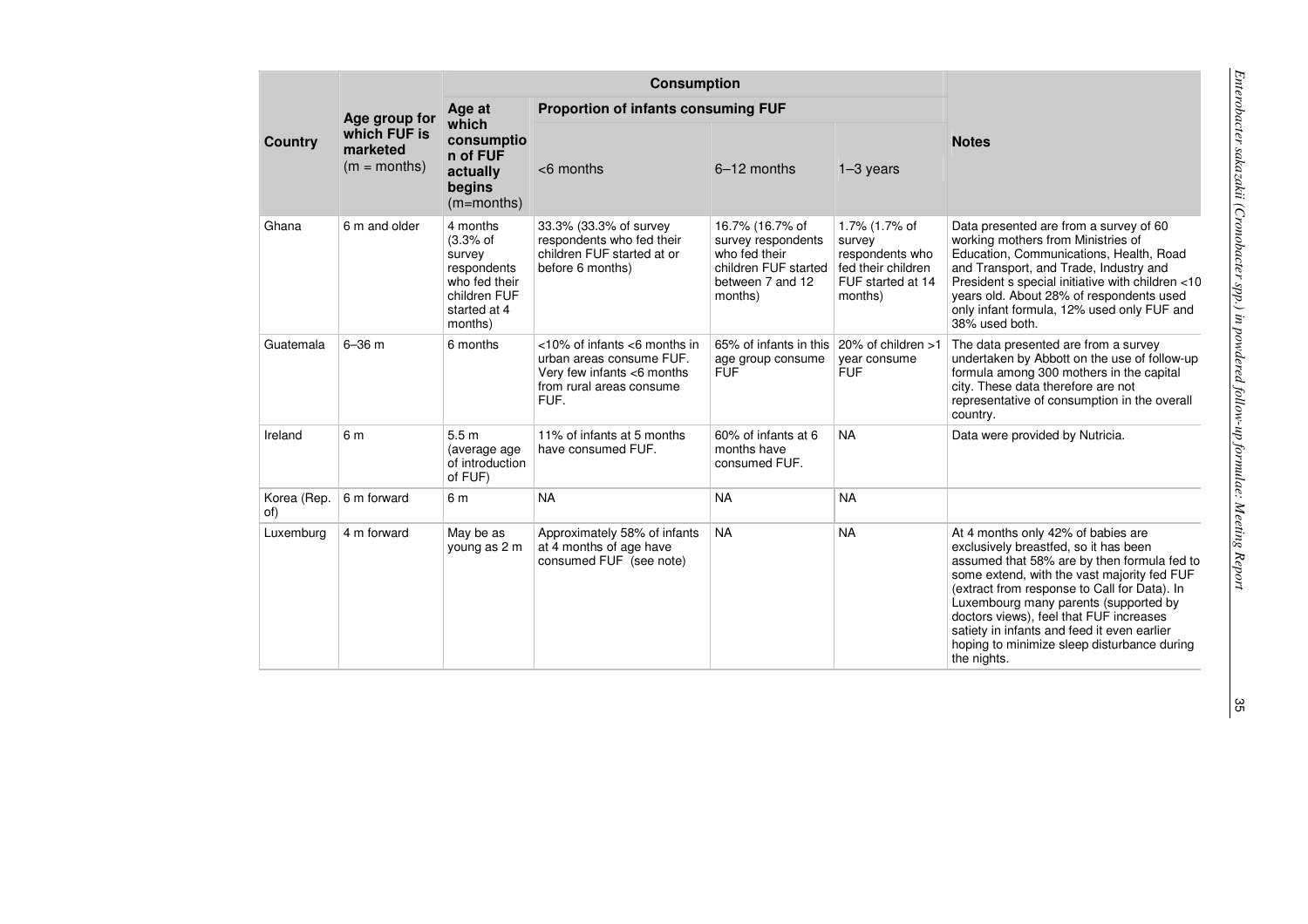|                       |                                                                                                    |                                                               | <b>Consumption</b>                                                                                                                                                                              |             |             |                                                                                                                                                                                                                                                      |
|-----------------------|----------------------------------------------------------------------------------------------------|---------------------------------------------------------------|-------------------------------------------------------------------------------------------------------------------------------------------------------------------------------------------------|-------------|-------------|------------------------------------------------------------------------------------------------------------------------------------------------------------------------------------------------------------------------------------------------------|
|                       | Age group for                                                                                      | Age at                                                        | <b>Proportion of infants consuming FUF</b>                                                                                                                                                      |             |             |                                                                                                                                                                                                                                                      |
| <b>Country</b>        | which FUF is<br>marketed<br>$(m = months)$                                                         | which<br>consumptio<br>n of FUF                               | $<$ 6 months                                                                                                                                                                                    | 6-12 months | $1-3$ years | <b>Notes</b>                                                                                                                                                                                                                                         |
|                       |                                                                                                    | actually<br>begins<br>$(m=$ months)                           |                                                                                                                                                                                                 |             |             |                                                                                                                                                                                                                                                      |
| Malta                 | 4 m forward (by<br>law)                                                                            | <b>NA</b>                                                     | <b>NA</b>                                                                                                                                                                                       | <b>NA</b>   | <b>NA</b>   |                                                                                                                                                                                                                                                      |
| Nicaragua             | $0 - 60$ m                                                                                         | 6 m<br>(according to<br>Ministry of<br>Health<br>Regulations) | <b>NA</b>                                                                                                                                                                                       | <b>NA</b>   | <b>NA</b>   | 67% of infants <2 years are breast fed                                                                                                                                                                                                               |
| <b>New</b><br>Zealand | $6 - 12$ m                                                                                         | <b>NA</b>                                                     | <b>NA</b>                                                                                                                                                                                       | <b>NA</b>   | <b>NA</b>   |                                                                                                                                                                                                                                                      |
| Norway                | 4 <sub>m</sub>                                                                                     | 4 m                                                           | <b>NA</b>                                                                                                                                                                                       | <b>NA</b>   | <b>NA</b>   | Only imported FUF is available in Norway: as<br>it is only imported by 2 small companies,<br>consumption is thought to be low. However,<br>an infant formula which is targeted at infants<br>4 months of age or older is available on the<br>market. |
| Philippines           | 6-36 m                                                                                             | $4.4$ m (mean<br>age)                                         | In 2003 39.2% of infants $<$ 12 months were fed with milk formula alone or<br>in combination with other foods. The age distribution was as follows:<br>27.9% 0-5 m; 35.7% 6-11 m; 46.2% 12-23 m |             |             | Data presented are from the 6th National<br>Nutrition Survey (2003) on Infant Feeding<br>Practices in the Philippines (Food and<br>Nutrition Research Institute- Department of<br>Science and Technology).                                           |
| Switzerland           | Before 1 April<br>2008: after 4<br>months<br>After 1 April<br>2008: after 6<br>months <sup>*</sup> | <b>NA</b>                                                     | <b>NA</b>                                                                                                                                                                                       | <b>NA</b>   | <b>NA</b>   |                                                                                                                                                                                                                                                      |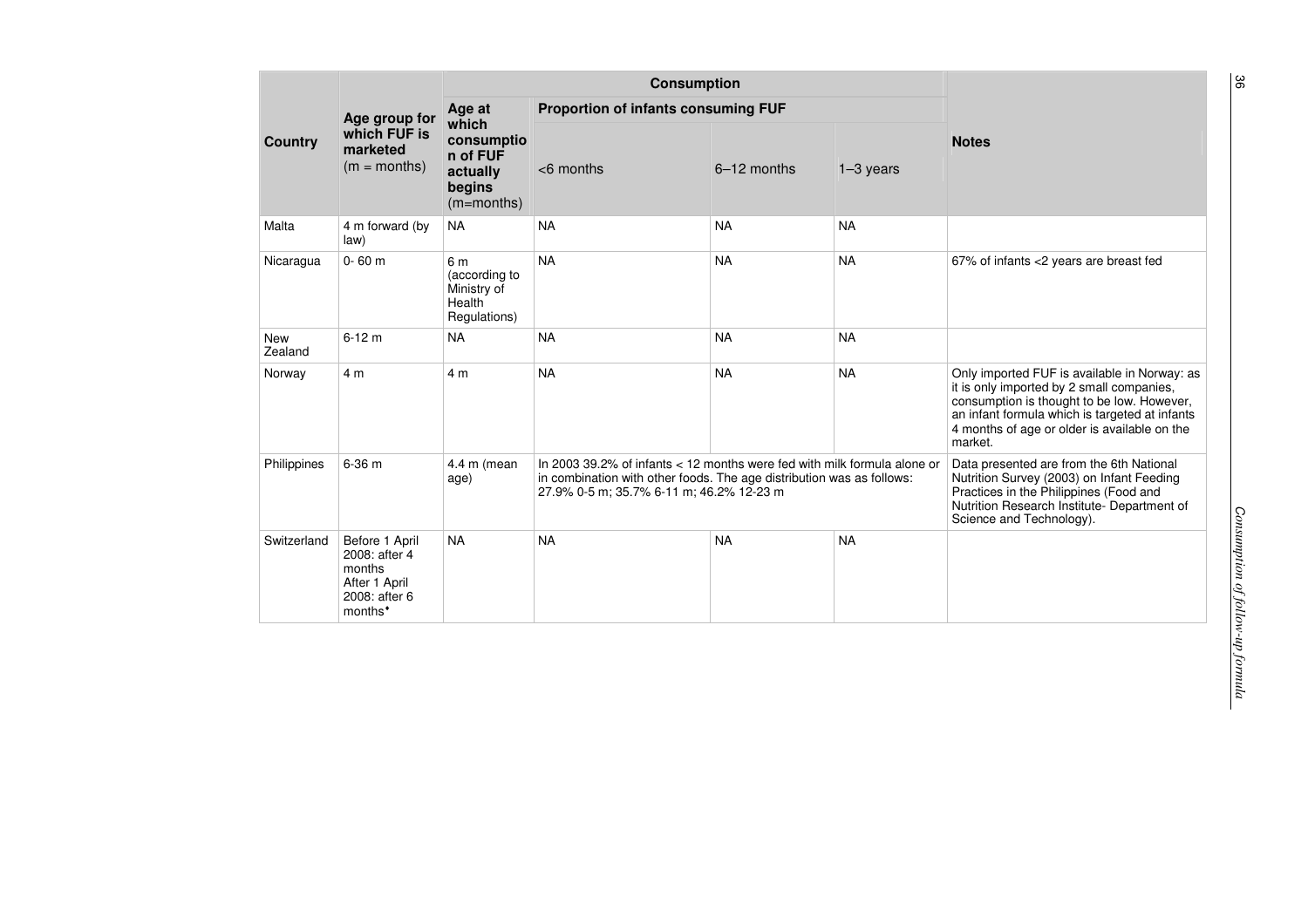|                   |                                                                        |                                                                                                                          | <b>Consumption</b>                                                                                    |                                                                                                                 |                                                                                                                            |                                                                                                                                                                                                                                                                                                                 |  |
|-------------------|------------------------------------------------------------------------|--------------------------------------------------------------------------------------------------------------------------|-------------------------------------------------------------------------------------------------------|-----------------------------------------------------------------------------------------------------------------|----------------------------------------------------------------------------------------------------------------------------|-----------------------------------------------------------------------------------------------------------------------------------------------------------------------------------------------------------------------------------------------------------------------------------------------------------------|--|
|                   | Age group for                                                          | Age at                                                                                                                   | <b>Proportion of infants consuming FUF</b>                                                            |                                                                                                                 |                                                                                                                            |                                                                                                                                                                                                                                                                                                                 |  |
| Country           | which FUF is<br>marketed<br>$(m = months)$                             | which<br>consumptio<br>n of FUF<br>actually<br>begins<br>$(m=months)$                                                    | $<$ 6 months                                                                                          | $6-12$ months                                                                                                   | $1-3$ years                                                                                                                | <b>Notes</b>                                                                                                                                                                                                                                                                                                    |  |
| UK<br>6 m forward | surveyed said<br>they had given $ $<br>their baby<br>FUF by 4<br>weeks | 2% of mothers 34% of mothers surveyed said<br>they had first given their baby<br>FUF by 6 months                         | 51% of mothers<br>surveyed said they<br>had first given their<br>baby FUF by 9<br>months              | <b>NA</b>                                                                                                       | Data presented are from the 2005 Infant<br>Feeding Survey (Bolling et al., 2007)<br>A total of 9416 mothers were surveyed. |                                                                                                                                                                                                                                                                                                                 |  |
|                   |                                                                        | 17% of all<br>mothers who<br>had fed FUF<br>to their babies<br>started when<br>the baby was<br>younger than<br>3 months. | 74% of mothers who fed FUF<br>to their infants started when<br>the infant was 6 months or<br>younger. | 23% of mothers who<br>fed FUF to their<br>infants started when<br>the infant was<br>between 7 and 12<br>months. | l NA                                                                                                                       | Data presented are from a telephone survey<br>of 1000 new mothers and pregnant women<br>conducted by independent research<br>company MORI and commissioned by The<br>National Childbirth Trust Charity and<br>UNICEF-UK (2005). 1000 mothers were<br>surveyed and of these 272 had fed FUF to<br>their infants. |  |

Notes: NA = Not available. Responses were variable, e.g., no response to these specific questions, response was "no data" or "cannot respond to question".<br>▲ This information was extracted from a graph submitted by France o children 0–36 months of age

♦ With a revision of the Ordinance on Foods for Special Dietary Purposes (in force since 1 April 2008) the age of introduction has been changed to 'after 6 months'.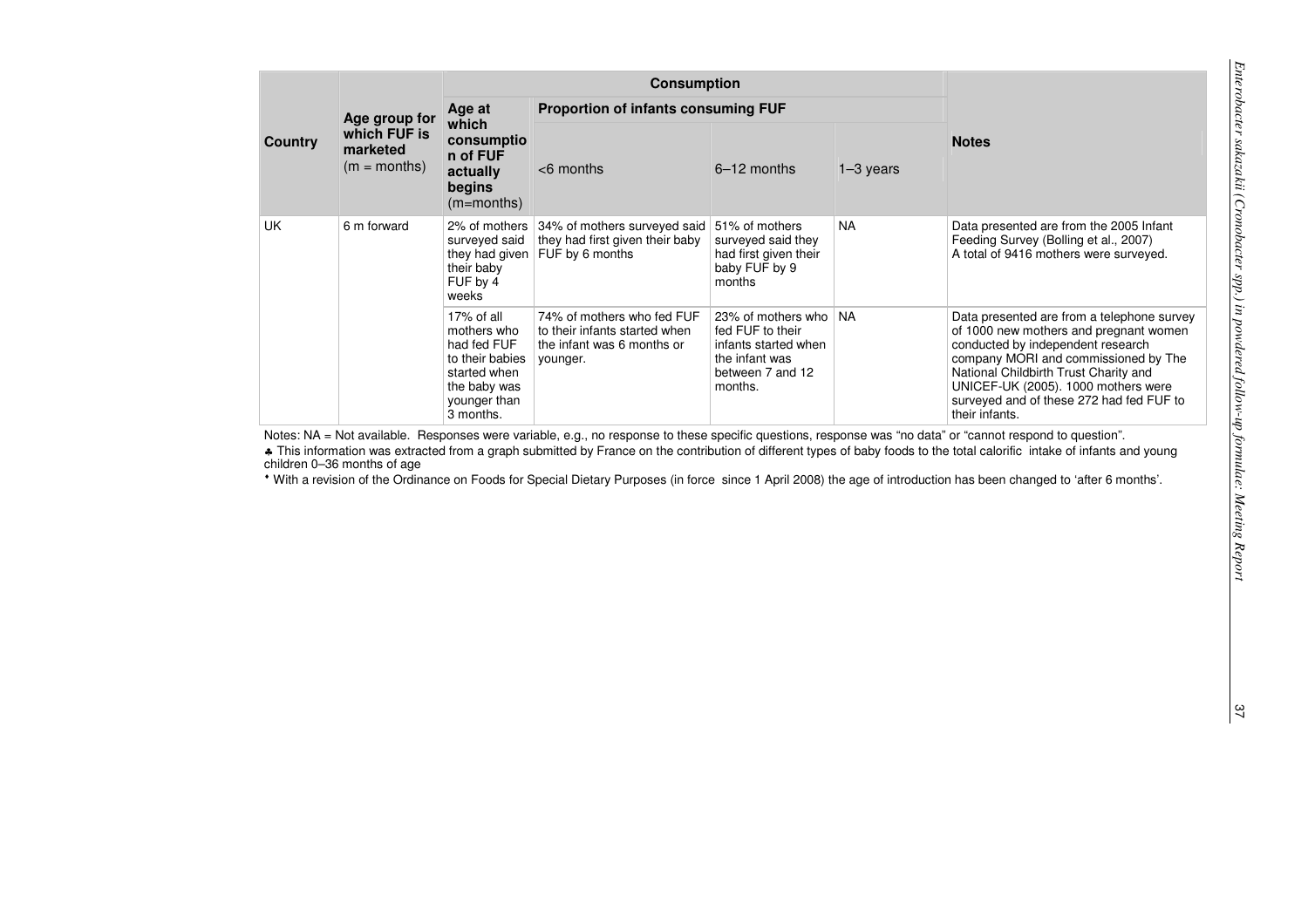prohibited after 31 December 2009. Thus the introductory age of FUF currently marketed in the EU may be either 4 months or 6 months onwards. Based on this it would be expected that consumption of FUF would begin at 4 months in some European countries.

Analysis of the available data indicated that marketing recommendations regarding the introductory age to FUF were not always followed, with a number of countries reporting 'early use', i.e. consumption at an age earlier than that recommended (e.g. France, Ghana, Ireland, Luxembourg, Philippines and UK). For example, in the UK, FUF is marketed for infants 6 months of age or older; however, a survey undertaken in 2005 by an independent research company, MORI, and commissioned by The National Childbirth Trust and UNICEF, indicated that of the 272 caregivers who had used FUF, 17% had introduced it into their infants diet by 3 months (MORI, 2005). A further survey undertaken in the UK in 2005 reported that 2% of caregivers had introduced FUF into their infants diets by 28 days and 4% by 8 weeks (Bolling et al*.*, 2007). This is relevant as neonates (less or equal to 28 days) and infants less than 2 months of age have been identified as those infants at greatest risk of *E. sakazakii* (*Cronobacter* spp.) infection. Reasons identified for the "early use" of FUF are discussed in Section 5.3.

Data on the consumption of FUF by age groups  $6-12$  months and  $1-3$  years are also presented in Table 8. Although it is difficult to make comparisons between consumption patterns in different countries, it is clear that a large proportion of infants in the 6–12month age group are consuming FUF, e.g. 65% in Guatemala, and in Ireland 60% of infants at 6 months have consumed FUF. Very little information was submitted on the consumption of FUF by young children (1–3 years), although there are indications of decrease in FUF consumption with increasing age. In the USA, consumption of infant formula (USA regulations do not distinguish between PIF and FUF in the 6–11 month age group) decreases from 67.3% at 6 months to 36.4% at 11 months (Table 9).

Given the limited data available on the consumption of FUF, data on infant formula from DHS surveys were also reviewed as an indicator of the extent to which formula products might be used in different regions of the world. Consumption of infant formula was considered to indicate a potential market for FUF. Data on the percentage infant formula consumption among different age groups (from 0 to 35 month) from DHS surveys undertaken between 2000 and 2007 was reviewed from countries in sub-Saharan Africa, south and southeast Asia, and Latin America and the Caribbean. Consumption of infant formula was highest among 4 to 5 month olds in Latin America and the Caribbean, and 10–11 months in sub-Saharan Africa and south and southeast Asia (Figure 5). In these three regions, consumption was still greater than 5% in young children 30–35 months. These data indicate variations in consumption in infant formula at a regional level. An even greater variation in consumption exists between countries (Figure 6). Since consumption of the product of concern is an important factor in terms of exposure, it was considered appropriate to use these data to highlight the variation in consumption of these product types around the world. As with data on the prevalence of indicators of immune status, this highlights the need for caution in extrapolation of data from one country to another.

## 5.2.2 Amount or volume of FUF consumed

Data from the Infant Feeding Practices Study II, conducted in the USA and collected in 2005– 2007, show the amount of formula consumed by healthy infants up to 12 months of age per feeding and per day (Tables 9 and 10). The information was not collected for FUF as a separate category because USA regulations do not distinguish FUF and PIF for infants. At month 1, most infants (80%) consume less than 148 ml/feeding; however at month 6 and month 12 most infants (50.4% and 41% respectively) consume 148–177.5 ml/feeding (Table 10). The median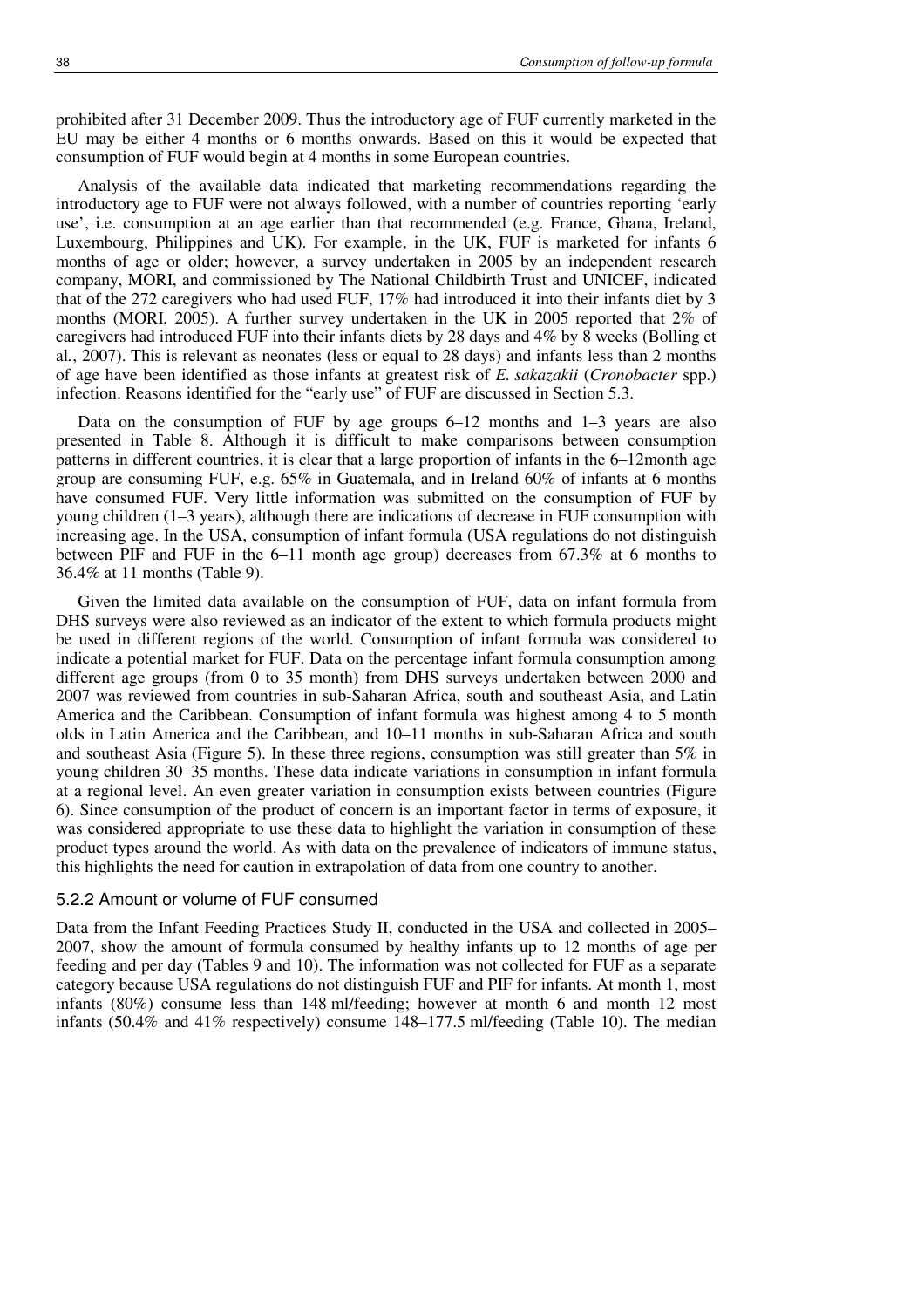amount consumed per day increased from 673 to 887 ml/day between month 1 and 6; however, it decreased to 486 ml/day at month 12. This may be explained by the introduction of other foods into infants' diets at this age.

**Table 9.** Percentage of infants fed any formula and, among those given at least one feeding per day of formula, the median volume consumed per day, the sample size for each age, and the percentage of infants of each age who consumed each category of volume of formula per day.

|          | Fed any<br>formula<br>(%)* | <b>Median</b><br>$ml/day**$ | N    | < 296<br>ml/dav<br>(%)** | 299-591<br>ml/dav<br>(%)** | 594-887<br>ml/dav<br>(%)** | $890 -$<br>1183<br>ml/dav<br>(%)** | 1186-<br>1479<br>ml/day<br>$(%)^{**}$ | >1479<br>ml/day<br>(%)** |
|----------|----------------------------|-----------------------------|------|--------------------------|----------------------------|----------------------------|------------------------------------|---------------------------------------|--------------------------|
| Month 1  | 57.2                       | 673                         | 923  | 20.5                     | 16.5                       | 39.4                       | 14.6                               | 6.7                                   | 2.3                      |
| Month 2  | 61.1                       | 813                         | 1149 | 14.2                     | 13.1                       | 37.5                       | 23.2                               | 8.4                                   | 3.6                      |
| Month 3  | 60.5                       | 828                         | 1211 | 10.8                     | 11.6                       | 34.9                       | 27.2                               | 11.0                                  | 4.5                      |
| Month 4  | 62.9                       | 828                         | 1156 | 9.2                      | 10.2                       | 34.9                       | 29.5                               | 11.6                                  | 4.6                      |
| Month 5  | 64.7                       | 828                         | 1248 | 8.0                      | 11.1                       | 37.4                       | 28.8                               | 10.1                                  | 4.6                      |
| Month 6  | 67.3                       | 887                         | 1231 | 8.3                      | 11.2                       | 35.6                       | 28.4                               | 10.9                                  | 5.6                      |
| Month 7  | 68.9                       | 813                         | 1250 | 7.5                      | 12.6                       | 46.0                       | 23.7                               | 6.2                                   | 3.8                      |
| Month 9  | 70.8                       | 732                         | 1251 | 6.2                      | 17.4                       | 50.4                       | 19.1                               | 4.7                                   | 2.2                      |
| Month 10 | 70.9                       | 665                         | 1182 | 7.7                      | 21.2                       | 49.8                       | 14.3                               | 5.0                                   | 2.0                      |
| Month 12 | 36.4                       | 486                         | 554  | 18.9                     | 37.2                       | 33.6                       | 7.8                                | 1.4                                   | 1.1                      |

NOTES: \*Among all infants. \*\*Among infants given at least one feeding of formula per day.

SOURCE: Infant Feeding Practices Study II, USA, 2005-2007. Note that the sample is longitudinal, and therefore the same infants are the subjects at each age.



**Figure 5.** Median percentage of infants and young children consuming infant formula in sub-Saharan Africa, south and southeast Asia, and Latin American and the Caribbean based on the most recent survey data from countries in the three regions between 2000 and 2007. Source of data: DHS (http://www.measuredhs.com/)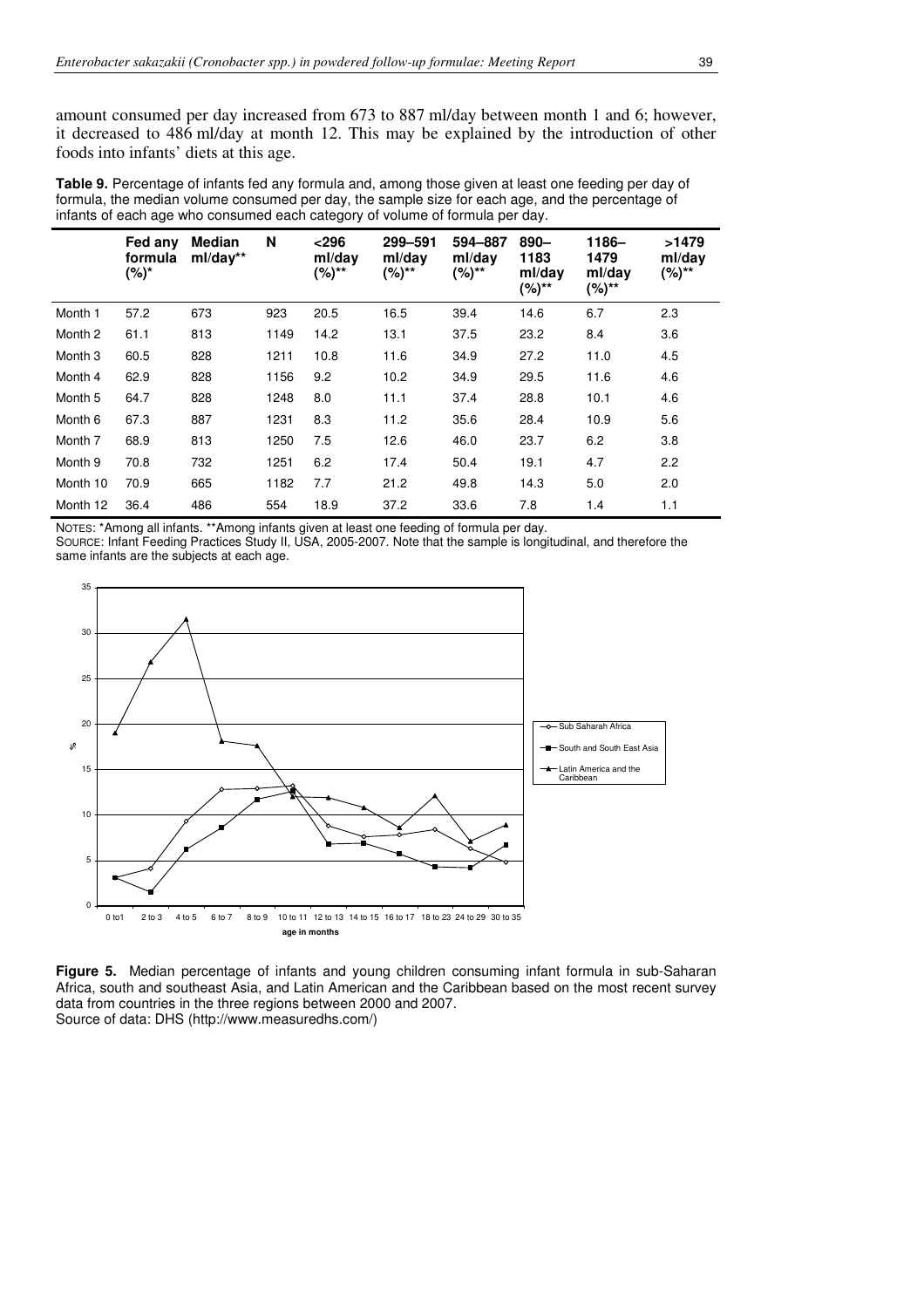

**Figure 6.** Consumption of infant formula among 4–6 month olds in surveyed countries in sub-Saharan Africa (white bars), south and southeast Asia (grey bars), and Latin America and the Caribbean (black bars).

Source of data: DHS (http://www.measuredhs.com/)

**Table 10.** Percentage of infants of each age who consumed each category of volume of formula\* per feeding.

|                 | Month 1 | Month 3 | Month 6 | Month 7 | Month 9 | Month 10 | Month 12 |  |
|-----------------|---------|---------|---------|---------|---------|----------|----------|--|
| $<$ 148 ml      | 80.0    | 40.7    | 20.7    | 18.4    | 16.1    | 16.0     | 20.4     |  |
| 148 to 177.5 ml | 17.2    | 46.8    | 50.4    | 48.4    | 49.8    | 44.8     | 41.0     |  |
| 207 to 237 ml   | 2.1     | 11.6    | 13.6    | 31.2    | 32.3    | 37.0     | 34.9     |  |
| $>237$ ml       | 0.7     | 0.8     | 15.4    | 2.0     | 1.8     | 2.2      | 3.7      |  |

NOTES: \*The survey included infant formula marketed in both liquid and powdered formats; 88% of caregivers fed their infants with powdered infant formula.

SOURCE: Infant Feeding Practices Study II, USA, 2005-2007.

#### 5.2.3 Consumption of other foods

 $\overline{a}$ 

The exposure of infants to other foods is worth considering as these may also be a potential source of microbial pathogens. In the USA, it has been shown that almost half of 4-month-old infants had consumed solid foods (2101 four-month-old infants were investigated), despite recommendations that complementary foods should not be fed to infants aged 4-months or younger<sup>11</sup>. At 6 months of age (n=2046 infants) more than 80% of infants consumed solid foods

<sup>&</sup>lt;sup>11</sup> The American Academy of Pediatrics (AAP) Committee on Nutrition recommends that infants begin consuming foods in addition to breast milk or formula between the ages of 4 and 6 months, while the AAP Section on Breastfeeding recommends delaying the introduction of complementary foods until infants are 6 months of age.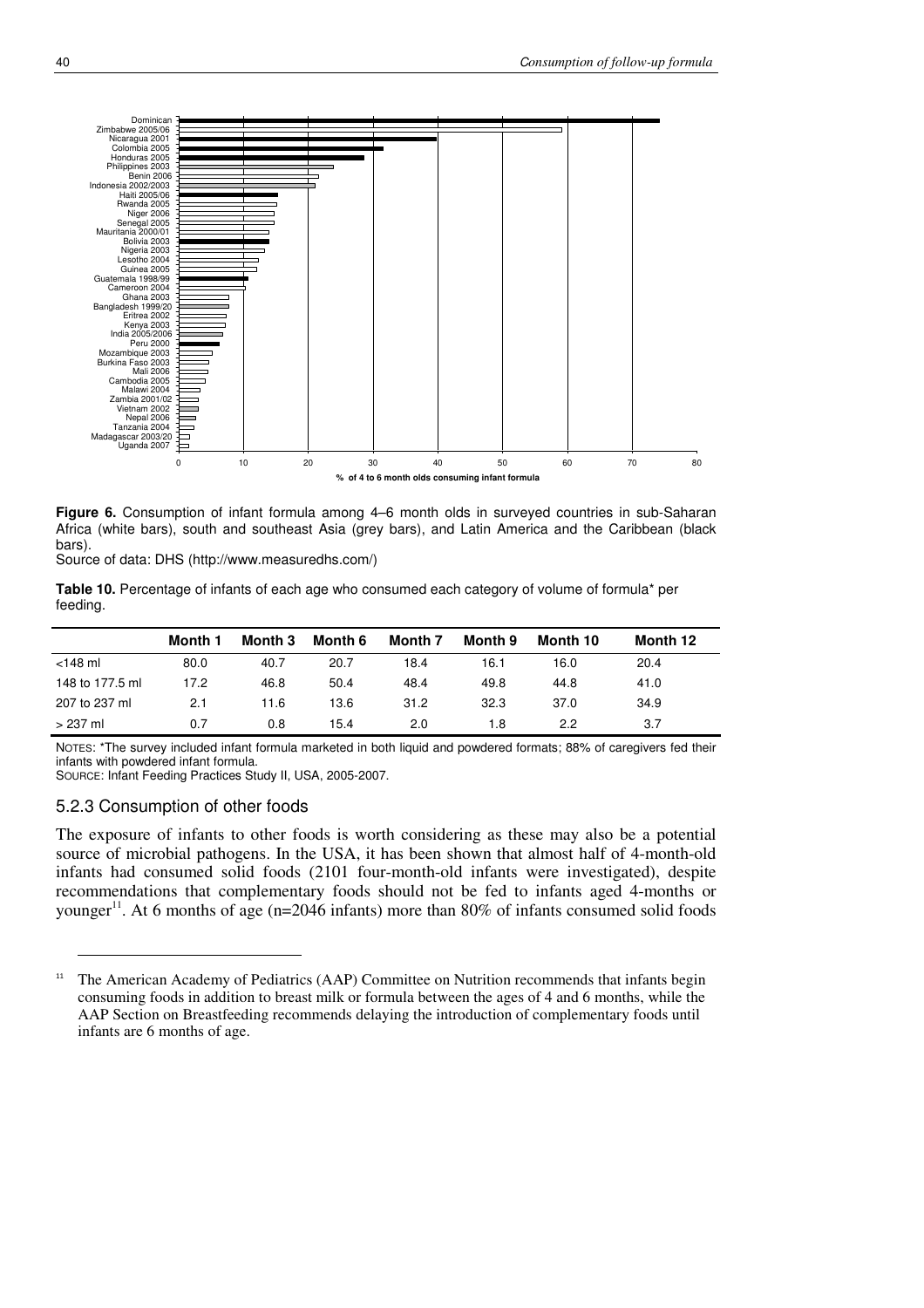on a daily basis (99.7% consumed either breast milk or formula<sup>12</sup>, 80.7% consumed cereal, 22% consumed any meat/meat substitute products, 7.3% consumed other milk products and 4.8% consumed fatty/sugared foods). Further data on this study (i.e., consumption statistics of various foods from birth to 1 year) are presented in Figure 7 (Grummer-Strawn, Scanlon & Fein, in press).

Data from France for 2005 on the types of 'baby foods' consumed by infants (0–36 months) is presented in Figure 8. It clearly depicts the diversity of foods introduced at a young age into infants' diets. For example, at 4 months of age infants are exposed to infant formula, follow-up formula, dairy beverages (usually UHT), infant cereals, dairy desserts (usually yoghurt or fresh cheese ) as well as processed vegetables and fruits.

In terms of other parts of the world, data from the DHS surveys indicate a broad range of foods consumed by infants from a young age (Figure 9).



**Figure 7.** US data on type of infant feeding by age (Grummer-Strawn , Scanlon and Fein, in press) Notes: \* The number of groups of solid foods consumed by infants indicates the number of food groups (cereal, meat and meat substitutes, and fruits and vegetables) from which infants consumed at least one serving/day. All other categories are based on consumption at least once during the previous week among infants who did not consume any food group on a daily basis.

 $\ddot{ }$ 

<sup>&</sup>lt;sup>12</sup> The survey included infant formula marketed in both liquid and powdered formats; 88% of caregivers fed their infants with powdered infant formula.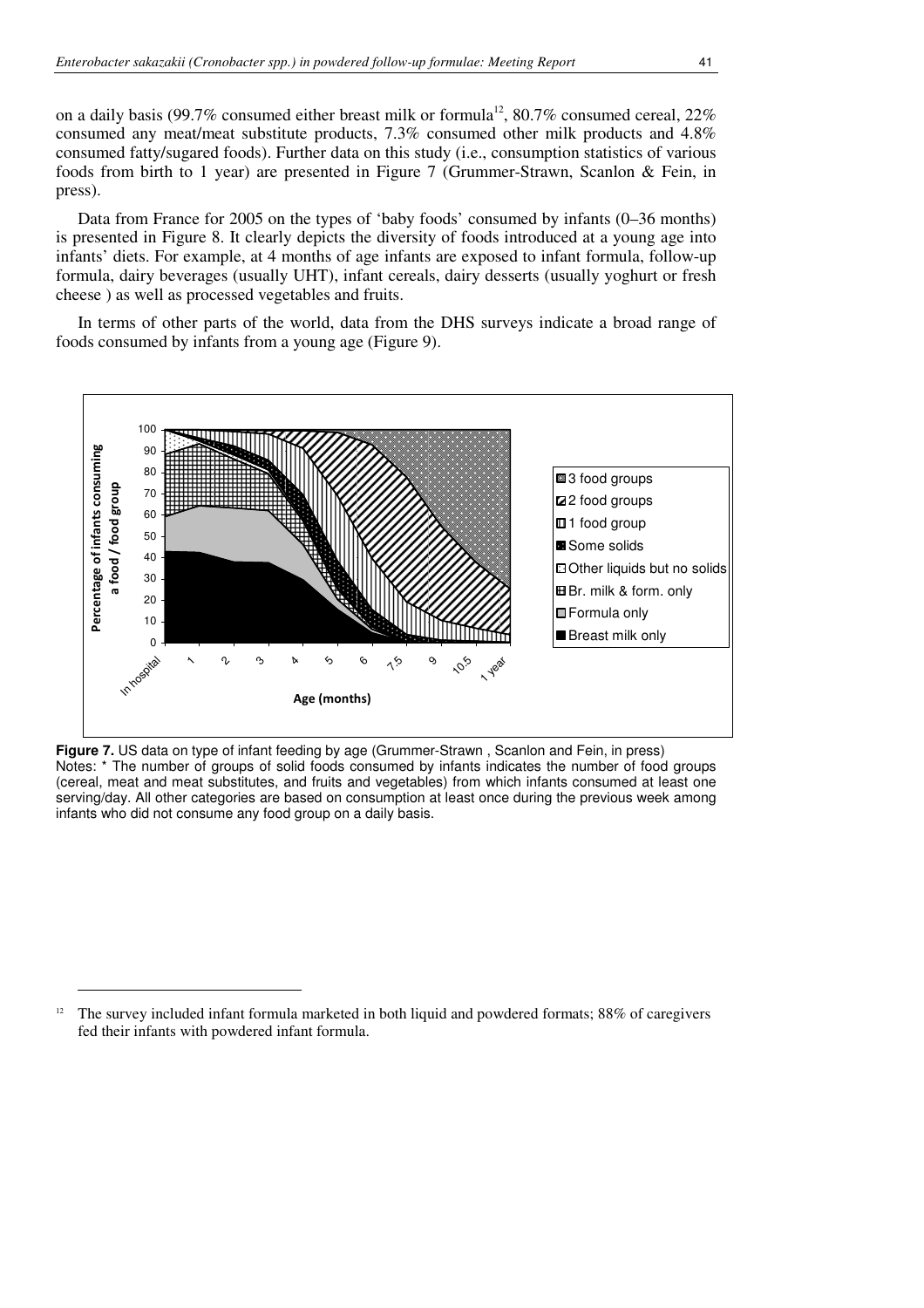

**Figure 8.** Data from France on the contribution of different types of baby foods to the total calorific intake of infants and young children 1–36 months of age. Note that all the foods included in this survey were intended for infants and/or young children.

Source: © SFAE/ Fantino 2005 study / Université of Bourgogne - Pr M. FANTINO for the Syndicat Français des aliments de l'enfance (March 05).

## **5.3 Consumer attitudes towards FUF**

Consumer attitudes towards FUF are also important to consider, as well as their rationale for using FUF rather than other feeding options. While a number of sources reported on consumer attitudes, the most comprehensive source was the 2005 Infant Feeding Survey in the UK (Bolling et al*.*, 2007). The survey reported reasons cited by caregivers for feeding FUF to their baby:

- 23% said they had used it with a previous child.
- 22% said they had been advised to use the formula by a doctor or health visitor.
- 20% said they believed it provided their baby with more nutrients.
- 18% said the baby was still hungry after being fed infant formula.

This survey (Bolling et al*.*, 2007) also mentioned that some consumers believed that FUF took longer to digest and therefore was "especially suitable" for hungrier babies, although there was no evidence for this claim. In another data source it was reported that many parents in Luxembourg (supported by doctors) used FUF to increase the satiety of infants, and used it earlier than recommended on the label to reduce sleep disturbances during the night.

The 2005 Infant Feeding Survey (Bolling et al*.*, 2007) in the UK also evaluated the impact of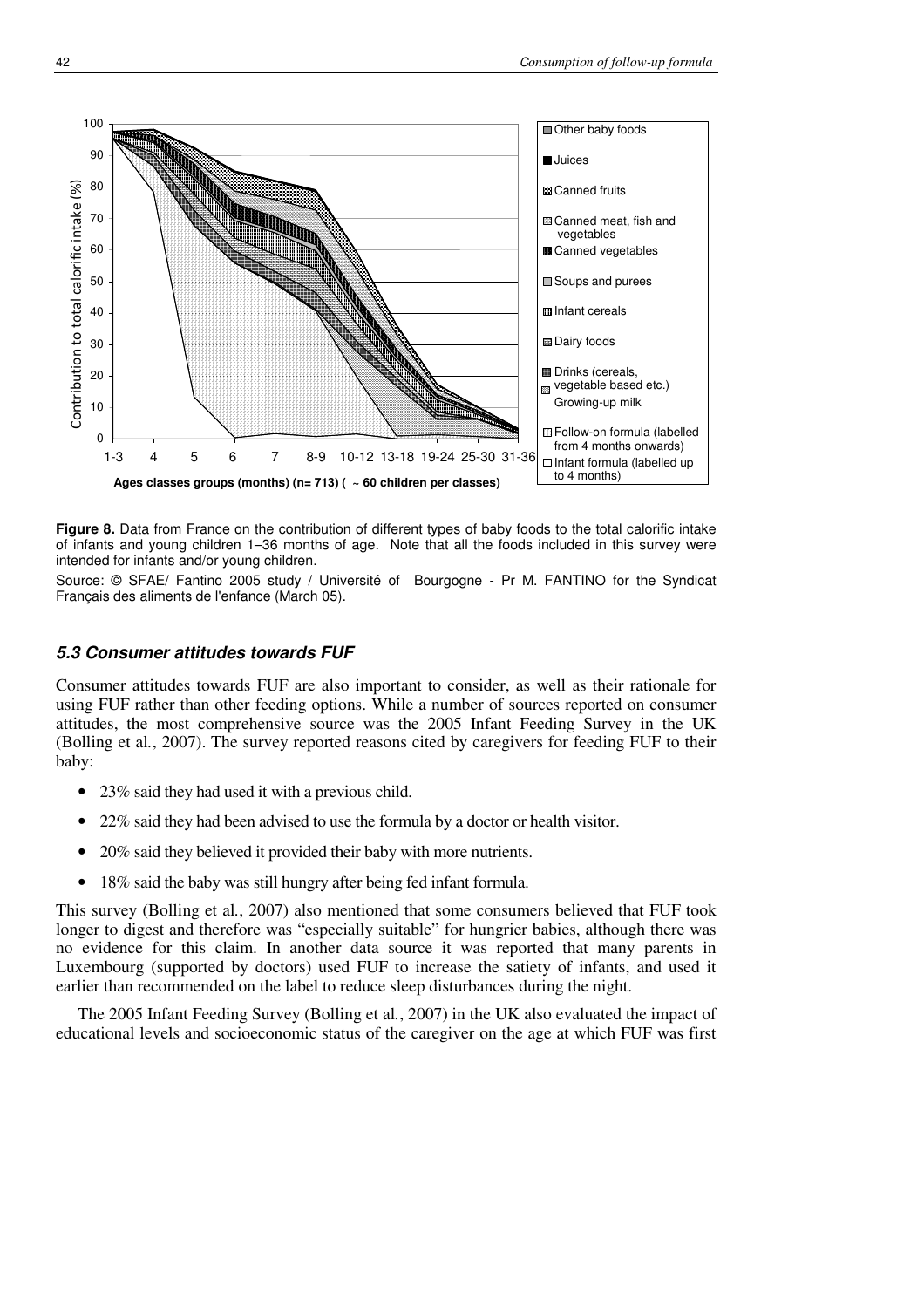introduced into the infant diet. The survey found that caregivers from 'routine and manual occupation groups' and 'those who had never worked' were more likely to have given their baby FUF at an earlier stage than those 'from managerial and professional occupations'. A similar pattern was evident by education level, as 'mothers with the lowest education level' were more likely to introduce FUF at an earlier age compared with 'mothers with higher levels of education'. These findings indicate that the socioeconomic class and educational level of the mother may be important factors regarding the appropriate use of FUF. While the findings of

these UK studies cannot be extrapolated to other countries or regions, they nonetheless provide some important information about the knowledge and attitudes of consumers in choosing to purchase follow-up formula.

## **5.4 Feeding and handling practices**

The 2006 expert meeting noted that the hygienic and handling practices of caregivers may influence risk of illness from PIF. Recent information about these practices is available from three countries: UK, USA and Italy.

To assess the extent to which caregivers followed recommendations of the UK Food Standards Agency and the UK Department of Health (FSA/DH, 2007) regarding preparation and storage of PIF, caregivers of 4–10-week-old infants were asked a series of questions about how they had prepared formula, both in and out of the home, in the previous seven days (Bolling et al*.*, 2007). Only 13% of all caregivers who had prepared PIF (n=8309) followed all three of the following recommendations, namely making one feed at a time, making feeds within 30 minutes of the water boiling, and adding the water to the bottle before the powder. Furthermore, 34% of caregivers who had made up powdered formula to feed their baby away from the home were not following recommendations, either because they were not keeping preprepared feeds chilled or because they were using cold water to make up feeds when out (Bolling et al*.*, 2007). However, focus groups also found that little information about formula preparation and storage is given by health care professionals. Caregivers obtain this type of information from family, friends and formula packages (Bolling et al*.*, 2007). Although this survey provides data regarding the handling and storage of PIF, it is likely that similar practices are undertaken for FUF, as the preparation and storage recommendations for both products are similar.

The USA survey (Infant Feeding Practices Study II) conducted in 2005–2007 obtained information from formula-feeding caregivers when their infants were 2, 5, 7 and 9 months old, with sample sizes ranging from 1200 to 1400 mothers, depending on infant age (Labiner-Wolfe, Fein, and Shealy, in press). Caregivers who used powdered formula were not analysed separately from all formula users; however, 80-93% of infants who consumed any formula were fed powdered formula. In the USA, FUF is regulated in the same manner as PIF, and distinctions between the two products were not made. Handling instructions do not differ between the two products, and therefore no differences by product are likely to have occurred. This survey found that neither hygiene nor chilling practices varied by infant age; caregivers were not more careful with young infants. More than half of the caregivers (55%) said that they did not always wash their hands before preparing infant formula. About 4 to 6% of caregivers said they sometimes used bottle nipples again without cleaning them in any way, and about a third of caregivers sometimes only rinsed bottle nipples with water between uses. Only 4 to 6% of caregivers said they keep prepared formula at room temperature for more than two hours and then feed it to their infant. However, 18 to 20% put their infant to bed at night with a bottle of something other than water. These bottles may have contained reconstituted formula and it is possible that this was consumed after the bottles had been left at room temperature for several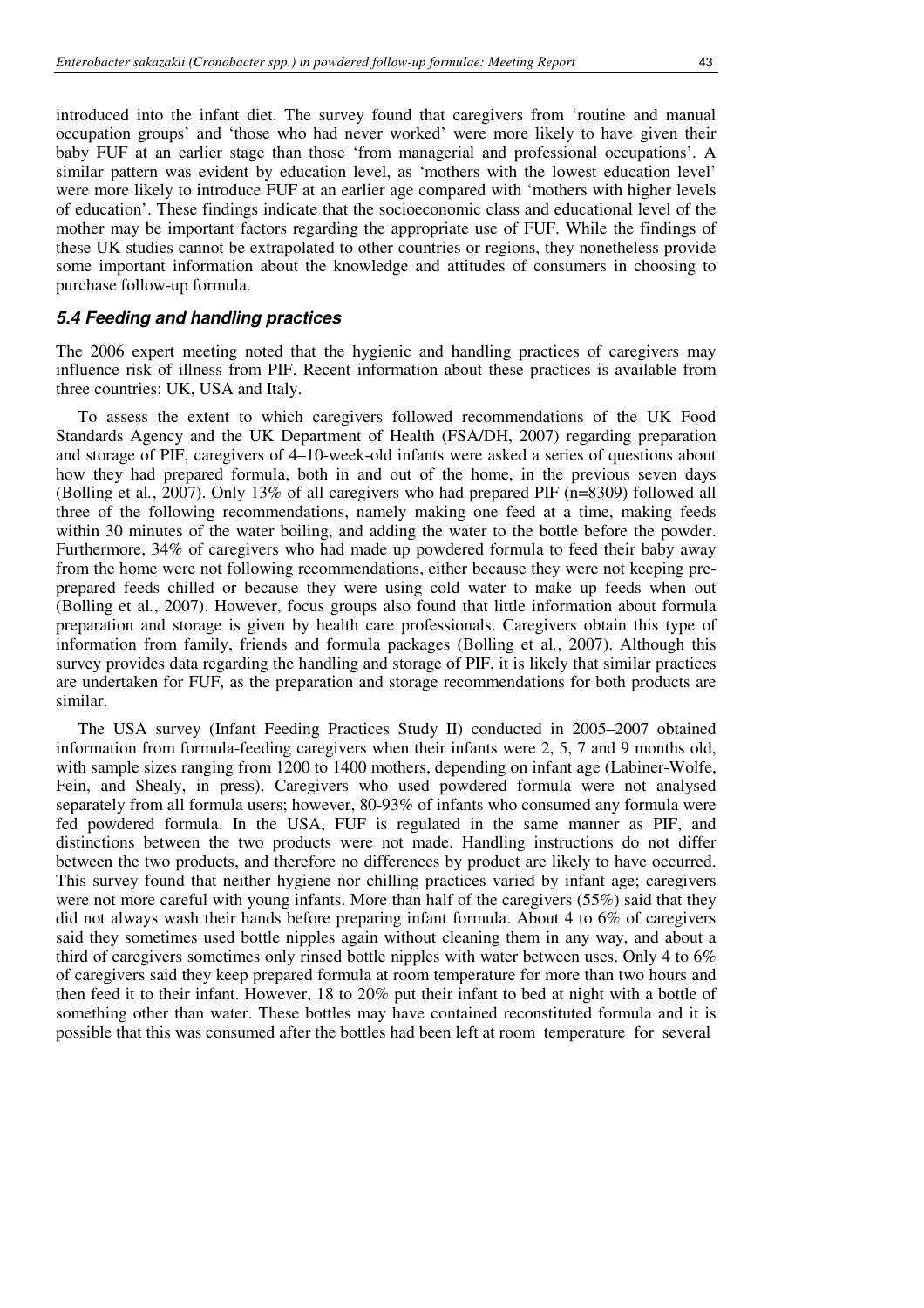Latin America and the Caribbean South and South and South East Asia



**Figure 9.** Consumption of different foods by infants aged 0–3 months, 4–6 months and 7–9 months in selected countries in Latin America and the Caribbean, and south and southeast Asia. Source of data: DHS (http://www.measuredhs.com/)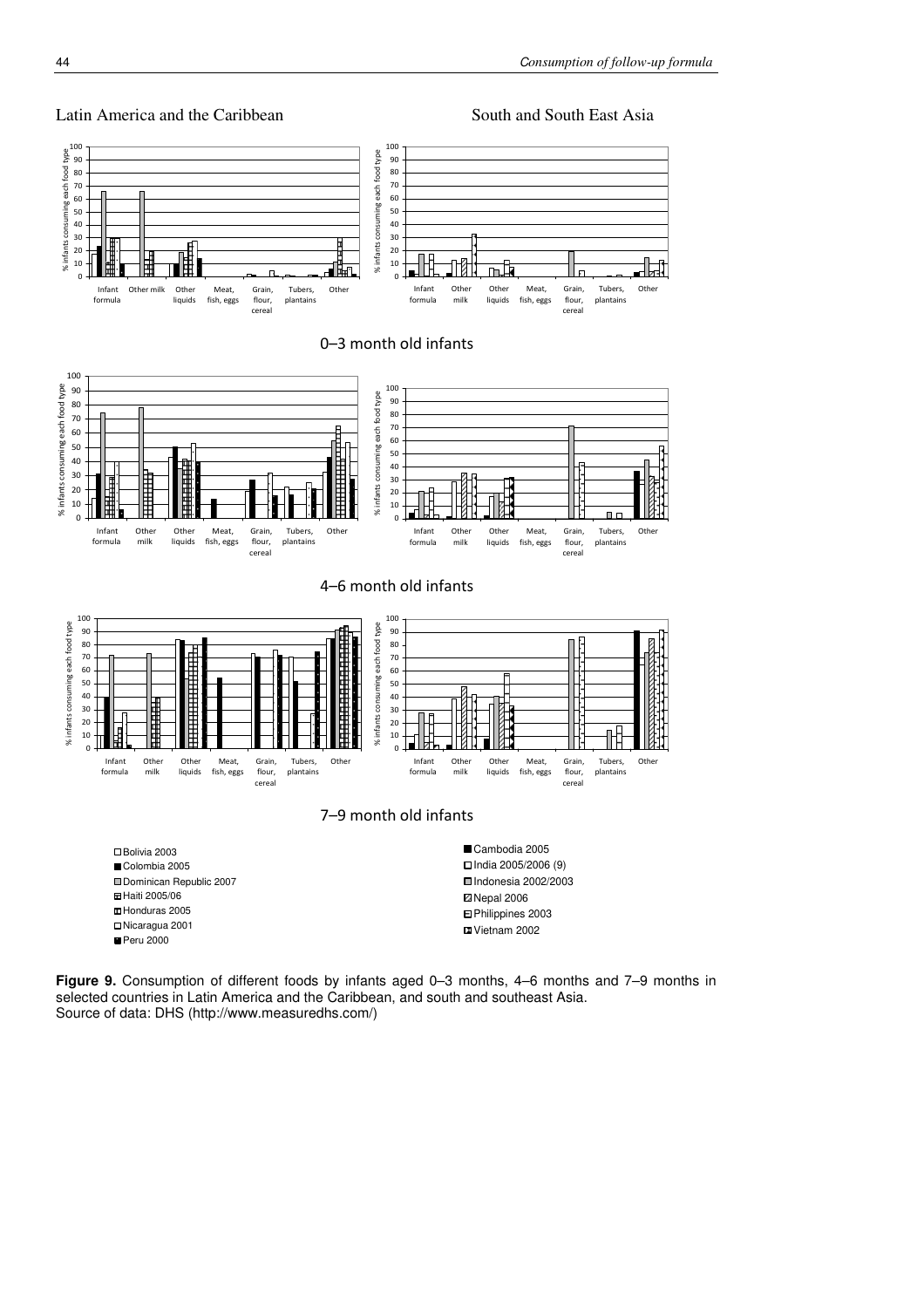hours. The study also showed that among caregivers of two-month-old infants, 88% had not received instruction on formula preparation, and 82% had not received instruction on formula storage from a health care professional

An Italian study conducted in one city, Trieste, sampled 124 caregivers of infants 1–11 months old. Results show that 18% of respondents reported they do not always wash their hands before preparing formula, and 52% do not always wash bottles between uses. Considering four of the WHO recommendations regarding preparation of PIF—(a) sterilize the bottle at each feed; (b) wash hands with warm water and soap before preparation; (c) use water of at least 70°C and add PIF to the water; and (d) use prepared formula immediately and discard any left over—only 11% reported they use all four practices to prepare and feed formula safely. However, 62% of the caregivers interviewed had received instruction from a health care professional about preparation and the remainder followed instructions found on the formula package.

There was no recent information available on handling and preparation practices in developing countries. However, in terms of the provision of instructions and information, one report (Ghana) indicated that the principle source of information on FUF was product labelling  $(45\%)$ , together with health services  $(20\%)$ , retailers  $(5\%)$  and friends and relatives  $(6\%)$ . Such a reliance on product labels for information highlights the importance of this information being accurate and easy to understand. This may require labelling and product information in local languages and the inclusion of instructions in pictorial formats.

In summary, a substantial percentage of caregivers in developed countries do not use basic hygiene and the recommended procedures within their country for safely preparing, storing and feeding infant formula. It is likely that infant caregivers in developing countries, where hygiene and cooling require greater effort, do not have safer practices than those in developed countries. In addition, health care professionals in some developed countries may not be a source of information about infant formula preparation and storage for most parents.

#### **5.5 Conclusions**

Despite the limited data, there is information to indicate that FUF is consumed by infants less than six months of age in developed countries, and that it is consumed by a small proportion of infants at greatest risk of *E. sakazakii* (*Cronobacter* spp.) infection, i.e. neonates and infants less than two months of age. Caregivers give FUF to infants younger than recommended in national legislation and on labels for a number of reasons, e.g. a belief that it is more nutritious and/or satisfying for the infant, to prevent sleepless nights, and previous experience with such products. Socioeconomic and educational factors also play a role. Conversely, data on the consumption of other foods suggests that a small proportion of neonates and young infants may be exposed to a wide range of foods early in life. This seems to be the case in both developed and developing countries and in different regions of the world. In addition, recent studies on the preparation, handling and use of powdered formula indicate that there is still quite a lot of work to be done to educate caregivers of infants on the most appropriate means to handle these nonsterile products. While such guidance exists, two of the studies indicate that this information is not reaching those who need it, i.e. the caregivers of infants. If caregivers are not receiving this practical information on the use of powdered formula, it is not surprising that products such as FUF are being fed to infants younger than intended by national legislation and international recommendations.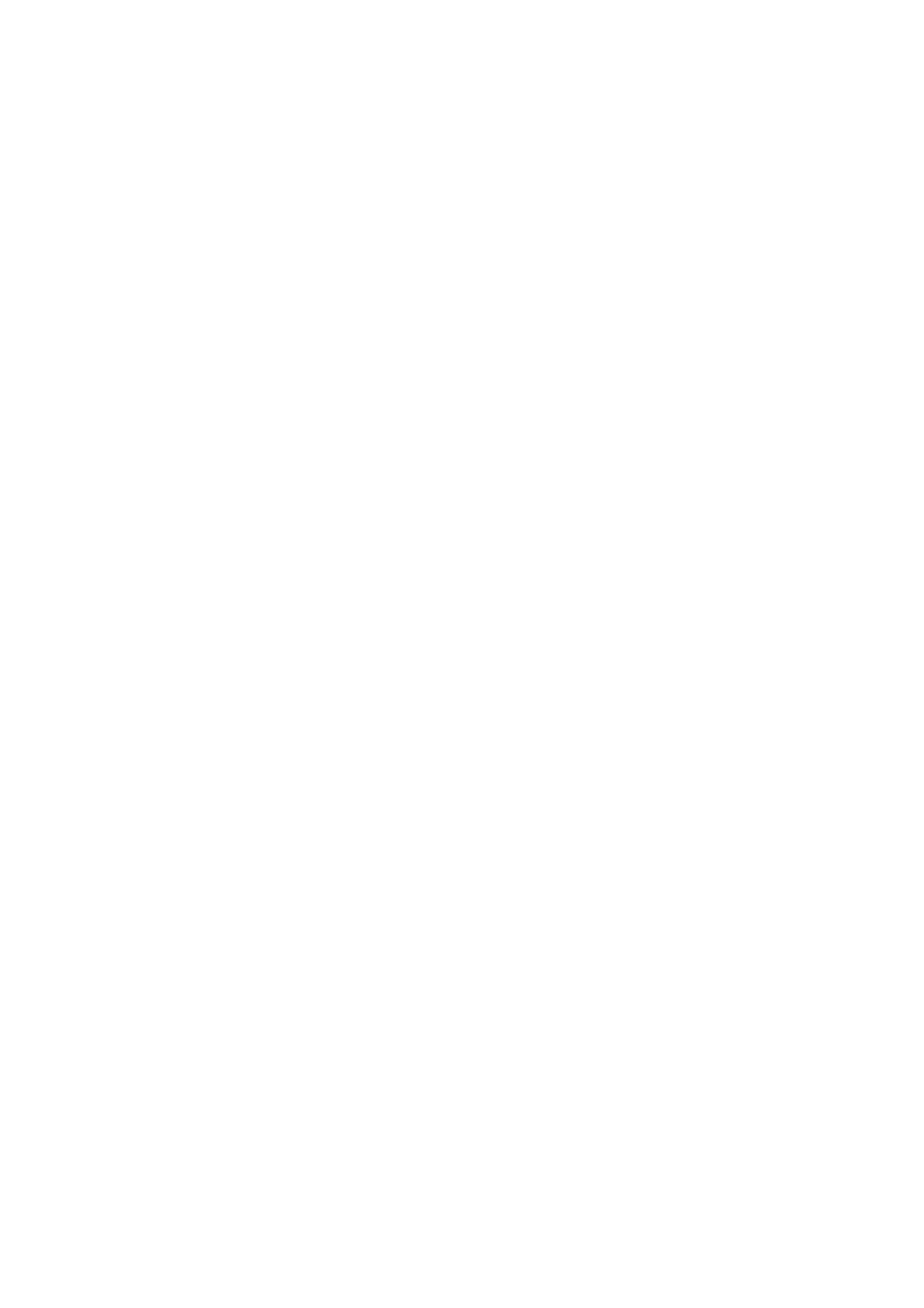# **6. Guidance for risk managers**

## **6.1 Scope of the analysis**

At the time of this expert meeting, the CAC had adopted the Code of Hygienic Practice for Powdered Formulae for Infants and Young Children (CAC/RCP 66-2008) (CAC, 2008b), including Annex 1, which stipulates a microbiological criterion for *E. sakazakii* (*Cronobacter* spp.) in PIF with the following 2-class sampling plan:  $n=30$ ,  $m=ab$  sence in 10 g and c=0.

CCFH has specifically asked for scientific advice pertaining to the potential application of a microbiological criterion for *E. sakazakii* (*Cronobacter* spp.) for follow-up formula. The analysis presented in this section is intended to support that decision-making process. The analysis presented does not imply that other sampling plan options should be excluded from consideration by CCFH or that the choice of an intermediate sampling plan by CCFH would be inappropriate (e.g. 15 samples of 5 g, 10 samples of 10 g, 30 samples of 5 g or any other combination that is clearly less stringent than the plan which requires absence in 30 samples of  $10 \text{ g}$ ).

Ultimately, the choice of a sampling plan option for FUF may depend on the relative risk associated with consumption of this class of product compared to PIF, and the level of risk reduction that would be associated with the implementation of the plan. In comparing FUF to PIF, the meeting assumed the relative stringency of any hygiene measure established by the risk managers would be in proportion to the relative risk posed by consumption of the product. Further, risk managers would need to combine an evaluation of differences in the level of risk with the certainty that differences are known to exist. Only a credible difference in the risk level of FUF and PIF consumption would justify different risk management measures in otherwise similar products and consumer groups.

## **6.2 Analysis of the evidence**

The meeting reviewed all the available information in the context of whether or not a microbiological criterion for *E. sakazakii* (*Cronobacter* spp.) should be established for FUF, and weighed the scientific evidence for and against. Based on this, the meeting concluded that there was not a clearly defined scientific justification either for or against the establishment of such an international microbiological criterion. However, by presenting the available evidence, the meeting sought to present the data that is currently available and highlight both how it contributes to our knowledge base and could be used for determining alternative risk management options. Furthermore, the limitations of those data, particularly in relation to the narrow spectrum of the global population which they represent, is described.

6.2.1 Review of documented cases and the strength of evidence that formula was involved

#### **Category of Evidence**

• Six cases among infants 6–12 months have been reasonably well described.

Five of the six cases are known to have consumed PIF. In one case, hospital-prepared PIF and the blender used only to prepare PIF within the hospital yielded *E. sakazakii* (*Cronobacter* spp.).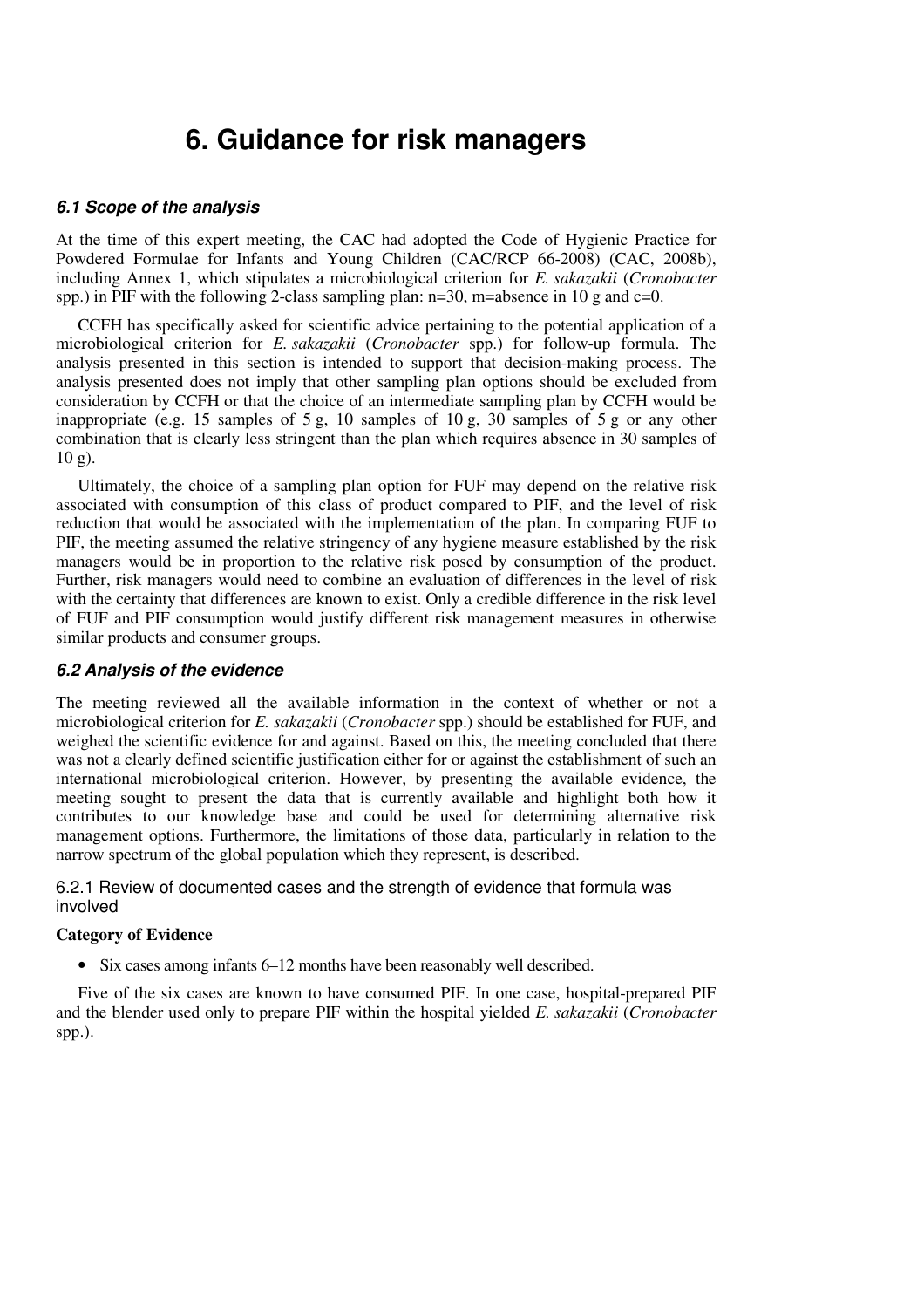One of two well documented cases involving toddlers 12–35 months old who had consumed powdered formula; the opened can of powdered formula recently consumed by the case-patient yielded *E. sakazakii* (*Cronobacter* spp.) with a PFGE pattern indistinguishable from the clinical isolate. No other sources of infection were identified, despite extensive environmental testing in some cases.

#### **Caveats**

In no case were the factory-sealed containers of powdered formula lots associated with the cases found to contain *E. sakazakii* (*Cronobacter* spp.).

Environmental testing was not undertaken in all cases.

## **Conclusion**

• Given the challenges in obtaining and testing powdered formula products linked to cases, there is evidence that powdered formula has been a vehicle of *E. sakazakii* (*Cronobacter* spp.) infections among older infants and toddlers.

6.2.2 Relative prevalence of E. sakazakii (Cronobacter spp.) cases in 0–6 versus 6–12 month age groups

## **Category of Evidence**

Although the meeting found some examples, overall, few cases of *E. sakazakii* (*Cronobacter* spp.) infections are observed in consumers in the 6–12 month age range.

Very little can be said about the overall rate of *E. sakazakii* (*Cronobacter* spp.) in the population, as data is only available from a few countries.

The observed differences in reporting between <6 months and >6 months may reflect a difference in severity of disease rather than difference in the incidence of all illness in the two age groups, since severity of disease is one of the key, well established sources of underreporting bias in infectious disease surveillance systems.

The observed differences in reporting may also reflect the controlled hospital environment where clustered newborns may be exposed to a contaminant, but also where surveillance systems exist, and infection control personnel respond and report illnesses.

#### **Caveats**

Foodborne disease surveillance systems for the general population in general may not be sufficiently sensitive to capture potential cases.

The lack of knowledge of the factors that lead to incomplete reporting make it impossible to rule out an age-related difference in reporting bias.

While data was presented from several developed countries, it is not directly comparable to populations of infants in other countries, especially those where malnutrition or a higher disease burden may result in a higher prevalence of immunecompromised infants of 6–12 months.

#### **Conclusion**

• The level of uncertainty in the overall rate of *E. sakazakii* (*Cronobacter* spp.) infections does not imply an equivalent incidence of *E. sakazakii* (*Cronobacter* spp.) infections in these two age groups, and the meeting did recognize that the limited data indicate that the risk of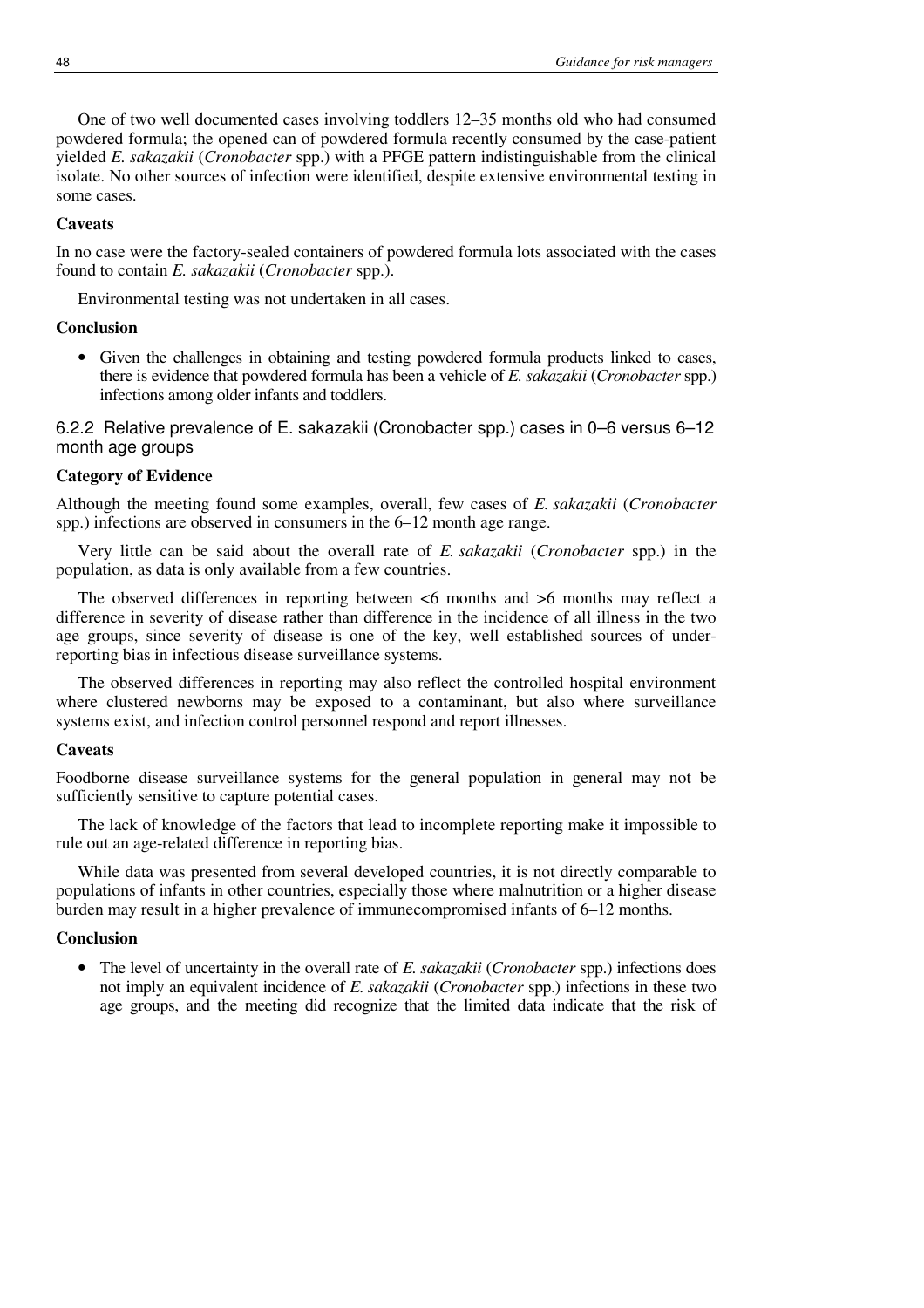infection and thus the incidence of *E. sakazakii* (*Cronobacter* spp.) illness appears to decrease with age.

• Nevertheless, given this uncertainty, the overall difference in risk between the two age groups was not quantifiable.

## 6.2.3 Consumption of FUF by infants aged 0–6 months

#### **Category of evidence**

Clear evidence was provided that FUF is consumed by infants in the 0–6 month age group.

There is evidence to indicate that FUF is even consumed by the group at risk, i.e. neonates and infants  $\lt$ 2 months.

Feeding infants less than 6 months with FUF appeared to be correlated with literacy and socioeconomic status, as well as beliefs that the product improves satiety and assists in sleep.

#### **Caveats**

The available data to support this came primarily from industrialized countries, and the level of consumption of FUF by infants aged 0–6 months might be more or less in countries of different developmental status.

Data on the consumption of other foods indicates that a certain proportion of infants in the 0–6 month age group appear to be exposed to a range of foods.

## **Conclusion**

• FUF is consumed by infants less than 6 months and in at least some countries it is consumed by a small proportion of the group of infants at greatest risk, i.e. <2 months.

# 6.2.4 Similarity of production of PIF and FUF, and prevalence of E. sakazakii (Cronobacter spp.) in FUF

## **Category of Evidence**

Production processes for PIF and FUF are almost identical.

The main differences that can have an impact on risk are the addition of a more diverse range of ingredients, which may be produced using different technologies and hygiene standards, and in some cases more lenient hygiene regimes, compared with powdered formula.

There is little data on the prevalence of *E. sakazakii* (*Cronobacter* spp.) in FUF, and therefore it is difficult to compare with PIF, although assumptions can be made based on the data that is available for PIF such that if the FUF is produced under a similar hygienic regime to PIF, the prevalence and level of contamination will also be similar.

#### **Caveats**

The lack of data on the prevalence of *E. sakazakii* (*Cronobacter* spp.) in FUF is probably related to the lack of requirements for testing FUF for this pathogen.

Any assumptions on the prevalence of *E. sakazakii* (*Cronobacter* spp.) in FUF would need to take into consideration whether the product was manufactures on a dedicated line or a production line shared with other products that might have greater or lesser hygiene requirements.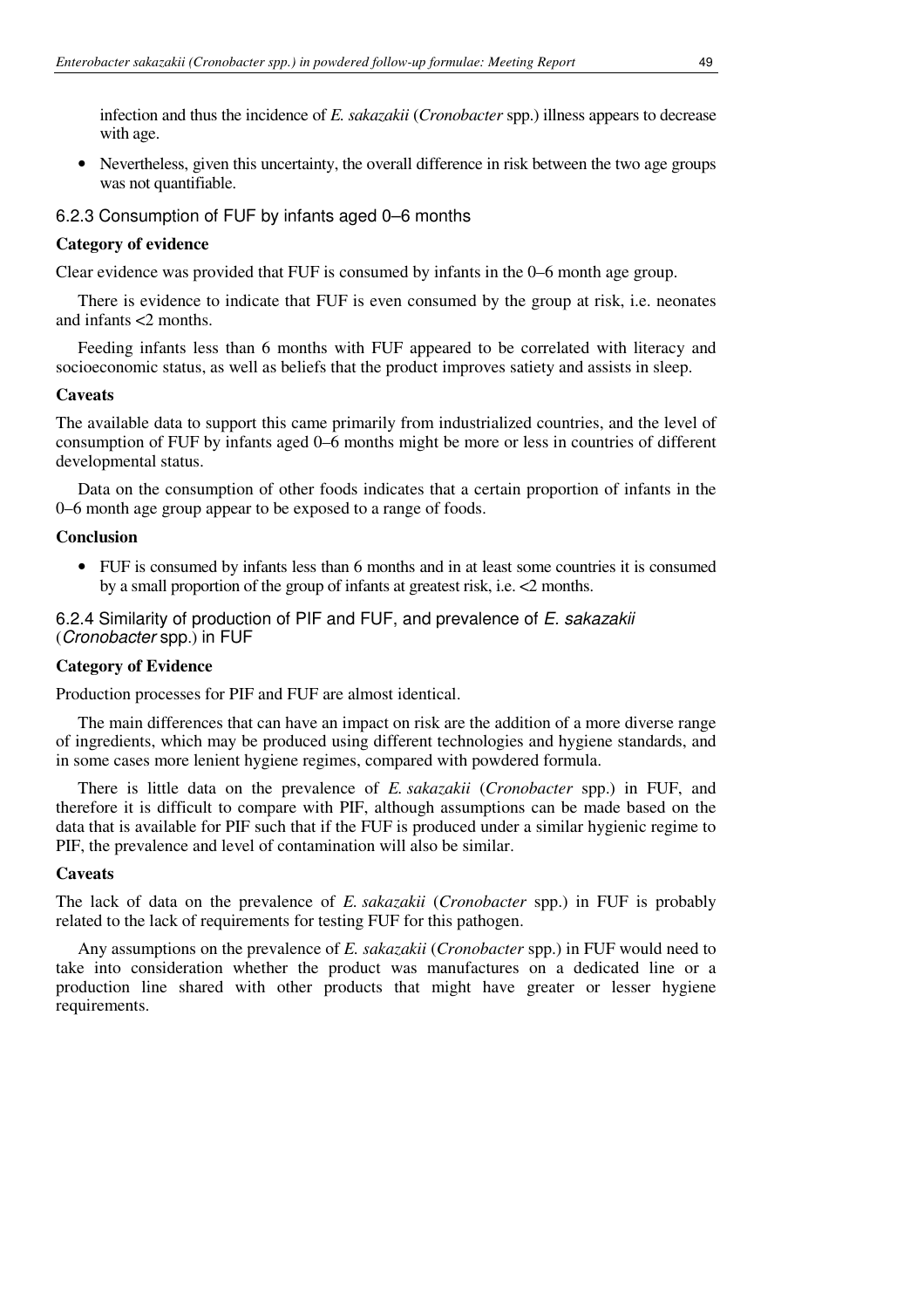# **Conclusion**

- From a technological perspective it should be feasible to produce FUF under the same hygiene standards as applied to PIF, although particular challenges exist in relation to sourcing of high quality ingredients.
- However, it was recognized that the technological capacity alone is not a basis for risk-based decision-making.
- The existing risk assessment model can be used to look at the impact of specific microbiological criteria on the risk associated with *E. sakazakii* (*Cronobacter* spp.) in FUF, being mindful of the fact that in the absence of data, inputs on the level and prevalence of contamination will have to be assumed.

6.2.5 Suitability of 6 months<sup>13</sup> as a threshold to differentiate risk groups from a food safety perspective

# **Category of Evidence**

- The age of 6 months has no specific scientific meaning and constitutes an arbitrary threshold with respect to the susceptibility of an infant to foodborne hazards.
- The immune status of an infant is highly variable for a great variety of reasons, only one of which is the set of changes that tend to occur as a function of time.
- Given the prevalence of conditions that contribute to immune deficiency in infants and young children under five years, the age of an infant alone is a poor predictor of susceptibility to infection and the expected severity of outcomes.
- Infants have been defined as the group at risk, with neonates and infants under 2 months of age being "at greatest risk" based on data suggesting that the sharpest decline in risk appears to be after the first two months of life.
- The level of risk appears to be lower in older infants and the illness to be less severe.

## **Caveats**

While the level of risk appears to be lower in older infants, this is based on data from a few developed countries. In addition, it may reflect a difficulty in detecting sporadic cases, which seem to be more common in older infants, as well as a reporting bias towards more severe illnesses, which may not be as common in older infants.

## **Conclusion**

 $\ddot{ }$ 

- It is currently not possible to quantify the difference in risk that may exist between younger and older infants.
- There is currently no scientific basis to support a threshold of 6 months to differentiate between susceptible populations of infants.

<sup>&</sup>lt;sup>13</sup> The 6 month threshold is being considered as, based on Codex guidelines, FUF may be consumed from the 6th month of life as part of a weaning diet.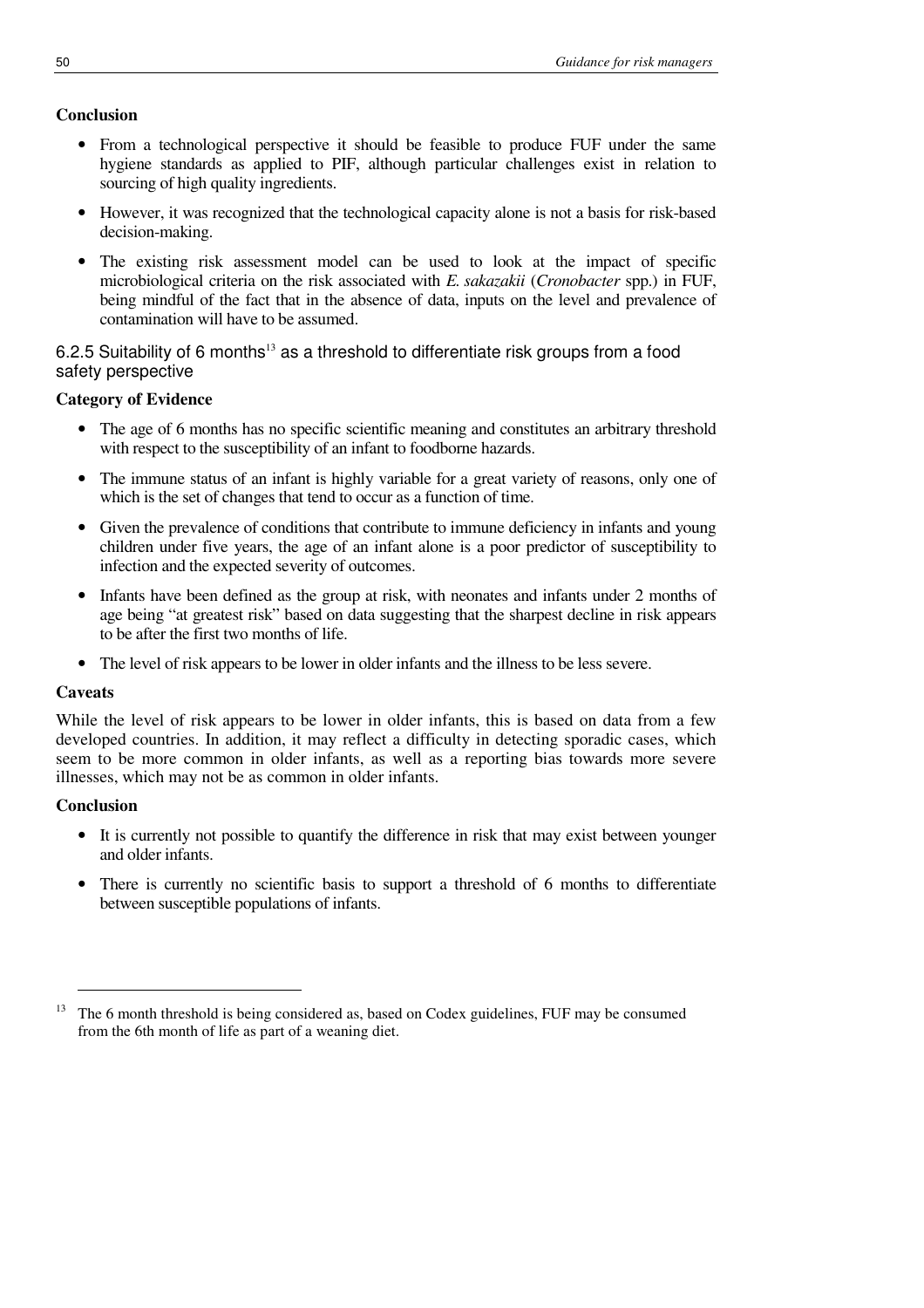### 6.2.6 General considerations

The analysis presented above, can be used optimally where there is a clear definition of the situation that risk managers seek to address. In such situations, the analysis may help risk managers assess the value of establishing a microbiological criterion for *E. sakazakii* (*Cronobacter* spp.) for FUF. Since the meeting was not in a position to communicate or liaise directly with risk managers, the above analysis and presentation of the evidence attempts to address an anticipated range of possible risk management scenarios.

## **6.3 Answers to CCFH questions**

The 39th session of CCFH identified seven specific questions to be addressed by the expert meeting in order to facilitate its deliberations as to whether it should establish a microbiological criterion for *E. sakazakii* (*Cronobacter* spp.) in FUF. The preceding sections have aimed to review the available data necessary to respond to these questions and present a scientific conclusion to an evaluation of that data, and the scientific evidence available has been highlighted above. The following aims to use that information to present a concise response to each of the specific questions posed by the CCFH.

Question 1: What is the number and incidence rate of confirmed E. sakazakii infection in infants up to 12 months, presented by month, as compared to the incidence rate in all other age groups, including young children (12–36 months), older children and adults?

Given the paucity of data, it is not currently possible to determine the number and incidence rate of confirmed *E. sakazakii* (*Cronobacter* spp.) infection in infants up to 12 months, by month, compared to the incidence rate in all other age groups. However, two data sets from laboratorybased surveillance systems were used to partly address this issue and provide some rough estimates of the rate of *E. sakazakii* (*Cronobacter* spp.) infections. Based on data from the United Kingdom, an estimated annual incidence rate for neonates in England and Wales was 17.60 per million population over the period 1992–2007. For infants aged 1–11 months and children 1–4 years and 5–9 years, the estimated incidence rates were 2.06, 0.7 and 0.22 per million population, respectively. This indicates a decreasing incidence rate of *E. sakazakii* (*Cronobacter* spp.) infection with age. The decline is by a factor of 8.5 between <1 month and 1–11 months, by a factor of 3 between 1–11 months and 12–48 months and between 1–4 years and 5–9 years. Considering the UK data as a whole for 1999–2007 and with neonates included in the infant category, the highest incidence rate occurred in those aged 75 years or more (3.75 per million population, followed by the group 65–74 years (2.65 per million population. For infants ( $\langle 12 \text{ months} \rangle$ ) the rate was 2.45, and for young children ( $1-4$  years) it was 0.65.

Based on data from the Philippines from 1998–2007, the incidence rates of *E. sakazakii* (*Cronobacter* spp.) isolation from any site for infants less than 12 months, and among children 12–23 months and 24–35 months, were 1.4, 0.05 and 0.25, respectively, per million population per year. Among older children, the incidence rates were 0.16 and 0.11 per million population per year among children 36–48 months and those 5–9 years respectively. Thus, the incidence of isolation of *E. sakazakii* (*Cronobacter* spp.) from any site decreased by a factor of approximately 10 between infants and children 1–4 years old, and did not substantially decrease further among children 5–9 years old. Focusing only on the incidence of invasive cases, a decrease by a factor of 4 was observed between infants <1 year and children 24–35 months old. No invasive cases were reported in the 12–23 month age group for this period.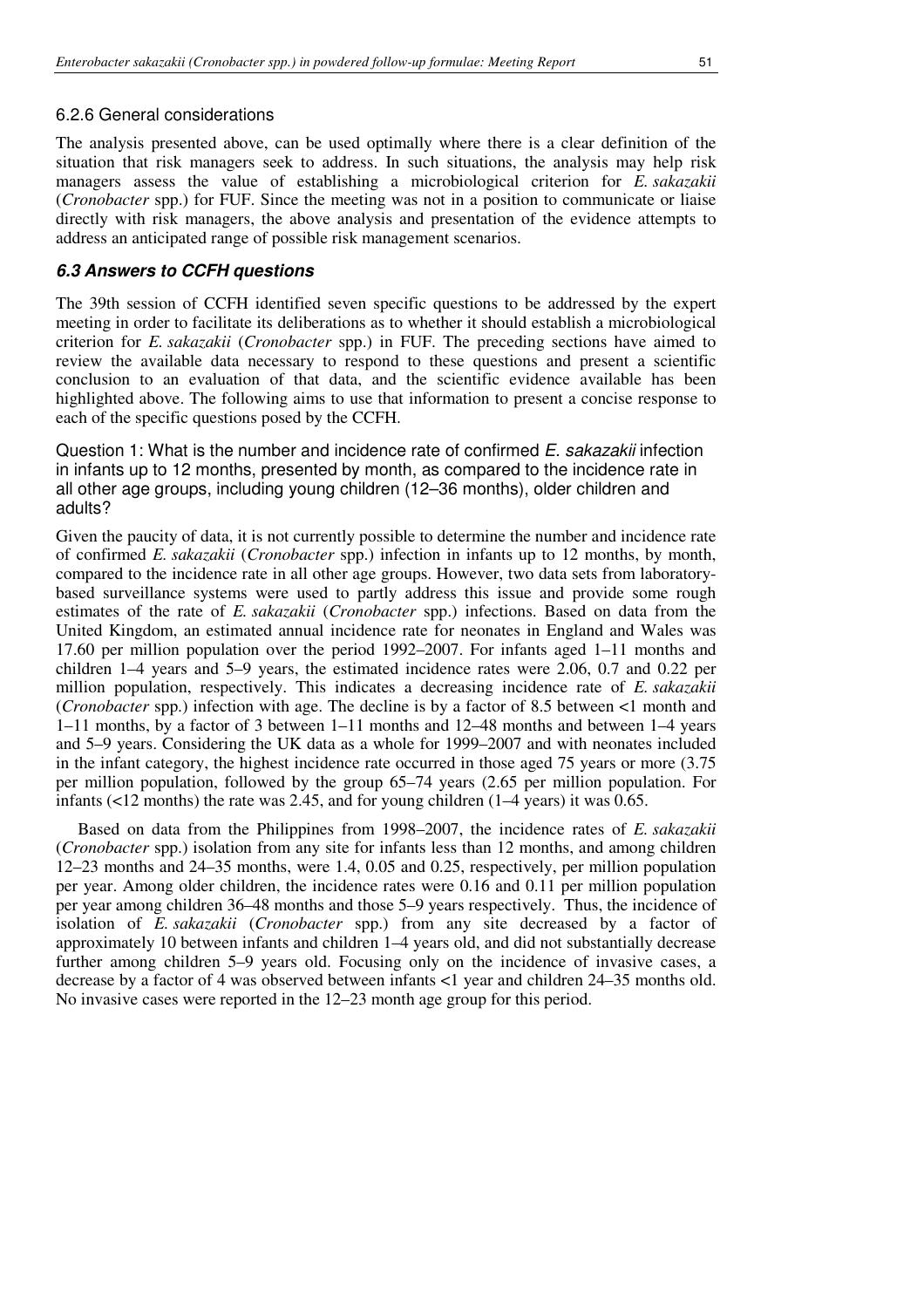The data available in the United Kingdom and the Philippines enables the provision of a snapshot of the possible incidence rate of *E. sakazakii* (*Cronobacter* spp.) infection across different age groups. However, it is also important to be cognisant of the limitations of this dataset, which is representative of only two countries and is based on laboratory surveillance, with little information on the cases themselves. While the data from both countries is not directly comparable due to the age breakdowns that were available, these datasets broadly indicated a similar pattern of decreasing incidence with age in infants and young children. Two further studies used to estimate the incidence of invasive *E. sakazakii* disease were also considered. One was undertaken by the US CDC, which queried FoodNet sites within the USA for invasive cases among infants in 2002. They identified 4 cases for an estimated incidence of 10 invasive cases among a million infants per year. Stoll and colleagues (2004) looked for cases among a network of 19 neonatal intensive care units in the USA, and estimated 9.4 invasive cases per 100 000 very-low-birth-weight infants. Further information is available in Section 3.3.

Question 2: Critically review all documented cases of confirmed E. sakazakii infections in infants between 6 and 12 months of age and consider specifically (i) the clinical history and outcomes, as well as (ii) the strength of the descriptive, epidemiological and/or microbiological evidence concerning the origin or source of these infections.

Collectively, there are roughly 120 reported documented cases among children less than 3 years of age (see Annex 1). Eight well documented cases are known to have occurred among children 6–35 months old. Six of these occurred among infants 6–11 months old, 5 of which were invasive (isolated from blood, CSF, brain tissue or urine). Three of the 5 case-patients had other active medical problems (one received feeds *via* continuous infusion through a gastrostomy tube; one had severe combined immunodeficiency syndrome; one had recently undergone surgical correction for vesico-ureteral reflux). Of the remaining 2 infants with invasive disease onset between 6–11 months of age, one had a history of premature birth (33 weeks estimated gestational age) and the other had no known medical problems. Outcomes are known for 3 of the 5 patients with invasive disease; all survived. All 5 of the case-patients with invasive disease consumed PIF, and in 3 of these case-patients the associated PIF was tested. In one case the PIF did not yield *E. sakazakii* (*Cronobacter* spp.), but both the prepared formula within the hospital and the blender used to prepare the formula yielded *E. sakazakii* (*Cronobacter* spp.). In the second case, only around 100 g of the associated PIF was available for testing; this did not yield *E. sakazakii* (*Cronobacter* spp.). In the third case, investigators were not certain they had obtained the correct lot of PIF; however, the lot they tested did not yield *E. sakazakii*  (*Cronobacter* spp.). No other source of *E. sakazakii* (*Cronobacter* spp.) was identified for any of the 5 cases with invasive disease in this age group.

Two cases occurred among toddlers 12–35 months old. Both cases were invasive. Both casepatients had ongoing medical problems: one had a posterior fossa dermoid cyst, and the other had Kasabach-Merrit syndrome and had recently received chemotherapy. The outcome is known for one case-patient; this child survived. One of the case-patients consumed powdered formula marketed for infants 9–24 months old. The opened can of powdered formula associated with this case yielded *E. sakazakii* (*Cronobacter* spp.) with a PFGE pattern indistinguishable from the clinical isolate. Sealed cans of powdered formula and environmental samples from the case-patient's home and childcare setting did not yield *E. sakazakii* (*Cronobacter* spp.). The other case-patient is not known to have consumed powdered formula products, and no source of infection was identified for this patient.

The expert meeting recognized the potential for reporting bias, favouring the report of newborn infections over older infants, as newborns tend to have more severe illness and more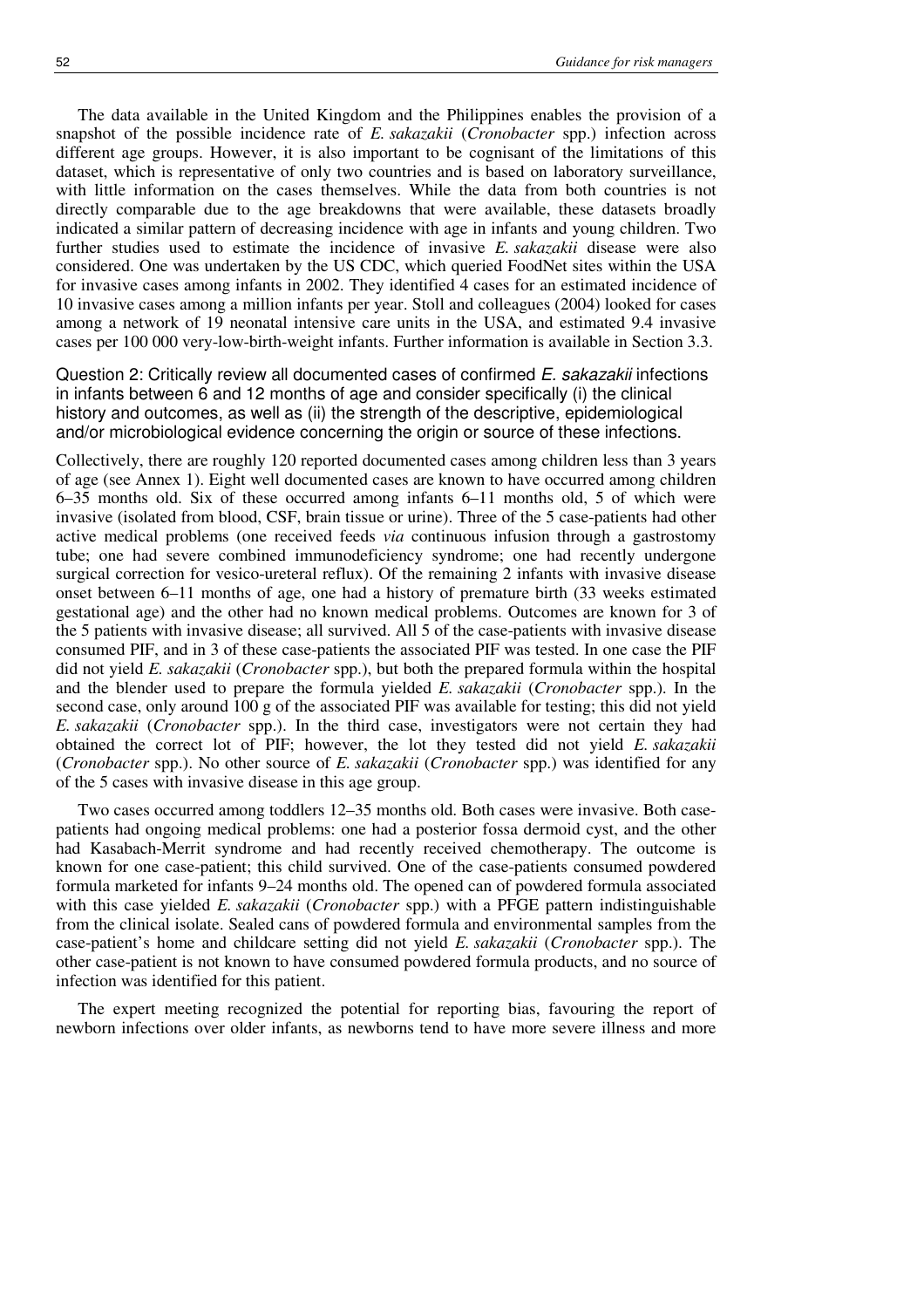frequently occur in clusters (in the hospital environment), which makes detection and reporting easier than sporadic community cases, more common among older infants.

Further information is available in Section 3.2.

Question 3: Estimate the relative risk of E. sakazakii infections in infants 6–12 months of age, associated with the consumption of follow-up formula, as well as any other sources as identified in the previous question.

The previous FAO/WHO expert meeting concluded that among infants, those of 0–2 months are of greatest risk of *E. sakazakii* (*Cronobacter* spp.) infection. The small amount of data available makes it difficult to distinguish differences in risk in the 2–12 months age group. Furthermore, all the data available comes from a few developed countries and thus cannot be considered representative of the global picture.

Six cases among infants 6–12 months are reasonably well described. Feeding history is known for 5 of 6 cases and of these 5, all consumed PIF. In one case, hospital-prepared powdered infant formula and the blender used only to prepare the formula within the hospital yielded *E. sakazakii* (*Cronobacter* spp.). The organism was not isolated from the factory-sealed containers of PIF lots associated with the cases. However, these cases have occurred sporadically rather than as part of an outbreak. Thus, as epidemiological methods could not be used to implicate a source of infection, investigators were required to rely on microbiological testing of suspect vehicles. This makes identification of infection vehicle extremely difficult among sporadic cases. However, given the challenges in obtaining and testing PIF products linked to cases in older infants, the evidence suggests that powdered formula can be a vehicle of *E. sakazakii* (*Cronobacter* spp.) infections among older infants.

Nevertheless, the meeting noted that given that the number of documented cases, in a few developed countries, among infants of 6–12 months is much less than for younger infants, and that 60% of the invasive cases in infants of 6–12 months had underlying conditions, there would appear to be a decrease in risk as the infant gets older. This is also supported by the laboratorybased surveillance data from the UK and the Philippines, where in the 0–12 month age group most isolations were from infants in the first 2 months of life. However, caution is advised in considering any extrapolation of these data to countries with different socioeconomic conditions and stages of development, and where, for example, the immune status of the infant population might be quite different.

However, a decrease in risk is also biologically plausible given the changes that occur in the immune system of the infant from birth to 11 months. Neonates have a transitory immunodeficiency affecting a broad number of immune functions and that increases the risk of infection. There are numerous contributory factors, as described in Section 3.4, that prevent adequate responses to pathogenic material. Neonates between 2 and 6 months of age become IgG deficient due to catabolism of maternal IgG. IgM expression is genetically constrained until 2 months of age.

Finally, it should be noted that the documented invasive cases mentioned above all occurred in the USA, where FUF is not marketed for infants. Thus, all cases had consumed PIF, although in some cases the PIF was explicitly marketed for older infants (e.g. from 9 months of age). Therefore there was no data available on cases linked specifically to FUF. In addition, no other sources were identified in these cases.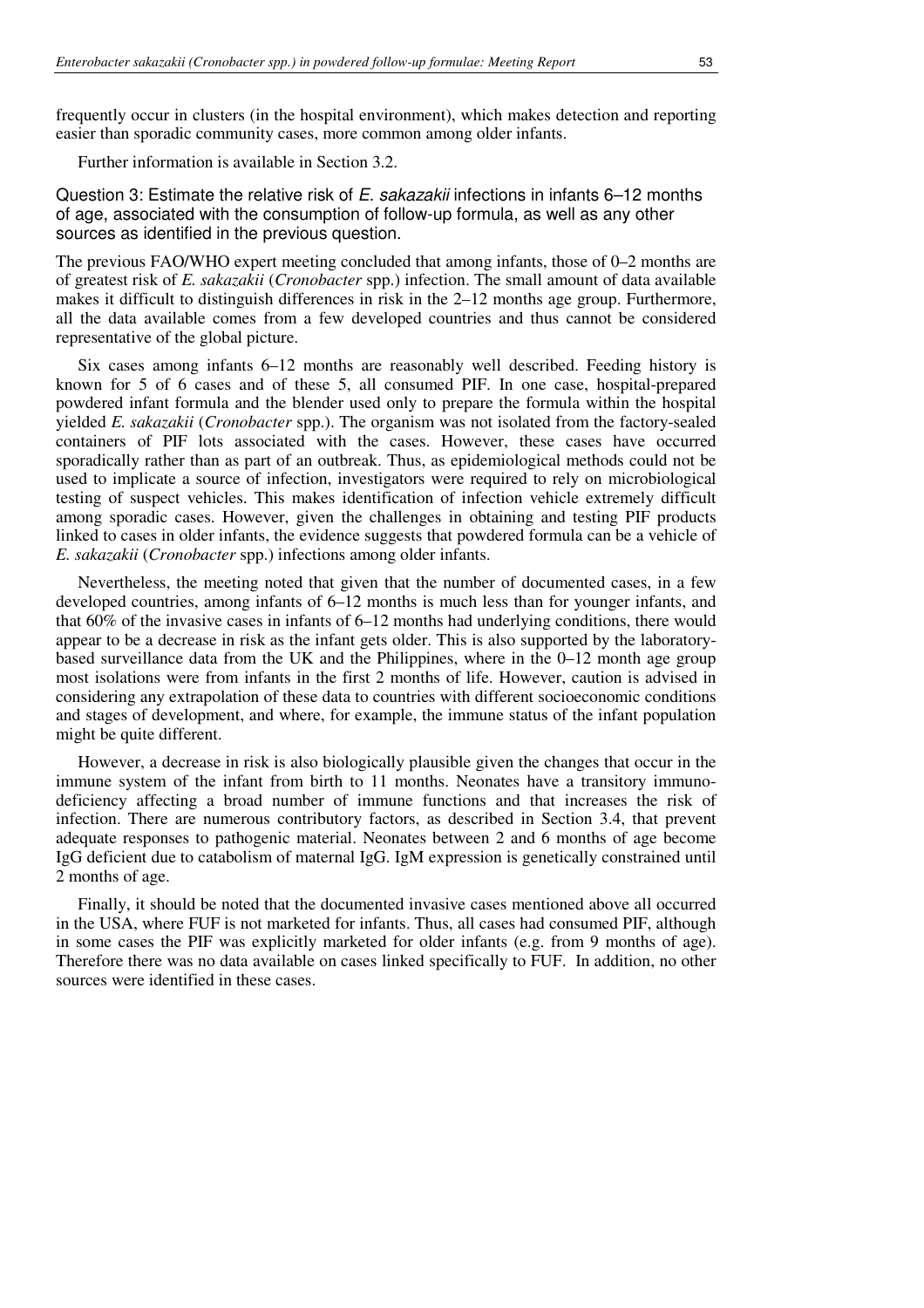Question 4: What is the number and incidence rate of immunocompromised infants up to 12 months, presented by month, as compared to the number and incidence rate of immunocompromised in all other age groups, including young children (12–36 months), older children and adults, and does this vary regionally?

While there is general agreement that immunocompromised infants are more susceptible to infection, the meeting was unable to identify a way of clearly defining the immune status of the population of concern. Although some countries, such as the USA, estimate that approximately 4% of the total population is immunocompromised, the inability to clearly define immune status was reflected in the lack of information provided by countries responding to the Call for Data and in the literature. The meeting noted that a number of factors contribute to immune status, including nutritional status, zinc deficiency, HIV status, other clinical conditions, pharmaceutical treatment, low birth weight and premature birth. The prevalence of such factors vary widely, often regionally and according to socioeconomic conditions and the state of development of a country, and thus the meeting concluded that there will also be a wide variation in the incidence of immunocompromised infants. For example, malnutrition is a major cause of immunodeficiency leading to immunocompromised infants and children. Weight is one indicator of malnourishment and given that the percentage of underweight children under 5 years of age varies from 5 to 42%, a similar variation was considered to exist for the prevalence of infants and young children in an immunocompromised state. Thus, the meeting concluded that, in certain parts of the world, a substantial proportion of infants and young children might be immunocompromised.

Question 5: Taking into consideration the information generated in the above four questions, and given the application of risk management options as advocated in the Code, what is the relative risk reduction achieved by the application of microbiological criteria, as proposed in Annex 1 of the Code, to follow-up formula?

Data are scarce on the prevalence of *E. sakazakii* (*Cronobacter* spp.) in products categorized as follow-up formulae for infants between 6 and 12 months. The absence of such data is likely to be due to the fact that currently there are no mandated microbiological criteria for *E. sakazakii* (*Cronobacter* spp.) for these products, and hence the absence of specific testing. Reports from two recent surveys on *E. sakazakii* (*Cronobacter* spp.) indicate only one positive sample in over 100 products tested. For FUF manufactured on lines shared with PIF, it is likely that the prevalence of *E. sakazakii* (*Cronobacter* spp.) contamination is the same in both products; however, for FUF manufactured on dedicated lines (where the hygiene requirements are less stringent) the prevalence is probably higher.

Given the same initial level of contamination, the implementation of a sampling plan will reduce the prevalence of contamination of the powder to the same extent in FUF as it will in PIF. Thus, in such a scenario, the relative reduction in risk of exposure to *E. sakazakii* (*Cronobacter* spp.) is the same. The relative reduction in risk of exposure to *E. sakazakii* (*Cronobacter* spp.) will of course be different if the contamination levels are different. The effectiveness of sampling plans (implemented and enforced) in reducing relative risk for product contaminated at different levels is discussed in detail in Section 4.3 of the 2006 Expert Meeting (FAO/WHO, 2006). The level of contamination in the product at the end of production is dependent on the stringency of the hygiene conditions during production and the microbiological quality of the dry-mix ingredients. As noted in Section 4.2, in the case of production lines where more lenient or no specific hygiene requirements for Enterobacteriaceae exist, compared to those on lines manufacturing PIF, mean levels of contamination of  $10^{-3}$  cfu/g are likely. With such levels of contamination, the implementation of the *E. sakazakii*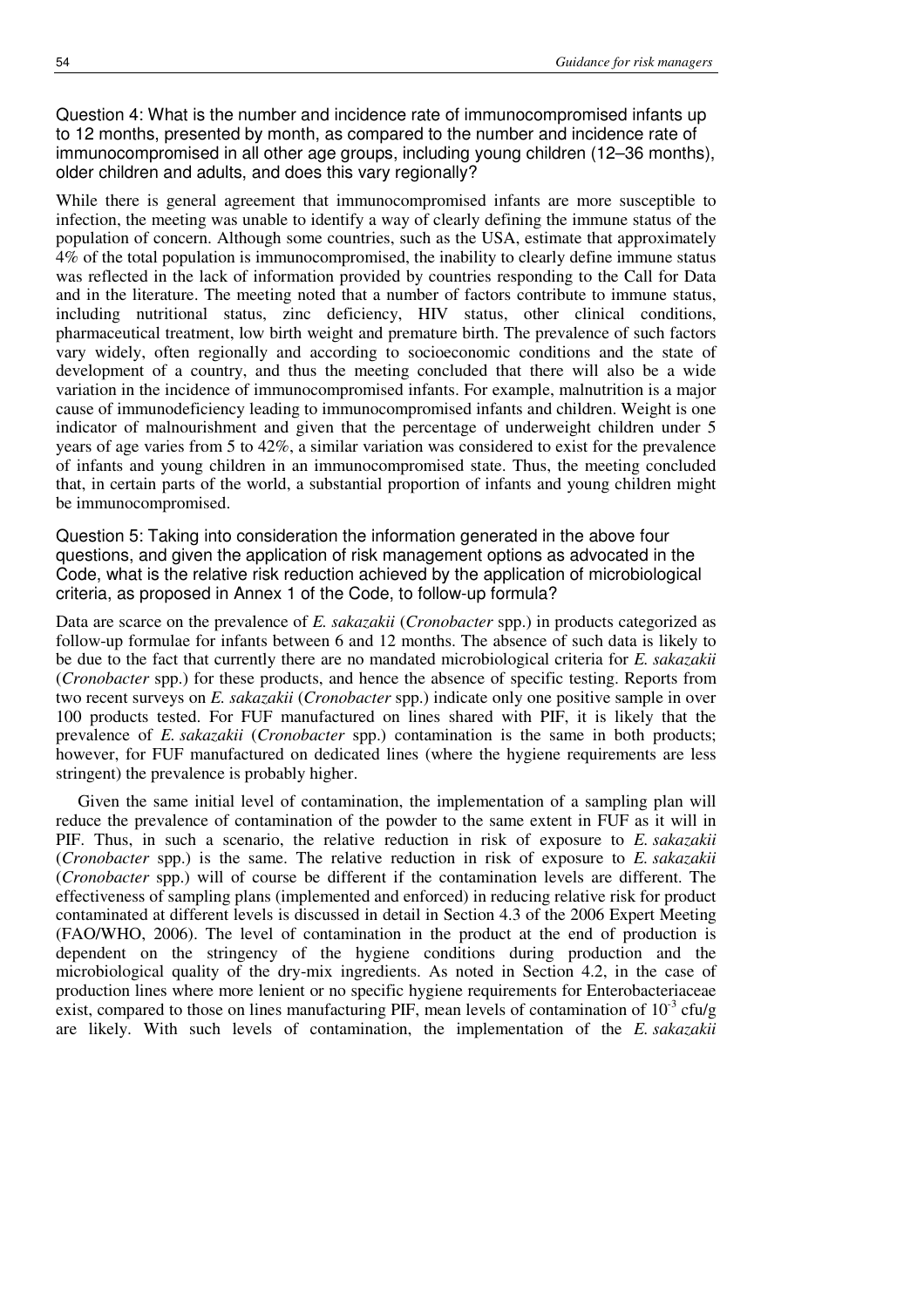(*Cronobacter* spp.) sampling plan that is recommended for PIF (30 samples of 10 g) would, based on the risk assessment model, result in up to a third of the product being rejected (depending on the within-lot and between-lot variation) and would also result in a relative reduction in the risk of exposure and illness due to consumption of the product (Table 11). However, as described in Chapter 4 of the report of the 2006 Expert Meeting (FAO/WHO, 2006), in such cases a sampling plan could be an incentive for the implementation of improved hygiene management in order to reduce contamination levels and therefore reduce the amount of product that is rejected as a result of implementing the plan.

While the available data seem to indicate a decrease in the risk of illness in infants as they get older, there is still inadequate information to develop a dose-response model for *E. sakazakii* (*Cronobacter* spp.). Thus, it is not currently possibly to quantify the potential differences in susceptibility that may exist between infants of different ages. While the meeting noted ongoing work in this area, it is still in an early stage of development. The meeting did note the importance of the immune status of the infant or young child with regard to susceptibility to *E. sakazakii* (*Cronobacter* spp.). Immune status can be a function of many factors, including age, nutritional wellbeing and other illnesses, among others. So while general statements are possible in terms of potential differences in the risk of illness in different age groups, this could not be incorporated into the risk assessment model.

| <b>Table 11.</b> Impact of a sampling plan ( $n=30$ , $s=10$ g) on the probability of rejection of a lot of FUF and the |
|-------------------------------------------------------------------------------------------------------------------------|
| relative reduction in risk of E. sakazakii (Cronobacter spp.) exposure/infection with different levels of               |
| contamination in FUF at the end of production.                                                                          |

| Mean log (cfu/g) | <b>Between-lot</b><br>standard<br>deviation | <b>Within-lot</b><br>standard<br>deviation | Probability of<br>rejection of lot | <b>Relative risk</b><br>reduction |
|------------------|---------------------------------------------|--------------------------------------------|------------------------------------|-----------------------------------|
| $10^{-2}$        | 0.5                                         | 0.5                                        | 0.83                               | 5.27                              |
| $10^{-2}$        | 0.8                                         | 0.5                                        | 0.76                               | 24.3                              |
| $10^{-2.5}$      | 0.5                                         | 0.5                                        | 0.59                               | 2.9                               |
| $10^{-2.5}$      | 0.8                                         | 0.5                                        | 0.57                               | 11.34                             |
| $10^{-3}$        | 0.5                                         | 0.5                                        | 0.33                               | 1.83                              |
| $10^{-3}$        | 0.8                                         | 0.5                                        | 0.37                               | 5.76                              |
| $10^{-3.5}$      | 0.5                                         | 0.5                                        | 0.14                               | 1.34                              |
| $10^{-3.5}$      | 0.8                                         | 0.5                                        | 0.20                               | 3.25                              |
| $10^{-4}$        | 0.5                                         | 0.5                                        | 0.05                               | 1.13                              |
| $10^{-4}$        | 0.8                                         | 0.5                                        | 0.09                               | 2.07                              |
| $10^{-4.5}$      | 0.5                                         | 0.5                                        | 0.02                               | 1.05                              |
| $10^{-4.5}$      | 0.8                                         | 0.5                                        | 0.04                               | 1.5                               |
| $10^{-5}$        | 0.5                                         | 0.5                                        | 0.006                              | 1.02                              |
| $10^{-5}$        | 0.8                                         | 0.5                                        | 0.014                              | 1.23                              |

#### Question 6: Identify and describe active and passive surveillance systems for E. sakazakii in countries.

No active surveillance systems for *E. sakazakii* (*Cronobacter* spp.) disease have been identified. A very small number of jurisdictions have mandatory passive surveillance systems. Most countries responding to the Call for Data reported having a foodborne disease surveillance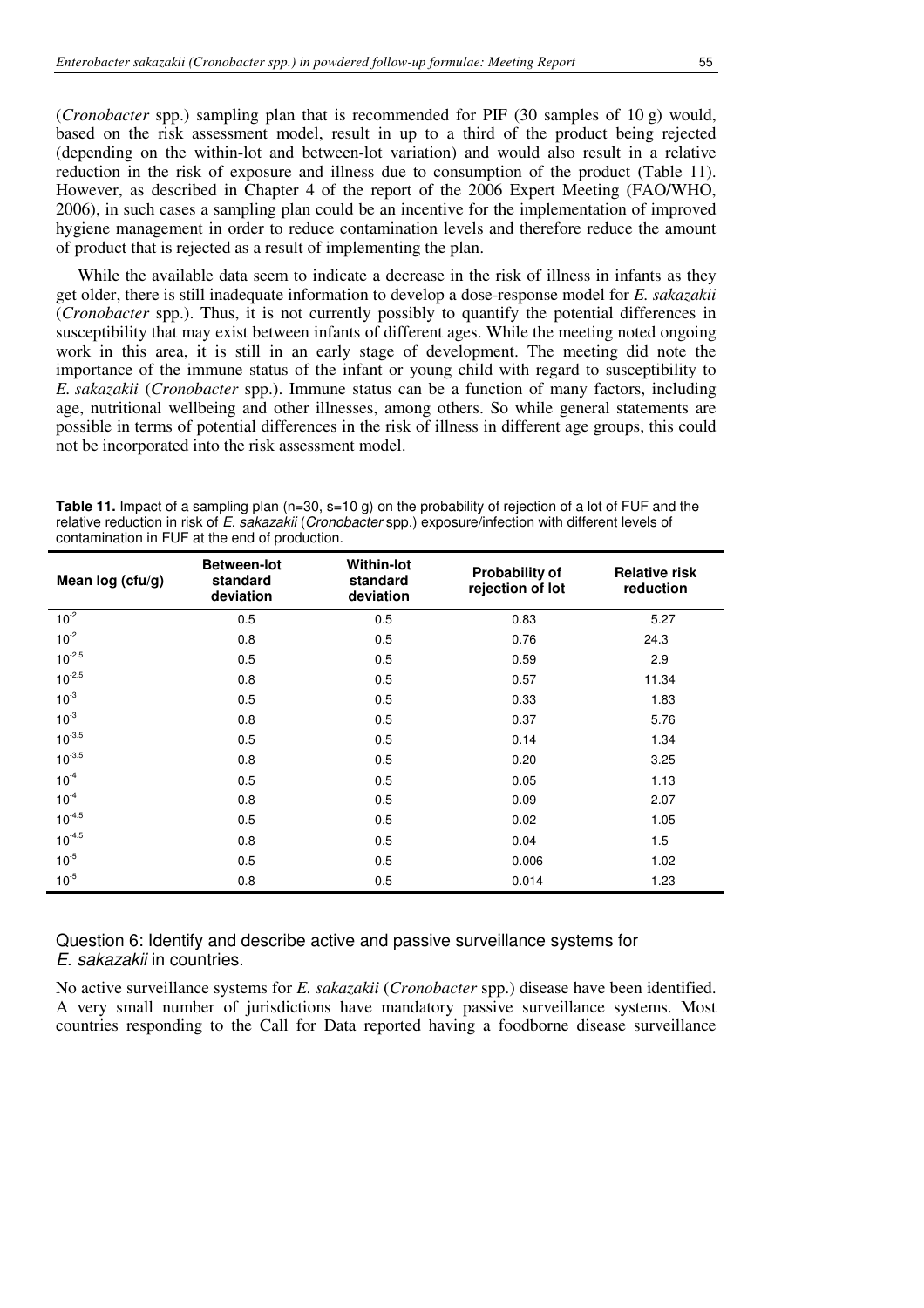system and/or an outbreak reporting system that theoretically encompasses *E. sakazakii* (*Cronobacter* spp.) infection. However, it is noteworthy that the national foodborne disease reporting systems did not appear to identify cases. The majority of *E. sakazakii* (*Cronobacter* spp.) cases reported across all ages have been identified through voluntary passive reporting. More details on existing surveillance systems can be found in Section 3.1.

# Question 7: What is the proportion of infants less than 6 months of age that consume follow-up formula and does this vary regionally?

The data on consumption was variable, but the meeting noted that marketing recommendations regarding the introductory age to FUF were not always followed. Based on the available consumption data, infants less than 6 months of age do consume FUF. A number of European countries and one African country reported "early use", i.e. consumption of the product by infants younger than that recommended. For example in the UK, FUF is marketed for infants 6 months of age or older; however, a survey (undertaken in 2005 by an independent research company MORI on behalf of the National Childbirth Trust Charity and UNICEF-UK) reported that, of the 272 out of 1000 surveyed caregivers who had used FUF, 17% had introduced it into their infants diet by 3 months (MORI, 2005). A further survey undertaken in the UK in 2005 (Infant Feeding Survey of 9416 caregivers) reported that 2% of caregivers had introduced FUF into their infants by 4 weeks and 4% by 8 weeks (Bolling et al*.*, 2007). This is significant in light of the fact that neonates and infants less than 2 months are considered at greatest risk of *E. sakazakii* (*Cronobacter* spp.) infections (FAO/WHO, 2004, 2006). The reasons for starting feeding FUF earlier than recommended are discussed in Section 5.2 (consumer attitudes).

In relation to the 6 to 12 month age group, it is clear that a large proportion of infants in the 6–12 month age group are consuming FUF, e.g. 65% in Guatemala and 60% in Ireland. Very little information was submitted on the consumption of FUF by young children (1–3 years), although there are indications of decrease in FUF consumption with increasing age. In the USA, consumption of infant formula (USA regulations do not distinguish between PIF and FUF in the 6–12 month age group) decreases from 67.3% at 6 months to 36.4% at 12 months.

While the data submitted is limited, it suggests that there is likely to be regional variation in the consumption of FUF. Furthermore studies on infant formula consumption illustrate differences in consumption patterns, both between regions and within regions. Such variations could be considered to be equally applicable to FUF consumption.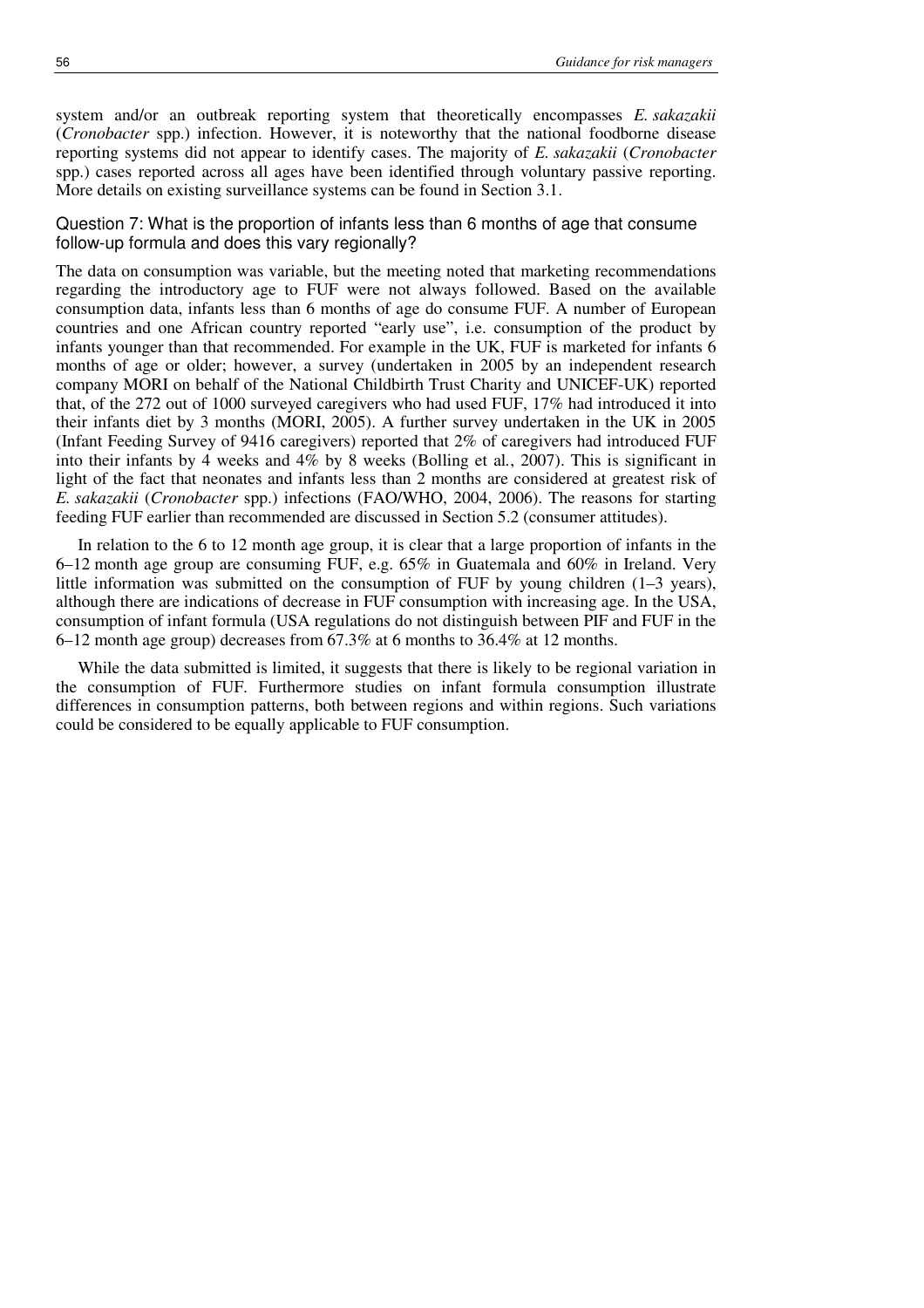### **7. Summary and conclusions**

*Enterobacter sakazakii* was defined as a species in 1980 by Farmer et al*.*, although it was commented in that paper that these organisms were thought to represent multiple species. Recently, molecular methods have been employed to clarify the taxonomic relationship of *E. sakazakii* strains. These studies showed that *E. sakazakii* actually comprise at least 6 species and forms a distinct group of Enterobacteriaceae. This group has now been classified in a new genus, *Cronobacter* gen. nov., within the Enterobacteriaceae. This change in nomenclature has just been validated with the publication of the paper describing the new genus in the June 2008 edition of the *International Journal of Systematic and Evolutionary Microbiology* (Iversen et al*.*, 2008).

*Cronobacter* spp. is synonymous with *E. sakazakii.* The new genus is composed of six species. There is no data that currently shows that any one of these species is not a risk to neonatal health. Therefore, based on the recent studies, the meeting concurred that all six species in the genus *Cronobacter* should be considered to be pathogenic, as each one has been linked retrospectively to clinical cases of infection in either infants or adults. In addition, it was concluded that there are currently no regulatory implications of the new taxonomic changes.

Laboratory methods for the detection of *E. sakazakii* (*Cronobacter* spp.) have improved in recent years to allow the reliable detection of the organism. International standardization of improved methods by ISO and FDA-AOAC is currently underway. All currently validated laboratory methods will continue to facilitate the recognition of all species defined within the new taxonomy. These methods remain applicable for the *Cronobacter* spp.

The response to the Call for Data revealed a very mixed picture in terms of the extent of surveillance for *E. sakazakii* (*Cronobacter* spp.) infections and the resulting numbers and incidence of infections in neonates, other infants, children and adults. Globally, there appear to be very few surveillance data for *E. sakazakii* (*Cronobacter* spp.). Although a couple of passive surveillance systems exist, no active surveillance system for *E. sakazakii* (*Cronobacter* spp.) disease has been identified. Most countries reported having a foodborne disease surveillance system and/or an outbreak reporting system that would encompass *E. sakazakii* infection, if cases were linked to a food vehicle and/or occurred as part of a recognized outbreak of disease. However, it is noteworthy that instances were reported where cases were identified by outbreak or voluntary passive reporting but not by the national foodborne disease reporting system or even the mandatory reporting system for *E. sakazakii* (*Cronobacter* spp.).

Collectively, there are approximately 120 individually documented cases among infants and children less than 3 years of age. Six well documented cases are known to have occurred among children 6–11 months and two cases in the 12–35 month age group. Of the 5 invasive (urine, blood, CFS, brain tissue) cases in the 6–11 month age group, 3 had other active medical problems. While this appears to indicate few cases in the 6–35 month age group, this information must be considered in light of the lack of surveillance systems, under-reporting, and other limitations noted in the report in identification of cases.

The data available do not enable a detailed breakdown of numbers of cases by month for infants. However, there were some laboratory surveillance data for England and Wales wherein data are available for infants under 1 month for 1992–2007, and for the Philippines, wherein data were available for infants under 1 month and at two-month intervals up to 12 months for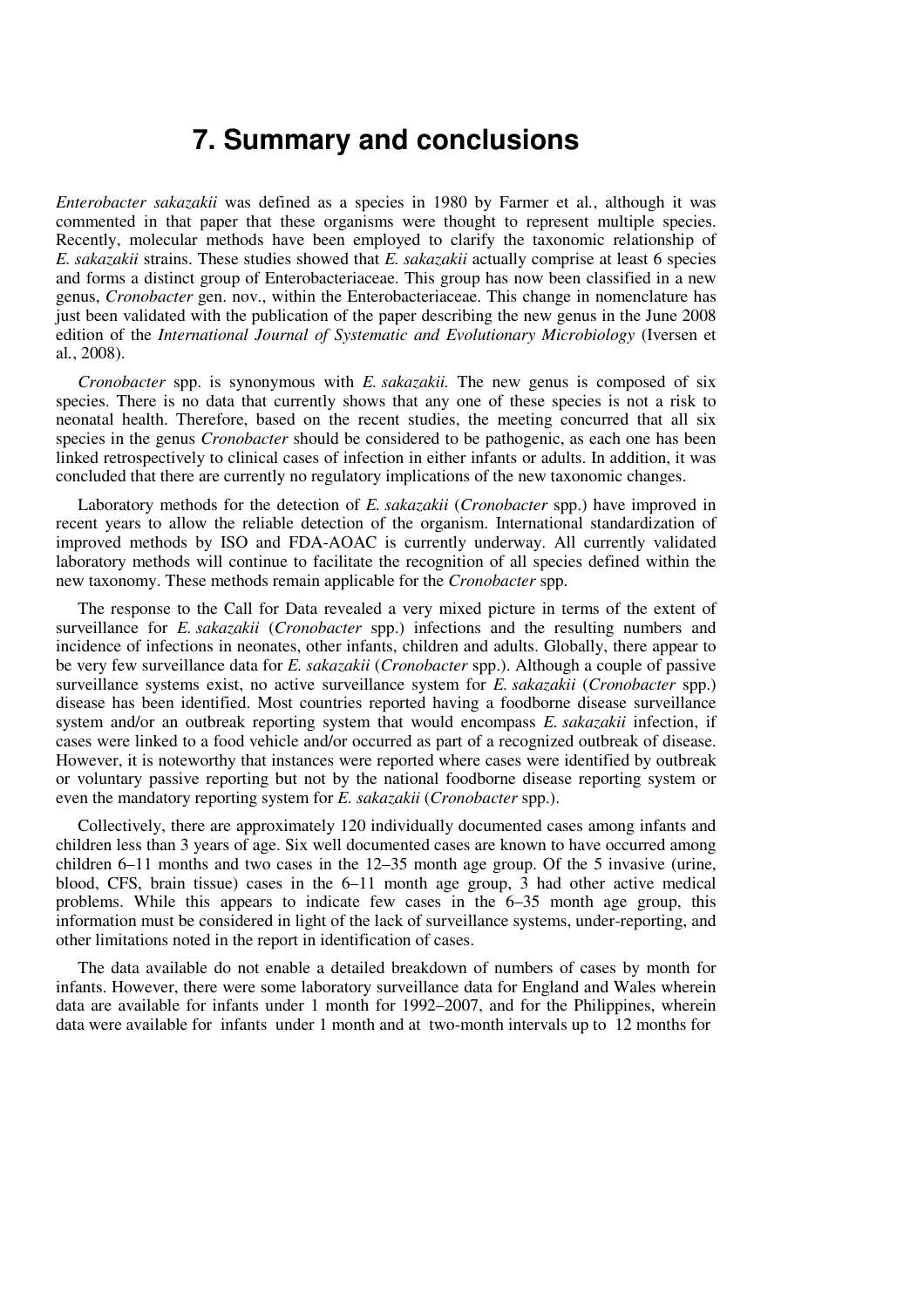1998–2007. Based on the data from England and Wales, an estimated annual incidence rate for neonates was 17.60 per million population over the period 1992–2007. For infants aged 1–11 months, the estimated incidence rate was 2.06 per million population, and among children 1–4 years, 0.70 per million population. These data indicate a sharply decreasing rate of severe illness between infants <1 month and 1–11 months. While it was not possible to calculate incidence data at monthly intervals based on the information available from the Philippines, these data also indicated a decreasing incidence with age.

While there is general agreement that immunocompromised infants are more susceptible to infection, the meeting was unable to identify a way of clearly defining the immune status of the population of concern. Although some countries, such as the USA, estimate that approximately 4% of the total population is immunocompromised, the inability to clearly define immune status was reflected in the lack of information provided by countries responding to the Call for Data and in the literature. The meeting noted that a number of factors contribute to immune status, including nutritional status, HIV status, other clinical conditions, pharmaceutical treatment, low birth weight and premature birth. The prevalence of such factors varies widely among countries and thus the meeting concluded that there will also be a wide variation in the prevalence of immunocompromised infants. For example, underweight and stunting, two indicators of malnutrition, a major cause of immunodeficiency, vary in prevalence in children under 5 years of age, from 5–42% and 12–41%, respectively. It was therefore considered by the meeting that a similar variation exists for the incidence of infants and young children in an immunocompromised state. Thus, the meeting concluded that in certain parts of the world a substantial proportion of infants and young children are immunocompromised.

Follow-up formulas are manufactured using processes that are almost identical to those used for other infant formulas as well as any other type of powdered dairy products for consumers >36 months of age, such as dairy-based beverages, fortified milk powders, and products used in medical nutrition.

The most significant differences between PIF and FUF lie in the fact that FUF may contain a wider variety of dry-mix ingredients and may be manufactured under different hygiene requirements in accordance with the legislation of the local jurisdiction. The wider variety of dry-mix ingredients is a consequence of the need for a more diversified diet for children aged 6 to 35 months, particularly for young children (>12 months). As these ingredients are often manufactured using completely different food processing technologies and consequently different hygiene control measures, their microbiological quality may not necessarily meet the most stringent requirements typically applied to infant formula. The stringency of the hygiene control measures required for a particular processing line will depend on the microbiological criteria for the range of products manufactured on that line. In the case of a dedicated line, the hygiene control measures will directly relate to the product being manufactured. However, in the case of shared lines, the products with the most stringent microbiological criteria will determine the overall hygiene control measures required, as well as the verification procedures for processing environment and the processing lines. The meeting therefore concluded that while PIF and FUF may be manufactured using nearly identical processes, other aspects of manufacturing, namely the dry-mix ingredients used and the stringency of hygiene control measures, can vary considerably. These aspects need to be taken into consideration when comparing the products and the extent to which microbiological criteria are needed.

Data on the prevalence of *E. sakazakii* (*Cronobacter* spp.) in products categorized as FUF for infants between 6 and 11 months are scarce. The absence of such data is most likely due to the fact that there is no mandated requirement for testing FUF for *E. sakazakii* (*Cronobacter*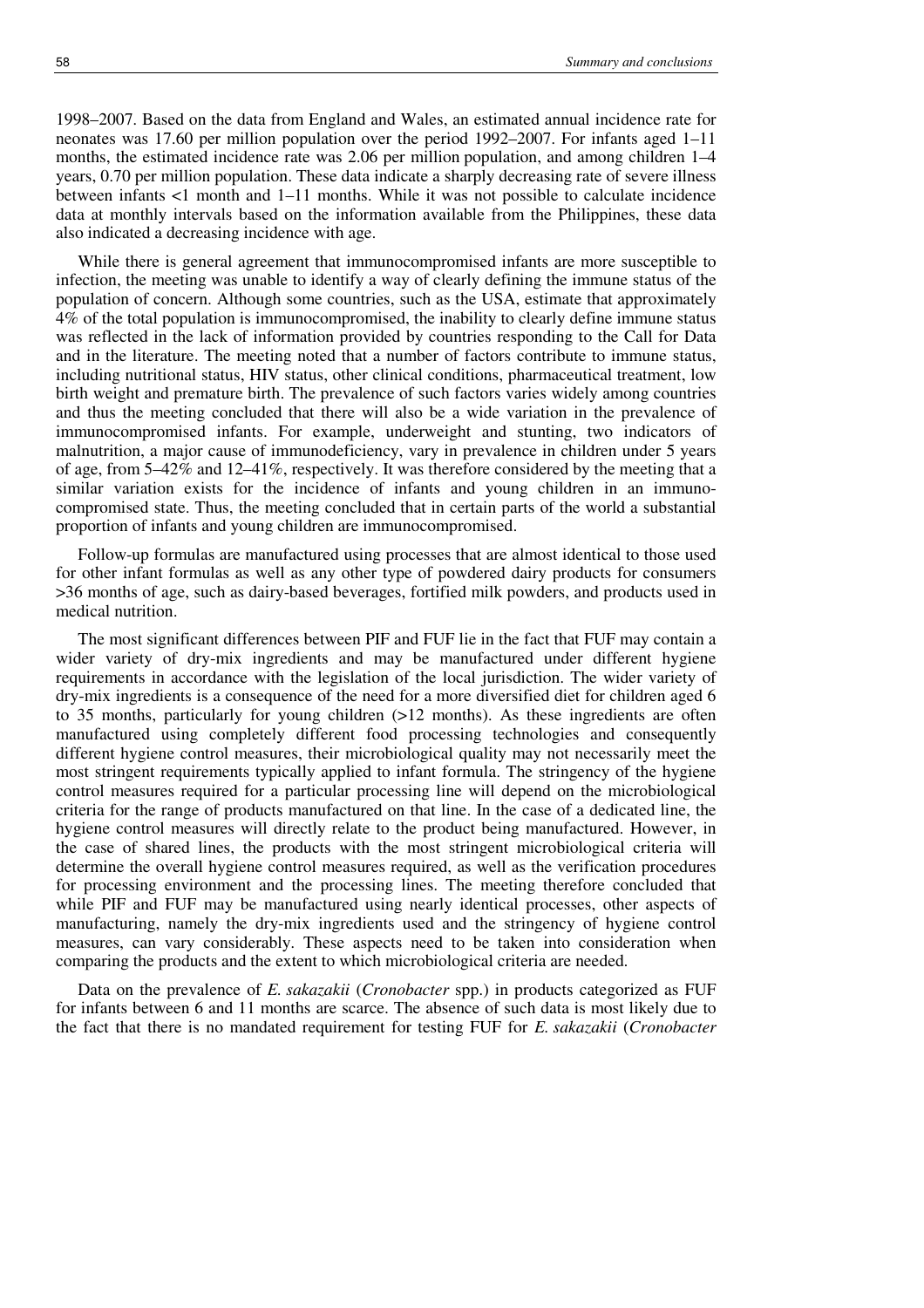spp.). Reports from two recent surveys on *E. sakazakii* (*Cronobacter* spp.) indicate only one positive sample in over 100 products tested. For FUF manufactured on shared lines with PIF, it is likely that the incidence of *E. sakazakii* (*Cronobacter* spp.) contamination is the same in both products; however, for FUF manufactured on dedicated lines (where the hygiene requirements may be less stringent), the prevalence is probably higher. The relative reduction in risk associated with the implementation of a sampling plan for FUF will be expected to be the same as for PIF with the same level of contamination.

Based on the available data, the meeting concluded that FUF is commonly consumed by infants less than 6 months of age in both developing and developed countries, despite existing regulations and label recommendations. Data from developed countries also showed that a substantial percentage of caregivers to infants do not use basic hygiene and the recommended procedures within their country for safely preparing and feeding infant formula. It is likely that infant caregivers in developing countries, where hygiene and cooling require greater effort, do not have safer practices than those in developed countries. This suggests that a substantial proportion of caregivers to infants worldwide fail to follow all of the preparation and feeding practices recommended to reduce the risks of microbiological hazards associated with a nonsterile product. Educational, socioeconomic and hygiene factors may be important to explain why caregivers fail to follow the recommended practices.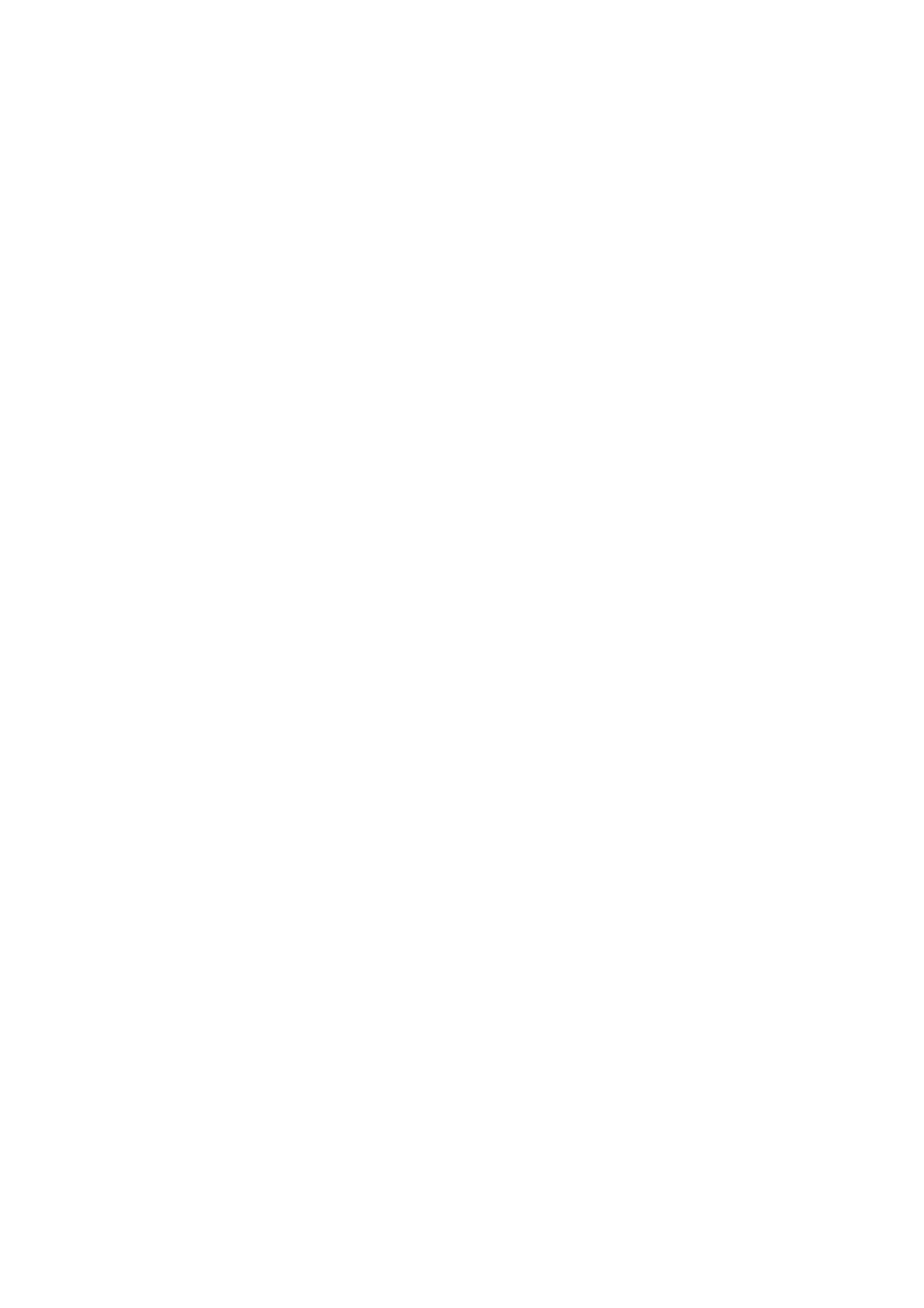### **8. References**

- Acheson, D.W.K. & Lubin, L.F. 2008. Vulnerable populations and their suceptibility to foodborne disease. pp. 290–319, *in:* B.M. Lund and P.R. Hunter (editors). *The Microbiological Safety of Food in Healthcare Settings*. Blackwell Publishing Ltd, Oxford, UK.
- Block, C., Peleg, O., Minster, N., Bar-Oz, B., Simhon, A., Arad, I. & Shapiro, M. 2002. Cluster of neonatal infections in Jerusalem due to unusual biochemical variant of *Enterobacter sakazakii*. *European Journal of Clinical Microbiology and Infectious Diseases*, 21: 613–616.
- Bolling, K., Grant, C., Hamlyn, B. & Thornton, A. 2007. Infant Feeding Survey 2005. The Information Centre for Health and Social Care, and the UK Health Departments. Available at: http://www.ic.nhs.uk/statistics-and-data-collections/health-and-lifestyles/infant-feeding/infantfeeding-survey-2005.
- Bowen, A. & Braden, C. 2006. Invasive *Enterobacter sakazakii* disease among infants. *Emerging Infectious Diseases*, 12(8): 1185-1189.
- CAC [Codex Alimentarius Commission]. 1987. Codex Standard for Follow-up Formula. Codex Standard No. 156-1987. Available at http://www.codexalimentarius.net/download/standards/293/CXS\_156e.pdf
- CAC. 2003a. Report of the 24th session of the Codex Committee on Nutrition and Foods for Special Dietary Uses, Berlin, Germany, 4–8 November 2002. Doc. Alinorm 03/26A. Available at: http://www.codexalimentarius.net/web/archives.jsp?year=03.
- CAC. 2003b. Codex Alimentarius Commission, 25th Session, Rome, 30 June–05 July 2003. Report of the 35th Session of the Codex Committee on Food Hygiene, Orlando, Florida, United States of America, 27 January–1 February 2003. Doc. Alinorm 03/13A. Available at: http://www.codexalimentarius.net/web/archives.jsp?year=03.
- CAC. 2004. Codex Committee on Food Hygiene, 36th Session, Washington DC, United States of America, 29 March–3 April 2004. Risk profile on *Enterobacter sakazakii* and other microorganisms in powdered infant formula. Prepared by the United States of America and Canada. Available at: ftp://ftp.fao.org/codex/ccfh36/fh04\_12e.pdf.
- CAC. 2004b. Food Hygiene Basic Texts. Available at: ftp://ftp.fao.org/codex/Publications/Booklets/Hygiene/FoodHygiene\_2003e.pdf.
- CAC. 2008a. Report of the 31st Session of the Codex Alimentarius Commission. Geneva, Switzerland, 30 June–4 July 2008. Doc. Alinorm 08/31/REP. Available at: ftp://ftp.fao.org/codex/Alinorm08/al31REP\_adv.pdf.
- CAC. 2008b. Code of Hygienic Practice for Powdered Formulae for Infants and Young Children. CAC/RCP 66-2008. Available at:

http://www.codexalimentarius.net/download/standards/11026/cxp\_066e.pdf.

- Carletti, C. & Catttaneo, A. 2008. Home preparation of powdered infant formula: is it safe? *Acta Paediatrica*, 97: 1131–1132.
- Caubilla-Barron, J., Hurrell, E., Townsend, S., Cheetham, P., Loc-Carillo, C., Fayet, O., Prere, M.-F. & Forsythe, S.J. 2007. Genotypic and phenotypic analysis of *Enterobacter sakazakii* strains from an outbreak resulting in fatalities in a neonatal intensive care unit in France. *Journal of Clinical Microbiology*, 45(12): 3979–3985.
- CDC [Centers for Disease Control and Prevention]. 2008. Global AIDS Program. BOTUSA. Available at http://www.cdc.gov/botusa/CDC/FDA Infant Feeding Practices Study II Web Tables. Forthcoming at: www.cdc.gov/ifps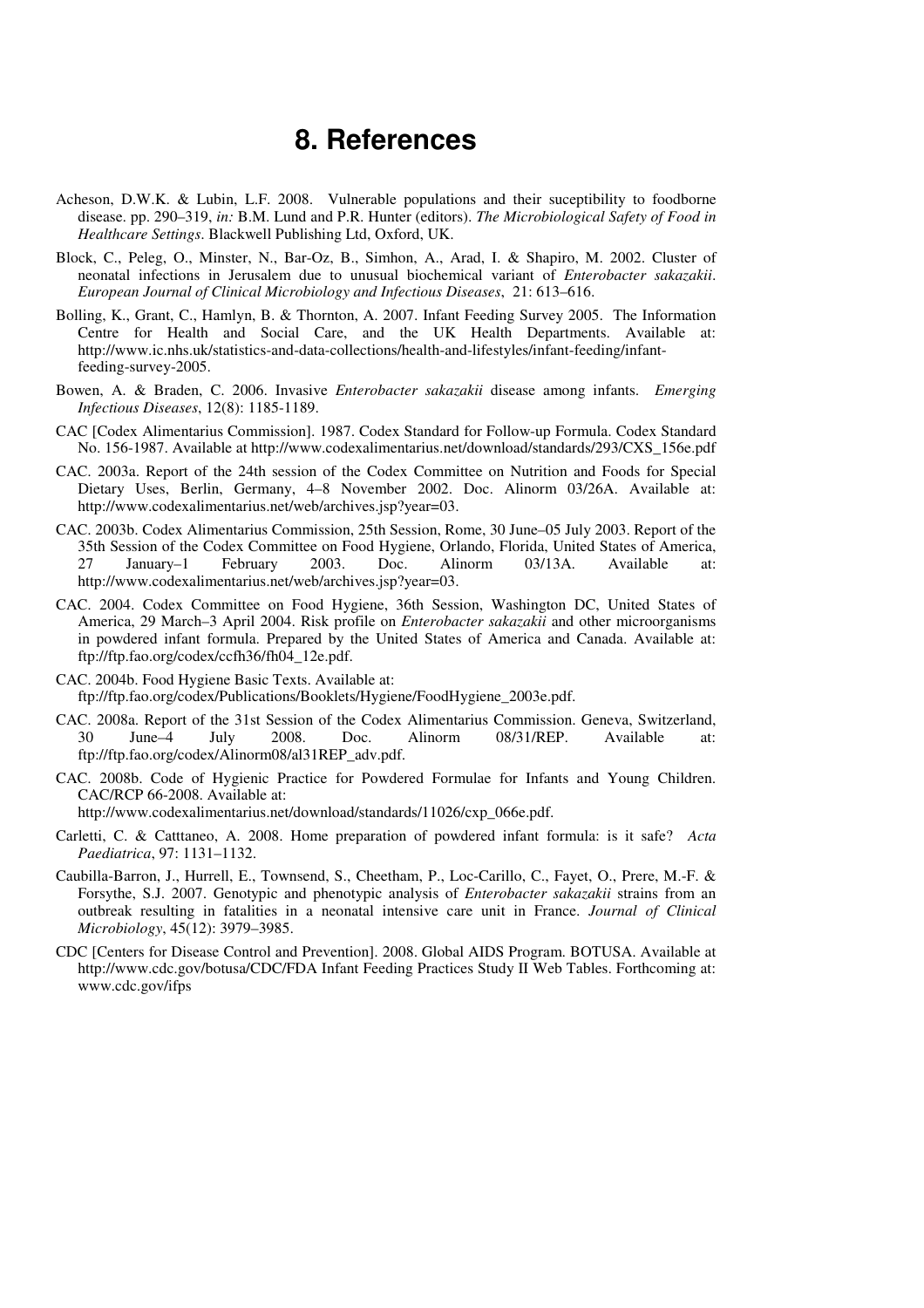- Cordier, J.L. 2007. Production of powdered infant formulae and microbiological control measures. Chapter 6 *in*: J.M. Farber and S.J. Forsythe (editors). *Emerging issues in food safety*: Enterobacter sakazakii*.* ASM Press, Washington DC, USA.
- Define Research and Insight. 2006. Powdered Infant Formula Qualitative Research. April 2006. Funded by U.K. Food Standards Agency. Available at:
	- http://www.food.gov.uk/multimedia/pdfs/powderinfantform.pdf.
- Drudy, D., O'Rourke, M., Murphy, M., Mullane, N., O'Mahony, R., Kelly, L., Fisher, M., Sanjaq, S., Shannon, P., Wall, P. & Fanning, S. 2006. RAPD analysis of *Enterobacter sakazakii* strains from environmental and clinical sources. *International Journal of Food Microbiology*, 110: 127–134.
- Fanning, S. & Forsythe, S.J. 2007. Isolation and identification of *E. sakazakii. In:* J.M. Farber and S.J. Forsythe (editors). *Emerging issues in food safety:* Enterobacter sakazakii. ASM Press, Washington DC, USA.
- FAO/WHO. 2004. *Enterobacter sakazakii* and other micro-organisms in powdered infant formula: Meeting report. *Microbiological Risk Assessment Series*, No. 6. 59 p. Rome, Italy. Also available at: ftp://ftp.fao.org/docrep/fao/007/y5502e/y5502e00.pdf.
- FAO/WHO. 2006. *Enterobacter sakazakii* and *Salmonella* in powdered infant formula: Meeting report. *Microbiological Risk Assessment Series,* No. 10. 95p. Rome, Italy. Also available at: ftp://ftp.fao.org/docrep/fao/007/y5502e/y5502e00.pdf.
- FAO/WHO. 2007. Guidelines on the safe use of powdered infant formula. Available at: http://www.fao.org/ag/agn/agns/jemra\_riskassessment\_enterobacter\_docs\_en.asp
- Farmer, J.J. III, Asbury, M.A., Hickman, F.W. & Brenner, D.J. 1980. The Enterobacteriaceae Study Group (USA). *Enterobacter sakazakii*:a new species of "Enterobacteriaceae" isolated from clinical specimens. *International Journal of Systematic Bacteriology*, 30: 569–584.
- FDA [US Food and Drug Administration]. 2007. Food Protection Plan: An Integrated strategy for Protection of the Nation's Food Supply.
- Friedemann, M. 2007. *Enterobacter sakazakii* in foods and beverages (other than infant formula and milk powder). *International Journal of Food Microbiology*, 116: 1–10.
- FSA/DH [Food Standards Agency/Department of Health]. 2007. Guidance for health professionals on safe preparation, storage and handling of powdered infant formula. Available http://www.dh.gov.uk/en/Healthcare/Maternity/Maternalandinfantnutrition/DH\_4123674
- Grummer-Strawn, L.M., Scanlon, K.S. & Fein, S.B. Infant feeding and feeding transitions during the first year of life. Forthcoming in *Pediatrics.*
- Healy, B., Mullane, N., Collin, V., Mailler, S., Iversen, C., Chatellier, S., Storrs, M. & Fanning, S. 2008. Evaluation of an automated repetitive sequence-based PCR system for subtyping *Enterobacter sakazakii*. *Journal of Food Protectection,* 71: 1372–1378.
- HPA [Health Protection Agency]. 2007. *Klebsiella*, *Enterobacter*, *Serratia* and *Citrobacter* spp. bacteraemia, England, Wales and Northern Ireland: 2003–2007. Available at: http://www.hpa.org.uk/web/HPAweb&Page&HPAwebAutoListName/Page/1201681252503.
- Himelright, I., Harris, E., Lorch, V. & Anderson, M. 2002. *Enterobacter sakazakii* infections associated with the use of powdered infant formula – Tennessee, 2001. *Journal of the American Medical Association*, 287: 2204–2205.
- ISO [International Organization for Standardization]. 2006. ISO/TS 22964:2006 Milk and milk products – Detection of *Enterobacter sakazakii*.
- Iversen, C. & Forsythe, S.J. 2004. Isolation of *Enterobacter sakazakii* and other Enterobacteriaceae from powdered infant milk and related products. *International Journal of Food Microbiology*, 21: 771–777.
- Iversen, C. & Forsythe, S.J. 2003. Risk profile of *Enterobacter sakazakii*, an emergent pathogen associated with infant milk formula. *Trends in Food Science and Technology*, 14: 443–454.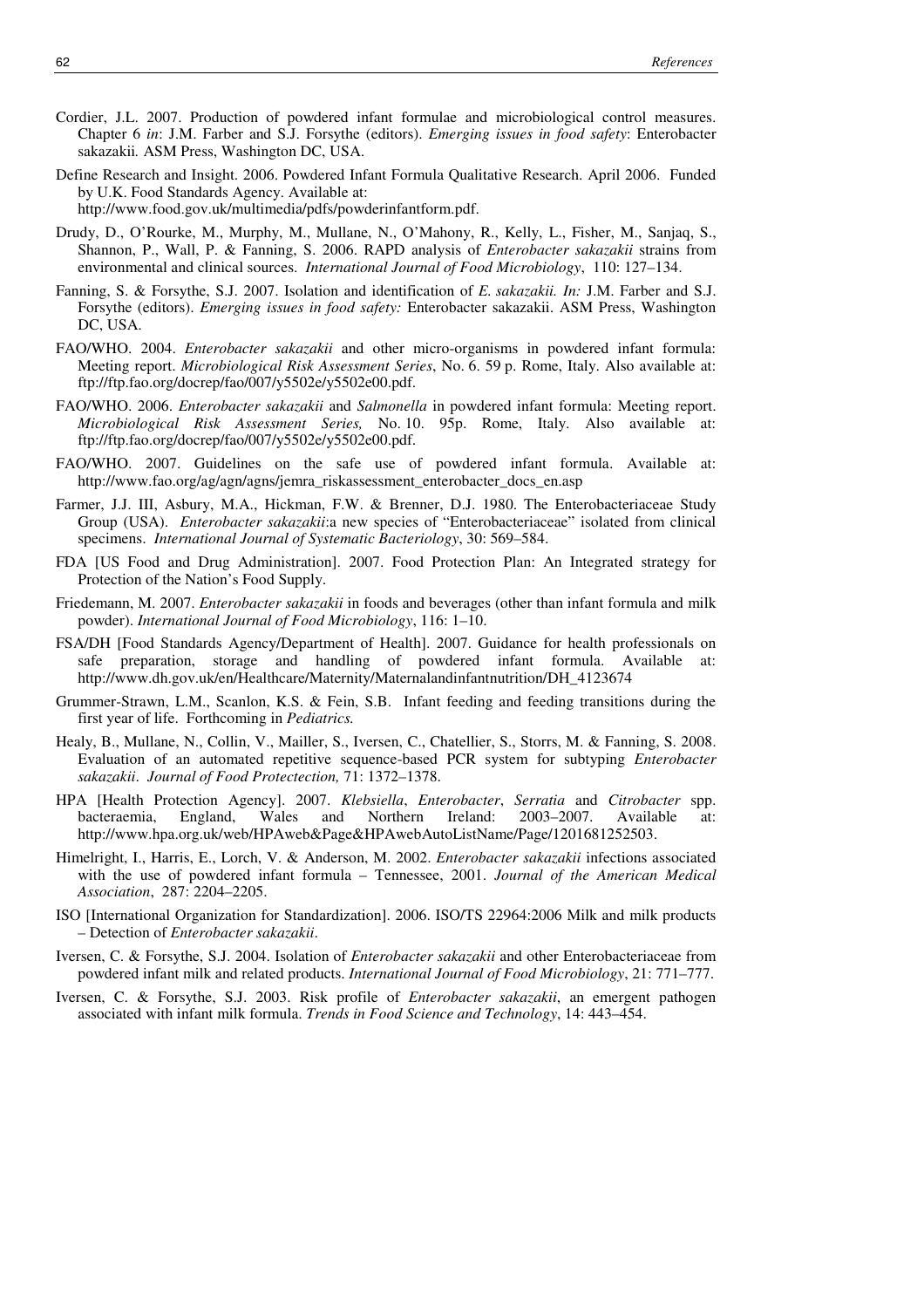- Iversen, C., Waddington, M., Farmer, J.J. III & Forsythe, S.J. 2006. The biochemical differentiation of *Enterobacter sakazakii* genotypes. *BMC Microbiology*, 6: Article No. 94.
- Iversen, C., Lehner, A., Mullane, N., Bidas, E., Cleenwerck, I., Marugg, J., Fanning, S., Stephan, R. & Joosten, H. 2007. The taxonomy of *Enterobacter sakazakii*: proposal of a new genus *Cronobacter* gen. nov. and descriptions of *Cronobacter sakazakii* comb. nov., *Cronobacter sakazakii* subsp. *sakazakii* comb. nov., *Cronobacter sakazakii* subsp. *malonaticus* comb. nov., *Cronobacter. turicensis* sp. nov., *Cronobacter. muytjensii* sp. nov., *Cronobacter. dublinensis* sp. nov. and *Cronobacter. genomospecies* I. *BMC Evolutionary Biology*, 7: Article No. 64.
- Iversen, C., Mullane, N., McCardell, B., Tal, B.D., Lehner, A., Fanning, S., Stephan, R. & Joosten, H. 2008. *Cronobacter* gen. nov., a new genus to accommodate the biogroups of *Enterobacter sakazakii*, and proposal of *Cronobacter sakazakii* gen. nov., comb. nov., *Cronobacter malonaticus* sp. nov., *Cronobacter turicensis* sp. nov., *Cronobacter muytjensii* sp. nov., *Cronobacter dublinensis* sp. nov., *Cronobacter genomospecies* 1, and of three subspecies, *Cronobacter dublinensis* subsp. *dublinensis* subsp. nov., *Cronobacter dublinensis* subsp. *lausannensis* subsp. nov. and *Cronobacter dublinensis* subsp. *lactaridi* subsp. nov. *International Journal of Systematic and Evolutionary Microbiology,*  58(6): 1442–1447.
- Kandhai, M.C., Reij, M.W., Gorris, L.G.M., Guillaume-Gentil, O. & Van Schothorst. M. 2004. *Occurrence of Enterobacter sakazakii* in food production environments and households. *The Lancet,* 363: 39–40.
- Koehler, K.M., Lasky, T., Fein, S.B., DeLong, S.M., Hawkins, M.A., Rabatsky-Her, T., Ray, S.M., Shiferaw, B., Swanson E. & Vugia D.J. 2006. Population-based incidence of infection with selected bacterial enteric pathogens in children younger than five years of age, 1996-1998. *The Pediatric Infectious Disease Journal*, 25: 129–134.
- Khoshoo, V., Edell, D., Thompson, A. & Rubin, M. 2007. Are we overprescribing antireflux medications for infants with regurgitation? *Pediatrics*, 120(5): 946–949.
- Labiner-Wolfe, J., Fein, S.B. & Shealy, K. Infant formula handing, education and safety. Forthcoming in *Pediatrics*.
- MORI. 2005. Women's knowledge of formula milk and follow on milk advertising. Provided by CSPI in response to FAO/WHO Call for Data.
- Mullane, N., Iversen, C., Healy, B., Walsh, C., Whyte, P., Wall, P.G., Quinn, T. & Fanning, S. 2007a. *Enterobacter sakazakii*: an emerging bacterial pathogen with implications for infant health. *Minerva Pediatrica*, 59: 137–148.
- Mullane, N., Whyte, P., Wall, P.G., & Fanning, S. 2008. Development of a multi-locus variable number of tandem repeat for *Enterobacter sakazakii* in an infant formula processing facility. *Applied and Environmental Microbiology*, 116: 73–81.
- Mullane, N., Whyte, P., Wall, P.G., Quinn, T. & Fanning, S. 2007b. Application of pulsed-field gel electrophoresis (PFGE) to characterize and trace the prevalence of *Enterobacter sakazakii* in an infant formula processing facility. *International Journal of Food Microbiology*, 116: 73–81.
- Noriega, F., Kotloff, K., Martin, M. & Schwalbe, R. 1990. Nosocomial bacteremia caused by *Enterobacter sakazakii* and *Leuconostoc mesenteroides* resulting from extrinsic contamination of infant formula. *Pediatric Infectious Disease*, 9: 447–449.
- Savino, F. & Castagno, E. 2008. Overprescription of antireflux medications for infants with regurgitation. *Pediatrics*, 121: 1070.
- Stoll, B.J., Hansen, N., Fanaroff, A.A. & Lemons, J. 2004. *Enterobacter sakazakii* is a rare causeof neonatal septicemia or meningitis in VLBW infants. *The Journal of Pediatrics*, 144: 821–823.
- Tekkok, I., Baeesa, S., Higgins, M. & Ventureyra, E. 1996. Abscedation of posterior fossa dermoid cysts. *Child's Nervous System*, 12: 318–322.
- Townsend, S., Hurrell, E. and Forsythe, S.J. 2008. Virulence studies of *Enterobacter sakazakii* isolates associated with a neonatal intensive care unit outbreak. *BMC Microbiology*, 8: Art.No.64.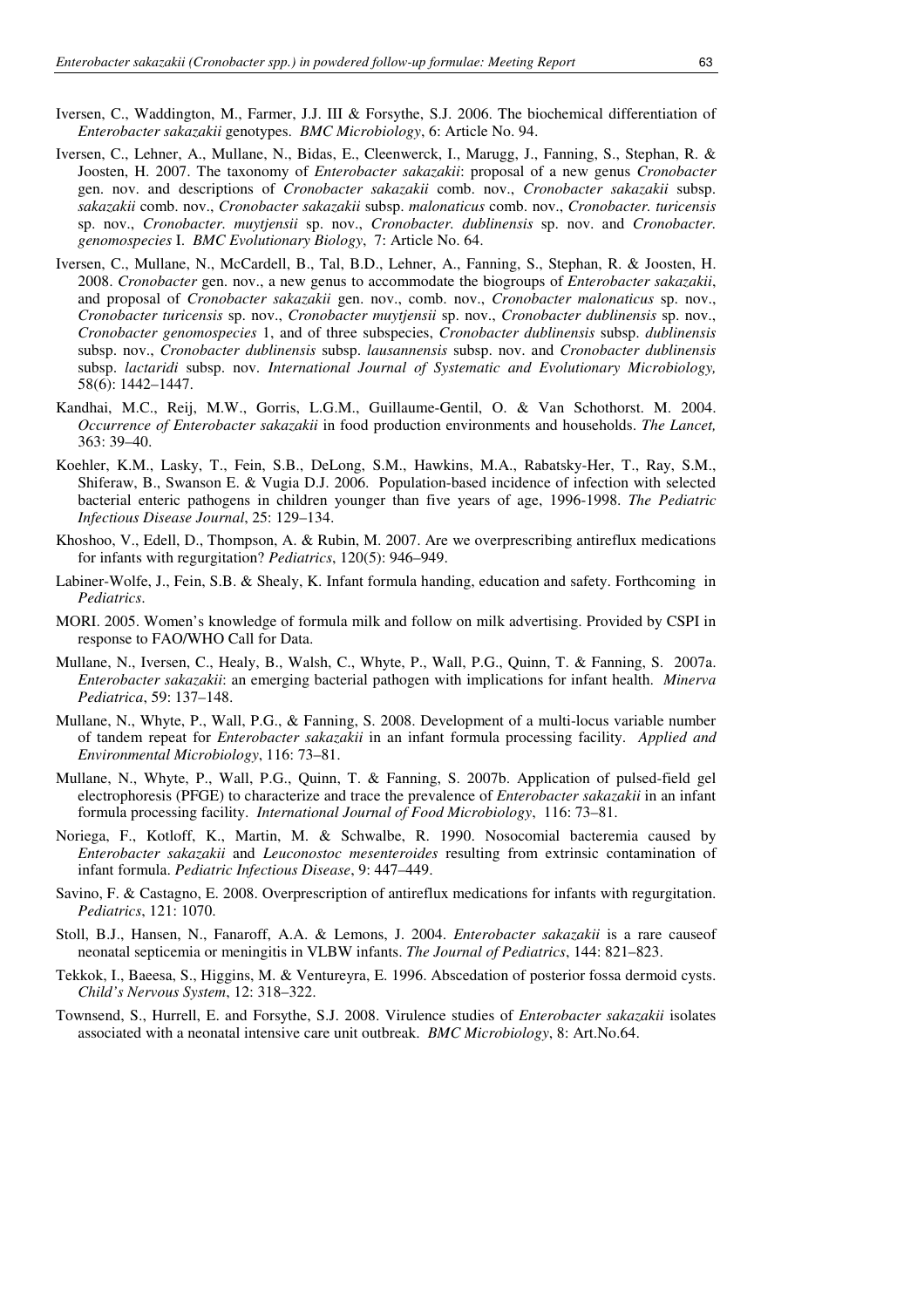- Townsend, S.M., Hurrell, E., Gonzalez-Gomez, I., Lowe, J., Frye, J.G., Forsythe, S.J. & Badger, J.L. 2007. *Enterobacter sakazakii* invades brain capillary endothelial cells, persists in human macrophages influencing cytokine secretion and induces severe brain pathology in the neonatal rat. *Microbiology,*  153: 3538–3547.
- Urmenyi, A.M. & Franklin, A.W. 1961 Neonatal death from a pigmented coliform infection. *Lancet*, 1: 313–315.
- UNICEF. 2007. Children and AIDS. A stocktaking report. Actions and progress during the first year of Unite for Children, Unite against AIDS. Available at: http://www.unicef.org/publications/index\_38048.html.
- UNICEF. 2008. The State of the World's Children 2008. Available at: http://www.unicef.org/sowc08/docs/sowc08.pdf.
- WHO. 2006. WHO HIV and Infant Feeding Technical Consultation held on behalf of the Inter-agency Task Team (IATT) on Prevention of HIV Infections in Pregnant Women, Mothers and their Infants: Statement. Available at: http://www.who.int/hiv/mediacentre/Infantfeedingconsensusstatement.pf.pdf.
- WHO. 2008. Worldwide prevalence of anaemia 1993–2005; WHO Global database on anaemia. Edited by B. de Benoist, E. McLean, I. Egli and M. Cogswell. 48 p. Also available at: http://www.who.int/vmnis/publications/anaemia\_prevalence/en/index.html.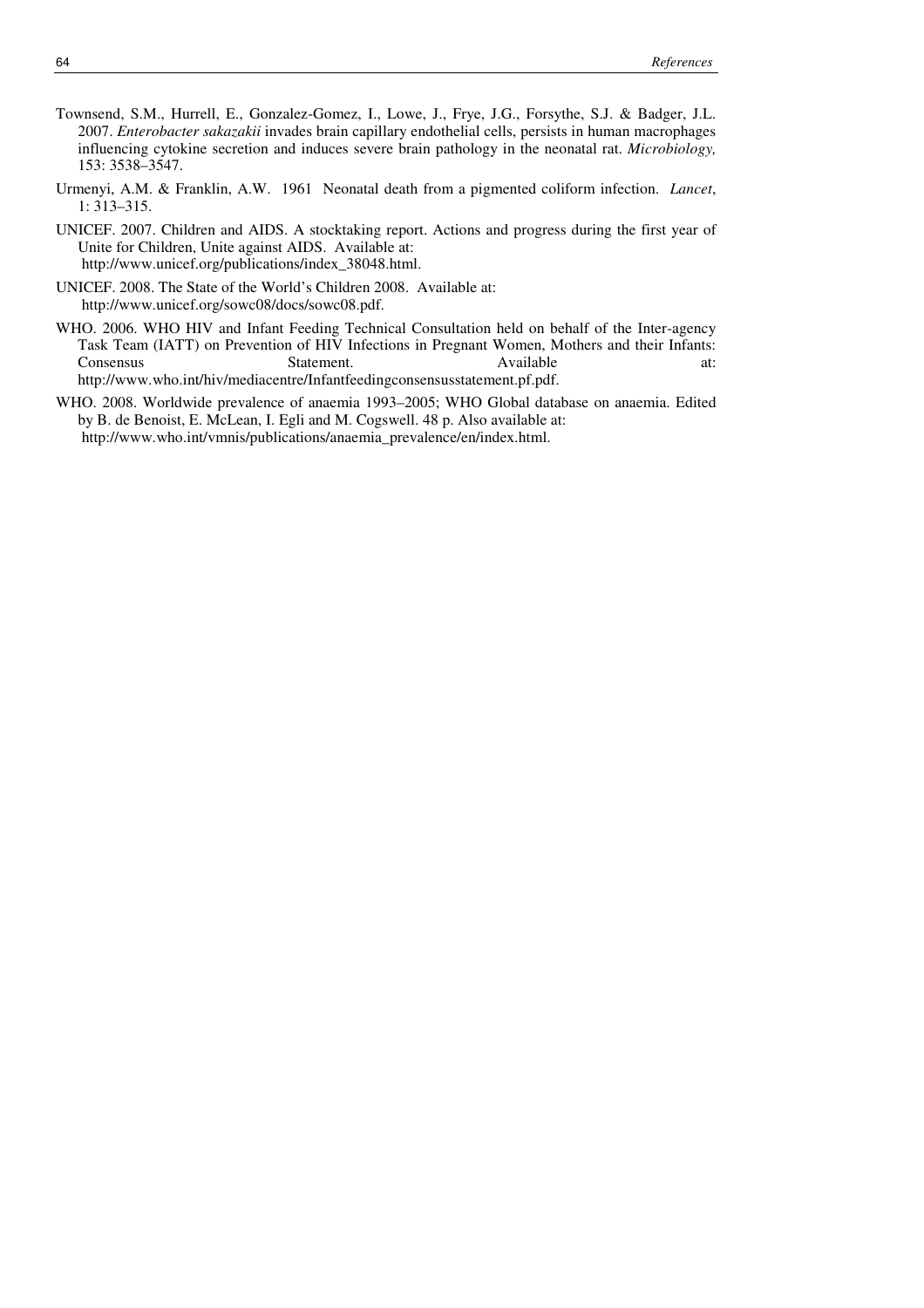## **Annex 1**

 **Recorded cases of E. sakazakii (Cronobacter spp.) infections and colonisations in infants and young children** 

| <b>Country</b> | <b>Reference</b><br>(date of<br>report)   | <b>Gender</b> | Weight<br>at birth                  | Ges-<br>tation<br>(weeks)                   | Age at<br>illness<br>onset | <b>Illness/Symptoms</b>                                     | Out-<br>come                           | Pow-<br>dered<br>formula | No. of<br>cases<br>(deaths) | Source of E. sakazakii<br>& Comments                                                                                       |
|----------------|-------------------------------------------|---------------|-------------------------------------|---------------------------------------------|----------------------------|-------------------------------------------------------------|----------------------------------------|--------------------------|-----------------------------|----------------------------------------------------------------------------------------------------------------------------|
| England        | Urmenyi and<br>White-<br>Frankin,<br>1961 | Male          | 3033 <sub>g</sub><br>(6lb)<br>11oz) | 38                                          | 11 <sub>d</sub>            | Meningitis and sepsis                                       | Died                                   | Not deter-<br>mined      | 2(2)                        | Earliest reported cluster - same nursery<br>and incubator. First 2 known cases,<br>1958                                    |
| England        | above                                     | Female        | 2017 g<br>(4lb 7oz)                 | $32 (C -$<br>section)                       | 5 d                        | Meningitis and sepsis                                       | Died                                   | Not deter-<br>mined      | above                       |                                                                                                                            |
| Denmark        | Jøker et al<br>1965                       | Female        | 3250 <sub>g</sub>                   | Unknown                                     | 4 d                        | Meningitis                                                  | Recov-<br>ered                         | Unknown                  |                             |                                                                                                                            |
| USA (GA)       | Monroe &<br>Tift, 1979                    | Male          | 2600 g                              | Term                                        | 7 d                        | Bacteraemia                                                 | Recov-<br>ered                         | Yes                      |                             | First reported case of bacteraemia.<br>Formula not analyzed nor any<br>relationship suggested. No<br>environmental testing |
| USA (IN)       | Kleiman et<br>al., 1981                   | Female        | Un-<br>known                        | Term                                        | 35 d                       | Meningitis -<br>necrotizing cerebritis,<br>absess formation | Recov-<br>ered<br>(severe<br>sequelae) | Unknown                  |                             | Previously healthy 5-week old.                                                                                             |
| USA (OK)       | Adamson &<br>Rogers, 1981                 | Male          | $Un-$<br>known                      | Normal<br>preg-<br>nancy<br>and<br>delivery | 35 d                       | Meningitis/Sepsis                                           | Recov-<br>ered                         | Unknown                  |                             | Previously healthy 5-week old.                                                                                             |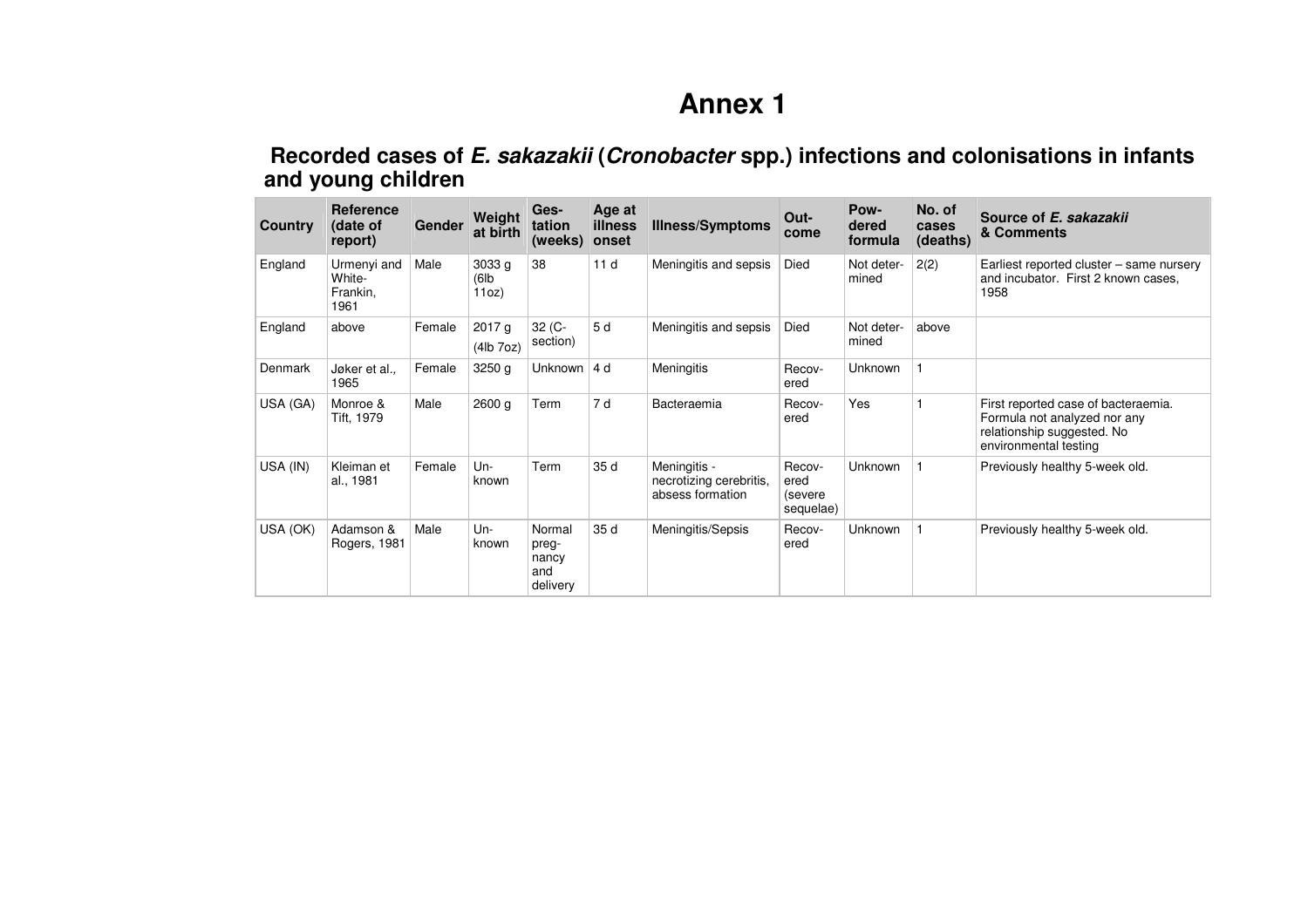| <b>Country</b>   | <b>Reference</b><br>(date of<br>report)       | Gender       | Weight<br>at birth | Ges-<br>tation<br>(weeks) | Age at<br>illness<br>onset | <b>Illness/Symptoms</b>         | Out-<br>come                 | Pow-<br>dered<br>formula | No. of<br>cases<br>(deaths) | Source of E. sakazakii<br>& Comments                                                                                                                                                                                                                                                                               |
|------------------|-----------------------------------------------|--------------|--------------------|---------------------------|----------------------------|---------------------------------|------------------------------|--------------------------|-----------------------------|--------------------------------------------------------------------------------------------------------------------------------------------------------------------------------------------------------------------------------------------------------------------------------------------------------------------|
| Nether-          | Muytjens et                                   | Male         | 2830 g             | 36                        | 5d                         | Meningitis                      | Recov-                       | Yes                      | $\mathbf{1}$                | Hospital A, 9/77                                                                                                                                                                                                                                                                                                   |
| lands            | al., 1983;<br>Smeets et<br>al., 1998          |              |                    |                           |                            |                                 | ered                         |                          |                             | E. sakazakii found in prepared formula<br>and utensils but not in powdered<br>formula. Plasmid profile of E. sakazakii<br>in formula differed from the profile of<br>E. sakazakii in all patients. Authors<br>conclude that environmental strains did<br>not cause the infection (assume this<br>includes formula) |
| Nether-          | above                                         | Female       | 2400 g             | Term                      | 3d                         | Meningitis/Bacter-              | Died                         | Yes                      | 1(1)                        | Hospital A, 4/79                                                                                                                                                                                                                                                                                                   |
| lands            |                                               |              |                    |                           |                            | aemia                           |                              |                          |                             | Co-morbidity-meningomyelocele.                                                                                                                                                                                                                                                                                     |
| Nether-<br>lands | above                                         | Female       | 1670 g             | 32                        | 3d                         | <b>Meningitis</b>               | Died                         | Yes                      | 1(1)                        | Hospital A, 4/81                                                                                                                                                                                                                                                                                                   |
| Nether-<br>lands | above                                         | Male         | 1900 g             | 32                        | 4 d                        | <b>Meningitis</b>               | Died                         | Yes                      | 1(1)                        | Hospital A, 4/81                                                                                                                                                                                                                                                                                                   |
| Nether-<br>lands | above                                         | Female       | 2690 g             | Term                      | 5d                         | Meningitis/bacter-<br>aemia     | Died                         | Yes                      | 1(1)                        | Hospital A, 7/81                                                                                                                                                                                                                                                                                                   |
| Nether-<br>lands | above                                         | Male         | 2085 g             | 38                        | 5d                         | Meningitis/NEC                  | Died                         | Yes                      | 1(1)                        | Hospital B and D, 2/78<br>Twin, incubator                                                                                                                                                                                                                                                                          |
| Nether-<br>lands | above                                         | Female       | 1370 g             | Prem-<br>ature            | 5d                         | Meningitis/NEC                  | <b>Died</b>                  | Yes                      | 1(1)                        | Hospital C and D, 7/79                                                                                                                                                                                                                                                                                             |
| Nether-<br>lands | above                                         | Female       | 850 <sub>g</sub>   | 30                        | 9 d                        | Meningitis/Bacter-<br>aemia     | Recov-<br>ered<br>(retarded) | Yes                      | $\mathbf{1}$                | Hospital E, 9/79                                                                                                                                                                                                                                                                                                   |
| USA (MO)         | Nagvi,<br>Maxwell &<br>Dunkle, 1985           | Female       | $Un-$<br>known     | Unknown 21 d              |                            | Meningitis/Cerebral<br>abcesses | Recov-<br>ered               | Unknown                  | $\mathbf{1}$                |                                                                                                                                                                                                                                                                                                                    |
| Spain            | <b>UCD, 2008</b><br>Reina, J., et<br>al. 1989 | Un-<br>known | $Un -$<br>known    | Neonate                   | Un-<br>known               | Conjunctivitis                  | <b>Unknown</b>               | Unknown                  | $\mathbf{1}$                | The reference and information were<br>Included in University College of Dublin<br>summary submitted to Codex for<br>consideration by the expert meeting,<br>Washington, DC. July 2008. Original<br>paper not available.                                                                                            |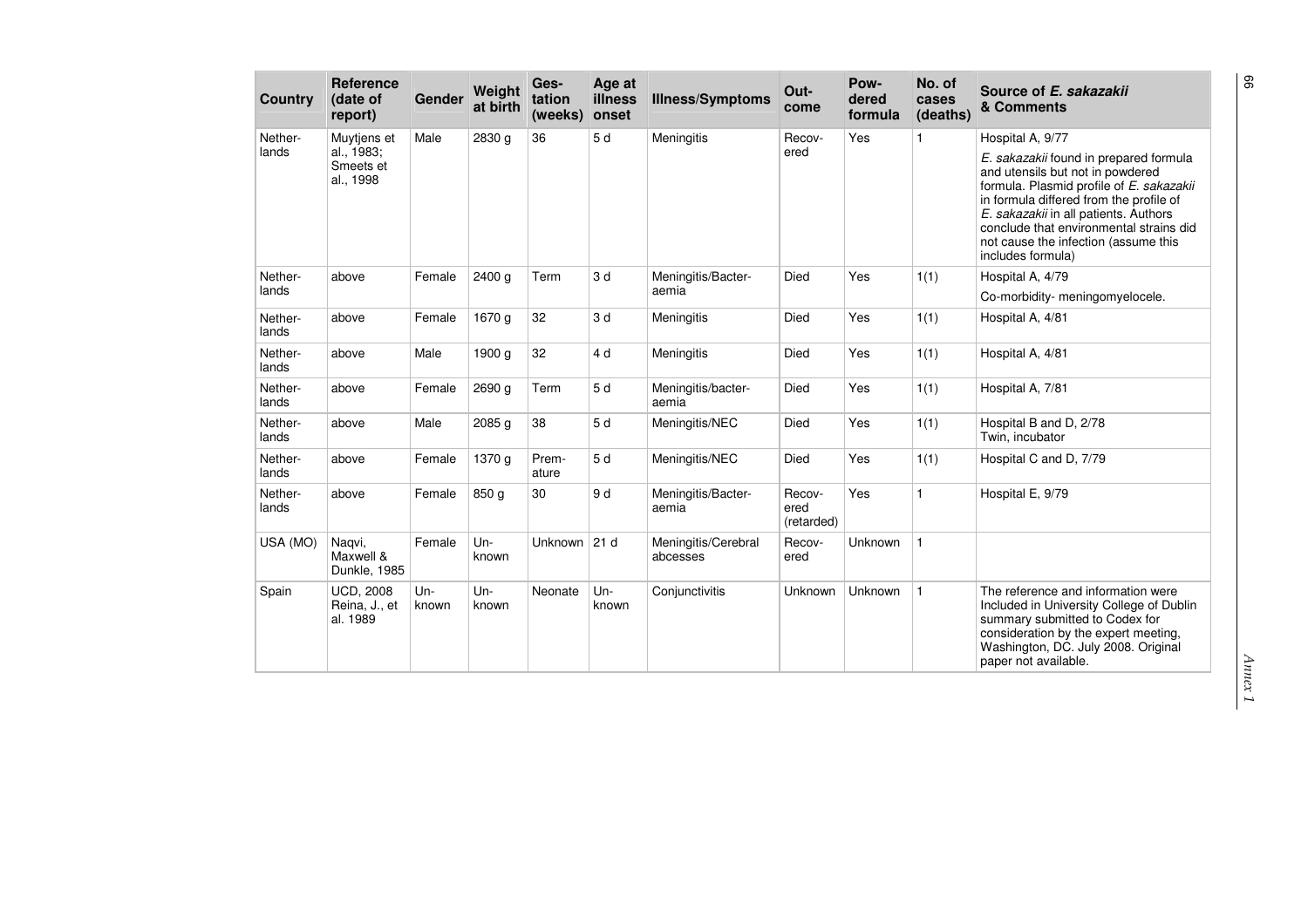| Country  | <b>Reference</b><br>(date of<br>report)           | Gender             | Weiaht<br>at birth   | Ges-<br>tation<br>(weeks)          | Age at<br>illness<br>onset | <b>Illness/Symptoms</b>                                     | Out-<br>come                                               | Pow-<br>dered<br>formula  | No. of<br>cases<br>(deaths) | Source of E. sakazakii<br>& Comments                                                                                                                                                                                                                                                                                                                                                                                |
|----------|---------------------------------------------------|--------------------|----------------------|------------------------------------|----------------------------|-------------------------------------------------------------|------------------------------------------------------------|---------------------------|-----------------------------|---------------------------------------------------------------------------------------------------------------------------------------------------------------------------------------------------------------------------------------------------------------------------------------------------------------------------------------------------------------------------------------------------------------------|
| Greece   | Arseni, et al.,<br>1984                           | Un-<br>known       | Unknow<br>n          | Prem-<br>ature                     | 3d                         | Bacteraemia                                                 | Died                                                       | Unknown                   | $\mathbf{1}$                | Source unknown, Co-infection with<br>Klebsiella pneumoniae                                                                                                                                                                                                                                                                                                                                                          |
| Greece   | Arseni, et<br>al.,1987<br>See above               | 8 male<br>3 female | $1000 g -$<br>2990 g | 2 Prem-<br>ature<br>9 Un-<br>known | $2-58d$                    | Colonized                                                   | Varied                                                     | <b>Unknown</b>            | 11(4)                       | Sept. and Oct., 1984<br>11 neonates on a NICU colonized with<br>E. sakazakii. Five of the 11 had clinical<br>signs of sepsis and 4 died. E. sakazakii<br>was not isolated from blood or CSF. nor<br>from environmental sources.<br>In most cases co-infections<br>(colonization) with different/other micro-<br>organisms such as Pseudomonas spp.,<br>Klebsiella spp., Ser. Marcescens,<br>E. cloacae or aerogenes |
| USA (LA) | Willis &<br>Robinson,<br>1988                     | Male               | Un-<br>known         | Term                               | 28 d                       | Meningitis/Bacter-<br>aemia<br>(Hydrocephalus<br>developed) | Recov-<br>ered<br>(sequela-<br>e)                          | Unknown                   | 1                           | Two reported cases not related                                                                                                                                                                                                                                                                                                                                                                                      |
| USA (MA) | above                                             | Male               | 2040 g               | 37                                 | 8 d                        | Meningitis/Bacter-<br>aemia                                 | Recov-<br>ered<br>(sequela-<br>e)                          | Unknown                   | $\mathbf{1}$                |                                                                                                                                                                                                                                                                                                                                                                                                                     |
| Iceland  | Biering et al.,<br>1989<br>Clarke et al.,<br>1990 | Male               | 3144 g               | 36                                 | 5 d                        | Meningitis                                                  | Recov-<br>ered<br>(retar-<br>dation,<br>quadri-<br>plegia) | Yes and<br>breast<br>milk | 3(1)                        | First study to isolate E. sakazakii from<br>unopened cans of formula (5) associated<br>with illness in infants. Formula and<br>patient isolates same by biotype,<br>antibiotic and plasmid profile. No<br>E. sakazakii isolated from preparation<br>utensils or environment.                                                                                                                                        |
| Iceland  | above                                             | Male               | 2508 g<br>(Down)     | Term                               | 5 d                        | Meningitis                                                  | <b>Died</b>                                                | Yes                       | above                       |                                                                                                                                                                                                                                                                                                                                                                                                                     |
| Iceland  | above                                             | Male               | 3308 g               | 38                                 | 5 d                        | Meningitis                                                  | Recov-<br>ered                                             | Yes                       | above                       |                                                                                                                                                                                                                                                                                                                                                                                                                     |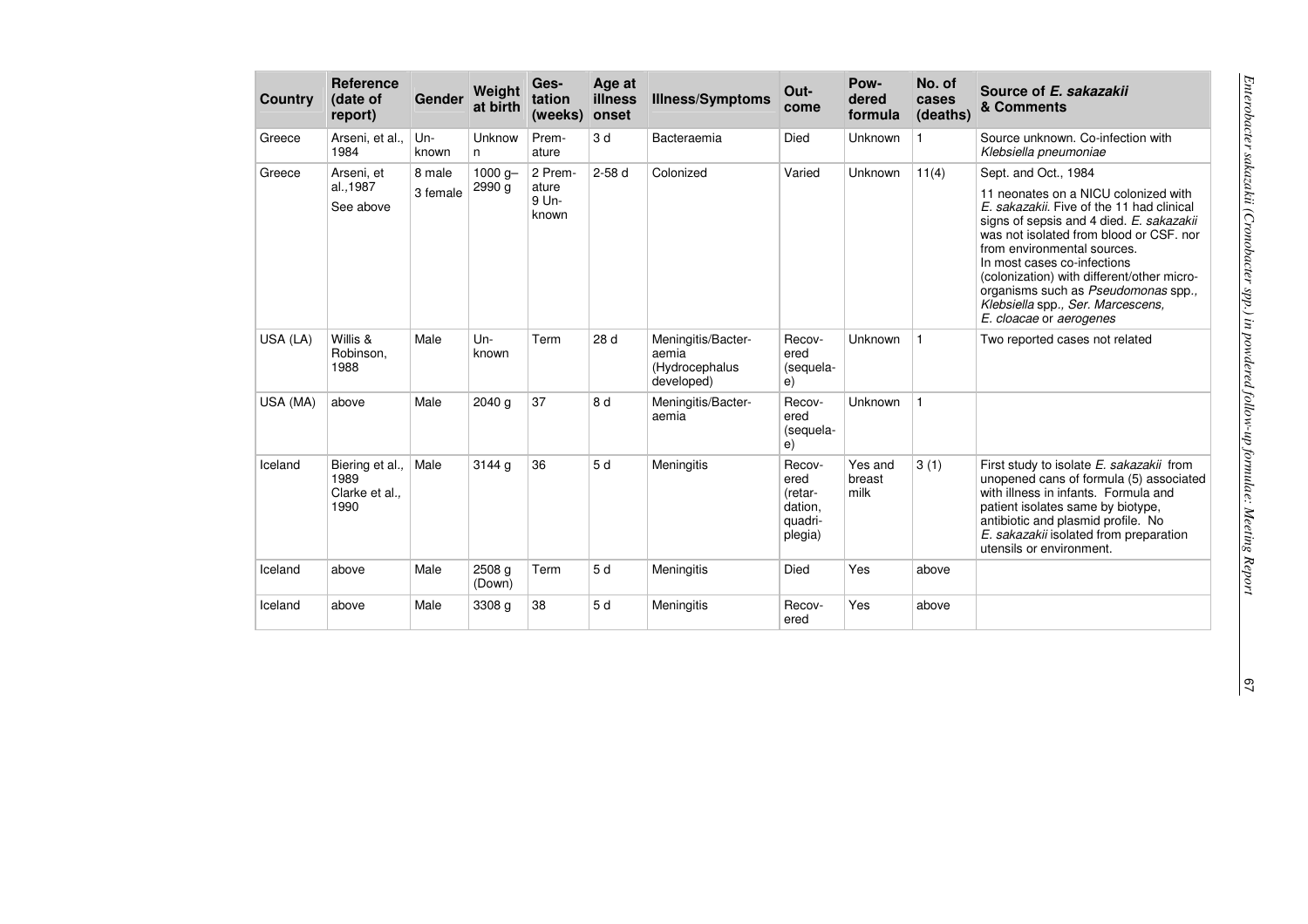| <b>Country</b>                              | <b>Reference</b><br>(date of<br>report)            | Gender          | Weight<br>at birth | Ges-<br>tation<br>(weeks) | Age at<br>illness<br>onset | <b>Illness/Symptoms</b>                                                                   | Out-<br>come   | Pow-<br>dered<br>formula | No. of<br>cases<br>(deaths) | Source of E. sakazakii<br>& Comments                                                                                                                                                                                                                                                                           |
|---------------------------------------------|----------------------------------------------------|-----------------|--------------------|---------------------------|----------------------------|-------------------------------------------------------------------------------------------|----------------|--------------------------|-----------------------------|----------------------------------------------------------------------------------------------------------------------------------------------------------------------------------------------------------------------------------------------------------------------------------------------------------------|
| USA (TN)                                    | Simmons et<br>al., 1989;<br>Clarke et al.,<br>1990 | $Un -$<br>known | 780 g              | 28                        | 28 d                       | Sepsis                                                                                    | Recov-<br>ered | Yes                      | 4(0)                        | Cluster 7 Feb-14 Mar, 1988.<br>All 4 fed same powdered protein<br>hydrolysate formula in the hospital. No<br>report of environmental testing or testing<br>of unopened can. E. sakazakii isolated<br>from open can of PIF and 4 cases had<br>same plasmid and multilocus enzyme<br>profile.                    |
| USA (TN)                                    | above                                              | Un-<br>known    | 950 <sub>g</sub>   | 29.5                      | 57 d                       | Sepsis                                                                                    | Recov-<br>ered | Yes                      | above                       |                                                                                                                                                                                                                                                                                                                |
| USA (TN)                                    | above                                              | Un-<br>known    | 850 <sub>g</sub>   | 27.5                      | 52 d                       | Sepsis                                                                                    | Recov-<br>ered | Yes                      | above                       |                                                                                                                                                                                                                                                                                                                |
| USA (TN)                                    | above                                              | Un-<br>known    | 1270 g             | 34.5                      | 13 d                       | Bloody diarrhoea                                                                          | Recov-<br>ered | Yes                      | above                       |                                                                                                                                                                                                                                                                                                                |
| Portugal                                    | Lecour et<br>al., 1989                             | $Un-$<br>known  | $Un-$<br>known     | Unknown                   | $Un -$<br>known            | Meningitis                                                                                | Died           | Unknown                  | 1(1)                        | Case series of 187 children with<br>bacterial meningitis evaluated for<br>treatment with cefotaxime. One infant<br>died from E. sakazakii infection. No<br>details provided.                                                                                                                                   |
| USA (MD)                                    | Noriega et<br>al., 1990                            | Female          | $Un-$<br>known     | Unknown $6m$              |                            | Bacteraemia<br>E. sakazakii and<br>Leuconostoc<br>mesenteroides found<br>in blood culture | Recov-<br>ered | Yes                      | $\mathbf{1}$                | Described as extrinsic contamination.<br>E. sakazakij found in the blender used to<br>prepare PIF. Formula itself did not have<br>any E. sakazakii. Clinical history<br>remarkable for child undergoing bowel<br>resection at day 1, on TPN for first 3<br>months of life. Fed via continuous gastric<br>tube. |
| USA (OH)                                    | Gallagher &<br><b>Ball. 1991</b>                   | Male            | 2520 g             | 35                        | 2d                         | Meningitis/Bacter-<br>aemia                                                               | Recov-<br>ered | Unknown                  | $\mathbf{1}$                |                                                                                                                                                                                                                                                                                                                |
| Germany                                     | Ries, Harms<br>& Scharf.<br>1994                   | Male            | 1420 g             | 31 prem-<br>ature         | $Un-$<br>known             | Meningitis                                                                                | Recov-<br>ered | Unknown                  | $\mathbf{1}$                | Resulted in multiple cystic<br>encephalomalacia                                                                                                                                                                                                                                                                |
| Canada<br>(reported<br>elsewhere<br>as USA) | Tekkok, et<br>al., 1996                            | Female          | Un-<br>known       | Unknown                   | 540d                       | <b>Brain Abscess</b>                                                                      | Recov-<br>ered | <b>No</b>                | $\mathbf{1}$                | Tissue also yielded Corynebacterium<br>aquaticum and Enterobacter cloacae                                                                                                                                                                                                                                      |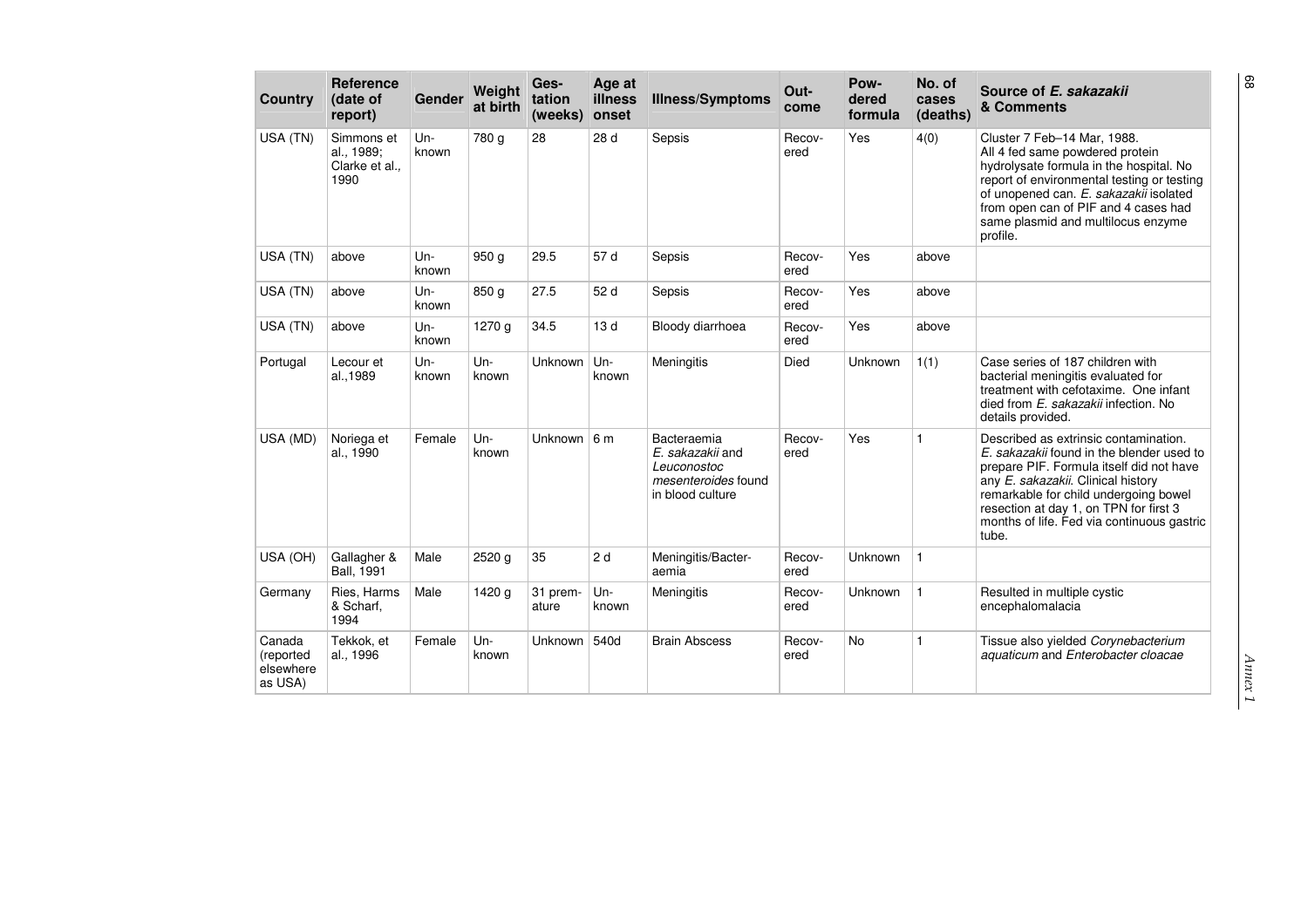| Country       | <b>Reference</b><br>(date of<br>report)      | Gender        | Weight<br>at birth | Ges-<br>tation<br>(weeks) | Age at<br>illness<br>onset  | <b>Illness/Symptoms</b>      | Out-<br>come   | Pow-<br>dered<br>formula               | No. of<br>cases<br>(deaths) | Source of E. sakazakii<br>& Comments                                                                                                                                                                                                           |
|---------------|----------------------------------------------|---------------|--------------------|---------------------------|-----------------------------|------------------------------|----------------|----------------------------------------|-----------------------------|------------------------------------------------------------------------------------------------------------------------------------------------------------------------------------------------------------------------------------------------|
| Scotland      | <b>SCIEH</b><br>Weekly<br>Report,<br>11.3.97 | Female        | $Un-$<br>known     | Unknown                   | Neonate                     | Meningitis                   | Unknown        | Unknown                                | 1                           | First reported case since 1986<br>(computerization of records)                                                                                                                                                                                 |
| <b>Brazil</b> | Santos, M.,<br>2000 (cases<br>1998)          | Unknow<br>n.  | $Un-$<br>known     | Unknown                   | 4 neo-<br>nates<br>1 infant | Bacteraemia                  | Recov-<br>ered | <b>No</b>                              | 5                           | An outbreak in 4 hospital units in Rio de<br>Janeiro, 26 Sept-16 Oct., 1998. All<br>cases received IV fluids (parenteral<br>nutrients). E. sakazakii was isolated<br>from unused IV bags and from a sponge<br>used to clean IV solution vials. |
| USA (NC)      | Burdette &<br><b>Santos, 2000</b>            | Female        | 3000 g             | 35                        | 6 d                         | Meningitis                   | Recov-<br>ered | Unknown                                | $\mathbf{1}$                | Became ill at home                                                                                                                                                                                                                             |
| <b>USA</b>    | Lai, KK, 2001                                | Male          | Un-<br>known       | Unknown                   | 3y                          | Bacteraemia                  | Recov-<br>ered | Unknown                                | $\mathbf{1}$                | Embryonic rhabdomyosarcoma<br>Chemotherapy via central line                                                                                                                                                                                    |
| Belgium       | Van Acker et<br>al., 2001                    | Male $(1)$    | 850 <sub>g</sub>   | 27                        | 55 d                        | Necrotizing<br>enterocolitis | Recov-<br>ered | Yes.<br>Formula A $ 6 \text{ E sak} +$ | 12(2)                       | June-July 1998, NEC outbreak in<br>hospital NICU<br>E. sakazakii isolated from unopened<br>Formula A<br>3 subtypes of E. sakazakii found in<br>patents. 3/6 patient isolates matched<br>formula isolates.                                      |
| Belgium       | above                                        | Female<br>(2) | 1930 g             | 31                        | 16d                         | Necrotizing<br>enterocolitis | Recov-<br>ered | Yes.<br>Formula P                      | above                       | No E. sakazakii found in Formula P                                                                                                                                                                                                             |
| Belgium       | above                                        | Male $(4)$    | 965 g              | 27                        | 33 d                        | Necrotizing<br>enterocolitis | Died           | Yes.<br>Formula A                      | above                       | Strain of E. sakazakii different for<br>patient sterile site and formula (both<br>prepared and unopened powder)                                                                                                                                |
| Belgium       | above                                        | Male (7)      | 1100 g             | 28                        | 9 d                         | Necrotizing<br>enterocolitis | Recov-<br>ered | Yes.<br>Formula A                      | above                       | Patient culture was not fully tested                                                                                                                                                                                                           |
| Belgium       | above                                        | Female<br>(8) | 590 g              | 27                        | 39 d                        | Necrotizing<br>enterocolitis | Recov-<br>ered | Yes.<br>Formula A                      | above                       | Same strain of E. sakazakii found in<br>patient non-sterile site and formula (both<br>prepared and unopened powder).                                                                                                                           |
| Belgium       | above                                        | Female<br>(9) | 1350 g             | 31                        | 17 d                        | Necrotizing<br>enterocolitis | Recov-<br>ered | Yes.<br>Formula A                      | above                       | Same strain of E. sakazakii found in<br>patient non-sterile site and formula (both<br>prepared and unopened powder).                                                                                                                           |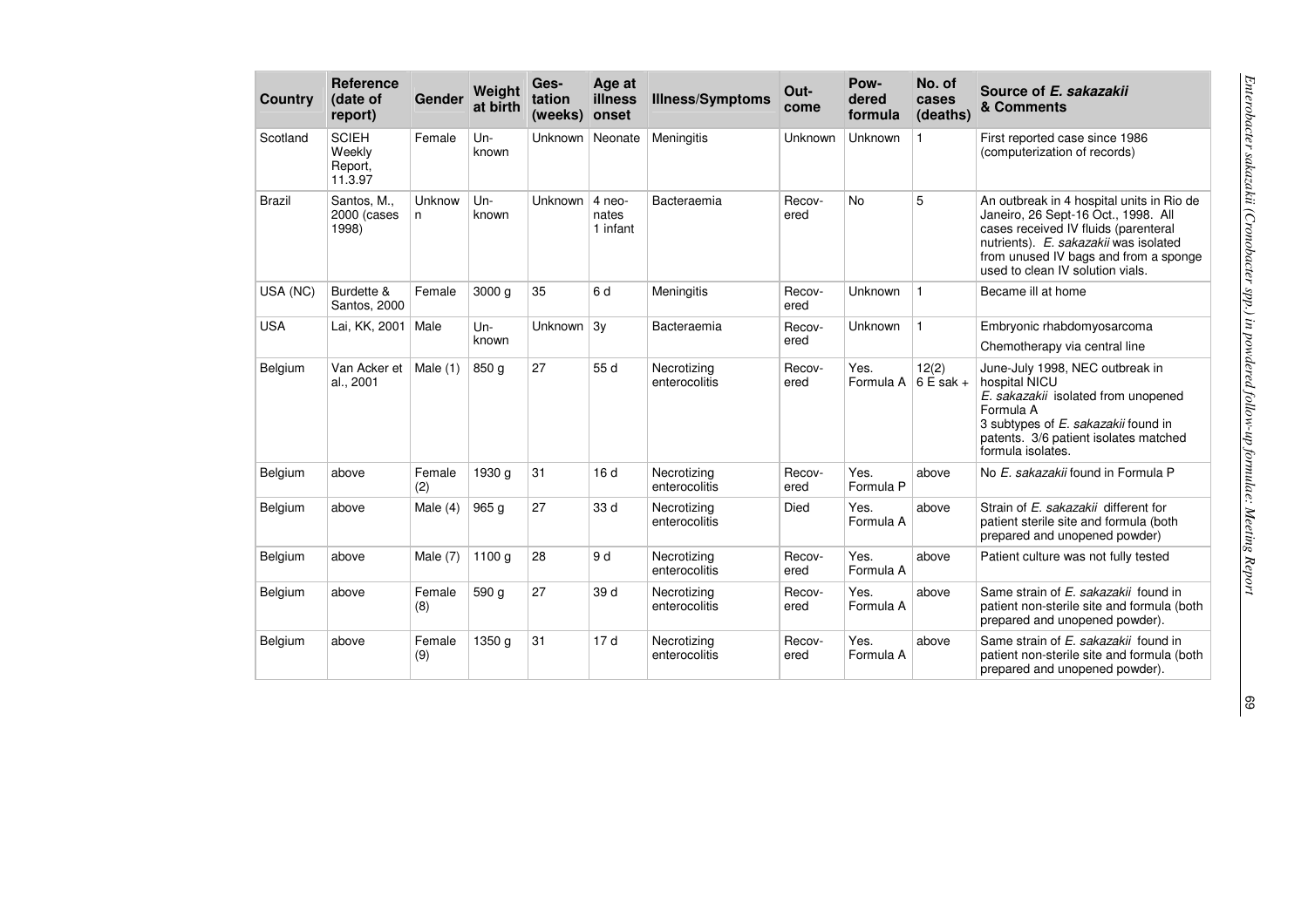| Country  | <b>Reference</b><br>(date of<br>report) | Gender          | Weight<br>at birth | Ges-<br>tation<br>(weeks) | Age at<br>illness<br>onset | <b>Illness/Symptoms</b>            | Out-<br>come   | Pow-<br>dered<br>formula | No. of<br>cases<br>(deaths) | Source of E. sakazakii<br>& Comments                                                                                                                |
|----------|-----------------------------------------|-----------------|--------------------|---------------------------|----------------------------|------------------------------------|----------------|--------------------------|-----------------------------|-----------------------------------------------------------------------------------------------------------------------------------------------------|
| Belgium  | above                                   | Male<br>(11)    | 1290 g             | 32                        | 7 d                        | Necrotizing<br>enterocolitis       | Recov-<br>ered | Yes.<br>Formula A        | above                       | Same strain of E. sakazakij found in<br>patient non-sterile site and formula (both<br>prepared and unopened powder).                                |
| Belgium  | above                                   | Male $(3)$      | 995 a              | 27                        | 40 d                       | Necrotizing<br>enterocolitis       | Died           | Yes.<br>Formula A        | above                       | Patient not cultured                                                                                                                                |
| Belgium  | above                                   | Female<br>(5)   | 815 g              | 29                        | 41 d                       | Necrotizing<br>enterocolitis       | Recov-<br>ered | Yes.<br>Formula A        | above                       | Patient not cultured                                                                                                                                |
| Belgium  | above                                   | Female<br>(6)   | 1200 g             | 28                        | 22 d                       | Necrotizina<br>enterocolitis       | Recov-<br>ered | Yes.<br>Formula A        | above                       | Patient culture negative for E. sakazakii                                                                                                           |
| Belgium  | above                                   | Female<br>(10)  | 1490 g             | 32                        | 9 d                        | Necrotizing<br>enterocolitis       | Recov-<br>ered | Yes.<br>Formula A        | above                       | Patient not cultured                                                                                                                                |
| Belgium  | above                                   | Male<br>(12)    | 1550g              | 30                        | 4 d                        | Necrotizing<br>enterocolitis       | Recov-<br>ered | Yes.<br>Formula A        | above                       | Patient culture negative for E. sakazakii                                                                                                           |
| USA (MN) | CDC, 2001                               | Un-<br>known    | Un-<br>known       | 27                        | 1 <sub>m</sub>             | Urinary tract infection            | <b>Unknown</b> | Yes                      | 1                           | Unknown whether environmental testing<br>was completed.                                                                                             |
| USA (MN) | CDC, 2001                               | Un-<br>known    | Un-<br>known       | 34                        | 1 <sub>m</sub>             | Isolated from nasal<br>secretions  | Unknown        | Unknown                  | $\mathbf{1}$                | Patient was fed 2 brands of infant<br>formula, unclear whether PIF or liquid                                                                        |
| USA (MN) | CDC, 2001                               | $Un-$<br>known  | $Un-$<br>known     | 40                        | $<1$ m                     | Meningitis                         | Recov-<br>ered | Yes                      | 1                           | Unknown whether environmental testing<br>was completed.                                                                                             |
| USA (GA) | CDC, 2002                               | $Un -$<br>known | $Un-$<br>known     | Unknown                   | $<1$ y                     | "non-sterile" site                 | Unknown        | Unknown                  | 1                           | Unknown whether environmental testing<br>was completed. Identified case during<br>FoodNet assessment of invasive<br>E. sakazakii disease incidence  |
| USA (TN) | CDC, 2002                               | $Un-$<br>known  | $Un -$<br>known    | Unknown                   | $<1$ $V$                   | "non-sterile" site                 | Unknown        | <b>Unknown</b>           | 5                           | Unknown whether environmental testing<br>was completed. Identified cases during<br>FoodNet assessment of invasive<br>E. sakazakii disease incidence |
| USA (CO) | CDC, 2002                               | Male            | 760 g              | 25                        | $<1$ m                     | Isolated from tracheal<br>aspirate | Unknown        | <b>No</b>                | 1                           | Unknown whether environmental testing<br>was completed.                                                                                             |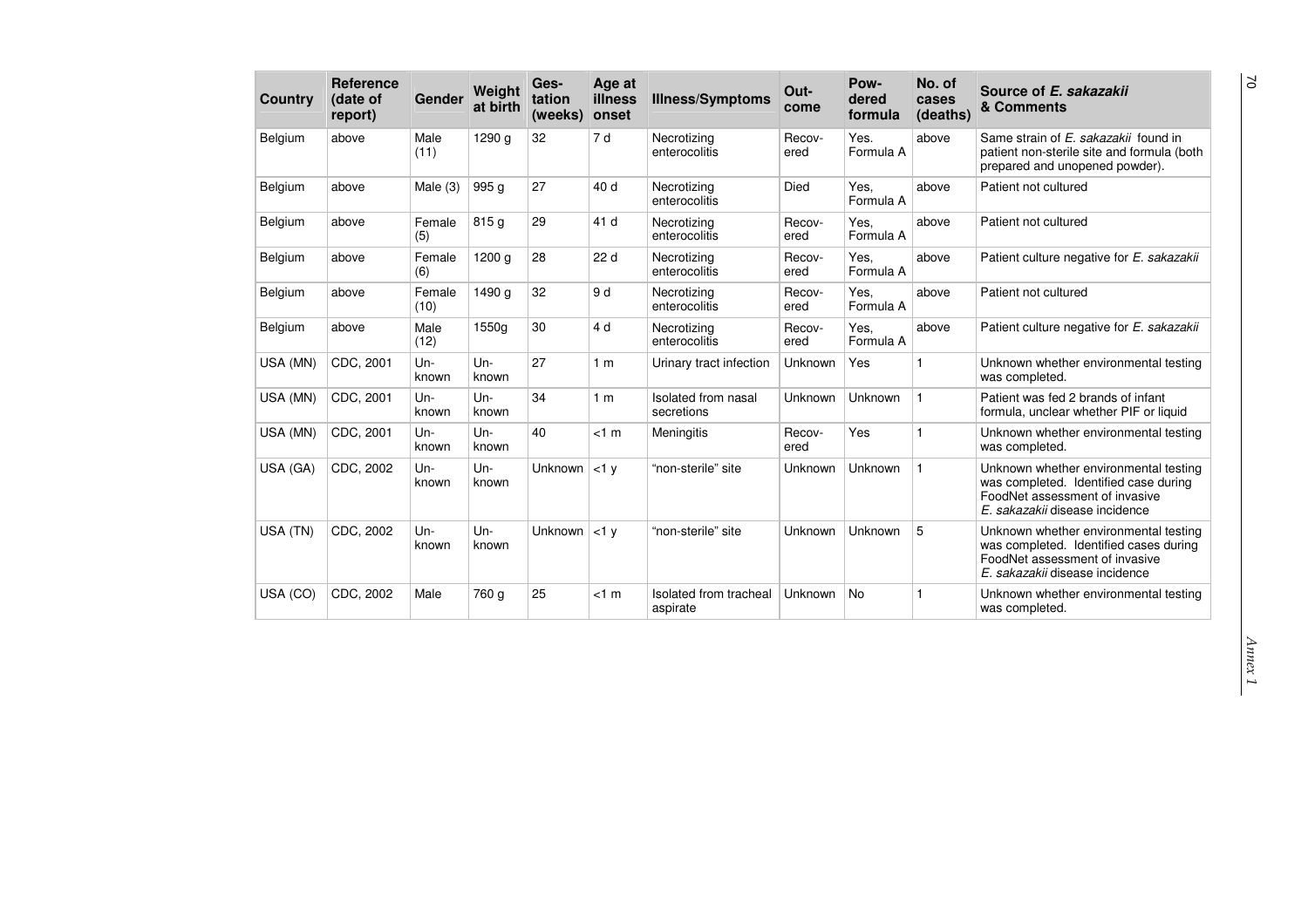| <b>Country</b> | Reference<br>(date of<br>report) | Gender         | Weight<br>at birth                                                               | Ges-<br>tation<br>(weeks) | Age at<br>illness<br>onset | <b>Illness/Symptoms</b>             | Out-<br>come                                            | Pow-<br>dered<br>formula | No. of<br>cases<br>(deaths) | Source of E. sakazakii<br>& Comments                                                                                                                                                                                                       |
|----------------|----------------------------------|----------------|----------------------------------------------------------------------------------|---------------------------|----------------------------|-------------------------------------|---------------------------------------------------------|--------------------------|-----------------------------|--------------------------------------------------------------------------------------------------------------------------------------------------------------------------------------------------------------------------------------------|
| Israel         | Bar-Oz et al.,<br>2001           | Female         | 2155q                                                                            | 36                        | 4 d                        | Bacteraemia/<br>meningitis          | Recov-<br>ered (with<br><b>VP</b><br>shunts)            | Yes                      | 5                           | Two cases in neonates. Three faecal<br>carriers, premature.<br>E. sakazakii isolated from blender and<br>prepared formula (one occasion)<br>PFGE of E. sakazakii identical for 2<br>patients, 3 carriers, blender and<br>prepared formula. |
| Israel         | above                            | Female         | 620 g                                                                            | 27                        | 9 d                        | Bacteraemia                         | Recov-<br>ered                                          | Yes                      | above                       | above                                                                                                                                                                                                                                      |
| Israel         | Block et al.,<br>2002            | Female         | 2720 g                                                                           | Term                      | 6 d                        | Meningitis                          | Unknown                                                 | Unknown                  | 3                           | Searched hospital databases back to<br>1987. Found 6 cases. 2 are reported<br>above (Bar-OZ), and one is 6-year-old<br>bone transplant, not listed.                                                                                        |
| Israel         | above                            | Female         | Neonatal<br>bacter-<br>aemia in<br>a<br>formula-<br>fed full-<br>term<br>neonate | Term                      | Neonate                    | Bacteraemia                         | Unknown                                                 | Yes                      | above                       | above                                                                                                                                                                                                                                      |
| Israel         | above                            | Female         | Un-<br>known                                                                     | 36<br>C-section           | $Un-$<br>known             | Conjuctivitis                       | Unknown                                                 | Unknown                  | above                       | above                                                                                                                                                                                                                                      |
| Belgium        | 2002                             | Un-<br>known   | Neonate                                                                          | <b>Unknown</b>            | Un-<br>known               | Meningitis                          | Died                                                    | Unknown                  | 1(1)                        | Data taken from<br>http://www.babymilk.nestle.com/News/Al<br>I+Countries/Belgium/Infant<br>+formula+safety.htm                                                                                                                             |
| USA (WI)       | CDC, 2002                        | $Un-$<br>known | $Un-$<br>known                                                                   | 37                        | < 1m                       | Meningitis?<br><b>CSF</b> isolation | Recov-<br>ered                                          | Yes                      | $\mathbf{1}$                | Initial testing of open can of infant<br>formula negative.                                                                                                                                                                                 |
| USA (MI)       | CDC, 2002                        | Male           | $Un-$<br>known                                                                   | 37                        | < 1m                       | Meningitis                          | Recov-<br>ered.<br>Neuro-<br>logical<br>impair-<br>ment | Yes                      | $\mathbf{1}$                | Openned and reconstituted formula<br>positive for E. sakazakii. PFGE patterns<br>did not match patient isolate.                                                                                                                            |

71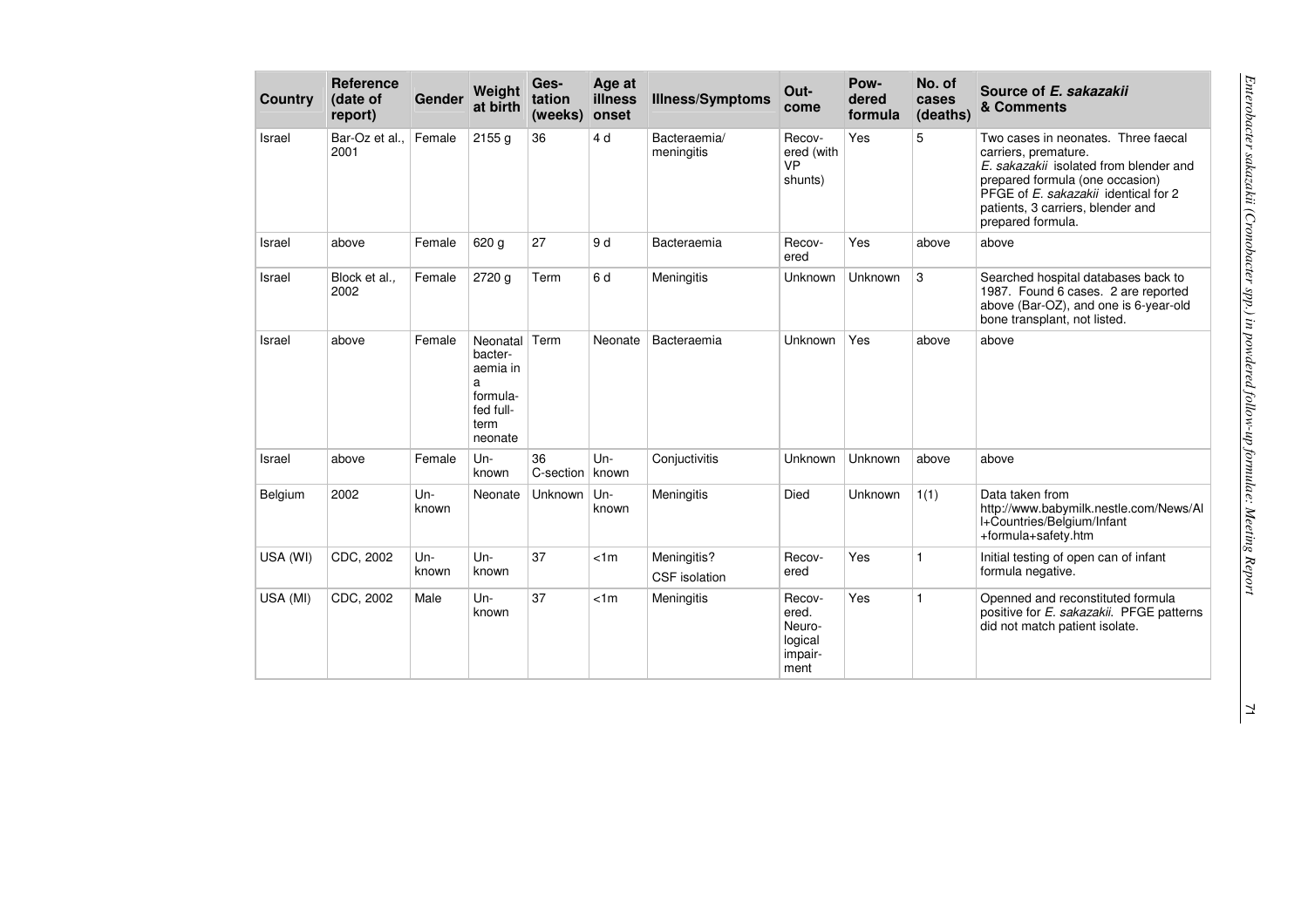| <b>Country</b> | <b>Reference</b><br>(date of<br>report)                                     | Gender            | Weight<br>at birth | Ges-<br>tation<br>(weeks) | Age at<br>illness<br>onset | <b>Illness/Symptoms</b>      | Out-<br>come   | Pow-<br>dered<br>formula | No. of<br>cases<br>(deaths) | Source of E. sakazakii<br>& Comments                                                                                                                                                                                                                                                                                                 |
|----------------|-----------------------------------------------------------------------------|-------------------|--------------------|---------------------------|----------------------------|------------------------------|----------------|--------------------------|-----------------------------|--------------------------------------------------------------------------------------------------------------------------------------------------------------------------------------------------------------------------------------------------------------------------------------------------------------------------------------|
| USA (MN)       | CDC, 2002                                                                   | Un-<br>known      | Un-<br>known       | 36<br>prem-<br>ature      | < 1m                       | Meningitis/Bacteraemi<br>a   | Died           | Yes                      | 1(1)                        | Unknown whether environmental testing<br>was done                                                                                                                                                                                                                                                                                    |
| USA (TN)       | Himelright et<br>al., 2002                                                  | Male              | 1270 g             | 33.5                      | 11d                        | Meningitis                   | Died           | Yes                      | 10(1)                       | All 10 infants in NICU. All fed same PIF.<br>Same E. sakazakii isolate found in both<br>opened and unopened can of formula<br>and in CSF of index patient (died).<br>2 suspected infections with E. sakazakii<br>from tracheal aspirate with documented<br>deterioration in clinical status.<br>7 colonizations                      |
| France         | Caubilla-<br>Barron, et al.,<br>2007<br>(El Maadani.<br>1996 PhD<br>Thesis) | Female<br>(E)     | 1.47 kg            | 31                        | 27d                        | Asymptomatic                 | Recov-<br>ered | Yes                      | 18(4)                       | 5 May-11 July 1994 NICU outbreak.<br>Infant formula abuse likely (storage for<br>24 h and syringes used to deliver<br>product were not refrigerated for 4-6 h<br>before feeding). Different strains and<br>clones isolated.<br>18 cases (4 deaths); however, isolate<br>from one fatal case (R) was not<br>confirmed as E. sakazakii |
| France         | above                                                                       | Female<br>(I)     | 1.57 kg            | 31                        | 12d                        | Bacteraemia                  | Recov-<br>ered | Yes                      | above                       |                                                                                                                                                                                                                                                                                                                                      |
| France         | above                                                                       | Male $(O)$        | 2.09 kg            | 33                        | 20 d                       | Asymptomatic                 | Recov-<br>ered | Yes                      | above                       |                                                                                                                                                                                                                                                                                                                                      |
| France         | above                                                                       | Female<br>(B)     | $1.2$ kg           | 29                        | 16d                        | Necrotizing<br>enterocolitis | Recov-<br>ered | Yes                      | above                       |                                                                                                                                                                                                                                                                                                                                      |
| France         | above                                                                       | Male $(J)$        | 1.56 kg            | 32                        | 15d                        | Necrotizing<br>enterocolitis | <b>Died</b>    | Yes                      | above                       |                                                                                                                                                                                                                                                                                                                                      |
| France         | above                                                                       | Male (D)          | $1.8$ kg           | 32                        | 17d                        | Necrotizing<br>enterocolitis | Recov-<br>ered | Yes                      | above                       |                                                                                                                                                                                                                                                                                                                                      |
| France         | above                                                                       | Male (K)          | $1.18$ kg          | 30                        | 87 d                       | Necrotizing<br>enterocolitis | Recov-<br>ered | Yes                      | above                       |                                                                                                                                                                                                                                                                                                                                      |
| France         | above                                                                       | Female<br>(B)     | $1.2$ kg           | 28                        | 13d                        | Necrotizing<br>enterocolitis | Recov-<br>ered | Yes                      | above                       |                                                                                                                                                                                                                                                                                                                                      |
| France         | above                                                                       | Male $(H)$ 1.5 kg |                    | 31                        | 19d                        | Meningitis                   | Died           | Yes                      | above                       |                                                                                                                                                                                                                                                                                                                                      |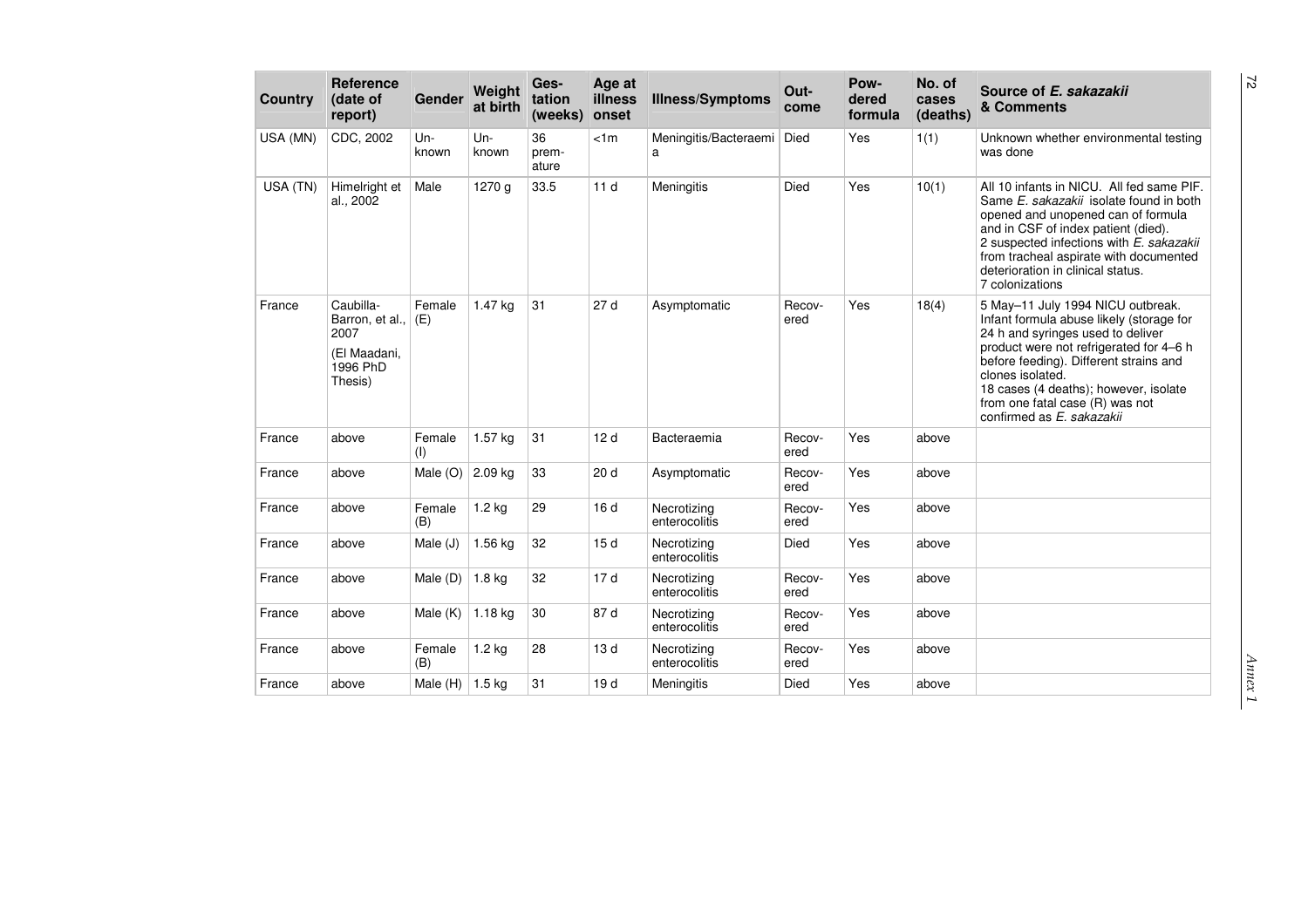| <b>Country</b> | <b>Reference</b><br>(date of<br>report)        | Gender              | Weight<br>at birth | Ges-<br>tation<br>(weeks) | Age at<br>illness<br>onset | <b>Illness/Symptoms</b>                           | Out-<br>come   | Pow-<br>dered<br>formula | No. of<br>cases<br>(deaths) | Source of E. sakazakii<br>& Comments                                                       |
|----------------|------------------------------------------------|---------------------|--------------------|---------------------------|----------------------------|---------------------------------------------------|----------------|--------------------------|-----------------------------|--------------------------------------------------------------------------------------------|
| France         | above                                          | Female<br>(F)       | $1$ kg             | 28                        | 28 d                       | Necrotizing<br>enterocolitis                      | Died           | Yes                      | above                       |                                                                                            |
| France         | above                                          | Female<br>(A)       | $Un-$<br>known     | Unknown                   | Un-<br>known               | No details<br>Trachael isolate of<br>E. sakazakii | Unknown        | Unknown                  | above                       |                                                                                            |
| France         | above                                          | Un-<br>known<br>(R) | Un-<br>known       | <b>Unknown</b>            | $Un -$<br>known            | Bacteraemia                                       | Died           | Unknown                  | above                       |                                                                                            |
| France         | above                                          | Male $(C)$          | 1.38 kg            | 29                        | 18 <sub>d</sub>            | Asymptomatic                                      | Recov-<br>ered | Yes                      | above                       |                                                                                            |
| France         | above                                          | Male (N)            | Un-<br>known       | Unknown                   | Un-<br>known               | Digestive problems                                | Recov-<br>ered | Yes                      | above                       |                                                                                            |
| France         | above                                          | Male (P)            | Un-<br>known       | Unknown                   | $Un-$<br>known             | Digestive problems                                | Recov-<br>ered | Yes                      | above                       |                                                                                            |
| France         | above                                          | Female<br>(G)       | Un-<br>known       | Unknown                   | Un-<br>known               | No details<br>Sputum isolate of E<br>sak          | Unknown        | Unknown                  | above                       |                                                                                            |
| France         | above                                          | Male $(L)$          | 1.45 kg            | 33                        | 6 d                        | Necrotizing<br>enterocolitis                      | Recov-<br>ered | Yes                      | above                       |                                                                                            |
| France         | above                                          | Male $(Q)$          | 1.6 kg             | 41                        | 13d                        | Asymptomatic                                      | Recov-<br>ered | Yes                      | above                       |                                                                                            |
| <b>Brazil</b>  | Barreira et<br>al., 2003                       | Female              | 2.65 kg            | Term                      | 14 <sub>d</sub>            | Meningitis                                        | Fatal          |                          | 1(0)                        | Breast feeding - vertical transmission<br>hypothesized                                     |
| USA (CA)       | Brown and                                      | Male                | Un-                | Term                      | 240 d                      | Bacteraemia                                       | Recov-         | Yes                      | 1(0)                        | 2003 case report                                                                           |
|                | Bowen, 2006                                    |                     | known              |                           |                            |                                                   | ered           |                          |                             | Opened can of formula and home<br>environment were tested and negative<br>for E. sakazakii |
| Hungary        | Hungary,<br><b>Food Safety</b><br>Office, 2003 | Un-<br>known        | Un-<br>known       | <b>Unknown</b>            | 6 <sub>m</sub>             | Gastric sore and<br>nasal secretion               | Unknown        | Unknown                  | 1                           | Submitted in response to FAO/WHO Call<br>for Data                                          |
| USA (MN)       | CDC.<br>unpublished<br>data, 2003              | $Un -$<br>known     | Un-<br>known       | 33                        | 10 <sub>m</sub>            | Bacteraemia/<br>meningitis                        | Unknown        | Yes                      | 1                           | Unknown whether environmental testing<br>was done                                          |

73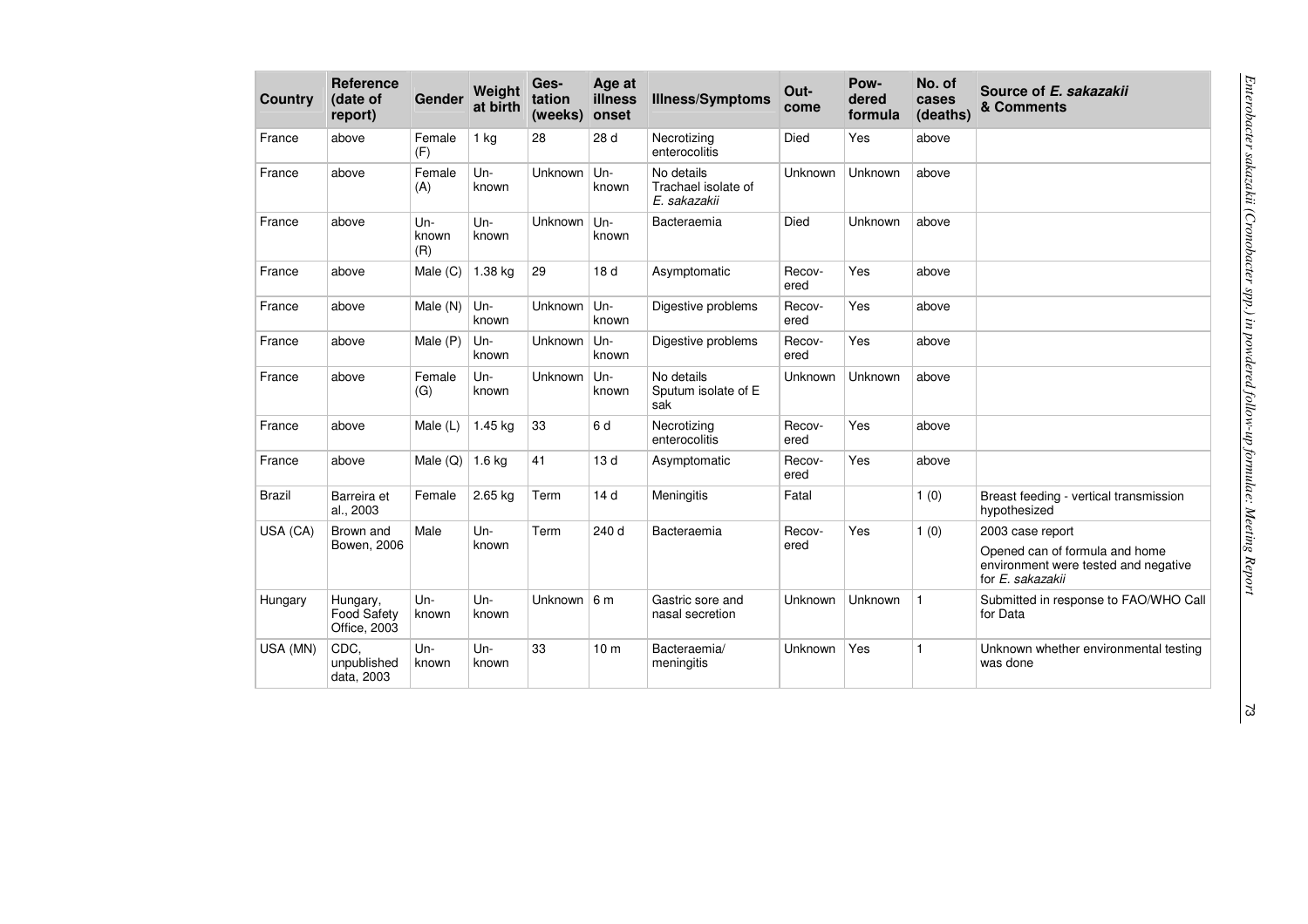| <b>Country</b>        | <b>Reference</b><br>(date of<br>report) | Gender       | Weight<br>at birth | Ges-<br>tation<br>(weeks) | Age at<br>illness<br>onset | <b>Illness/Symptoms</b>                 | Out-<br>come         | Pow-<br>dered<br>formula  | No. of<br>cases<br>(deaths) | Source of E. sakazakii<br>& Comments                                                                                                                                                            |
|-----------------------|-----------------------------------------|--------------|--------------------|---------------------------|----------------------------|-----------------------------------------|----------------------|---------------------------|-----------------------------|-------------------------------------------------------------------------------------------------------------------------------------------------------------------------------------------------|
| USA (KY)              | CDC, 2003                               | Male         | 1155 g             | 30                        | $<1$ m                     | Meningitis/<br>bacteraemia              | Recov-<br>ered       | <b>No</b>                 | 2(1)                        | Twins tested positive.<br>Open can of formula and water used to<br>prepare meal were tested and were<br>negative for E. sakazakii                                                               |
| USA (KY)              | above                                   | Male         | 1361 g             | 30                        | $<1$ m                     | Meningitis/<br>bacteraemia              | Died                 | Yes                       | above                       | Above.<br>This infant also had E. sakazakii grown<br>from nasopharyngeal culture.                                                                                                               |
| USA (UT)              | CDC, 2003                               | Un-<br>known | 1681 g             | 31                        | 1 <sub>m</sub>             | Bacteraemia<br>Omphalocele, and<br>more | Unknown              | Yes                       | $\mathbf{1}$                | Open and unopened cans of formula<br>tested negative for E. sakazakii                                                                                                                           |
| USA (TX)              | CDC, 2003                               | Female       | 540 g              | 23.5                      | 1 <sub>m</sub>             | Bacteraemia                             | Recov-<br>ered       | Yes                       | $\mathbf{1}$                | Unable to trace production lot number<br>for PIF. No product tested                                                                                                                             |
| USA (NC)              | CDC, 2004                               | Male         | 3068 g             | Term                      | $<1$ m                     | Meningitis/<br>Bacteraemia              | Unknown,<br>seizures | Yes                       | $\mathbf{1}$                | Fed 3 types of PIF and breast milk. One<br>open can tested negative. Kitchen<br>environment (sink) of home yielded<br>E. sakazakii with PFGE pattern<br>indistinguishable from patient isolate. |
| <b>USA</b>            | Stoll, et al.,<br>2004                  | Male         | 1.091 kg           | 28                        | 12d                        | Bacteraemia                             | Recov-<br>ered       | <b>No</b>                 | 1(0)                        | Fed with a mixture of RTD Formula<br>mixed with mother milk - no PIF                                                                                                                            |
| France                | Coignard, et<br>al., 2006               | Female       | 1.995 kg $ 36 $    |                           | 6 d                        | Meningitis                              | Died                 | Yes                       | 9(2)                        | 2004 case. E .sakazakii detected in<br>Pregestimil (consumed by 8 infants); 4<br>infants infected, 5 colonized without<br>signs of infection; 4 hospitals involved.                             |
| France                | above                                   | Male         | 1.98 kg            | 35                        | 8 d                        | Meningitis                              | Died                 | Yes                       | above                       |                                                                                                                                                                                                 |
| France                | above                                   | Male         | 1.42 kg            | 30                        | 26 d                       | Eye infection                           | Recov-<br>ered       | Yes                       | above                       |                                                                                                                                                                                                 |
| France                | above                                   | Female       | 3.250              | 37                        | 26 d                       | Diarrhea                                | Recov-<br>ered       | Yes                       | above                       |                                                                                                                                                                                                 |
| <b>New</b><br>Zealand | Jarvis and<br>Martone,<br>2004          | Female       | Un-<br>known       | Prem-<br>ature            | Un-<br>known               | Meningitis                              | Died                 | Yes and<br>breast<br>milk | 5(1)                        | 4 other infants colonized with no<br>symptoms. 2 types of infant formula<br>E. sakazakii positive. Same strain<br>E. sakazakij from case and 4 other<br>infants and 1 type of PIF.              |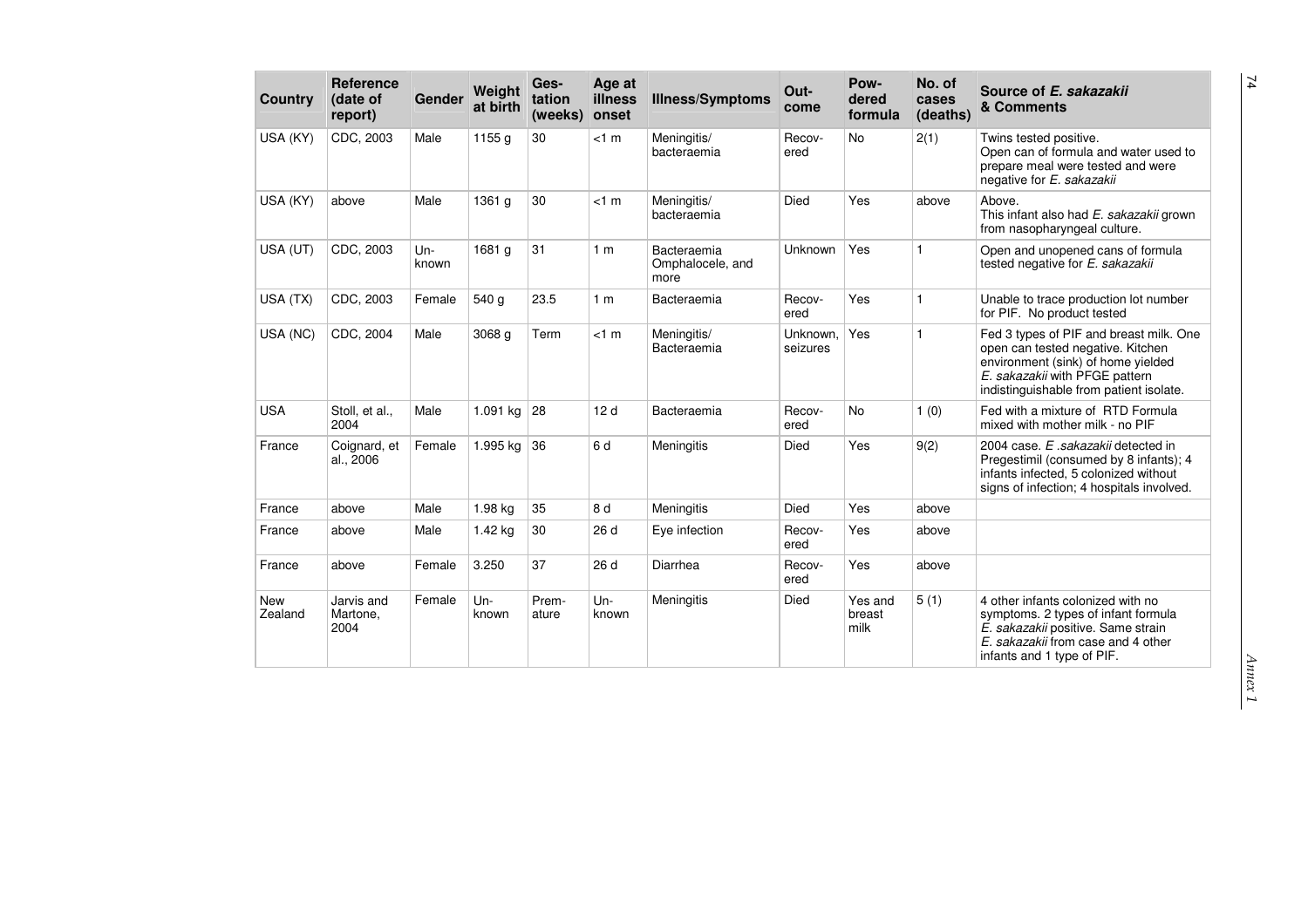| Country  | <b>Reference</b><br>(date of<br>report)       | Gender         | Weight<br>at birth | Ges-<br>tation<br>(weeks) | Age at<br>illness<br>onset | <b>Illness/Symptoms</b>                        | Out-<br>come                                                                      | Pow-<br>dered<br>formula | No. of<br>cases<br>(deaths) | Source of E. sakazakii<br>& Comments                                                                                                                                 |
|----------|-----------------------------------------------|----------------|--------------------|---------------------------|----------------------------|------------------------------------------------|-----------------------------------------------------------------------------------|--------------------------|-----------------------------|----------------------------------------------------------------------------------------------------------------------------------------------------------------------|
| Hungary  | Hungary<br><b>Food Safety</b><br>Office, 2004 | Un-<br>known   | $Un-$<br>known     | Unknown $2m$              |                            | <b>Unknown</b><br>Nasal and aural<br>secretion | Unknown                                                                           | Unknown                  | $\mathbf{1}$                | Submitted in response to FAO/WHO Call<br>for Data                                                                                                                    |
| USA (UT) | Bowen and<br>Braden, 2006                     | Female         | 3011               | 36                        | 10 <sub>m</sub>            | Bacteraemia, see<br>comments                   | Recov-<br>ered                                                                    | Yes                      | $\mathbf{1}$                | Case occurred in 2004<br>Severe combined immunodeficiency<br>disorder<br>PIF orally and by continuous drip at<br>night. Open can tested negative for<br>E. sakazakii |
| USA (MN) | CDC.<br>upublished<br>data, 2005              | Female         | 3550               | 39                        | 8 <sub>m</sub>             | Urine isolate, see<br>comments                 | Unknown                                                                           | Unknown                  | $\mathbf{1}$                | Anomaly of chromosome 17<br>Fed infant formula, unclear if PIF                                                                                                       |
| USA (MN) | CDC, 2005                                     | Male           | 3401               | 38                        | $<1$ m                     | Meningitis                                     | Recov-<br>ered<br>Hydro-<br>cephalus,<br>seizures,<br>develop-<br>mental<br>delay | Yes                      | $\mathbf{1}$                | Open can did not yield E. sakazakii.<br>Clinical isolates had 2 different PFGE<br>patterns.                                                                          |
| Hungary  | Hungary<br><b>Food Safety</b><br>2005         | $Un-$<br>known | Un-<br>known       | Unknown $3m$              |                            | Unknown<br>Urine isolate                       | Unknown                                                                           | Unknown                  | 1                           | Submitted in response to FAO/WHO Call<br>for Data                                                                                                                    |
| USA (LA) | CDC, 2006                                     | Female         | 3518 g             | 39                        | $<1$ m                     | Meningitis                                     | Recov-<br>ered<br><b>Brain</b><br>infarct                                         | Yes                      | $\mathbf{1}$                | Open can did not yield E. sakazakii                                                                                                                                  |
| USA (sc) | CDC, 2006                                     | Female         | 2557 <sub>g</sub>  | 37                        | $<1$ m                     | Meningitis/<br>bacteraemia                     | Recov-<br>ered                                                                    | Yes                      | $\mathbf{1}$                | Open can did not yield E. sakazakii                                                                                                                                  |
| USA (TN) | CDC, 2006                                     | Male           | 2160 g             | 37                        | 1 <sub>m</sub>             | Meningitis                                     | Recov-<br>ered<br>Multiple<br>brain<br>absces-<br>ses                             | Yes                      | $\mathbf{1}$                | Two open cans of formula and<br>environmentl samples from patient's<br>home did not yield E. sakazakii                                                               |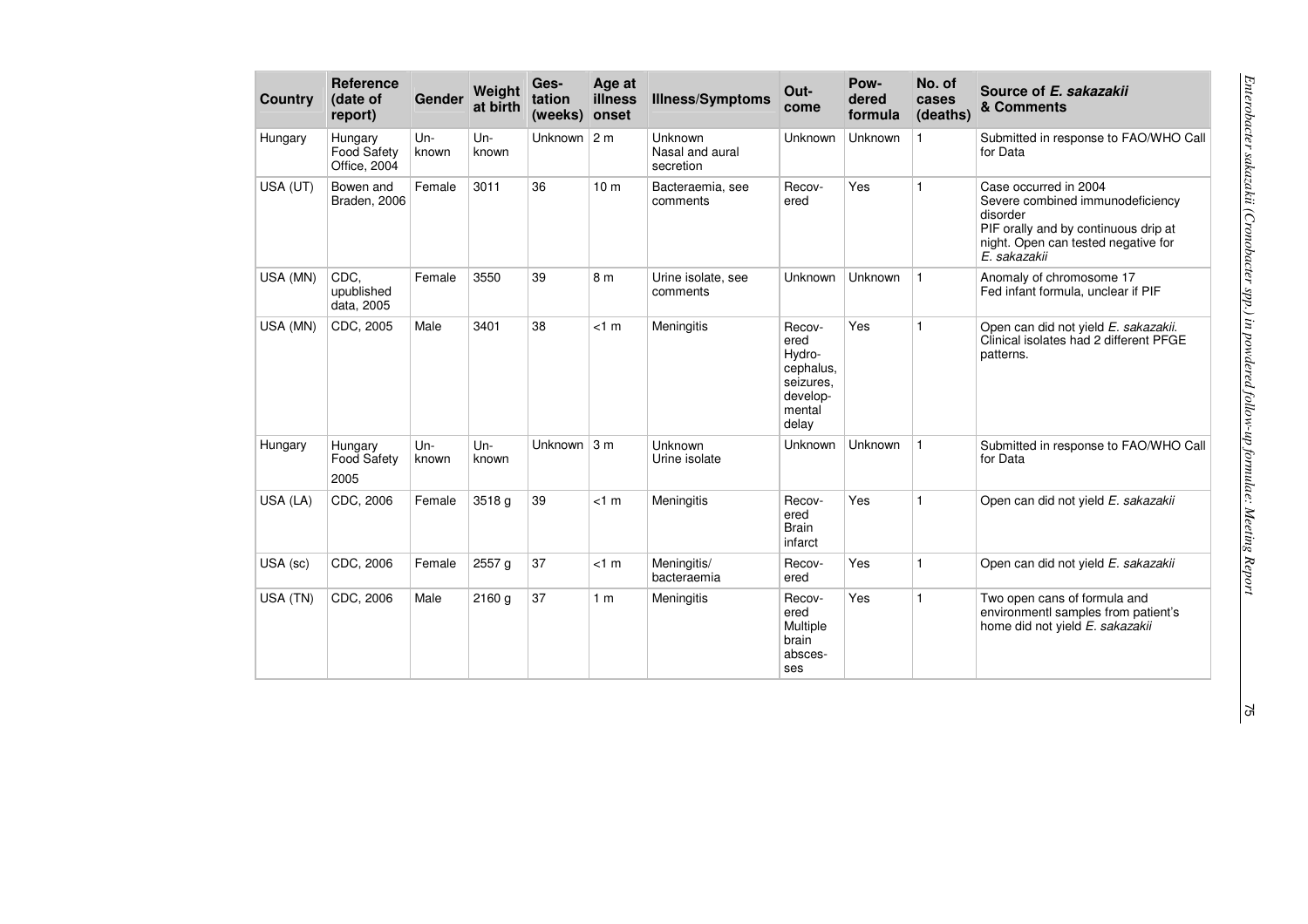| Country  | <b>Reference</b><br>(date of<br>report)         | Gender       | Weight<br>at birth | Ges-<br>tation<br>(weeks) | Age at<br>illness<br>onset | <b>Illness/Symptoms</b>                               | Out-<br>come                                                                                                         | Pow-<br>dered<br>formula | No. of<br>cases<br>(deaths) | Source of E. sakazakii<br>& Comments                                                                                                                                                                                                                                                                                                           |
|----------|-------------------------------------------------|--------------|--------------------|---------------------------|----------------------------|-------------------------------------------------------|----------------------------------------------------------------------------------------------------------------------|--------------------------|-----------------------------|------------------------------------------------------------------------------------------------------------------------------------------------------------------------------------------------------------------------------------------------------------------------------------------------------------------------------------------------|
| Hungary  | Hungary<br><b>Food Safety</b><br>Office<br>2006 | Un-<br>known | Un-<br>known       | Unknown $3m$              |                            | Unknown<br>Urine, sore secretion                      | Unknown                                                                                                              | Unknown                  | 1                           | Submitted in response to FAO/WHO Call<br>for Data                                                                                                                                                                                                                                                                                              |
| USA (IA) | CDC, 2007                                       | Male         | Un-<br>known       | 28                        | $<1$ m                     | Bacteraemia/clinical<br>meningitis with brain<br>cyst | <b>Brain</b><br>cysts and<br>hydro-<br>cephalus,<br>last<br>known to<br>be on life<br>support<br>>1 m after<br>onset | Yes                      | $\mathbf{1}$                | Infant devlivered by cesarean section.<br>No open product available for testing.<br>Brest milk and environmental samples<br>tested negative for E. sakazakii.                                                                                                                                                                                  |
| USA (AZ) | CDC, 2007                                       | Male         | $Un-$<br>known     | 35                        | $<1$ m                     | Bacteraemia/<br>meningitis                            | Died                                                                                                                 | <b>No</b>                | 2(1)                        | Twin had E. sakazakii in stool; different<br>subtype<br>Twins delivered by cesarean section,<br>and patient in NICU during onset.<br>Breast milk and environmental samples<br>were negative for E. sakazakii                                                                                                                                   |
| USA (AZ) | above                                           | Male         | $Un-$<br>known     | 35                        | $<1$ m                     | Isolated from stool                                   | Recov-<br>ered                                                                                                       | <b>No</b>                |                             | Twin of case above. PFGE pattern of<br>stool isolate differed from twin's isolate.                                                                                                                                                                                                                                                             |
| USA (VA) | CDC, 2007                                       | Male         | 1818               | 36<br>Prematur<br>e       | $<1$ m                     | Bacteraemia                                           | Recov-<br>ered                                                                                                       | Yes                      | 1                           | CDC tested one opened and one<br>unopened can of formula but did not find<br>E. sakazakii. FDA tested sealed product<br>of same lot; no E. sakazakii was found.<br>Swab of kitchen counter where formula<br>was prepared and area where bottled<br>water was stored yielded E. sakazakii;<br>other samples from patient home were<br>negative. |
| USA (IL) | CDC, 2007                                       | Male         | 1815               | 32                        | $<1$ m                     | Meningitis/<br>bacteraemia                            | Recov-<br>ered                                                                                                       | Yes                      | 1,<br>possibly 2            | Twin had NEC and clinical meningitis<br>with "suspicious brain lesions". Six<br>samples of breast-milk fortifier and<br>mother's milk tested negative for<br>E. sakazakii                                                                                                                                                                      |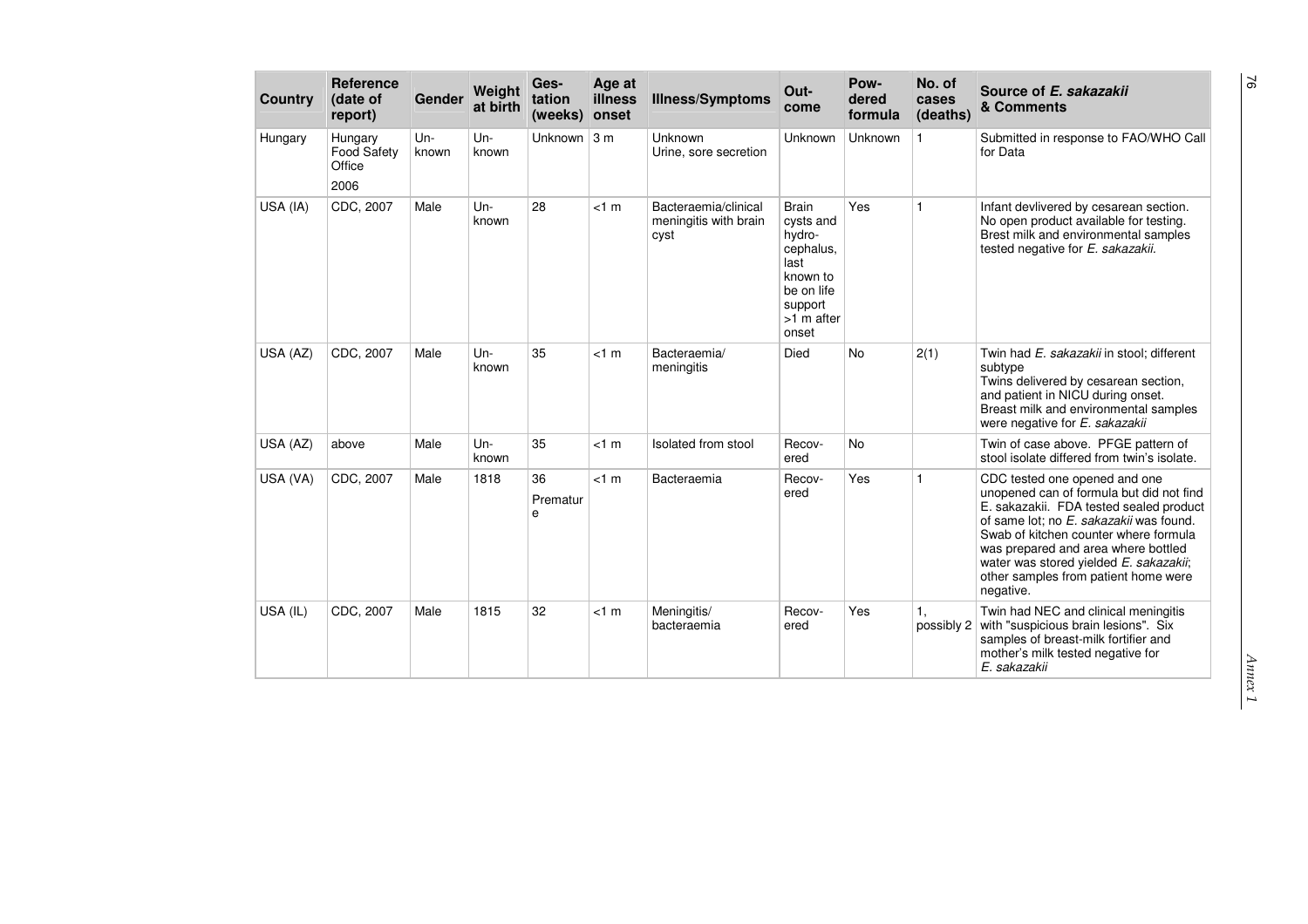| <b>Country</b> | <b>Reference</b><br>(date of<br>report) | Gender       | Weight<br>at birth | Ges-<br>tation<br>(weeks) | Age at<br>illness<br>onset | <b>Illness/Symptoms</b>      | Out-<br>come   | Pow-<br>dered<br>formula | No. of<br>cases<br>(deaths) | Source of E. sakazakii<br>& Comments                                                                                                                                                                                                                                                                                      |
|----------------|-----------------------------------------|--------------|--------------------|---------------------------|----------------------------|------------------------------|----------------|--------------------------|-----------------------------|---------------------------------------------------------------------------------------------------------------------------------------------------------------------------------------------------------------------------------------------------------------------------------------------------------------------------|
| USA (IA)       | CDC, 2007                               | Female       | 3714               | 41                        | 1 <sub>m</sub>             | Bacteraemia                  | Unknown        | Yes                      | $\mathbf{1}$                | No open formula available, and<br>production lot numbers were not known.                                                                                                                                                                                                                                                  |
| USA (GA)       | CDC, 2007                               | Male         | Un-<br>known       | 29                        | 1 <sub>m</sub>             | Bacteraemia                  | Recov-<br>ered | <b>No</b>                | $\mathbf{1}$                | Infant had gastroschisis. Fed ready-to-<br>eat formula and breast milk; neither<br>vielded E. sakazakii                                                                                                                                                                                                                   |
| USA (GA)       | CDC, 2007                               | Female       | 526 g              | 23                        | 3 <sub>m</sub>             | <b>NEC</b><br>Bacteraemia    | Unknown        | <b>No</b>                | 1                           | Infant had bowel perforation in weeks<br>prior to bloodstream infection. Fed<br>ready-to-eat formula. PFGE pattern of<br>clinical isolate different from other GA<br>case in 2007.                                                                                                                                        |
| Canada         | Health<br>Canada<br><b>Food Safety</b>  | Un-<br>known | 2.9 kg             | Term                      | 17d                        | Meningitis                   | Recov-<br>ered | Yes                      | 1                           | Submitted in response to FAO/WHO Call<br>for Data                                                                                                                                                                                                                                                                         |
| India          | Ray, et al.<br>2007                     | Female       | 1.4 kg             | 34                        | 5 d                        | Meningitis                   | Died           | Yes                      | 1(1)                        | Case from 1992; Source assumed to be<br>IF as infant on tube feeding - however<br>no analyses performed                                                                                                                                                                                                                   |
| India          | above                                   | Female       | Un-<br>known       | Unknown                   | 60 d                       | Bacteraemia                  | Recov-<br>ered | <b>No</b>                | $\mathbf{1}$                | Case from 2006. Breast feeding -<br>nosocomial infection assumed.                                                                                                                                                                                                                                                         |
| Spain          | Aquirre<br>Conde et al.,<br>2007        | Male         | 1.715 kg           | 31                        | 5 d                        | Bacteraemia                  | Recov-<br>ered | <b>No</b>                | 1                           | Infant fed with a mixture of mother milk<br>and RTF formula                                                                                                                                                                                                                                                               |
| USA (MI)       | CDC.<br>unpublished<br>data, 2007       | Female       | 3438 g             | 40                        | 13 <sub>m</sub>            | Bacteraemia                  | Unknown        | Yes                      | $\mathbf{1}$                | Kasabach-Merrit syndrome; recent<br>chemotherapy<br>Opened can yielded E. sakazakii isolate<br>with same PFGE pattern as patient<br>isolate. FDA tested 2 lots associated<br>with patient and did not find E. sakazakii.<br>Environmental samples from patient<br>home and daycare provider did not yield<br>E. sakazakii |
| USA (IA)       | <b>CDC</b><br>unpublished<br>data, 2008 | Female       | 1875 g             | 37                        | $<1$ m                     | Meningitis?<br>CSF isolation | Unknown        | Yes                      | 1                           | Infant delivered by cesarean section.<br>Cultures of open cans and sealed<br>formula and home did not yield<br>E. sakazakii.                                                                                                                                                                                              |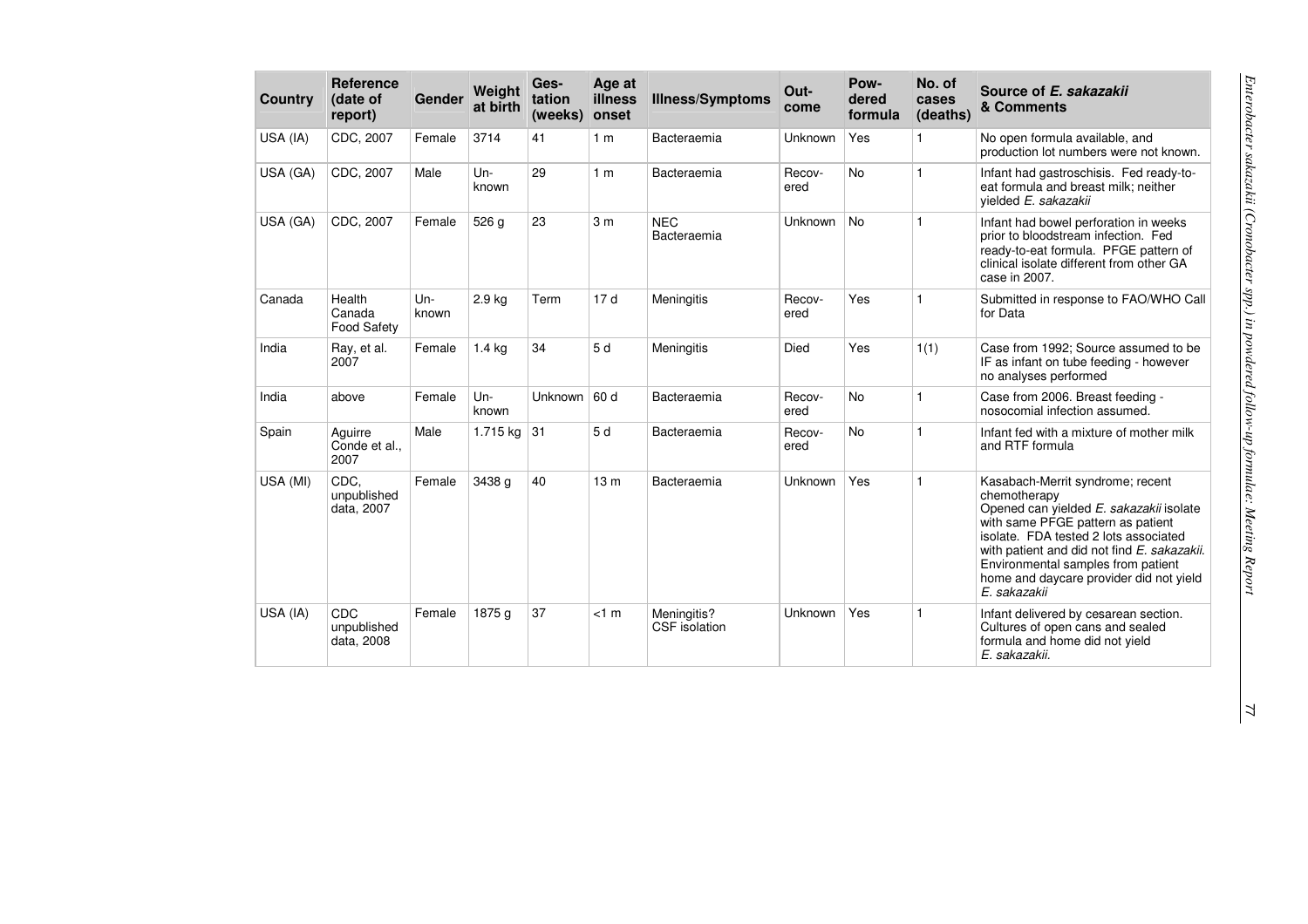| <b>Country</b> | Reference<br>(date of<br>report)        | Gender | Weight<br>at birth | Ges-<br>tation<br>(weeks) | Age at<br><b>illness</b><br>onset | <b>Illness/Symptoms</b>             | Out-<br>come                     | Pow-<br>dered<br>formula | No. of<br>cases<br>(deaths) | Source of E. sakazakii<br>& Comments                                                                                                                                                                        |
|----------------|-----------------------------------------|--------|--------------------|---------------------------|-----------------------------------|-------------------------------------|----------------------------------|--------------------------|-----------------------------|-------------------------------------------------------------------------------------------------------------------------------------------------------------------------------------------------------------|
| USA (MD)       | <b>CDC</b><br>unpublished<br>data, 2008 | Male   | 3289 g             | 37                        | $<1$ m                            | Meningitis?<br>CSF isolation        | Unknown<br><b>Brain</b><br>cysts | Yes                      |                             | Infant delivered by cesarean section.<br>Cultures of open and sealed cans of PIF<br>did not yield E. sakazakii. However,<br>investigators were not certain they had<br>obtained the correct production lot. |
| USA (NE)       | CDC, 2008                               | Male   | $Un-$<br>known     | 38                        | 2 <sub>m</sub>                    | Isolated from tracheal<br>aspirate  | <b>Unknown</b>                   | Yes                      |                             | Infant had cardiac defect. Open can of<br>PIF did not yield E. sakazakii.                                                                                                                                   |
| Japan          | Japan Food<br>Safety, 2008              | Male   | 1269 a             | 27                        | 22d                               | <b>Menigitis</b><br>Brain abscesses | Recov-<br>ered                   | Yes<br>see<br>comments   |                             | Formula given first few days, then breast<br>milk<br>Released from hospital at 85 d<br>Submitted in response to FAO/WHO Call<br>for Data                                                                    |

78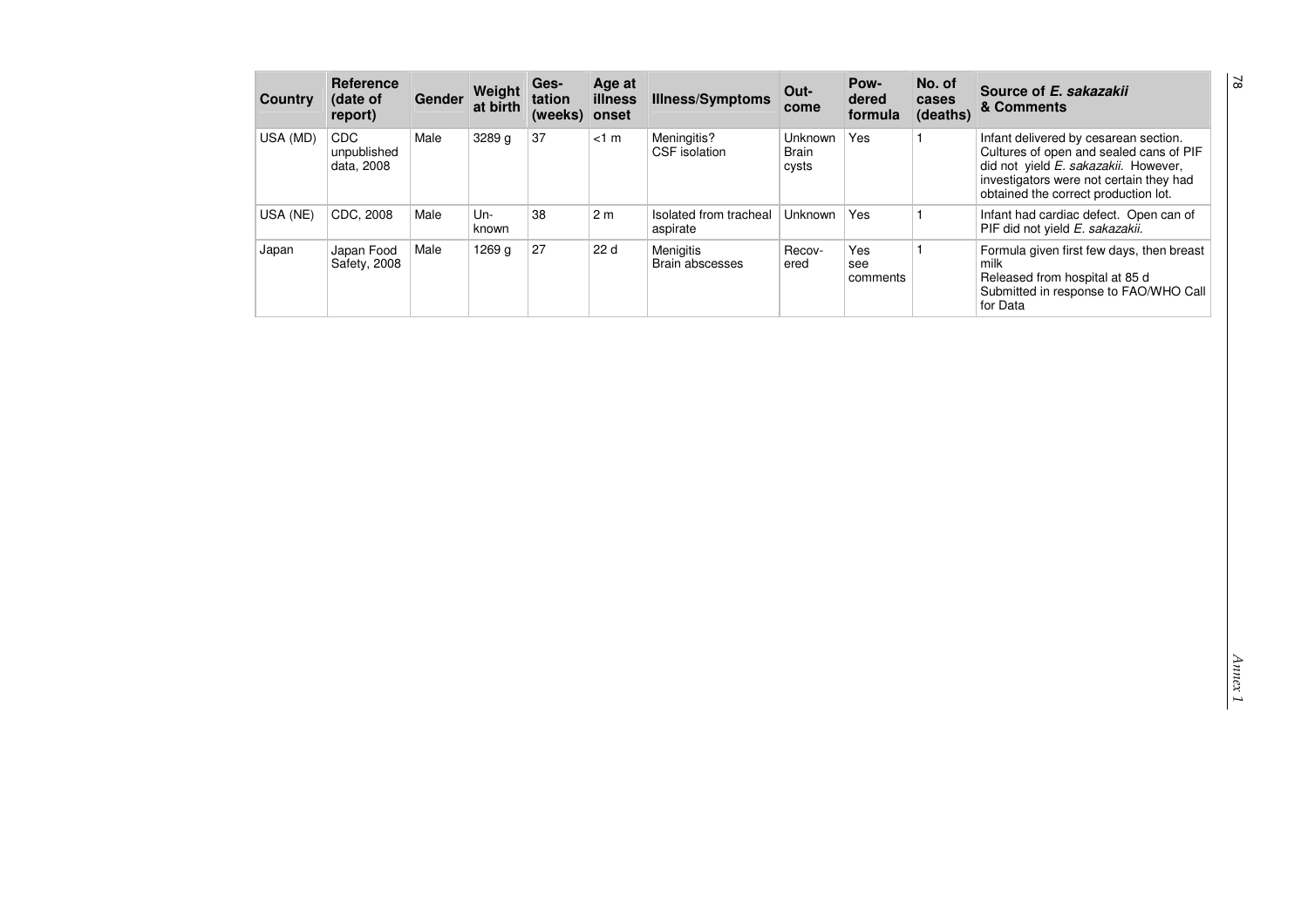The following data is based on surveillance data from laboratories and, while cases are not described, it does indicate the age of patients and the site of isolation.

| <b>Country</b>       | <b>Reference</b><br>(date of<br>report)                | Gender          | Weight<br>at birth | Ges-<br>tation<br>(wk) | Age at<br>illness<br>onset            | <b>Illness/Symptoms</b>                              | Out-<br>come | Pow-<br>dered<br>formula | No. of<br>cases<br>(deaths) | Source of E. sakazakii &<br><b>Comments</b>            |
|----------------------|--------------------------------------------------------|-----------------|--------------------|------------------------|---------------------------------------|------------------------------------------------------|--------------|--------------------------|-----------------------------|--------------------------------------------------------|
| England<br>and Wales | <b>UK</b><br>Laboratory<br>Summary<br>1992-2007        | Un-<br>known    | Un-<br>known       | <b>Unknown</b>         | $<1$ m                                | Isolated from blood<br>and CSF                       |              |                          | 14                          | Submitted in response to FAO/WHO Call<br>for Data 2008 |
| England<br>and Wales | <b>UK</b><br>Laboratory<br>Summary<br>1997-2007        | Un-<br>known    | Un-<br>known       | Unknown                | $1 - 11$ m                            | Isolated from blood<br>and CSF                       |              |                          | 18                          | Submitted in response to FAO/WHO Call<br>for Data 2008 |
| England<br>and Wales | <b>UK</b><br>Laboratory<br>Summary<br>1997-2007        | $Un -$<br>known | Un-<br>known       | Unknown                | $1-4v$                                | Isolated from blood<br>and CSF                       |              |                          | 27                          | Submitted in response to FAO/WHO Call<br>for Data 2008 |
| Philippines          | Philippines<br><b>Food Safety</b><br>Authority<br>1998 | $Un-$<br>known  | $Un -$<br>known    | <b>Unknown</b>         | 1d                                    | Isolated from blood                                  |              |                          | 3                           | Submitted in response to FAO/WHO Call<br>for Data 2008 |
| Philippines          | Philippines<br><b>Food Safety</b><br>Authority<br>1998 | Un-<br>known    | Un-<br>known       | Unknown                | $2-14d$                               | Isolated from blood<br>$(4)$ and urine $(2)$         |              |                          | 6                           | Submitted in response to FAO/WHO Call<br>for Data 2008 |
| Philippines          | Philippines<br>Food Safety<br>Authority<br>1998        | Un-<br>known    | Un-<br>known       | <b>Unknown</b>         | 1 <sub>m</sub>                        | Isolated from blood                                  |              |                          | 3                           | Submitted in response to FAO/WHO Call<br>for Data 2008 |
| Philippines          | Philippines<br>Food Safety<br>Authority<br>1998        | $Un-$<br>known  | Un-<br>known       | Unknown $ 2-6$ m       |                                       | Isolated from blood<br>$(2)$ and urine $(1)$         |              |                          | 3                           | Submitted in response to FAO/WHO Call<br>for Data 2008 |
| Philippines          | Philippines<br><b>Food Safety</b><br>Authority<br>1998 | Un-<br>known    | Un-<br>known       | Unknown                | $<1$ y<br>(exact<br>age not<br>given) | Isolated from blood<br>(4) and umbilical cord<br>(2) |              |                          | 6                           | Submitted in response to FAO/WHO Call<br>for Data 2008 |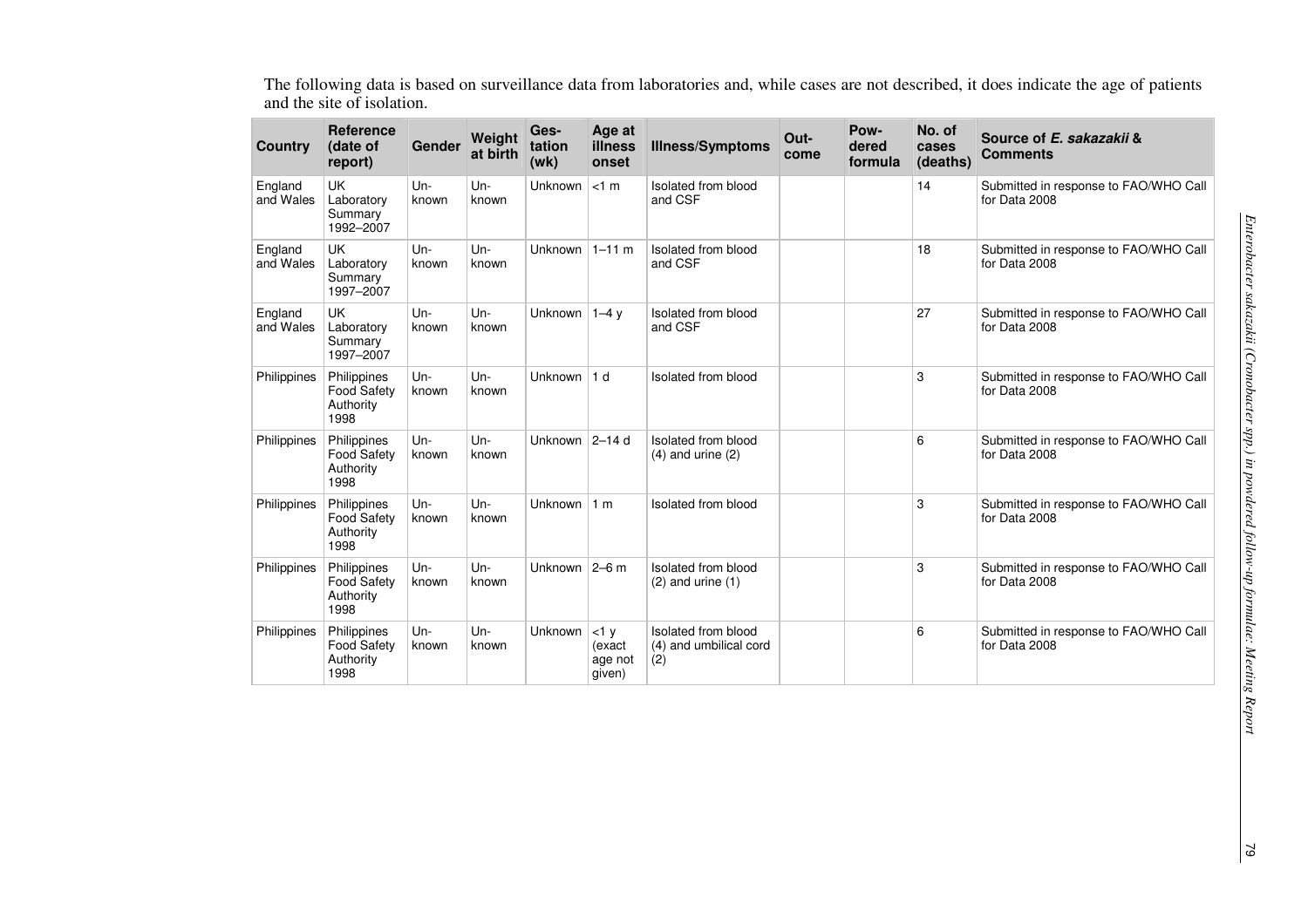| Country     | Reference<br>(date of<br>report)                | Gender      | Weight<br>at birth | Ges-<br>tation<br>(wk) | Age at<br>illness<br>onset | <b>Illness/Symptoms</b>                      | Out-<br>come | Pow-<br>dered<br>formula | No. of<br>cases<br>(deaths) | Source of E. sakazakij &<br><b>Comments</b>            |
|-------------|-------------------------------------------------|-------------|--------------------|------------------------|----------------------------|----------------------------------------------|--------------|--------------------------|-----------------------------|--------------------------------------------------------|
| Philippines | Philippines<br>Food Safety<br>Authority<br>1998 | Unknow<br>n | Unknow<br>n        | Unknown $ 2$ y         |                            | Isolated from blood<br>and urine (3)<br>(1)  |              |                          | 4                           | Submitted in response to FAO/WHO Call<br>for Data 2008 |
| Philippines | Philippines<br>Food Safety<br>Authority<br>1998 | Unknow<br>n | Unknow<br>n        | Unknown $ 3$ v         |                            | Isolated from blood<br>$(2)$ and urine $(1)$ |              |                          | 3                           | Submitted in response to FAO/WHO Call<br>for Data 2008 |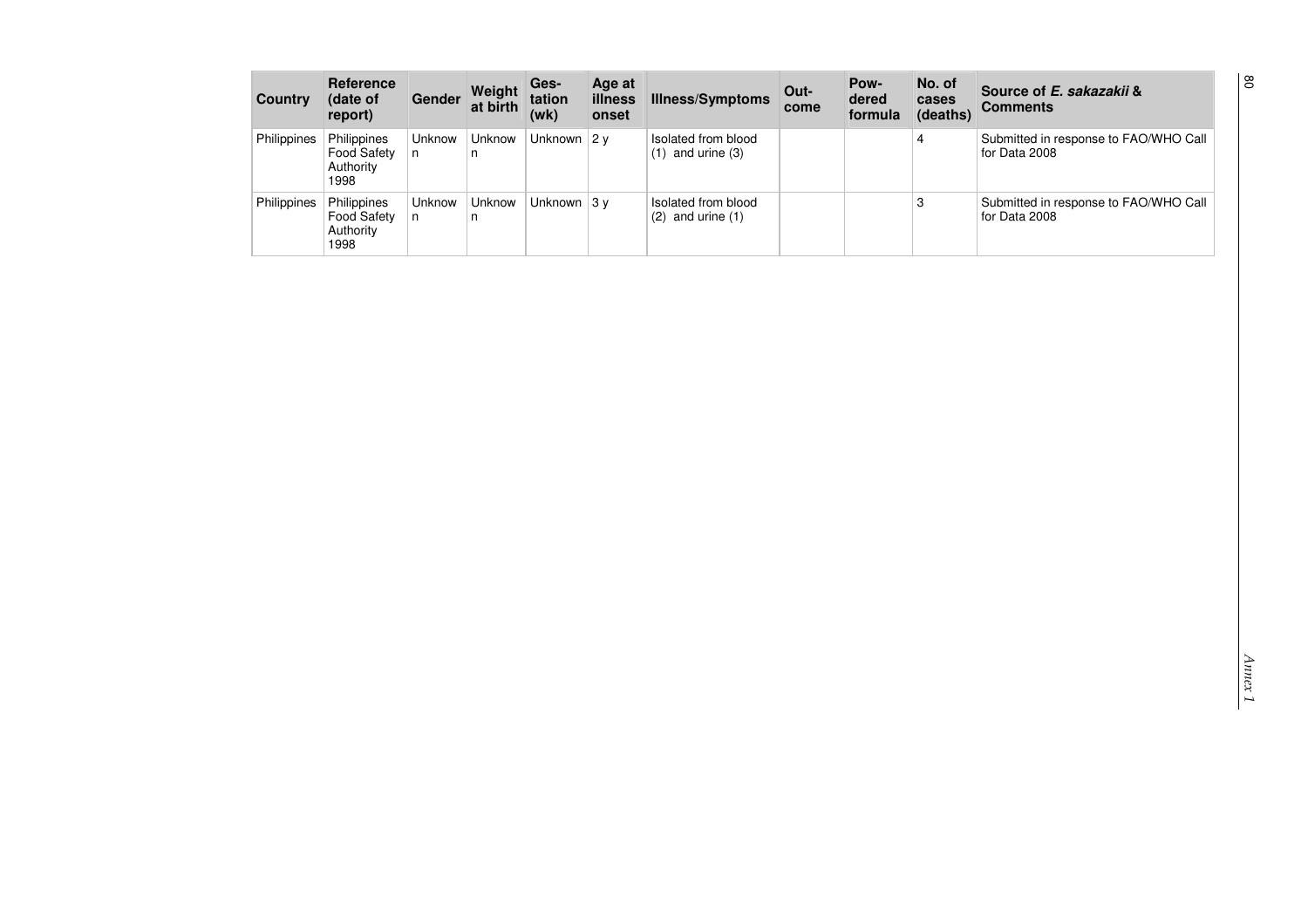#### **References for Annex 1**

- Adamson, D.H and Rogers, J.R. 1981. *Enterobacter sakazakii* meningitis with sepsis, *Clinical Microbiology Newsletter* 3. 19–20.
- Aguirre Conde, A., Pérez Legorburu, A., Echániz Urcelay, I., Hernando Zárate, Z. & Arrate Zugazabeitia, J.K. 2007. Sepsis neonatal por *Enterobacter sakazakii* (Neonatal sepsis due to *Enterobacter sakazakii*). *Anales di Pediatria (Barcelona),* 66: 196–197.
- Arseni, A., Malamou-Lada, H., Kostalos, C., Sta-I-Kou, A. & Koustia, H. 1984. A fatal case of sepsis in a premature newborn baby associated with *Enterobacter sakazakii* bacteremia. *Acta Microbiologica Hellenica*, 29: 402–407.
- Arseni, A., Malamou-Ladas, E., Koutsia, C., Xanthou, M. & Trikka, E. 1987. Outbreak of colonization of neonates with *Enterobacter sakazakii*. *Journal of Hospital Infection*, 9(2): 143–150.
- Bar-Oz, B., Preminger, A., Peleg, O., Block, C. & Arad, I. 2001. *Enterobacter sakazakii* infection in the newborn. *Acta Pædiatrica,* 90: 356–358.
- Barriera, E.R., Costa de Souza, D., de Freitas Gois, P. & Fernandes, J.C. 2003. Miningite por *Enterobacter sakazakii* em recem-nascido: relato de caso. *Pediatria (Sao Paolo)*, 25(1/2): 65–70.
- Biering, G., Karlsson, S., Clark, N.C., Jonsdottir, K.E., Ludvigsson, P. & Steingrimsson, O. 1989. Three cases of neonatal meningitis caused by *Enterobacter sakazakii* in powdered milk. *Journal of Clinical Microbiology*, 27(9): 2054–2056.
- Block, C., Peleg, O., Minster, N., Bar-Oz, B., Simhon, A., Arad, I. & Shapiro, M. 2002. *European Journal of Clinical Microbiology and Infectious Diseases*, 21:613–616.
- Bowen, A. & Braden, C. 2006. Invasive *Enterobacter sakazakii* disease among infants. *Emerging Infectious Diseases*, 12(8): 1185–1189.
- Burdette, J.H. & Santos, C. 2000. *Enterobacter sakazakii* brain abscess in the neonate: the importance of neuroradiologic imaging. *Pediatric Radiology*, 30: 33–34.
- Caubilla-Barron, J., Hurrell, E., Townsend, S., Cheetham, P., Loc-Carillo, C., Fayet, O., Prere, M.-F. & Forsythe, S.J. 2007. Genotypic and phenotypic analysis of *Enterobacter sakazakii* strains from an outbreak resulting in fatalities in a neonatal intensive care unit in France. *Journal of Clinical Microbiology*, 45(12): 3979–3985.
- CDC [Centers for Disease Control and Prevention]. 2001. Information provided in response to the FAO/WHO Call for Data.
- CDC. 2002. *Enterobacter sakazakii* infections associated with the use of powderedn infant formula Tennessee, 2001. *MMWR–Morbidity and Mortality Weekly Report*, 51: 297–300. Reprinted in *Journal of the American Medical Association,* (2002) 287(17).
- CDC, 2003. Information provided in response to the FAO/WHO Call for Data.
- CDC, 2004. Information provided in response to the FAO/WHO Call for Data.
- CDC, 2005. Information provided in response to the FAO/WHO Call for Data.
- CDC, 2006. Information provided in response to the FAO/WHO Call for Data.
- CDC, 2007. Information provided in response to the FAO/WHO Call for Data.
- CDC, 2008. Information provided in response to the FAO/WHO Call for Data.
- Chotpitayasunondh, T. 1994. Bacterial meningitis in children: etiology and clinical features, an 11-year review of 618 cases. *The Southeast Asian Journal of Tropical Medicine and Public Health*, 25(1): 107–115.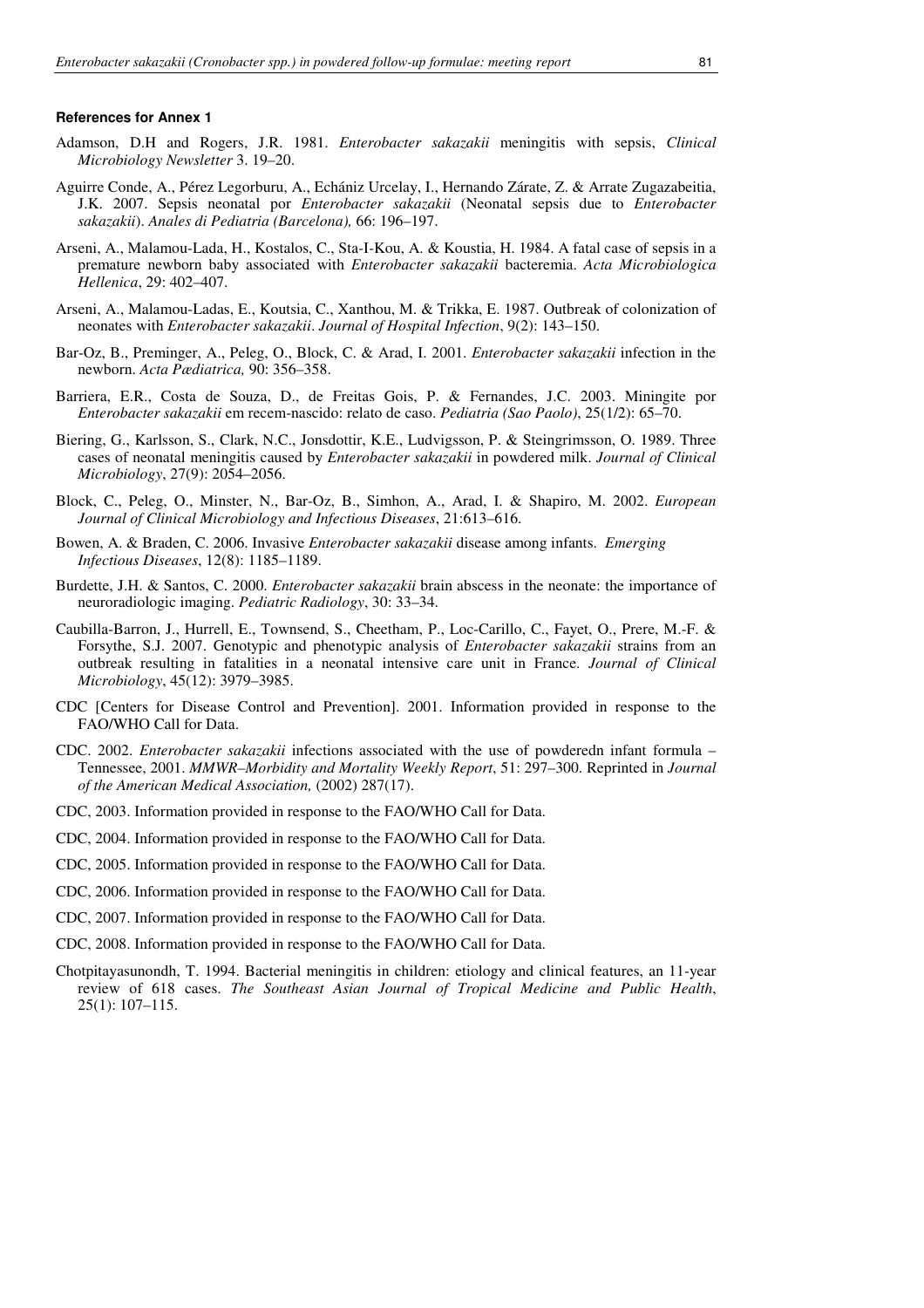- Clark, N.C., Hill, B.C., O'Hara, C.M., Steingrimsson, O. & Cooksey, R.C. 1990. Epidemiologic typing of *Enterobacter sakazakii* in two neonatal nosocomial outbreaks. *Diagnostic Microbiology and Infectious Disease,* 13: 467–472.
- Coignard, B., Vaillant, V., Vincent, J.-P., Lefleche, A., Mariani-Kurkdjian, P., Bernet, C., L'Heriteau, F., Senechal, H., Grimont, P., Bingen, E. &. Desenclos, J.-C. 2006. Infections sévéres é *Enterobacter sakazakii* chez des nouveau-nés ayant consommé une préparation en poudre pour nourrissons, France, octobre-décembre 2004. *Bulletin Epidemiologique Hebdomadaire,* 2–3/2006: 10–13. See: http://www.invs.sante.fr/beh/2006/02\_03/beh\_02\_03\_2006.pdf.
- Gallagher, P.G. & Ball, W.S. 1991. Cerebral infarctions due to CNS infection with *Enterobacter sakazakii*. *Pediatric Radiology,* 21: 135–136.

Health Canada Food Safety. No date. Personal communication from Dr J. Farber, Health Canada.

Himelright, I., Harris, E., Lorch, V. & Anderson, M. 2002. *Enterobacter sakazakii* infections associated with the use of powdered infant formula – Tennessee, 2001. *Journal of the American Medical Association*, 287: 2204–2205.

- Food Safety Office, Hungary. 2003. Information provided in response to the FAO/WHO Call for Data.
- Food Safety Office, Hungary. 2004. Information provided in response to the FAO/WHO Call for Data.
- Food Safety Office, Hungary. 2005. Information provided in response to the FAO/WHO Call for Data.
- Food Safety Office, Hungary. 2006. Information provided in response to the FAO/WHO Call for Data.
- Japan Food Safety. 2008. Information received from the National Institute of Public Health in Japan in response to the FAO/WHO Call for Data.
- Jarvis, W.R. & Martone, W.J. 1992. Predominant pathogens in hospital infections. *Journal of Antimicrobial Chemotherapy,* 29 (Suppl. A): 19–24.
- Jøker, R.N., Norholm, T., & Siboni, K.E. 1965. A case of neonatal meningitis caused by a yellow Enterobacter. *Danish Medical Bulletin*, 12: 128–130.
- Kleiman, M.B., Allen, S.D., Neal, P. & Reynolds, J. 1981. Meningocephalitis and compartmentalization of cerebral ventricles caused by *Enterobacter sakazakii*. *Journal of Clinical Microbiology*, 14(3): 352–354.
- Lai, K.K. 2001. *Enterobacter sakazakii* infections among neonates, infants, children, and adults: case reports and a review of the literature. *Medicine (Baltimore),* 80: 113–122.
- Lecour, H., Seara, A., Cordeiro, J. & Miranda, M. 1989. Treatment of childhood bacterial meningitis. *Infection*, 17: 343–346.
- SCIEH [Scottish Centre for Infection and Environmental Health]. 1997. SCIEH Weekly Report 11.3.97.
- Monroe, P.W. & Tift, W.L. 1979. Bacteremia associated with *Enterobacter sakazakii* (Yellow-pigmented *Enterobacter cloacae*). *Journal of Clinical Microbiology*, 10(6): 850–851.
- Muytjens, H.L., Zanen, H.C., Sonderkamp, H.J., Kollee, L.A., Wachsmuth, I.K. & Farmer, J.J. III. 1983. Analysis of eight cases of neonatal meningitis and sepsis due to *Enterobacter sakazakii*. *Journal of Clinical Microbiology,* 18(1): 115–120.
- Naqvi, S.H., Maxwell, M.A. & Dunkle, L.M. 1985. Cefotaxime therapy of neonatal Gram-negative bacillary meningitis. *Pediatric Infectious Disease*, 4(5): 499–502.
- Noriega, F.R., Martin, M.A. & Scwalbe, R.S. 1990. Noscomial bacteremia caused by *Enterobacter sakazakii* and *Leuconostoc mesenteroides* resulting from extrinsic contamination of infant formula. *The Pediatric Infectious Disease Journal,* 9(6): 447–449.
- Ray, P., Das, A., Gautam, V., Jain, N., Narang, A. & Sharma, M. 2007. *Enterobacter sakazakii* in infants: novel phenomenon in India. *Indian Journal of Medical Microbiology*, 25(4): 408–410.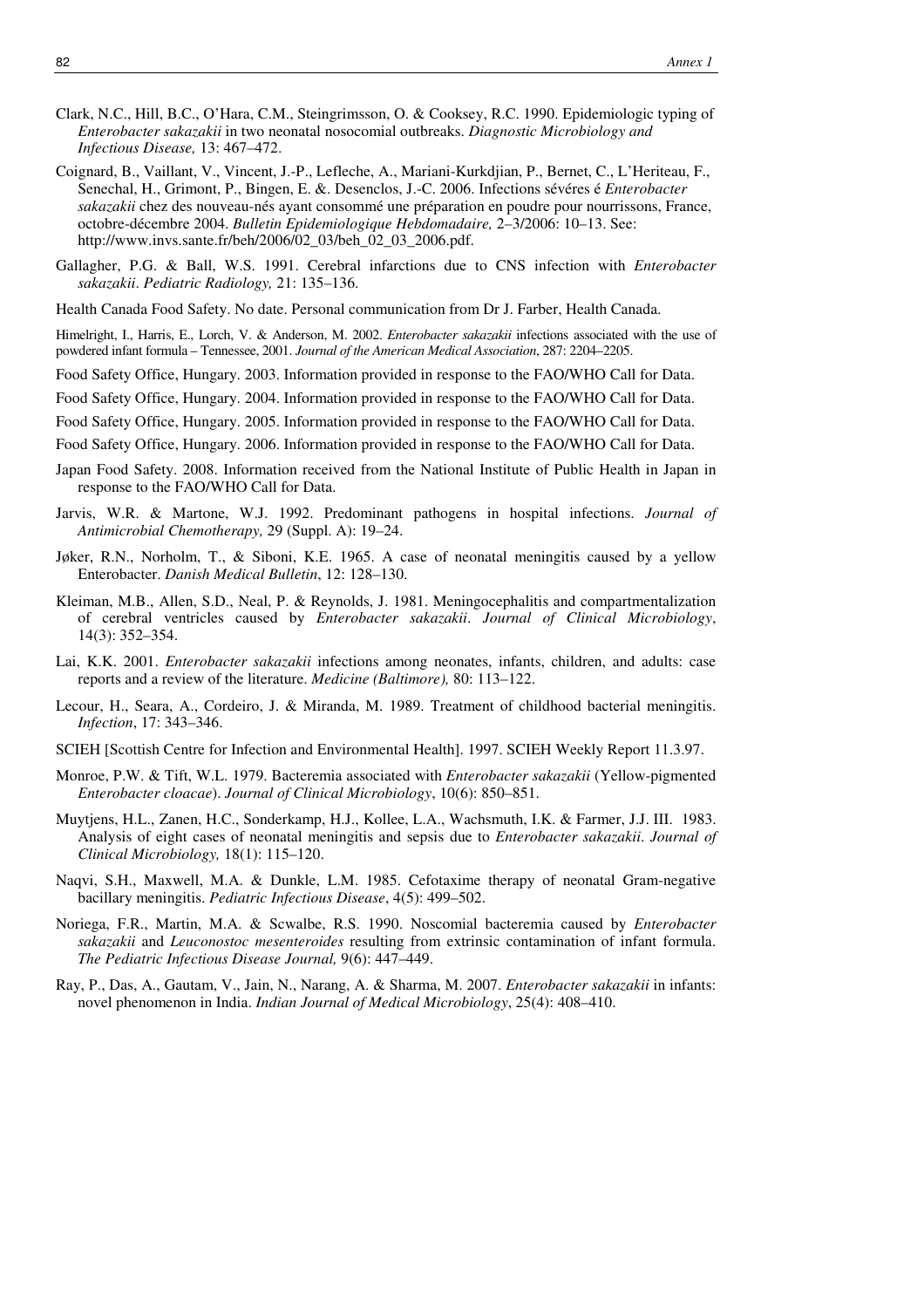- Reina, J., Parras, F., Gil, J., Salva, F. & Alomar, P. 1989. Infecciones humanas por *Enterobacter sakazakii*. Consideraciones microbiologicas. *Enferm. Infecc. Microbiol. Clin.*, 7(3): 147–150.
- Ries, M., Harms, D. & Scharf, J. 1994. Multiple cerebral infarctions in a premature baby with meningitis due to *Enterobacter sakazakii* leading to multicystic encephalomacia. *Klinische Padiatrie*, 206(3): 184–186.
- Santos, M., Pessoa da Silva, C.L., Sampaio, J., Marangoni, D.V., Pinto, M. & Moreira, B.M. 2000. infection and control of *Enterobacter sakazakii* sepsis outbreak in four hospitals in Rio di Janiero, Brazil. *Infection Control and Hospital Epidemiology*, 21(2): 140.
- Simmons, B.P., Gelfand, M.S., Haas, M., Metts, L. & Ferguson, J. 1989. *Enterobacter sakazakii*  infections in neonates associated with intrinsic contamination of a powdered infant formula. *Infection Control and Hospital Epidemiology*, 10: 398–401.
- Smeets, L.C., Voss, A., Muytjens, H.L., Meis, J.F.G.M. & Melchers, W.J.G. 1998. Genetische karakterisatie van *Enterobacter sakazakii*-isolaten van Nederlandse patiënten met neonatale meningitis. *Ned. Tijdschr. Med. Microbiol.*, 6: 113–115.
- Stoll, B.J., Hansen, N., Fanaroff, A.A. & Lemons, J. 2004. *Enterobacter sakazakii* is a rare cause of neonatal septicemia or meningitis in VLBW infants. *The Journal of Pediatrics*, 144: 821–823.
- Tekkok, I., Baeesa, S., Higgins, M. & Ventureyra, E. 1996. Abscedation of posterior fossa dermoid cysts. *Child's Nervous System*, 12: 318–322.
- Urmenyi, A.M.C. & White-Franklin, A. 1961. Neonatal death from pigmented coliform infection. *The Lancet*, 11 Feb. 1961: 313-315.
- van Acker, J., de Smet, F., Muyldermans, G., Bougatef, A., Naessens, A. & Lauwers, S. 2001. Outbreak of necrotizing enterocolitis associated with *Enterobacter sakazakii* in powdered milk formula. *Journal of Clinical Microbiology,* 39(1): 293–297.
- Willis, J. & Robinson, J.E. 1988. *Enterobacter sakazakii* meningitis in neonates. *Pediatric Infectious Disease Journal*, 7(3): 196–199.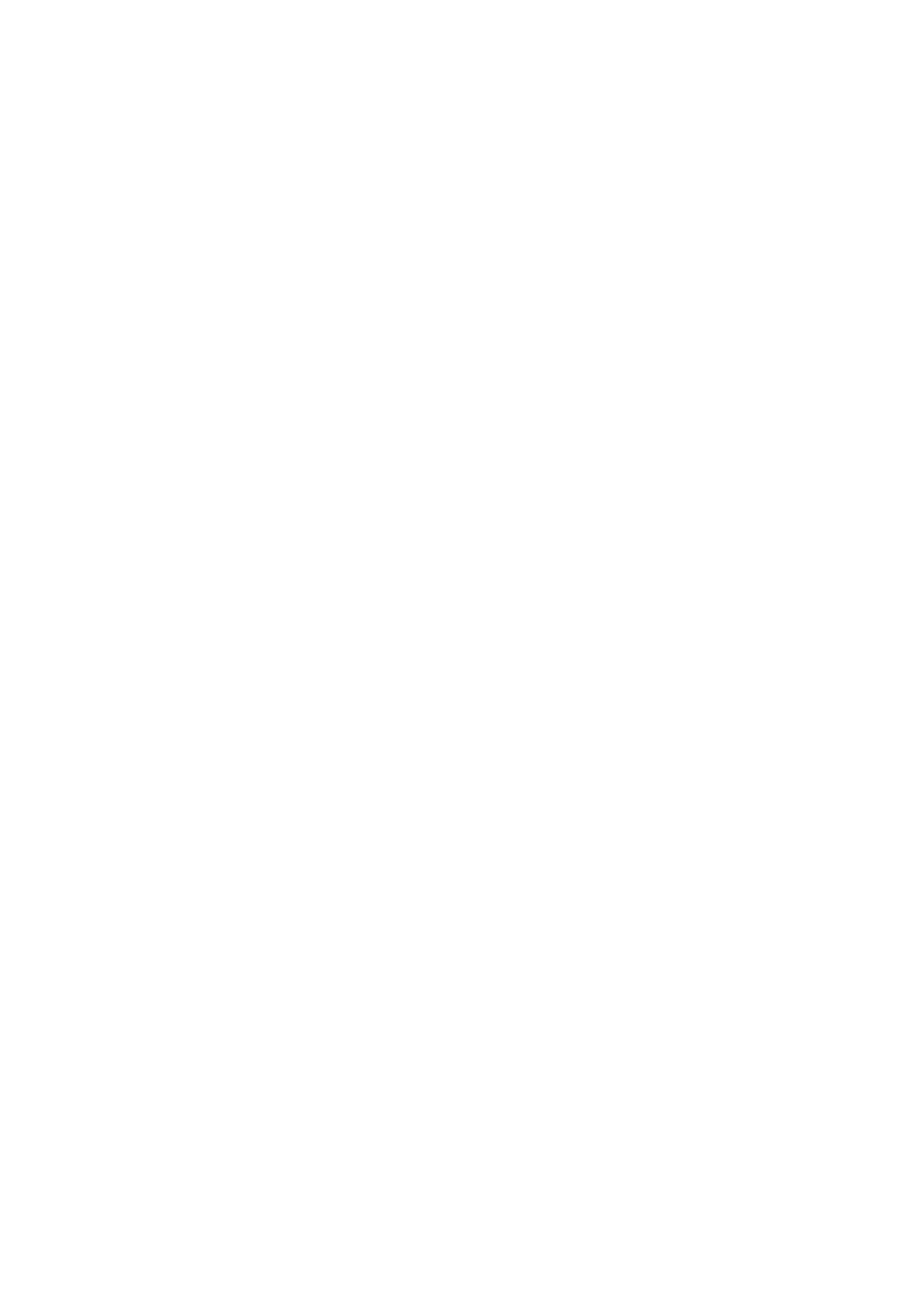# **Annex 2**

## Data received in response to FAO/WHO Call for Data

| <b>Source</b>                                                                                                     | Information/Data received                                                                                                                                                                                                                            |  |  |  |  |  |  |
|-------------------------------------------------------------------------------------------------------------------|------------------------------------------------------------------------------------------------------------------------------------------------------------------------------------------------------------------------------------------------------|--|--|--|--|--|--|
| Argentina – Office of the Codex Contact<br>Point                                                                  | Specific answers to the questions posed in the call for data                                                                                                                                                                                         |  |  |  |  |  |  |
| Austria                                                                                                           | Säuglingsernährung heute 2006: Struktur- und Beratungsqualität an den                                                                                                                                                                                |  |  |  |  |  |  |
| (submitted by Maryse Arendt, Institute for<br>Improvements around Birth of Initiativ<br>Liewensufank, Luxembourg) | Geburtenkliniken in Österreich; Ernährung von Säuglingen im ersten<br>Lebensjahr (Infant Nutrition Today 2006: The quality of infrastructure and<br>counselling services at birth clinics in Austria: Infant Nutrition in the first<br>year of life) |  |  |  |  |  |  |
| Brazil – Office of the Codex Contact Point                                                                        | Specific answers to the questions posed in the call for data                                                                                                                                                                                         |  |  |  |  |  |  |
| Nestlé - Dr JeanLouis Cordier                                                                                     | Specific answers to the questions posed in the call for data                                                                                                                                                                                         |  |  |  |  |  |  |
| Centre for Science in the Public Interest,                                                                        | Infant and Young Child Feeding, Counselling: An Integrated Course                                                                                                                                                                                    |  |  |  |  |  |  |
| <b>USA</b>                                                                                                        | The National Infant Feeding Survey 2005, Bolling, 2007                                                                                                                                                                                               |  |  |  |  |  |  |
|                                                                                                                   | NCT / UNICEF follow-on milk advertising survey topline results                                                                                                                                                                                       |  |  |  |  |  |  |
|                                                                                                                   | MORI survey: Women's knowledge of formula milk and follow on milk<br>advertising.                                                                                                                                                                    |  |  |  |  |  |  |
|                                                                                                                   | Guidance Notes on the Infant Formula and Follow-on Formula<br>Regulations 2007: Revision 1 May 2008                                                                                                                                                  |  |  |  |  |  |  |
|                                                                                                                   | MINITeL Baby Food, Drinks and Milk, Market Intelligence, November<br>2007                                                                                                                                                                            |  |  |  |  |  |  |
|                                                                                                                   | The National Childbirth Trust: IPSOS MORI omnibus data on formula milk<br>brands-2007                                                                                                                                                                |  |  |  |  |  |  |
|                                                                                                                   | Specific answers to the questions posed in the call for data                                                                                                                                                                                         |  |  |  |  |  |  |
| Cuba – Office of the Codex Contact Point                                                                          | Specific answers to the questions posed in the call for data                                                                                                                                                                                         |  |  |  |  |  |  |
| European Commission – Office of the<br><b>Codex Contact Point</b>                                                 | Scientific opinion of BIOHAZ Panel on the request from the Commission<br>for review of the opinion on microbiological risks in infant formula and<br>follow-on formula with regard to Enterobacteriaceae as indicators                               |  |  |  |  |  |  |
|                                                                                                                   | Opinion of the Scientific Panel on Biological Hazards on the request from<br>the Commission related to the microbiological risks in infant formula and<br>follow-on formula.                                                                         |  |  |  |  |  |  |
| European Food Safety Authority                                                                                    | Commission Regulation (EC) No 2073/2005 of 15 November 2005 on<br>microbiological criteria for foodstuffs                                                                                                                                            |  |  |  |  |  |  |
| Estonia - Health Protection Inspectorate                                                                          | Specific answers to the questions posed in the call for data                                                                                                                                                                                         |  |  |  |  |  |  |
| France – Office of the Codex Contact                                                                              | Specific answers to the questions posed in the call for data                                                                                                                                                                                         |  |  |  |  |  |  |
| Point                                                                                                             | List of published Enterobacter sakazakii cases                                                                                                                                                                                                       |  |  |  |  |  |  |
| Ghana - EatSafe Ghana (NGO)                                                                                       | Specific answers to the questions posed in the call for data                                                                                                                                                                                         |  |  |  |  |  |  |
| Guatemala – Office of the Codex Contact<br>Point                                                                  | Specific answers to the questions posed in the call for data                                                                                                                                                                                         |  |  |  |  |  |  |
| Hong Kong (China) – Food and<br><b>Environmental Hygiene Department</b>                                           | Specific answers to the questions posed in the call for data                                                                                                                                                                                         |  |  |  |  |  |  |
| Hungary - Hungarian Food Safety Office                                                                            | Disease Surveillance Information                                                                                                                                                                                                                     |  |  |  |  |  |  |
| International Formula Council (IFC)                                                                               | Specific answers to the questions posed in the call for data                                                                                                                                                                                         |  |  |  |  |  |  |
|                                                                                                                   | List of published Enterobacter sakazakii cases                                                                                                                                                                                                       |  |  |  |  |  |  |
| Ireland – Office of the Codex Contact                                                                             | Specific answers to the questions posed in the call for data                                                                                                                                                                                         |  |  |  |  |  |  |
| Point, Food Safety Authority of Ireland                                                                           | IDACE -Best Practices in Powdered Formula Ingredient Manufacture                                                                                                                                                                                     |  |  |  |  |  |  |
| Irish infant nutrition industry<br>University College Dublin                                                      | Incidence of Cronobacter (Enterobacter sakazakii) in follow-up formula<br>and infant drinks.                                                                                                                                                         |  |  |  |  |  |  |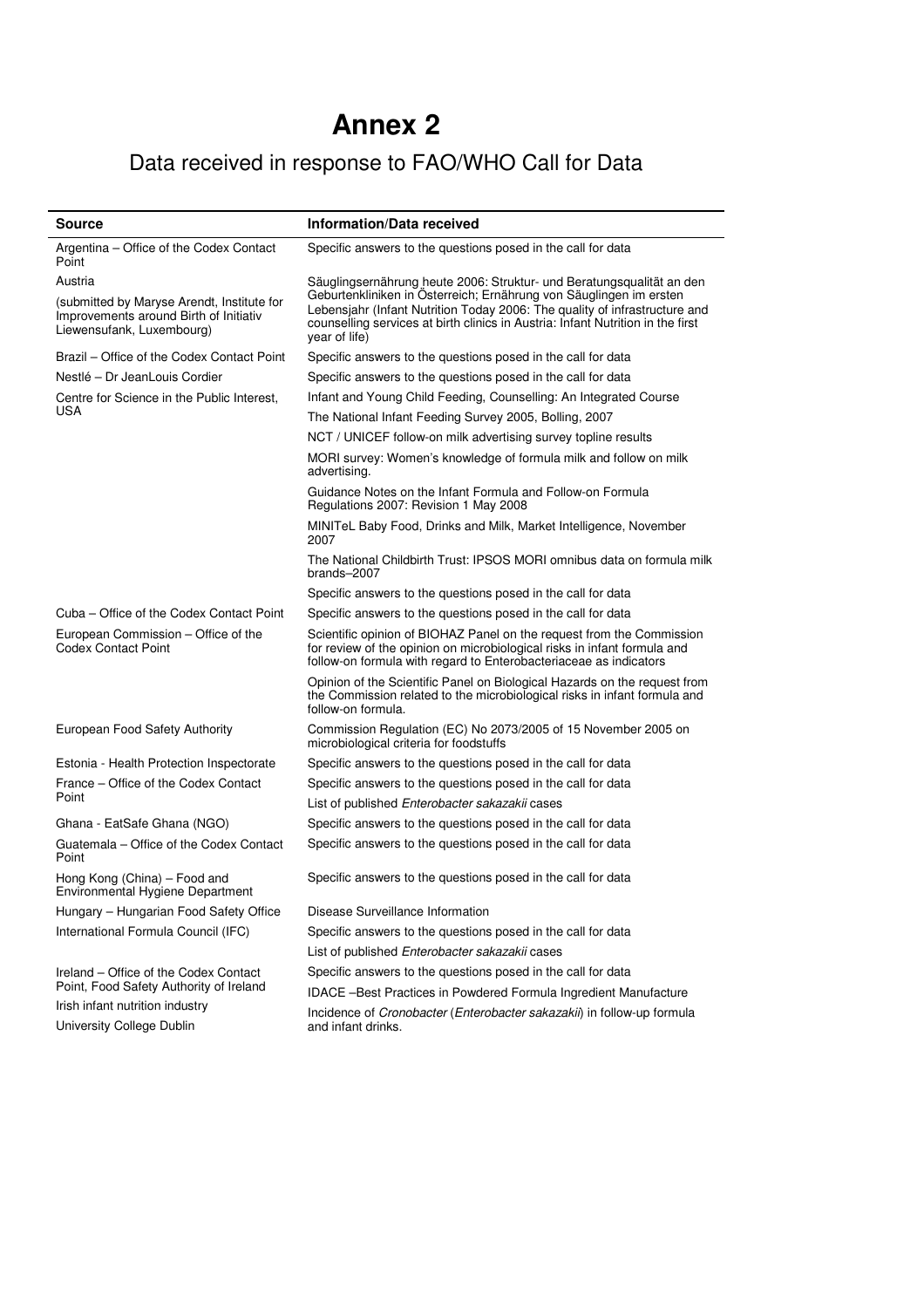| Source                                                                | <b>Information/Data received</b>                                                                                                                                                                                            |  |  |  |  |  |
|-----------------------------------------------------------------------|-----------------------------------------------------------------------------------------------------------------------------------------------------------------------------------------------------------------------------|--|--|--|--|--|
| International special Dietary Foods<br>Industry (ISDI)                | Specific answers to the questions posed in the call for data Table on<br>incidence and number of E. sakazakii infections in all age groups                                                                                  |  |  |  |  |  |
| Japan - National Institute of Public Health                           | Specific answers to the questions posed in the call for data                                                                                                                                                                |  |  |  |  |  |
| Jordan - Dr Reyad Shaker,                                             | Research Papers:                                                                                                                                                                                                            |  |  |  |  |  |
| Jordan University of Science and<br>Technology                        | Effect of Bifidobacterium breve on the growth of Enterobacter sakazakii in<br>rehydrated infant milk formula.                                                                                                               |  |  |  |  |  |
|                                                                       | Inactivation of <i>Enterobacter sakazakii</i> in Infant Milk Formula by Gamma<br>Irradiation: Determination of D10-Value.                                                                                                   |  |  |  |  |  |
|                                                                       | Effects of Extended Dry Storage of Powdered Infant Milk Formula on<br>Susceptibility of Enterobacter sakazakii to Hot Water and lonizing<br>Irradiation                                                                     |  |  |  |  |  |
|                                                                       | Isolation of <i>Enterobacter sakazakii</i> and other <i>Enterobacter</i> spp. from food<br>and food production environments                                                                                                 |  |  |  |  |  |
|                                                                       | Detergent and Sanitizer Stresses Decrease the Thermal Resistance of<br>Enterobacter sakazakii in Infant Milk Formula                                                                                                        |  |  |  |  |  |
| Luxembourg – Direction de la Santé and<br>Initiativ Liewensufank      | Specific answers to the questions posed in the call for data                                                                                                                                                                |  |  |  |  |  |
| Malta - Department for Environmental                                  | Specific answers to the questions posed in the call for data                                                                                                                                                                |  |  |  |  |  |
| Health                                                                | FOOD SAFETY ACT (CAP. 449), Infant Formulae and Follow-on<br>Formulae, 2007                                                                                                                                                 |  |  |  |  |  |
| New Zealand – Office of the Codex                                     | Specific answers to the questions posed in the call for data                                                                                                                                                                |  |  |  |  |  |
| <b>Contact Point</b><br>Dr Donald Campbell                            | Information sources and practices - preparation of Powdered infant<br>formula in New Zealand - qualitative research (ERS)                                                                                                   |  |  |  |  |  |
| Nicaragua - Office of the Codex Contact                               | Specific answers to the questions posed in the call for data                                                                                                                                                                |  |  |  |  |  |
| Point                                                                 | Sistema Integrado de Vigilancia de Intervenciones Nutricionales (SIVIN)<br>Informe de Progreso Nicaragua, 2003-2005 (Integrated surveillance<br>system on nutrition Interventions: Progress Report Nicaragua 2003-<br>2005) |  |  |  |  |  |
| Norway - The Norwegian Food Safety<br>Authority                       | Specific answers to the questions posed in the call for data                                                                                                                                                                |  |  |  |  |  |
| Philippines - Office of the Codex Contact                             | Specific answers to the questions posed in the call for data                                                                                                                                                                |  |  |  |  |  |
| Point<br>Antimicrobial Resistance Surveillance                        | Follow-up data on the surveillance programme and details of E. sakazakii<br>isolates                                                                                                                                        |  |  |  |  |  |
| Programme and the National Statistics<br>Office                       | Follow-up data on national population statistics                                                                                                                                                                            |  |  |  |  |  |
| Republic of Korea - Korea Food and Drug<br>Administration             | Specific answers to the questions posed in the call for data                                                                                                                                                                |  |  |  |  |  |
| Switzerland - Federal Office of Public<br>Health                      | Specific answers to the questions posed in the call for data                                                                                                                                                                |  |  |  |  |  |
| Tunisia – INFOSAN Focal Point                                         | Specific answers to the questions posed in the call for data                                                                                                                                                                |  |  |  |  |  |
| United Kingdom - Food Standards                                       | Specific answers to the questions posed in the call for data                                                                                                                                                                |  |  |  |  |  |
| Agency                                                                | Inter-laboratory Survey of Cronobacter in infant formulas and foods                                                                                                                                                         |  |  |  |  |  |
| Nottingham Trent University<br>United States of America - Centers for | Specific answers to the questions posed in the call for data                                                                                                                                                                |  |  |  |  |  |
| Disease Control and Prevention                                        |                                                                                                                                                                                                                             |  |  |  |  |  |
|                                                                       | Table of data on Infants and toddlers (<36 months old) with <i>Enterobacter</i><br>sakazakii isolated from blood, cerebrospinal fluid, urine or brain tissue and                                                            |  |  |  |  |  |

with illness onset between January 1998 and March 2008

-